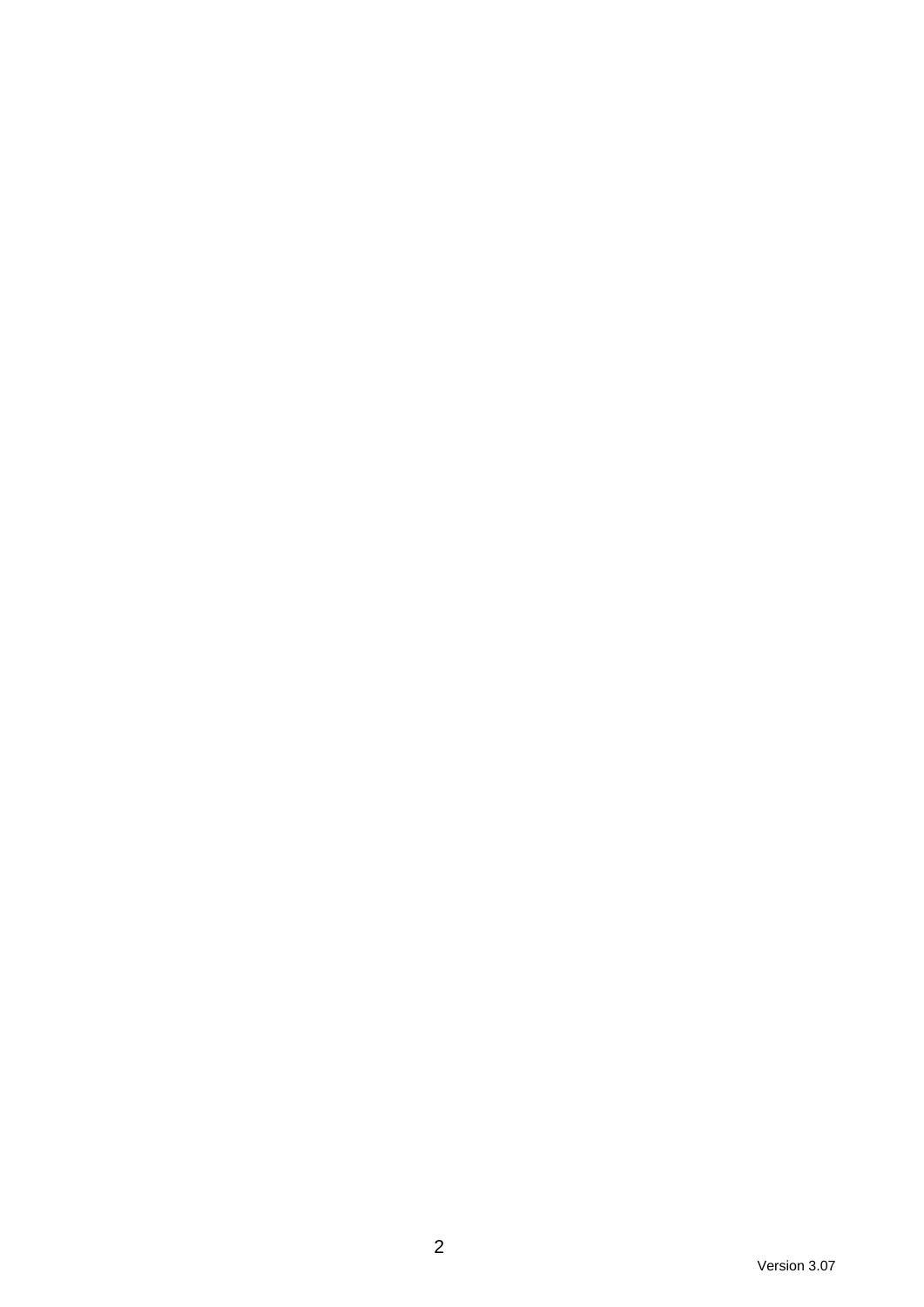|                                                             | $1 - 11$ |
|-------------------------------------------------------------|----------|
|                                                             | $1 - 11$ |
|                                                             | $1 - 11$ |
|                                                             | $1 - 12$ |
|                                                             | $1 - 12$ |
|                                                             | $1 - 13$ |
|                                                             | $1 - 13$ |
|                                                             | $1 - 13$ |
|                                                             | $2 - 1$  |
|                                                             | $2 - 1$  |
|                                                             | $2 - 2$  |
|                                                             | $2 - 2$  |
|                                                             | $2 - 2$  |
|                                                             | $3 - 1$  |
|                                                             | $3 - 1$  |
|                                                             | $3 - 1$  |
|                                                             | $3 - 2$  |
|                                                             | $3 - 2$  |
|                                                             | $3 - 2$  |
| PUBLIC ACCESS TO DOCUMENTS AFTER THE MEETING                | $3 - 3$  |
| CIRCUMSTANCES WHERE THE PUBLIC ARE EXCLUDED FROM            |          |
|                                                             | $3 - 3$  |
|                                                             | $3 - 3$  |
|                                                             | $3 - 4$  |
|                                                             | $3 - 4$  |
|                                                             | $3 - 4$  |
|                                                             | $3 - 4$  |
|                                                             | $4 - 1$  |
|                                                             | $4 - 1$  |
|                                                             | $4 - 1$  |
|                                                             | $4 - 2$  |
|                                                             | $4 - 3$  |
|                                                             | $4 - 3$  |
|                                                             | $4 - 4$  |
| ADULT SOCIAL CARE AND PUBLIC HEALTH COMMITTEE - TERMS OF    |          |
|                                                             | $4 - 6$  |
| CHILDREN AND YOUNG PEOPLE'S COMMITTEE - TERMS OF            |          |
| REFERENCE                                                   | $4 - 7$  |
| COMMUNITIES COMMITTEE - TERMS OF REFERENCE                  | $4 - 8$  |
| ECONOMIC DEVELOPMENT AND ASSET MANAGEMENT COMMITTEE         |          |
|                                                             | $4 - 9$  |
| FINANCE COMMITTEE - TERMS OF REFERENCE                      | $4 - 10$ |
| <b>GOVERNANCE AND ETHICS COMMITTEE - TERMS OF REFERENCE</b> | $4 - 11$ |
| <b>GOVERNANCE AND ETHICS SUB-COMMITTEE - TERMS OF</b>       |          |
|                                                             | $4 - 13$ |
| HEALTH AND WELLBEING BOARD - TERMS OF REFERENCE             | $4 - 13$ |
| HEALTH SCRUTINY COMMITTEE - TERMS OF REFERENCE              | $4 - 13$ |
| LOCAL JOINT RESOLUTIONS COMMITTEE - TERMS OF                |          |
|                                                             | $4 - 13$ |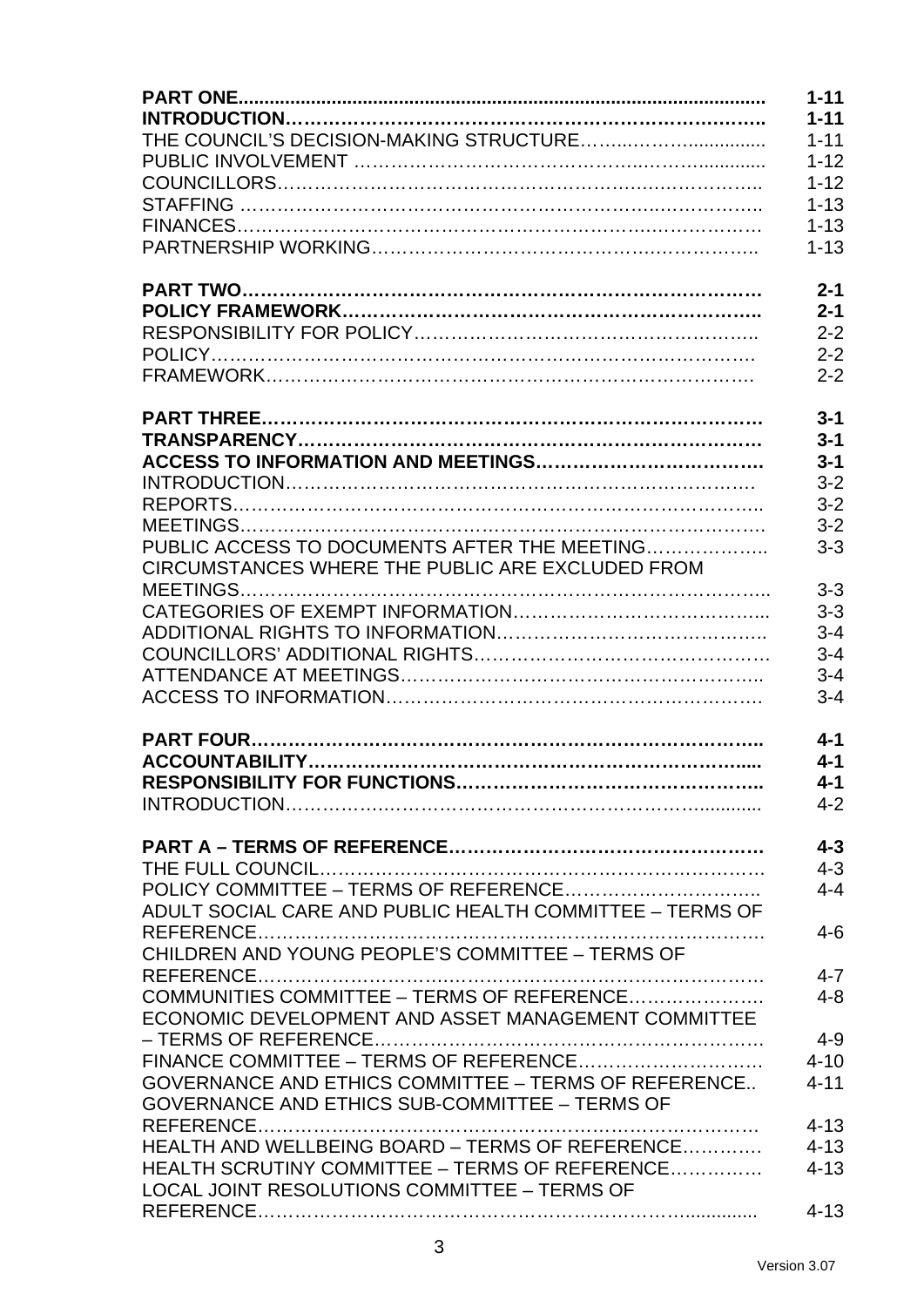| NOTTINGHAMSHIRE LOCAL PENSION BOARD - TERMS OF                                                     | $4 - 14$             |
|----------------------------------------------------------------------------------------------------|----------------------|
| NOTTINGHAMSHIRE PENSION FUND COMMITTEE - TERMS OF                                                  |                      |
| PERSONNEL COMMITTEE - TERMS OF REFERENCE                                                           | $4 - 14$<br>$4 - 15$ |
| SENIOR STAFFING SUB-COMMITTEE - TERMS OF REFERENCE                                                 | $4 - 16$             |
| PLANNING AND RIGHTS OF WAY COMMITTEE - TERMS OF                                                    |                      |
|                                                                                                    | $4 - 17$             |
|                                                                                                    | $4 - 17$             |
|                                                                                                    | $4 - 19$             |
| BUS LANE ADJUDICATION SERVICE JOINT COMMITTEE<br>GREATER NOTTINGHAM LIGHT RAPID TRANSPORT ADVISORY | $4 - 19$             |
| COMMITTEE                                                                                          | $4 - 19$             |
| JOINT COMMITTEE FOR STRATEGIC PLANNING AND                                                         |                      |
|                                                                                                    | $4 - 19$             |
| CITY OF NOTTINGHAM AND NOTTINGHAMSHIRE ECONOMIC                                                    |                      |
|                                                                                                    | $4 - 19$             |
| JOINT HEALTH SCRUTINY COMMITTEE (COMMISSIONERS WORKING                                             |                      |
|                                                                                                    | $4 - 19$             |
| LGPS (LOCAL GOVERNMENT PENSION SCHEME JOINT COMMITTEE                                              | $4 - 19$             |
|                                                                                                    | $4 - 19$             |
| NOTTINGHAMSHIRE AND CITY OF NOTTINGHAM FIRE AUTHORITY<br>NOTTINGHAMSHIRE POLICE AND CRIME PANEL    | $4 - 19$<br>$4 - 20$ |
| PATROL (PARKING AND TRAFFIC REGULATIONS OUTSIDE LONDON)                                            |                      |
|                                                                                                    | $4 - 20$             |
|                                                                                                    |                      |
| PART B - SCHEME OF DELEGATION TO OFFICERS                                                          | $4 - 21$             |
|                                                                                                    | $4 - 22$             |
|                                                                                                    | $4 - 22$             |
| Service Director Customers, Governance and Employees                                               | $4 - 22$             |
| Service Director Finance, Infrastructure and Improvement                                           | $4 - 23$             |
| CORPORATE DIRECTOR ADULT SOCIAL CARE AND HEALTH                                                    | $4 - 23$             |
| CORPORATE DIRECTOR CHILDREN AND FAMILIES                                                           | $4 - 24$<br>$4 - 24$ |
|                                                                                                    |                      |
|                                                                                                    | $4 - 25$             |
|                                                                                                    | $4 - 25$             |
|                                                                                                    | $4 - 25$             |
|                                                                                                    | $4 - 26$             |
|                                                                                                    | $4 - 26$             |
|                                                                                                    |                      |

|                                                          | $5 - 1$ |
|----------------------------------------------------------|---------|
|                                                          | $5-1$   |
|                                                          | $5-1$   |
| <b>PART A – PROCEDURE RULES FOR MEETINGS OF THE FULL</b> |         |
|                                                          | $5 - 2$ |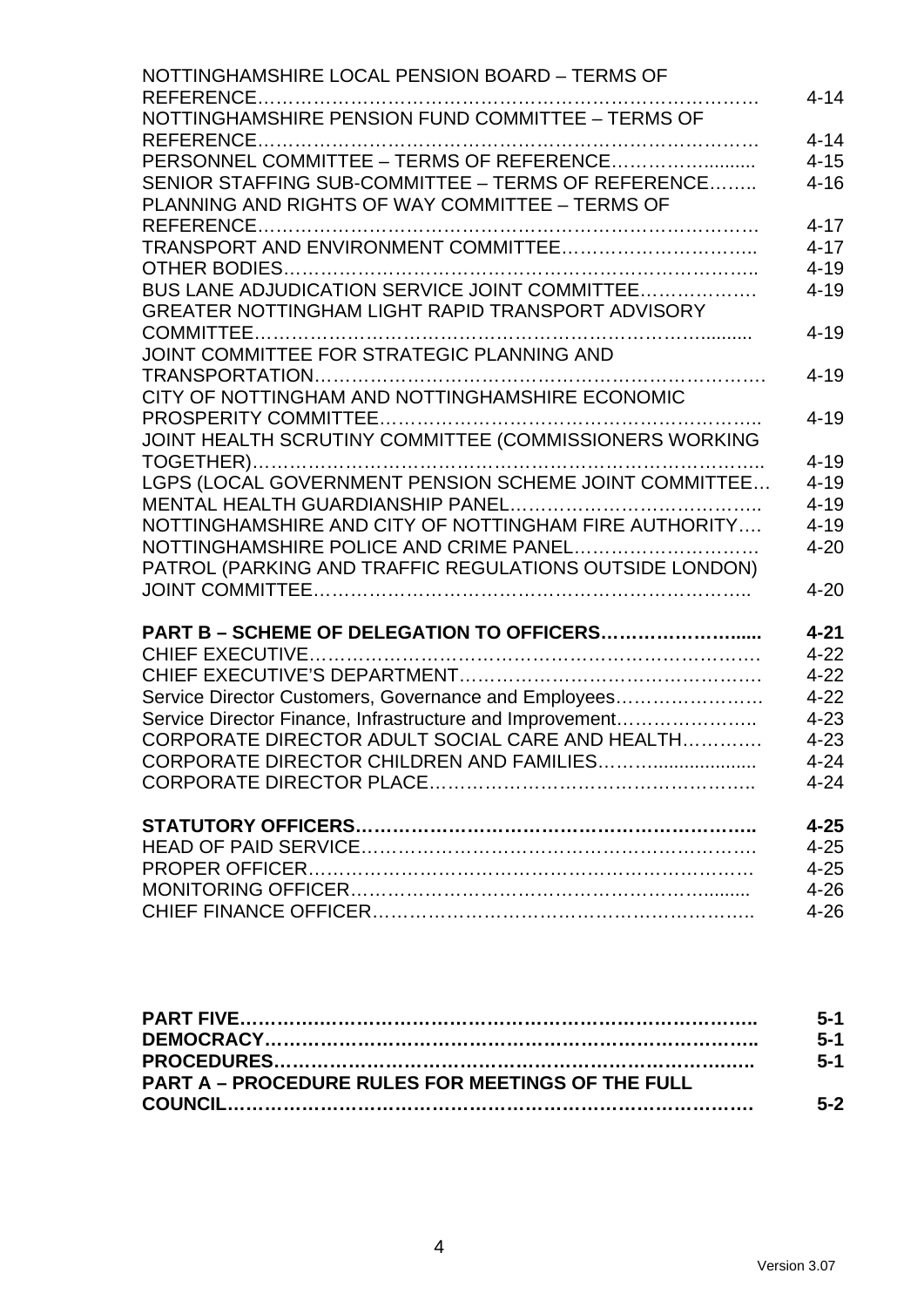|                                                        | $5 - 2$  |
|--------------------------------------------------------|----------|
|                                                        | $5-2$    |
|                                                        | $5 - 3$  |
|                                                        | $5 - 4$  |
| OTHER POINTS REGARDING THE ORDER OF BUSINESS           | $5 - 4$  |
|                                                        | $5-5$    |
|                                                        | $5-5$    |
|                                                        | $5-6$    |
|                                                        | $5-6$    |
|                                                        |          |
| CONSIDERATION OF REPORTS FOR DECISION BY COUNCIL       | $5 - 7$  |
|                                                        | $5 - 7$  |
|                                                        | $5-9$    |
| CONSIDERATION OF INDIVIDUAL MOTIONS TABLED BY          |          |
|                                                        | $5-9$    |
|                                                        | $5 - 10$ |
| ALTERATIONS AND AMENDMENTS TO RECOMMENDATIONS AND      |          |
|                                                        | $5 - 11$ |
| MOTIONS NOT REQUIRING PRIOR WRITTEN NOTICE             | $5 - 12$ |
|                                                        | $5 - 12$ |
| POINTS OF ORDER AND PERSONAL EXPLANATIONS              | $5 - 13$ |
|                                                        | $5 - 13$ |
|                                                        | $5 - 14$ |
|                                                        |          |
|                                                        | $5 - 14$ |
|                                                        | $5 - 14$ |
|                                                        | $5 - 14$ |
|                                                        | $5 - 15$ |
|                                                        | $5 - 15$ |
|                                                        | $5 - 16$ |
|                                                        | $5 - 17$ |
|                                                        |          |
| <b>PART B - PROCEDURE RULES FOR COMMITTEE AND SUB-</b> |          |
|                                                        | $5 - 18$ |
| <b>INTRODUCTION</b>                                    | $5 - 18$ |
|                                                        | $5 - 18$ |
|                                                        | $5 - 18$ |
|                                                        | $5 - 18$ |
| OTHER POINTS REGARDING THE ORDER OF BUSINESS           | $5 - 19$ |
|                                                        | $5 - 19$ |
|                                                        | $5 - 19$ |
| CONSIDERATION OF RECOMMENDATIONS IN REPORTS AND THE    |          |
|                                                        | $5 - 20$ |
| ALTERATIONS AND AMENDMENTS TO RECOMMENDATIONS AND      |          |
|                                                        |          |
|                                                        | $5 - 21$ |
| MOTIONS NOT REQUIRING PRIOR WRITTEN NOTICE             | $5 - 22$ |
|                                                        | $5 - 23$ |
| POINTS OF ORDER AND PERSONAL EXPLANATIONS              | $5 - 23$ |
|                                                        | $5 - 23$ |
|                                                        | $5 - 24$ |
|                                                        | $5 - 24$ |
|                                                        | $5 - 25$ |
|                                                        |          |
|                                                        | $5 - 25$ |
|                                                        | $5 - 25$ |
| POLICY COMMITTEE, COMMUNITIES COMMITTEE AND HEALTH     |          |
|                                                        |          |
|                                                        | $5 - 25$ |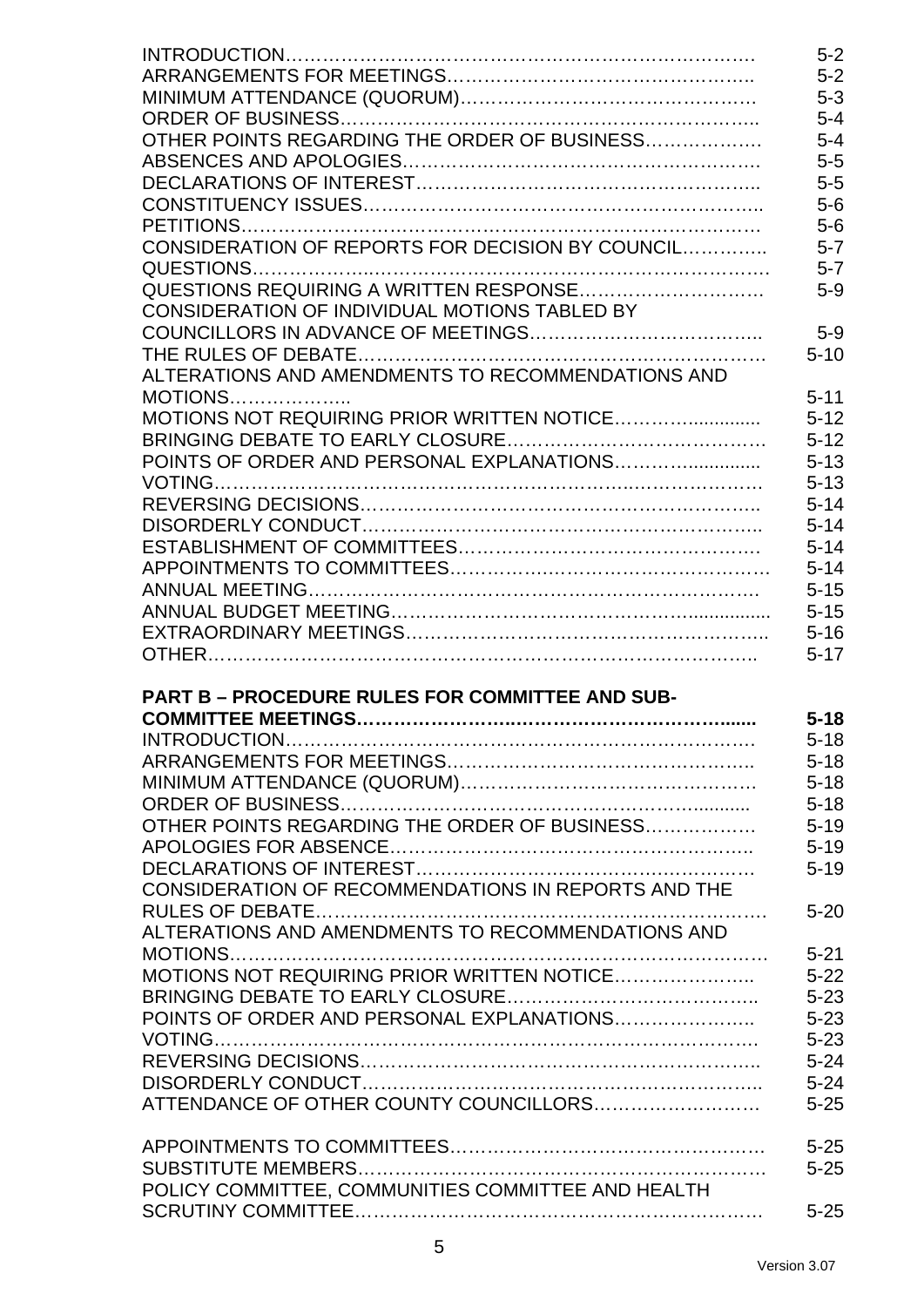|                                                           | $5 - 26$ |
|-----------------------------------------------------------|----------|
|                                                           | $5 - 26$ |
|                                                           | $5 - 26$ |
|                                                           | $5 - 26$ |
|                                                           | $5 - 26$ |
|                                                           |          |
| <b>PART C - THE PROCEDURE FOR TAKING URGENT DECISIONS</b> | $5 - 27$ |
|                                                           | $5 - 27$ |
| OPTION B – CALLING AN ADDITIONAL MEETING                  | $5 - 27$ |
|                                                           | $5 - 28$ |
| REPORT ON THE USE OF THE URGENCY PROCEDURE                | $5-28$   |
|                                                           |          |
|                                                           | $6-1$    |
|                                                           | $6 - 1$  |
|                                                           | $6 - 2$  |
|                                                           | $6-2$    |
|                                                           | $6 - 2$  |
|                                                           | $6 - 2$  |
|                                                           | $6 - 2$  |
|                                                           | $6 - 2$  |
|                                                           | $6 - 2$  |
|                                                           | $6 - 3$  |
|                                                           | $6 - 4$  |
| 2. FINANCIAL PLANNING AND BUDGETARY CONTROL               | $6-5$    |
|                                                           | $6-6$    |
| 4. CAPITAL EXPENDITURE AND OTHER MAJOR PROJECTS           | $6 - 10$ |
|                                                           | $6 - 15$ |
|                                                           |          |
|                                                           | $6 - 15$ |
|                                                           | $6 - 17$ |
| 8. COMMISSIONING AND PROCUREMENT OF GOODS, SERVICES       |          |
|                                                           | $6 - 18$ |
| 9. PAYMENT FOR GOODS, SERVICES AND WORKS                  | $6 - 28$ |
|                                                           | $6 - 30$ |
|                                                           | $6 - 32$ |
|                                                           | $6 - 33$ |
|                                                           | $6 - 36$ |
|                                                           | $6 - 36$ |
|                                                           | $6 - 37$ |
|                                                           | $6 - 37$ |
|                                                           | $6 - 38$ |
|                                                           | $6 - 47$ |
| PART A - ALLOWANCES FOR COUNCILLORS                       | $6 - 47$ |
|                                                           | $6 - 47$ |
|                                                           | $6 - 47$ |
|                                                           |          |

| հ-48 |
|------|
| 6-48 |
| հ-48 |
| 6-48 |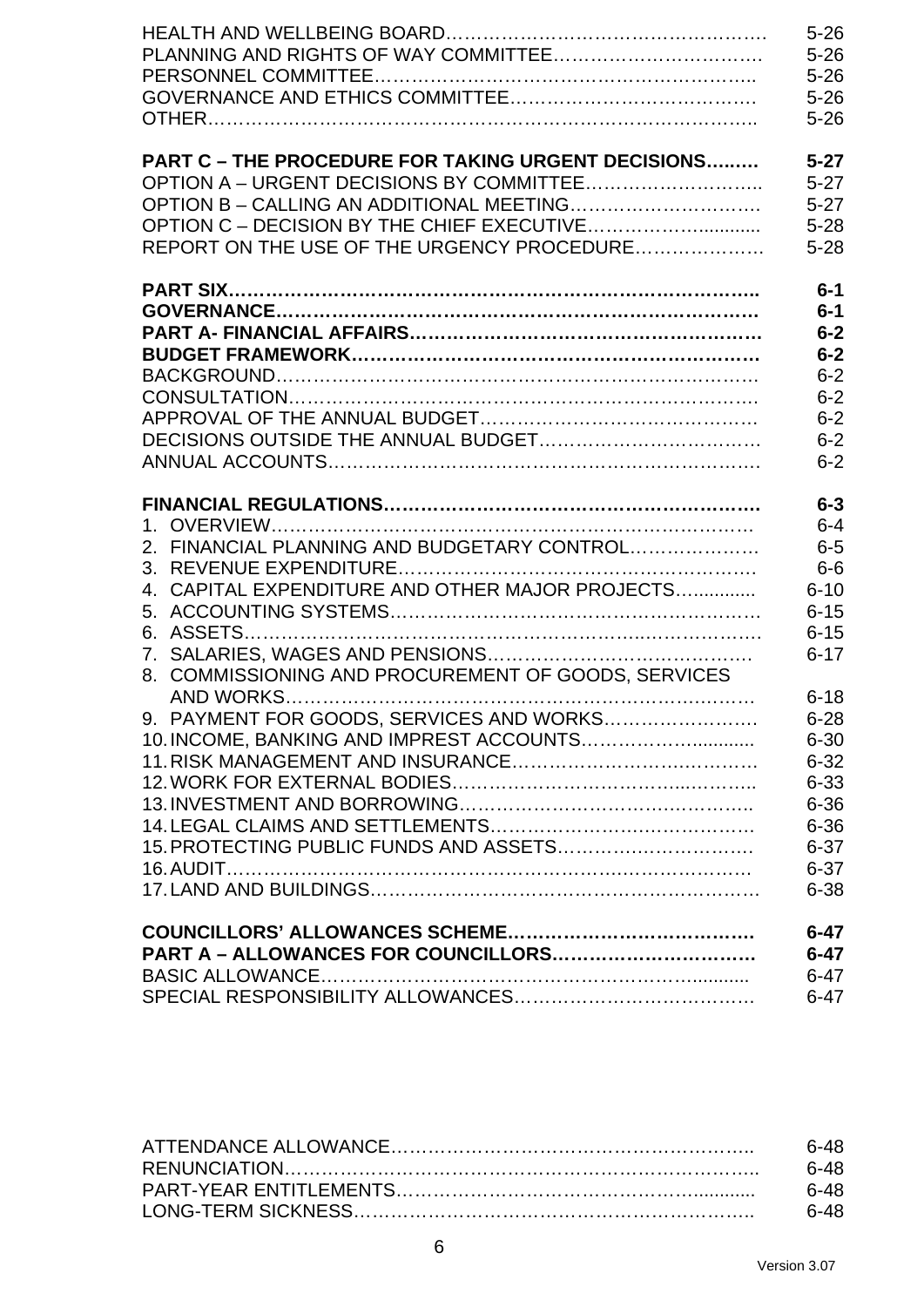|                                                               | $6 - 49$             |
|---------------------------------------------------------------|----------------------|
|                                                               | $6 - 49$             |
|                                                               | $6 - 49$             |
|                                                               | $6 - 49$             |
| PART B - ALLOWANCES FOR STATUTORY CO-OPTEES                   | $6 - 49$             |
| <b>PART C - ALLOWANCES FOR EDUCATION APPEAL PANEL</b>         |                      |
|                                                               | $6 - 50$             |
|                                                               | $6 - 50$             |
|                                                               | $6 - 50$             |
|                                                               | $6 - 51$             |
|                                                               | $6 - 53$             |
|                                                               | $6 - 53$             |
|                                                               | $6 - 55$             |
| APPROVED DUTIES (TRAVELLING AND SUBSISTENCE                   |                      |
|                                                               | $6 - 55$             |
|                                                               | $6 - 55$             |
|                                                               | $6 - 55$             |
|                                                               | $6 - 56$             |
|                                                               | $6 - 56$             |
|                                                               | $6 - 56$             |
|                                                               | $6 - 57$             |
|                                                               | $6 - 57$             |
|                                                               | $6 - 57$             |
|                                                               |                      |
|                                                               | $6 - 57$<br>$6 - 57$ |
|                                                               |                      |
|                                                               | $6 - 59$             |
|                                                               | $6 - 59$             |
|                                                               | $6 - 59$             |
|                                                               | $6 - 60$             |
|                                                               | $6 - 60$             |
|                                                               | $6 - 60$             |
| TRAVEL TO NORTHERN IRELAND/REPUBLIC OF IRELAND/OUTSIDE        |                      |
|                                                               | $6 - 61$             |
|                                                               | $6 - 61$             |
|                                                               | $6 - 61$             |
|                                                               |                      |
| WITHIN THE UK (INCLUDING NORTHERN IRELAND)                    | $6 - 61$             |
|                                                               | $6 - 62$             |
|                                                               | $6 - 62$             |
|                                                               | $6 - 63$             |
| <b>PART B - CODES OF CONDUCT AND GUIDANCE FOR COUNCILLORS</b> |                      |
| <b>AND OFFICERS</b>                                           | $6 - 65$             |
| CODE OF CONDUCT FOR COUNCILLORS AND CO-OPTED MEMBERS          | $6 - 65$             |
|                                                               | $6 - 65$             |
|                                                               | $6 - 65$             |
|                                                               |                      |
|                                                               | $6 - 65$             |
|                                                               | $6 - 66$             |
| REGISTERING AND DECLARING PECUNIARY AND NON-PECUNIARY         |                      |
|                                                               | $6 - 67$             |
|                                                               |                      |
|                                                               | $6 - 70$             |
|                                                               | $6 - 70$             |
|                                                               | $6 - 70$             |
|                                                               | $6 - 70$             |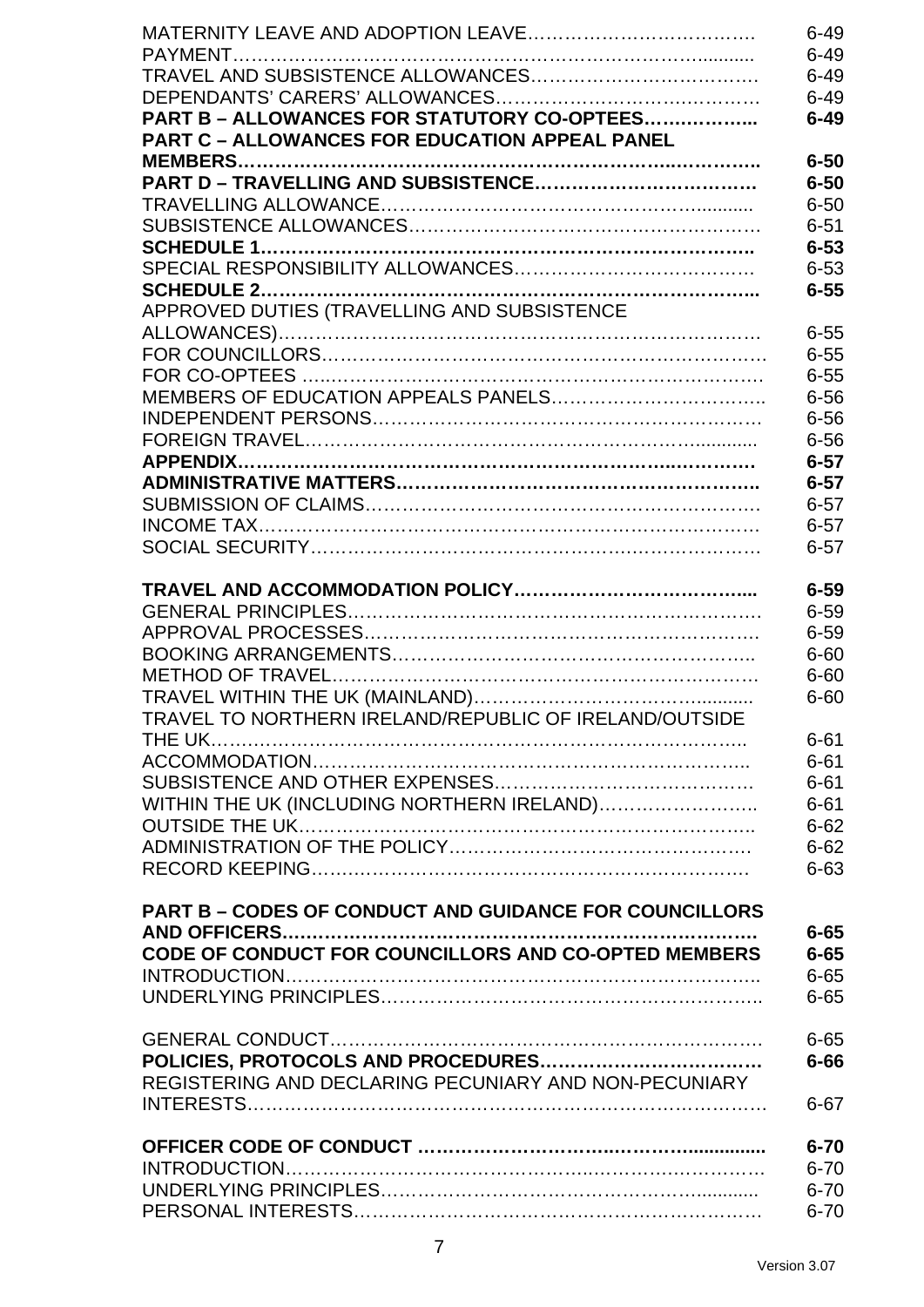|                                                                                                                                                                                                                                                                                                             | $6 - 71$                                                                                                                                                                     |
|-------------------------------------------------------------------------------------------------------------------------------------------------------------------------------------------------------------------------------------------------------------------------------------------------------------|------------------------------------------------------------------------------------------------------------------------------------------------------------------------------|
|                                                                                                                                                                                                                                                                                                             | $6 - 71$                                                                                                                                                                     |
|                                                                                                                                                                                                                                                                                                             | $6 - 72$                                                                                                                                                                     |
|                                                                                                                                                                                                                                                                                                             | $6 - 72$                                                                                                                                                                     |
|                                                                                                                                                                                                                                                                                                             | $6 - 72$                                                                                                                                                                     |
|                                                                                                                                                                                                                                                                                                             | $6 - 72$                                                                                                                                                                     |
|                                                                                                                                                                                                                                                                                                             | $6 - 73$                                                                                                                                                                     |
| THE RELATIONSHIP BETWEEN OFFICERS AND COUNCILLORS                                                                                                                                                                                                                                                           | $6 - 73$                                                                                                                                                                     |
| THE RELATIONSHIP BETWEEN OFFICERS AND THE PUBLIC                                                                                                                                                                                                                                                            | $6 - 73$                                                                                                                                                                     |
| THE RELATIONSHIP BETWEEN OFFICERS AND CONTRACTORS                                                                                                                                                                                                                                                           | $6 - 73$                                                                                                                                                                     |
| APPOINTMENTS AND OTHER EMPLOYMENT MATTERS                                                                                                                                                                                                                                                                   | $6 - 73$                                                                                                                                                                     |
|                                                                                                                                                                                                                                                                                                             | $6 - 74$                                                                                                                                                                     |
| USE OF COUNCIL PREMISES OR FACILITIES FOR WORK NOT                                                                                                                                                                                                                                                          |                                                                                                                                                                              |
|                                                                                                                                                                                                                                                                                                             | $6 - 74$                                                                                                                                                                     |
|                                                                                                                                                                                                                                                                                                             | $6 - 74$                                                                                                                                                                     |
|                                                                                                                                                                                                                                                                                                             | $6 - 74$                                                                                                                                                                     |
|                                                                                                                                                                                                                                                                                                             | $6 - 74$                                                                                                                                                                     |
|                                                                                                                                                                                                                                                                                                             | $6 - 74$                                                                                                                                                                     |
| THE RELATIONSHIP BETWEEN EMPLOYEES AND COUNCILLORS<br>OFFICER RELATIONSHIPS WITH PARTY GROUPS<br>EMPLOYEES TO KEEP COUNCILLORS INFORMED ABOUT LOCAL<br>PROTOCOL FOR INVOLVEMENT IN OUTSIDE BODIES<br>SUPPORT FOR REPRESENTATIVES ON OUTSIDE BODIES<br>RESPONSIBILITIES OF COUNTY COUNCIL REPRESENTATIVES ON | $6 - 75$<br>$6 - 75$<br>$6 - 75$<br>$6 - 76$<br>$6 - 76$<br>$6 - 77$<br>$6 - 77$<br>$6 - 78$<br>$6 - 78$<br>$6 - 78$<br>$6 - 78$<br>$6 - 78$<br>$6 - 79$<br>$6 - 79$<br>6-79 |
|                                                                                                                                                                                                                                                                                                             | $6 - 79$                                                                                                                                                                     |
| <b>PART C - EMPLOYMENT PROCEDURE RULES</b>                                                                                                                                                                                                                                                                  | $6 - 81$<br>$6 - 81$                                                                                                                                                         |

| APPOINTMENT AND DISMISSAL - SENIOR EMPLOYEES       | $6 - 81$ |
|----------------------------------------------------|----------|
|                                                    | $6 - 81$ |
|                                                    | $6 - 82$ |
| APPOINTMENT OF ASSISTANTS TO POLITICAL GROUPS      | $6 - 82$ |
| APPOINTMENT, DISMISSAL AND MANAGEMENT OF ALL OTHER |          |
|                                                    | $6 - 82$ |
|                                                    | $6 - 83$ |
|                                                    | $6 - 83$ |
| CHANGES TO STAFFING AND STRUCTURE RECORDS          | $6 - 83$ |
|                                                    |          |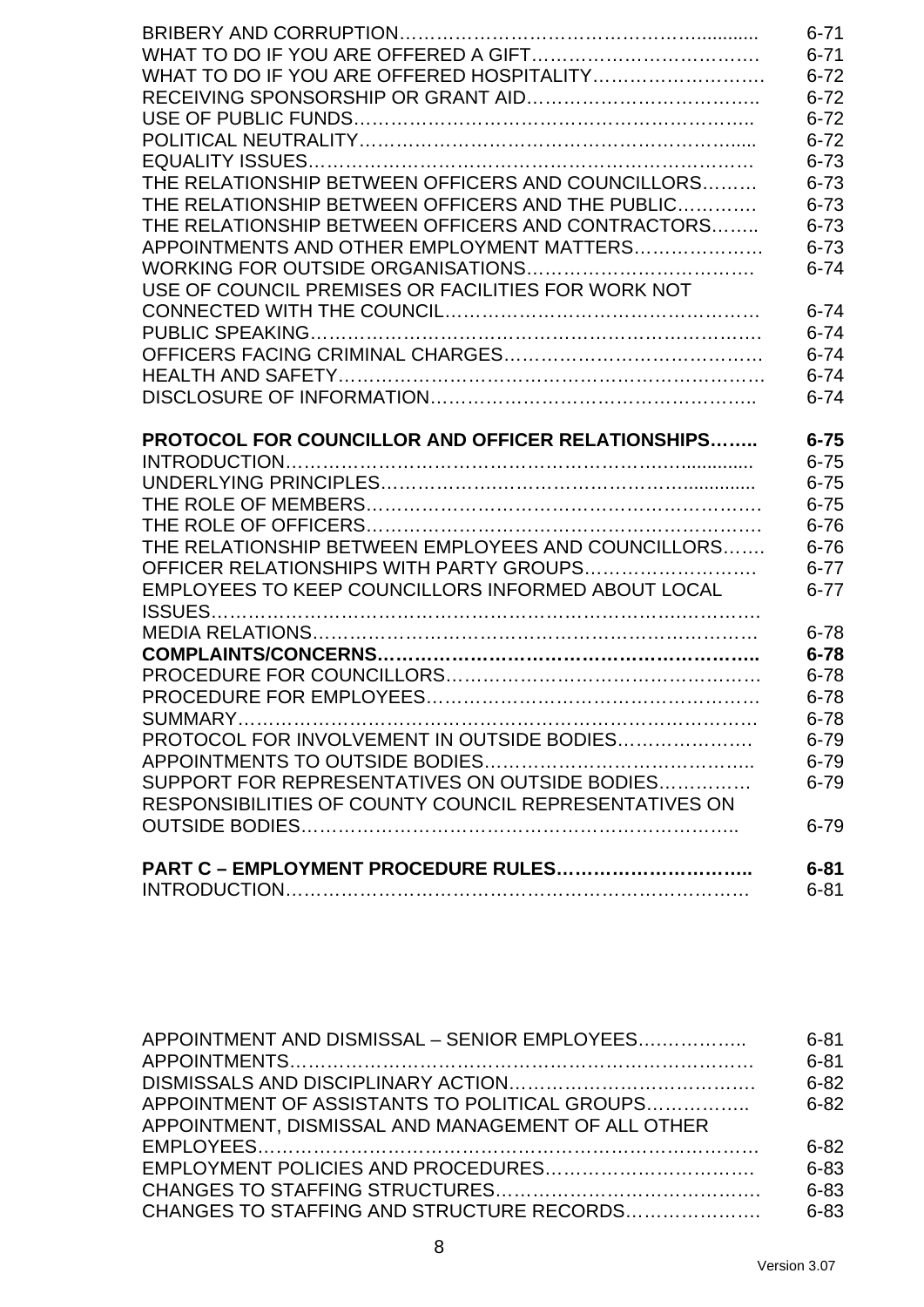|                                                       | 6-84 |
|-------------------------------------------------------|------|
| RESOLUTION OF DISPUTES UNDER THE EMPLOYMENT RELATIONS |      |
|                                                       | հ-84 |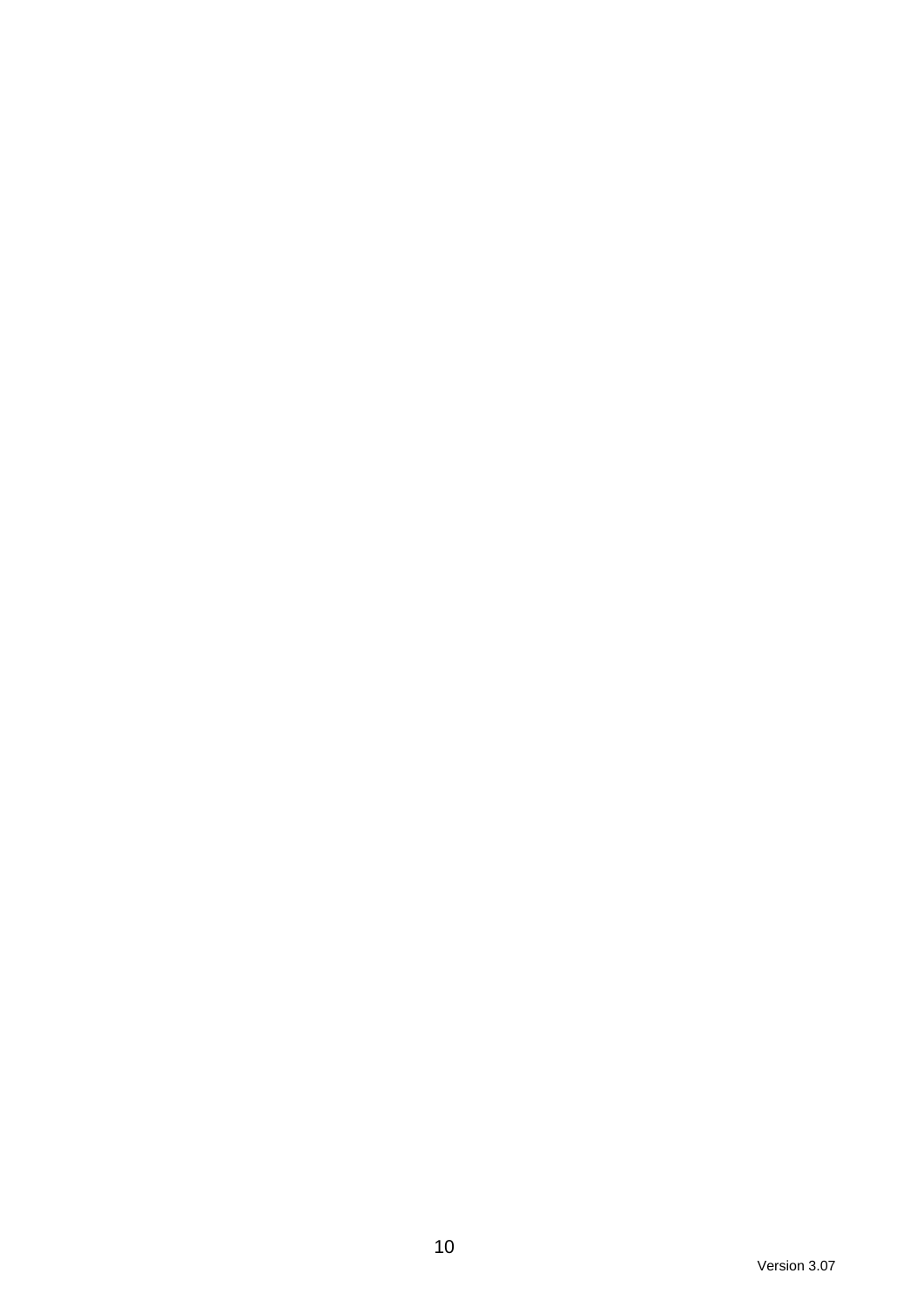# **PART ONE**

# **INTRODUCTION**

1. This Constitution sets out how Nottinghamshire County Council is governed including how decisions are made.

# **THE COUNCIL'S DECISION-MAKING STRUCTURE**

- 2. The Council and its committees and officers will make decisions in accordance with the Authority's governing principles which are as follows:
	- a. Creating and implementing a strategic vision for Nottinghamshire
	- b. Focusing on outcomes for the people of Nottinghamshire
	- c. Councillors and staff working together to achieve the Council's common purpose
	- d. Upholding high standards of conduct and behaviour
	- e. Taking informed and transparent decisions
	- f. Engaging with local people and other stakeholders to ensure robust public accountability and putting the customer at the heart of everything we do
	- g. Ensuring the effectiveness of Councillors and staff through appropriate support.
- 3. With the exception of day-to-day operational matters, all decisions of the Council are taken either at Full Council involving all 66 County Councillors, or by committees. Committees are comprised of councillors, to reflect the political balance of the Council.
- 4. The Council has appointed the following committees:

| <b>Adult Social Care and Public Health</b><br>Committee       | Joint Committee on Strategic Planning<br>and Transport |
|---------------------------------------------------------------|--------------------------------------------------------|
| Children and Young People's Committee                         | Local Joint Resolutions Committee                      |
| <b>Communities Committee</b>                                  | Nottinghamshire Local Pension Board                    |
| Economic Development and Asset<br><b>Management Committee</b> | Nottinghamshire Pension Fund<br>Committee              |
| <b>Finance Committee</b>                                      | <b>Personnel Committee</b>                             |
| Governance and Ethics Committee                               | <b>Senior Staffing Sub-Committee</b>                   |
| Governance and Ethics Sub-Committee                           | Planning and Rights of Way<br>Committee                |
| Health and Wellbeing Board                                    |                                                        |
|                                                               | <b>Policy Committee</b>                                |
| <b>Health Scrutiny Committee</b>                              | <b>Transport and Environment Committee</b>             |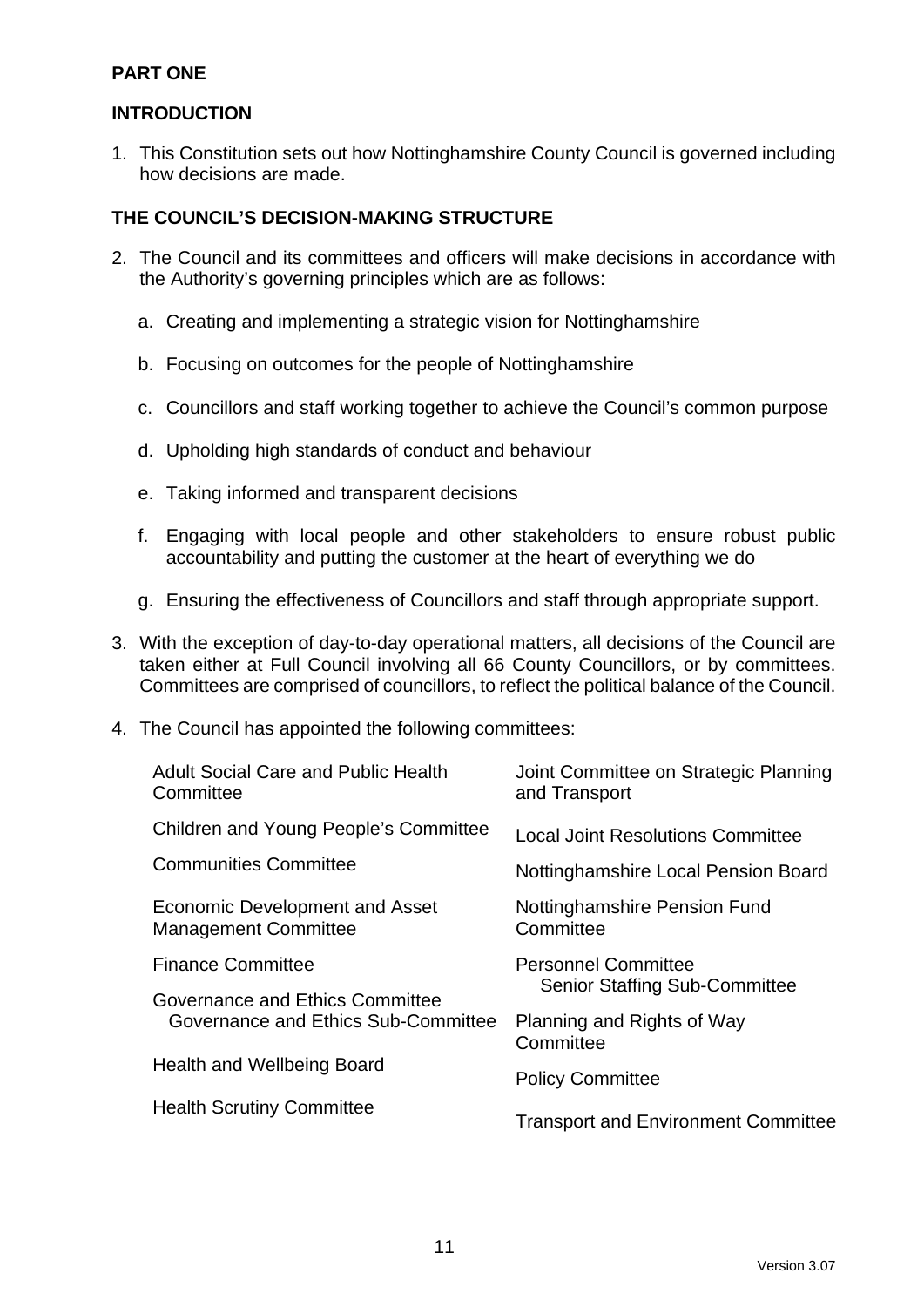- 5. Part Four of this Constitution sets out Council, committee and employee responsibilities in detail.
- 6. The Council has appointed Councillors to other joint committees and to the Nottinghamshire and City of Nottingham Fire Authority. Part Four of this Constitution includes information about the responsibilities of those bodies.
- 7. All Council and committee decisions are taken following consideration of a report which gives background information, any alternative options available and other relevant considerations such as the potential impact on equalities, crime and disorder and human rights. The procedure for committee meetings where decisions are taken is set out in Part Five.

#### **PUBLIC INVOLVEMENT**

- 8. The Council encourages the public of Nottinghamshire to get involved in local democracy and decision-making.
- 9. The public elects County Councillors every four years. They also have the right to submit petitions. More information on petitions is available in Part Five of this Constitution.
- 10. Access to the right information is essential if the public is to be properly involved: Part Three of this Constitution explains how information is made available. In particular, the public has the right to attend all meetings of Council and its committees, and to see reports and background papers. The Council's diary of meetings and reports are available on the Council's website: [www.nottinghamshire.gov.uk](http://www.nottinghamshire.gov.uk/)
- 11.The Council operates complaints procedures which are overseen by the Local Government Ombudsman.

# **COUNCILLORS**

- 12.Councillors collectively are the ultimate policy makers. The Council's Policy Framework is set out in Part Two of this Constitution. Their role is to act in the interests of the whole county of Nottinghamshire, and also to represent the communities which elected them, bringing their views to the decision-making process. In addition they deal with individual casework and act on behalf of constituents in resolving particular problems.
- 13.Nottinghamshire County Councillors have adopted a Code of Conduct to ensure the highest standards are maintained. This is set out in Part Six of this Constitution.
- 14.The Council elects a Chairman and Vice-Chairman of the Council annually. They will carry out the formal and ceremonial duties of the Council, chairing meetings of Full Council and representing the Authority at civic functions.
- 15.The Chairman of Policy Committee will be the Council Leader and the Vice-Chairman will be the Deputy Leader.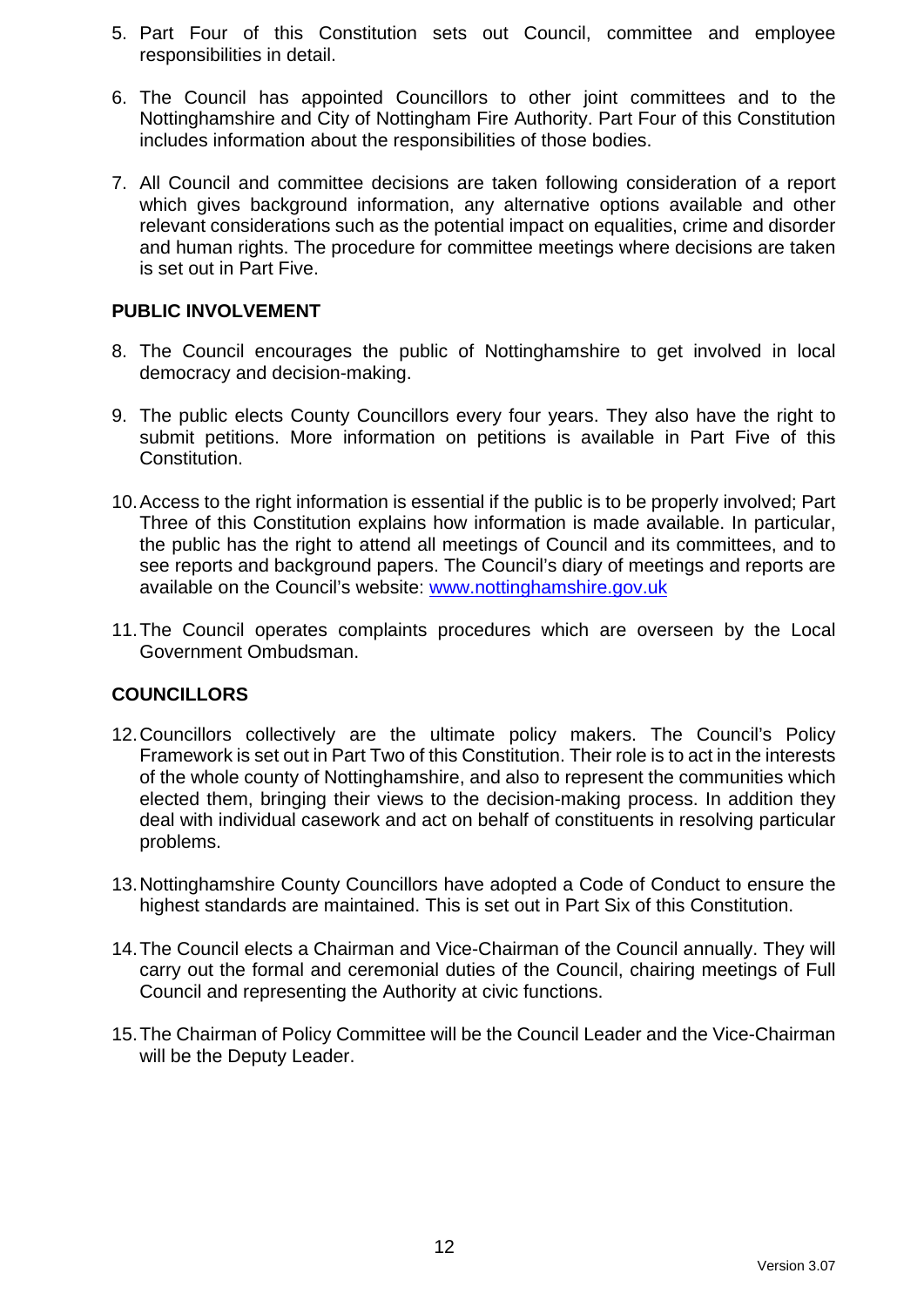#### **STAFFING**

- 16.The Council employs staff to carry out its functions and decides every year how many are required. The Staffing Procedure Rules [see Part Six of this Constitution] set out how decisions relating to staffing issues will be taken.
- 17.The Council has also adopted a Code of Conduct to ensure the highest standards are maintained. This is set out in Part Six of this Constitution.
- 18.There is a legal requirement to allocate some specific responsibilities to officers and the Council has designated the following posts:

| <b>Chief Executive</b>          |          | Head of Paid Service & Proper Officer           |
|---------------------------------|----------|-------------------------------------------------|
| Service                         | Director | Customers,   Monitoring Officer                 |
| <b>Governance and Employees</b> |          |                                                 |
| Service                         | Director | Finance,   Chief Finance Officer (also known as |
| Infrastructure and Improvement  |          | Section 151 Officer)                            |

19.These post holders' specific responsibilities are set out in Part Four of this Constitution.

# **FINANCES**

- 20.To ensure transparency and propriety in how the Council spends taxpayers' money, the Council has adopted Financial Regulations which are set out in Part Six of this Constitution. The Council sets its budget annually; the framework for the process is set out in Part Six of this Constitution.
- 21.It has also adopted a Scheme of Councillor Allowances and Travel and Accommodation Policy regarding expenses, both of which are set out in Part Six.
- 22.The Council publishes its annual statement of accounts and all individual items of expenditure over £500 on its website, and approves and publishes senior officer pay.

#### **PARTNERSHIP WORKING**

- 23.The Council is committed to working with its partners such as the City Council, district and borough councils, parish councils, the Health Service, the voluntary sector and other public bodies, to deliver services in the most effective way. The Council has adopted a protocol for councillors and officers involved with outside bodies. This is set out in Part Six of this Constitution.
- 24.The Council may also contract-out functions to other bodies or organisations where considered appropriate.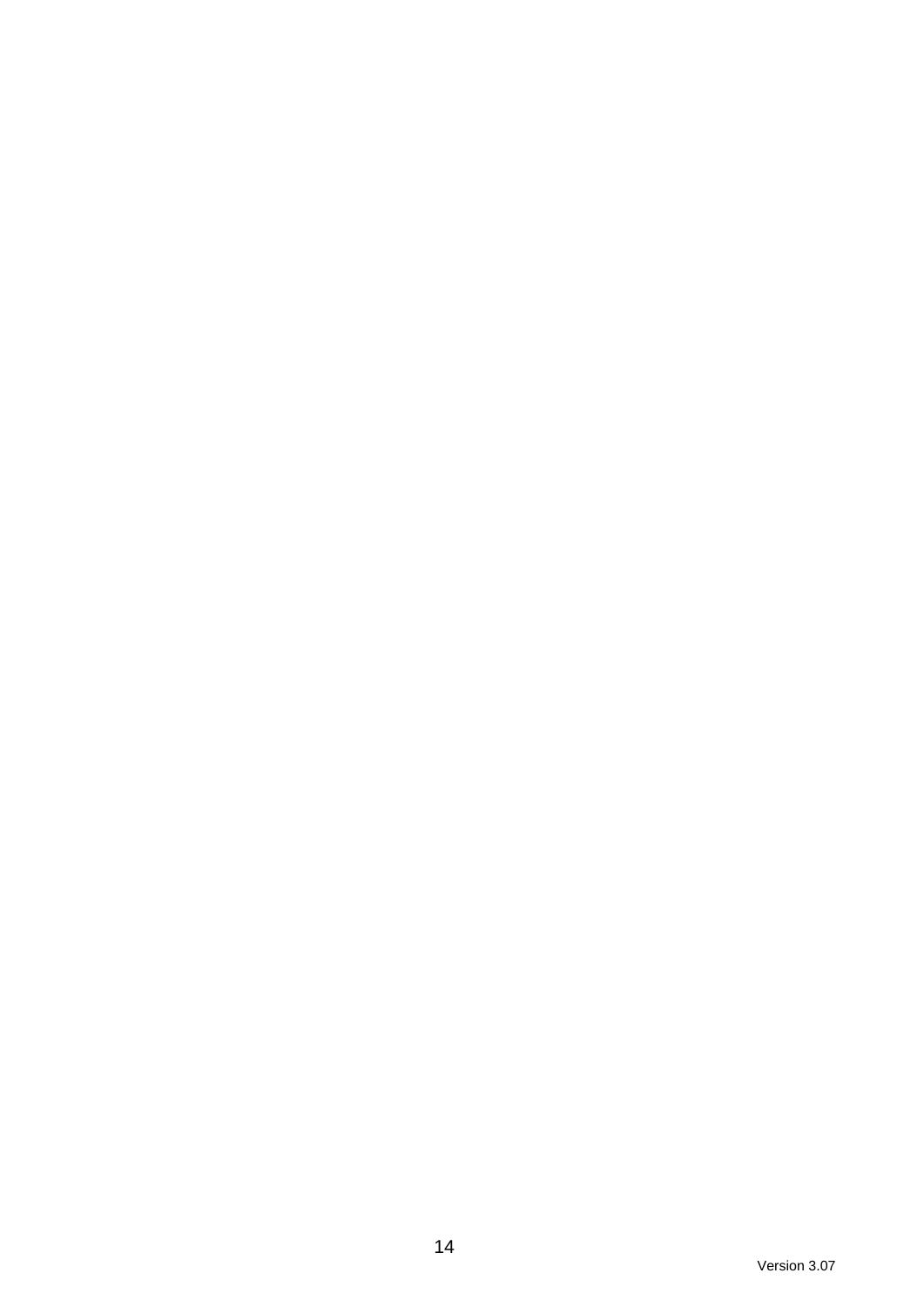# **PART TWO**

# **POLICY FRAMEWORK**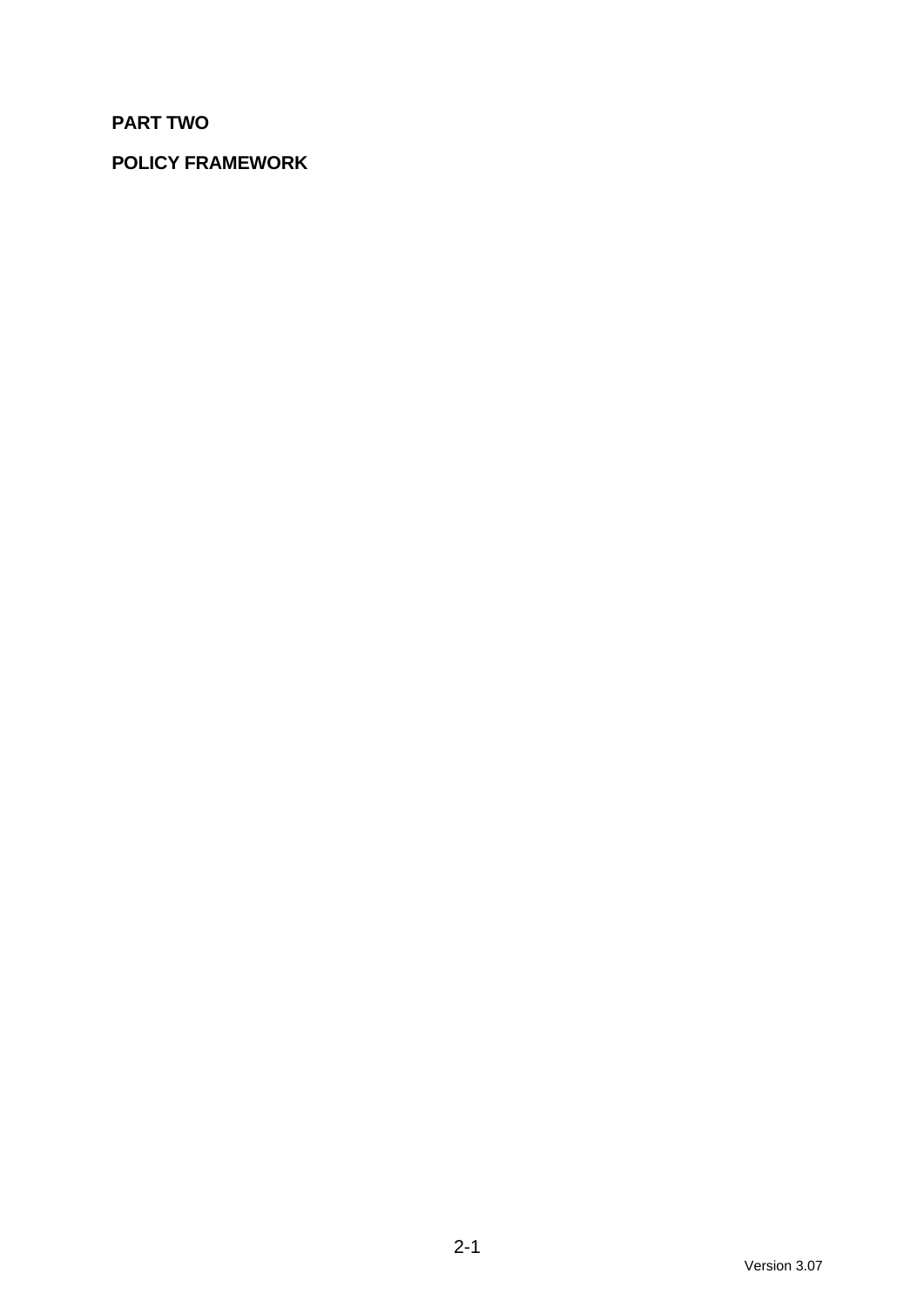# **RESPONSIBILITY FOR POLICY**

1. Councillors are collectively the ultimate policy makers for the County Council. The Council's policies are set by Councillors as set out in the responsibility for functions of the Full Council and the Policy Committee.

# **POLICY**

- 2. The Council's policies establish the principles that the organisation will follow in
	- a. according with the Council's governing principles
	- b. implementing the strategic vision for Nottinghamshire
	- c. all decision making
	- d. developing, improving, commissioning and providing services
	- e. representing the views of the Council and Nottinghamshire.
- 3. The council's ambitions, values and priorities will be set out in a strategic vision for Nottinghamshire.
- 4. The strategic vision for Nottinghamshire will be delivered through a Plan. The council will report progress and achievements against the Plan.

#### **FRAMEWORK**

- 5. The Council's policies and strategies will be informed by the strategic vision for Nottinghamshire, the ambitions, values and priorities set out in the vision and the Plan to deliver it.
- 6. The Council's policies and strategies will be supported by a plan for implementation of the policy or delivery of the strategy. The council will report progress and achievements against these Plans.
- 7. The Council's policies and strategies will be accessed from a single policy library and will be subject to review.
- 8. The development and review of policy will be led by Councillors. The Council will usually set one policy with service specific considerations if appropriate.
- 9. The Council may develop procedures and issue guidance in accordance with its policies.
- 10.Within the responsibility for functions of the Full Council and the Policy Committee Policy is a collective term which includes the Council's policies, strategies and statutory plans.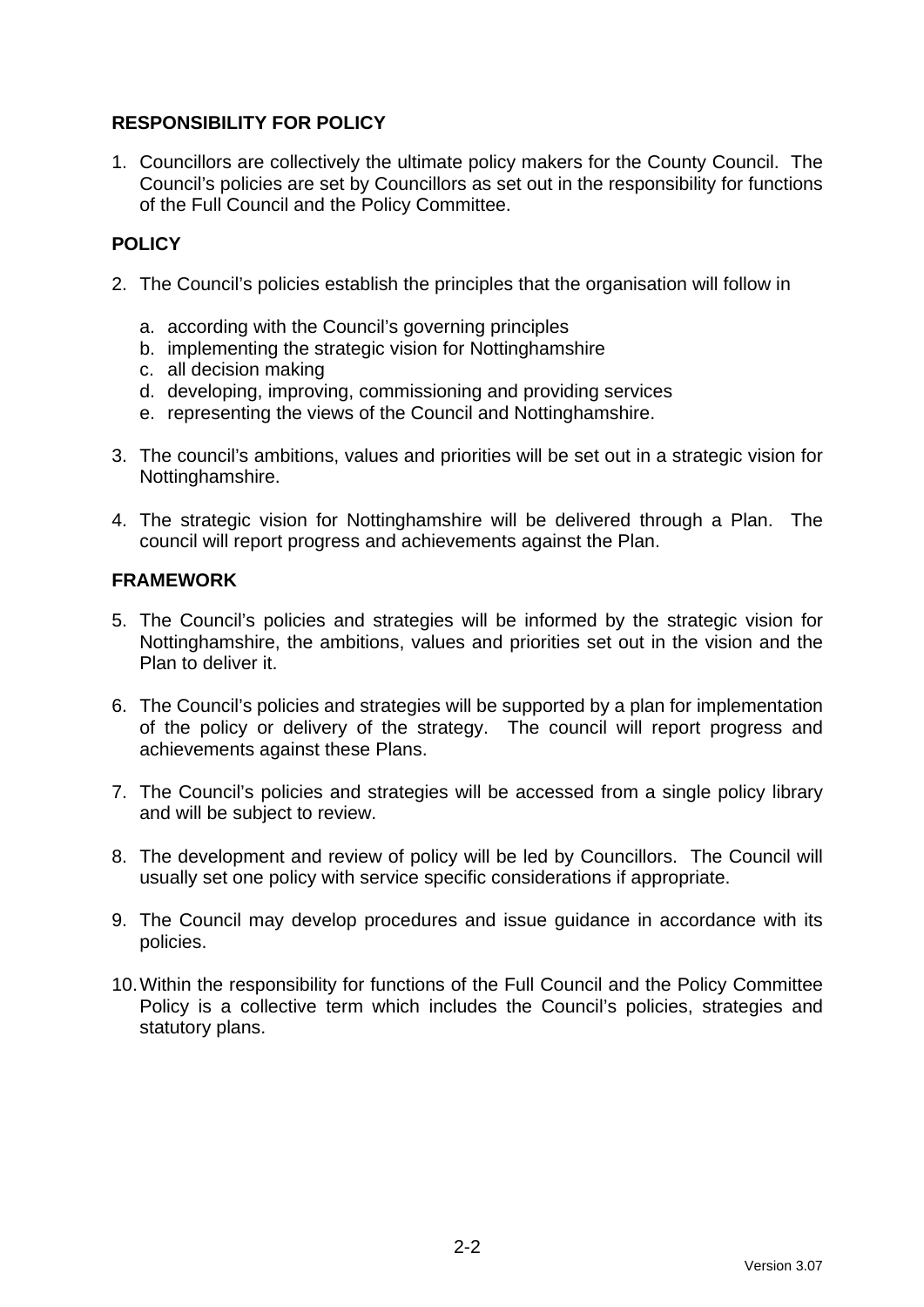# **PART THREE**

**TRANSPARENCY**

**ACCESS TO INFORMATION AND MEETINGS**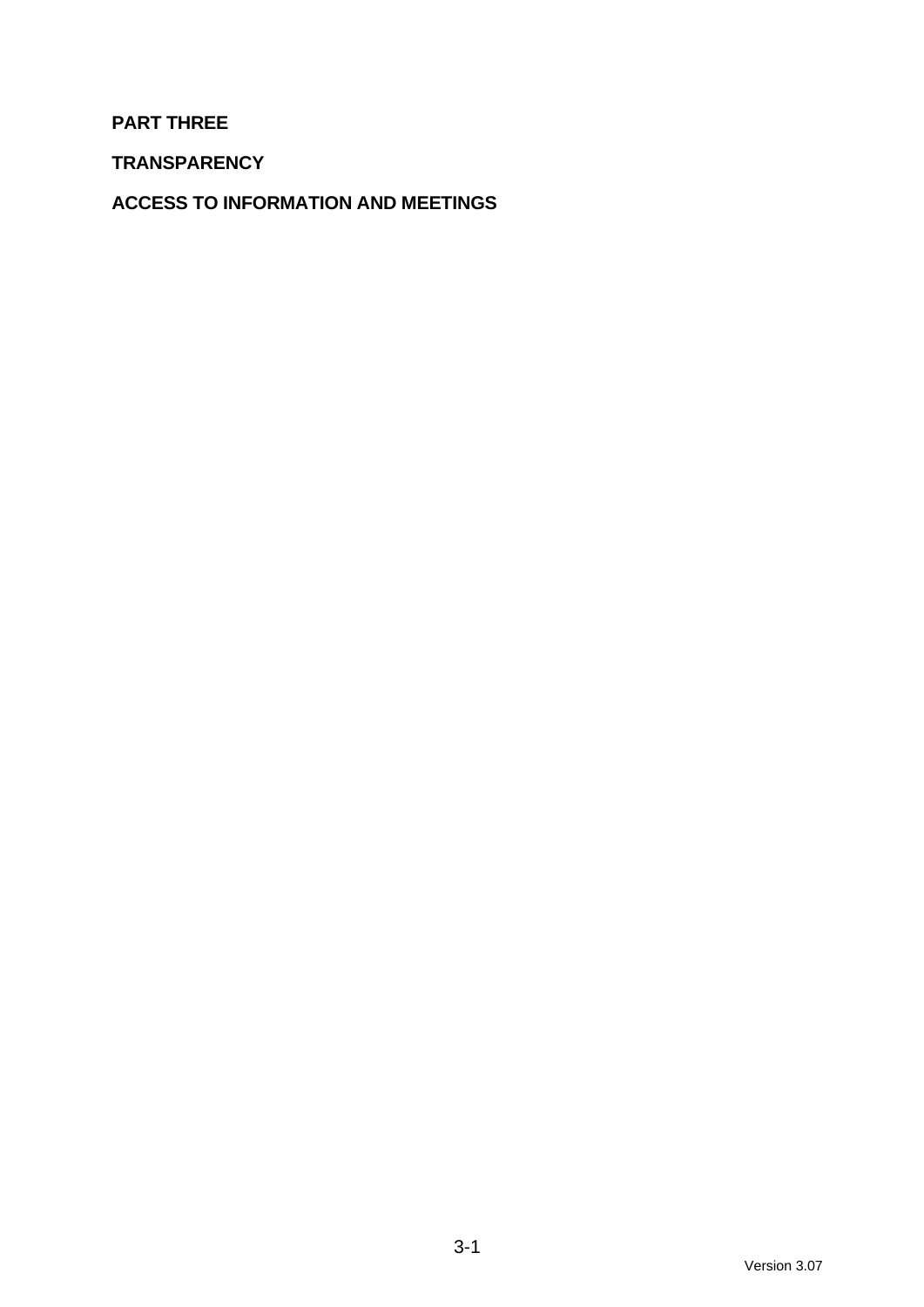# **INTRODUCTION**

- 1. Nottinghamshire County Council is committed to the principles of openness and accountability and encourages the public to attend meetings and take an active interest in how the Council works.
- 2. The Council is committed to making available minutes, agendas and reports for public inspection.
- 3. Councillors have additional rights to access information which they need to assist them in fulfilling their responsibilities.
- 4. These rules apply to all meetings of the Council, committees and sub-committees and set out the rights of individuals to attend meetings and access information.

#### **REPORTS**

- 5. Committee reports will normally be available to the public. However if exempt information is required to enable a proper decision to be taken, it will be placed in an appendix to the report. Categories of exempt information are set out below.
- 6. Reports which include exempt information will set out the reason for this exemption and in the body of the report explain why it is not in the public interest to make that information available at that time.
- 7. On rare occasions it may be necessary for a whole report to be exempt and not publicly available due to the nature of the information it contains.
- 8. All reports will include a list of background papers (if any) relating to the subject matter of the report which:
	- a. have been relied on in preparing the report (e.g. a consultant's report);
	- b. disclose any facts or matters on which the report or an important part of the report is based;
- 9. Reports may also include a list of any previous reports on the same issue and other published information that is relevant
- 10.Anyone requiring a copy of background papers for any report should contact Democratic Services. The list of background papers should indicate whether any papers include exempt or confidential information which cannot be disclosed.

#### **MEETINGS**

- 11. The Council will give at least five clear working days' notice of all meetings. Details of all meetings will be posted on the notice board at County Hall and the Council's website: [www.nottinghamshire.gov.uk.](http://www.nottinghamshire.gov.uk/)
- 12. Copies of the agenda and reports for meetings will be made available to the public for inspection at County Hall and will also be available on the Council's website. These documents will be made available: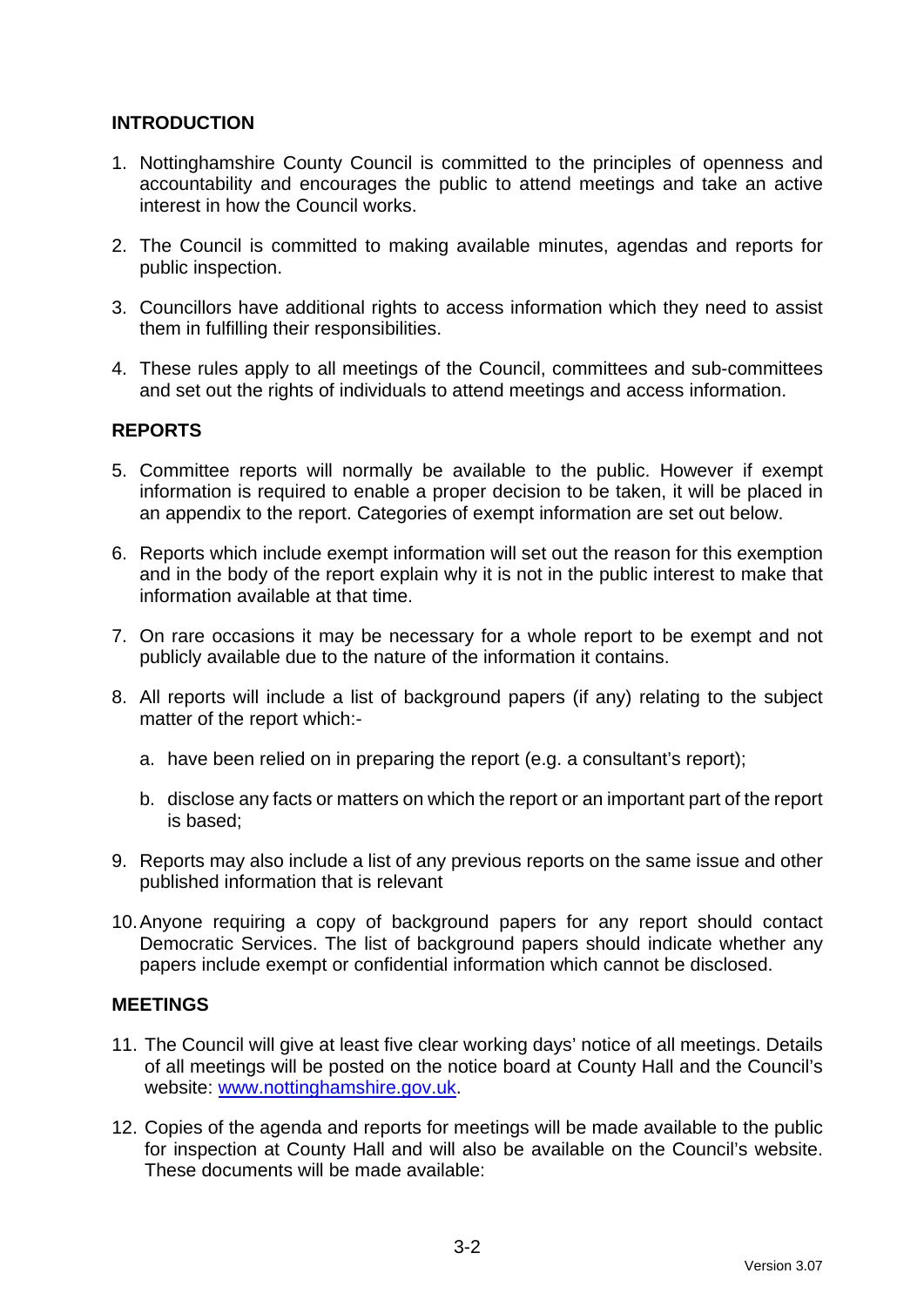- a. five clear working days before the meeting; or
- b. in the case of an urgent item or additional information, as soon as possible.
- 13. Members of the public may attend all meetings of the Council and its committees and will only be excluded when exempt information is discussed.

#### **PUBLIC ACCESS TO DOCUMENTS AFTER THE MEETING**

- 14. Copies of meeting documents will be publicly available for 6 years following the date of the meeting unless they relate to exempt or confidential information.
- 15. The Council will supply copies of the publicly available documents to any person who requests them but may make a charge for costs incurred such as postage and photocopying.
- 16. Meeting documents will include minutes of meetings, agendas and reports.

#### **CIRCUMSTANCES WHERE THE PUBLIC ARE EXCLUDED FROM MEETINGS**

- 17. Members of the public may be excluded from a meeting where exempt information as set out below is being discussed.
- 18. Members of the public must be excluded from a meeting where confidential information is being discussed. Confidential information for these purposes is:
	- a. information given to the Council by a Government Department on terms which do not permit its public disclosure; or
	- b. information which cannot be publicly disclosed by virtue of any enactment or by Court Order.

# **CATEGORIES OF EXEMPT INFORMATION**

- 1. Information relating to any individual, such as names, addresses, telephone numbers, or job titles
- 2. Information which is likely to reveal the identity of an individual, such as names, addresses, telephone numbers, or job titles
- 3. Information relating to the financial or business affairs of individuals or organisations (including the Council). This could include contemplated as well as past or current activities
- 4. Information relating to any consultations or negotiations on employee relations
- 5. Information to which legal professional privilege applies
- 6. Information which discloses the Council's intention to issue a formal legal notice or make a formal legal order or direction
- 7. Information relating to any action taken or to be taken in connection with the prevention, investigation or prosecution of crime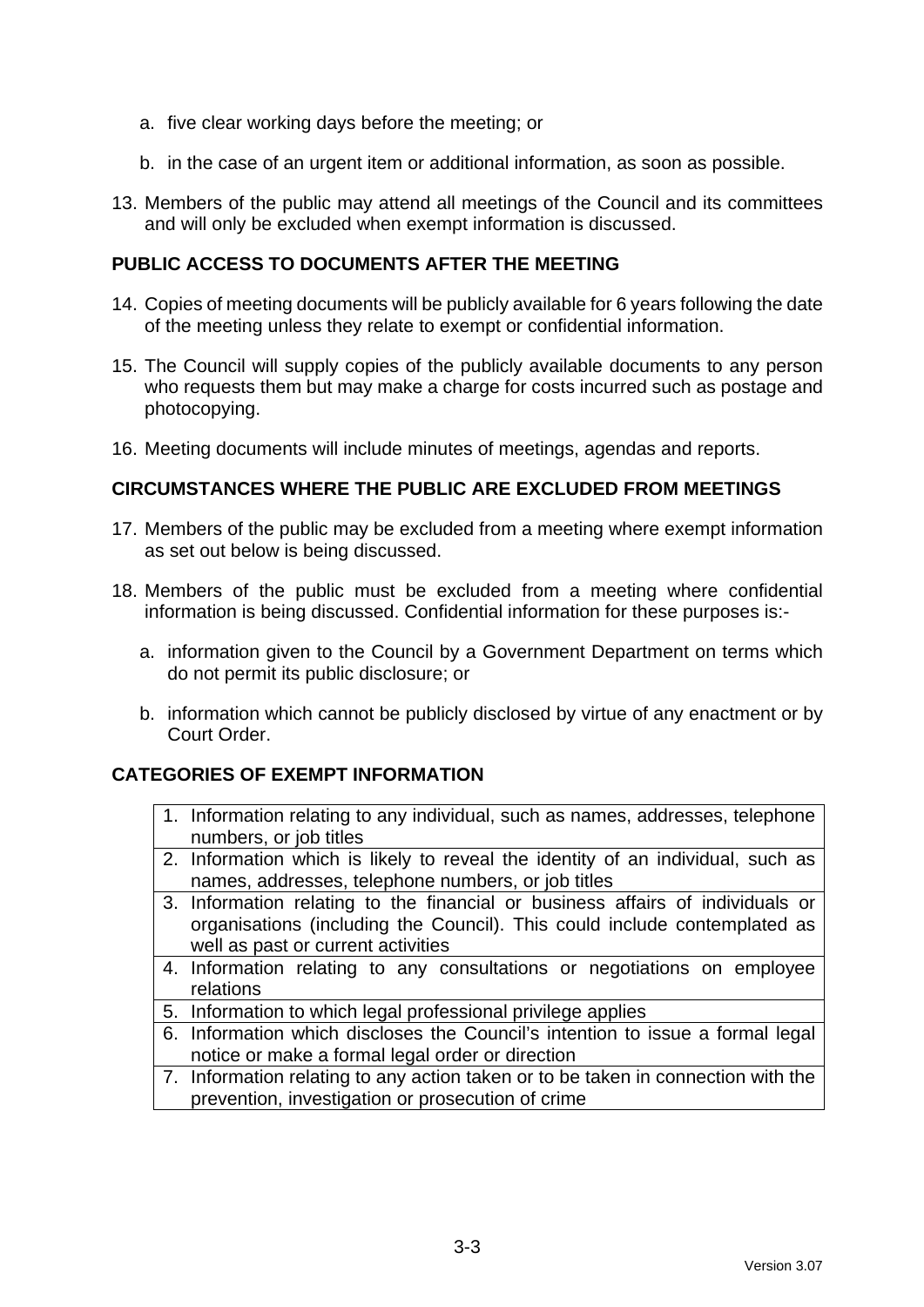- 19. General Conditions for all categories of exempt information:
	- a. Information **is not** exempt information if it relates to proposed development for which the Council as local planning authority may grant itself planning permission.
	- b. Information **is not** exempt if it is required by law to be publicly available.
	- c. Information can be exempt if it falls within one of the categories above and the public interest in maintaining the exemption outweighs the public interest in disclosing the information.

#### **ADDITIONAL RIGHTS TO INFORMATION**

- 20. The provisions in this section of the Constitution do not affect any specific rights relating to the access of information which are contained elsewhere in this Constitution or the law; for example the Freedom of Information Act and the Data Protection Act
- 21. Previously exempt information may subsequently be made available if the reason for exemption no longer applies.

#### **COUNCILLORS' ADDITIONAL RIGHTS**

#### **ATTENDANCE AT MEETINGS**

22. The PART B – [PROCEDURE RULES FOR COMMITTEE AND SUB-COMMITTEE](#page-63-0)  [MEETINGS](#page-63-0) set out the provisions that apply to Councillors who wish to attend meetings of which they are not a member.

# **ACCESS TO INFORMATION**

23. Councillors may request officers to provide them with any information they need to assist them in fulfilling their responsibilities as elected representatives. However, Councillors may not be able to access information which in the opinion of the Monitoring Officer is in draft form, contains confidential or exempt information as defined in this section, or where disclosure would breach the provisions of the Data Protection Act.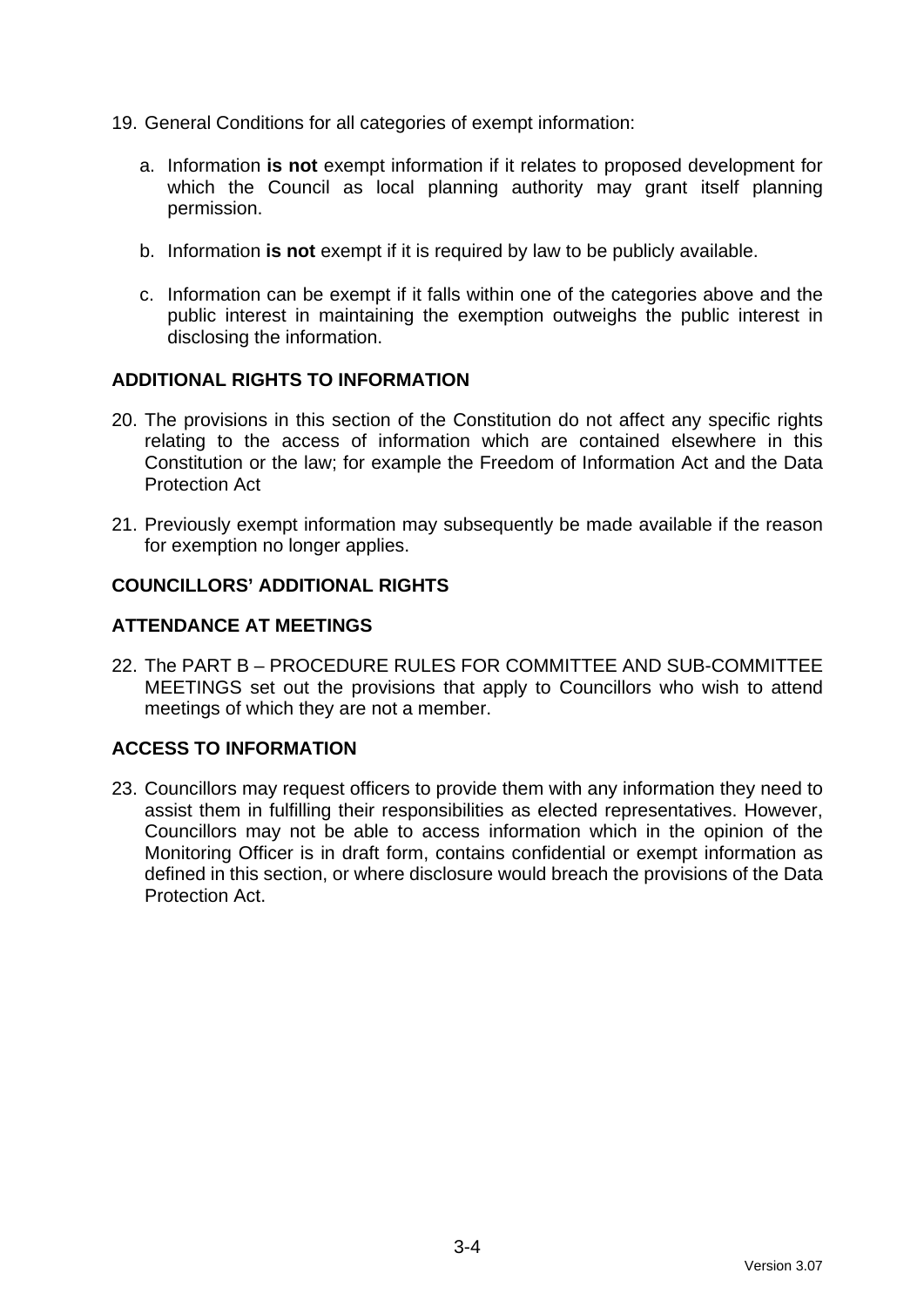**PART FOUR**

**ACCOUNTABILITY**

**RESPONSIBILITY FOR FUNCTIONS**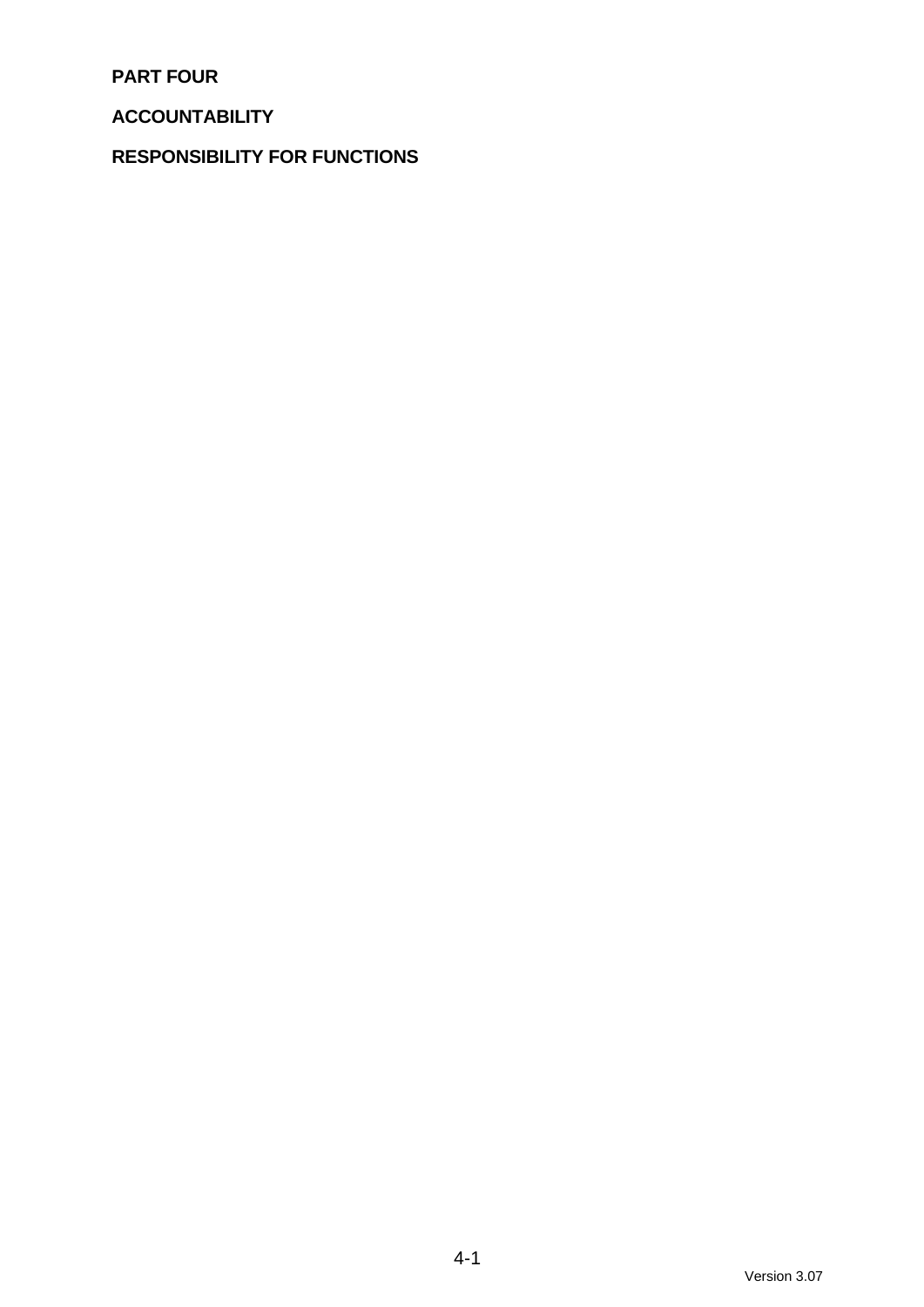#### **INTRODUCTION**

- 1. This part of the Constitution sets out the responsibilities of Full Council, its committees and officers.
- 2. In the absence of the relevant committee chairman, the vice-chairman will substitute.
- 3. All Councillors are encouraged to undertake regular training and for the following committees there is a specific training requirement:
	- a. Planning and Rights of Way Committee
	- b. Senior Staffing Sub-Committee
	- c. Nottinghamshire Pension Fund Committee
	- d. Local Pension Board
	- e. Mental Health Guardianship Panel
- 4. The Council has established a scrutiny committee to deal with health matters; other statutory scrutiny functions will be carried out by the Policy Committee and the Communities Committee.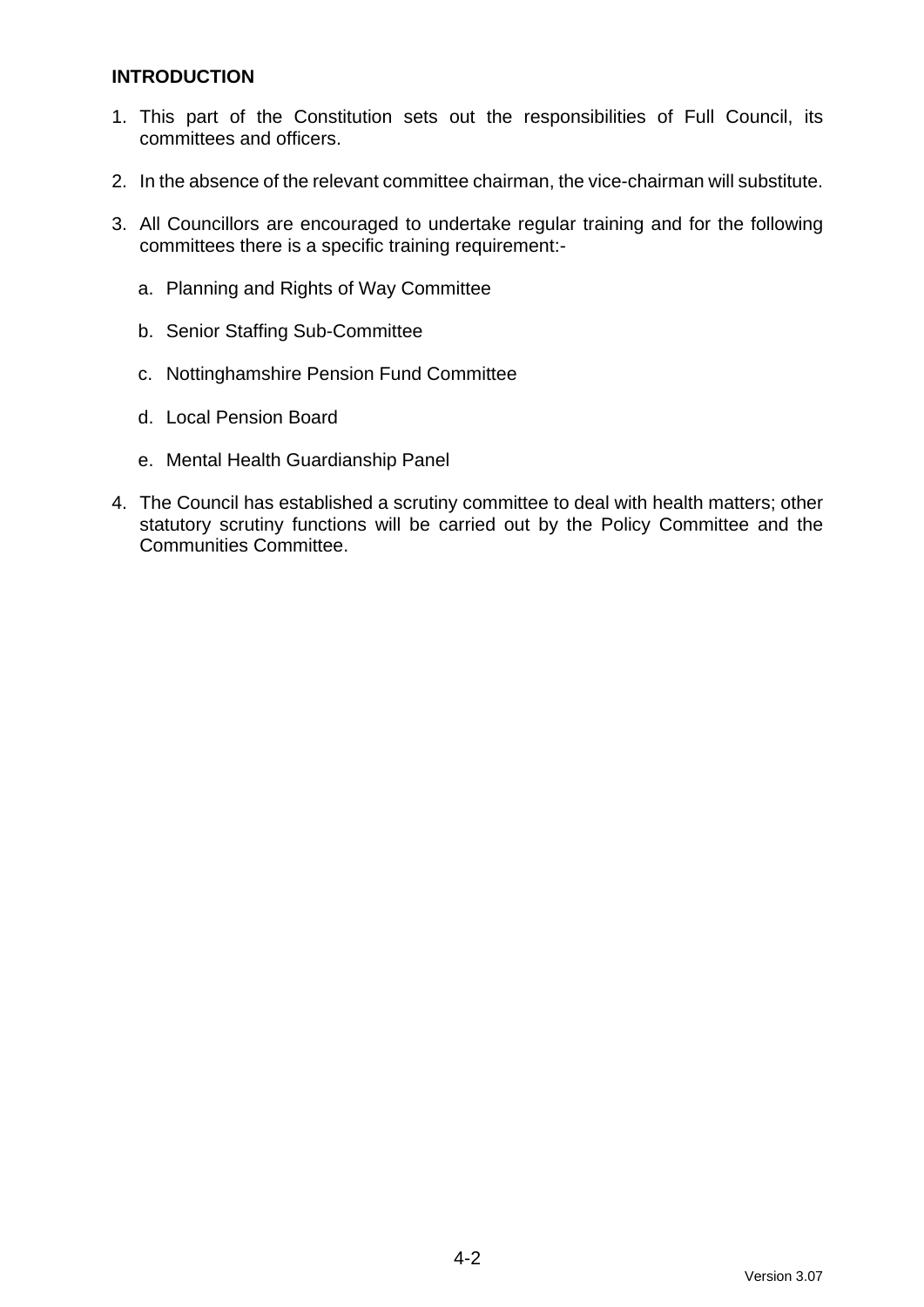# **PART A – TERMS OF REFERENCE**

#### **THE FULL COUNCIL**

- 1. The functions listed below are reserved to the Full Council and can only be discharged by the Full Council:
	- a. Determining all policies and plans statutorily reserved to the Full Council including:
		- Annual library plan/strategy
		- Crime and disorder reduction strategy (Community Safety Agreement)
		- Local transport plan
		- Plans and alterations which together comprise the Development Plan
		- Youth justice plan (Youth Crime Strategy)
	- b. The approval or adoption of a plan or strategy for the control of the Council's borrowing, investments or capital expenditure, or for determining the Council's minimum revenue provision; the Budget
	- c. The approval of any of the above documents in the event they, or part of them, need to be submitted to the Secretary of State or any Government Minister for final approval, including where they are to be submitted in draft form
	- d. The approval of changes to any plan or strategy referred to above, unless:
		- that change is required by the Secretary of State or any Government Minister where the plan or strategy has been submitted to them for approval, or
		- Full Council specifically delegated authority in relation to these functions when it approved or adopted the plan or strategy
	- e. Adopting and changing the Constitution
	- f. Establishing committees and deciding their terms of reference and size
	- g. Appointing and removing chairmen and vice-chairmen
	- h. Authorising appointments to any joint committees
	- i. Authorising appointments to the Nottinghamshire and City of Nottingham Fire Authority
	- j. Approving a Members' Allowances Scheme including any provision for Chairman's and Vice Chairman's expenses
	- k. Approving the annual Senior Officer Pay Policy Statement
	- l. Confirming the appointment of, and dismissing, the Head of Paid Service, the Monitoring Officer and the Chief Finance Officer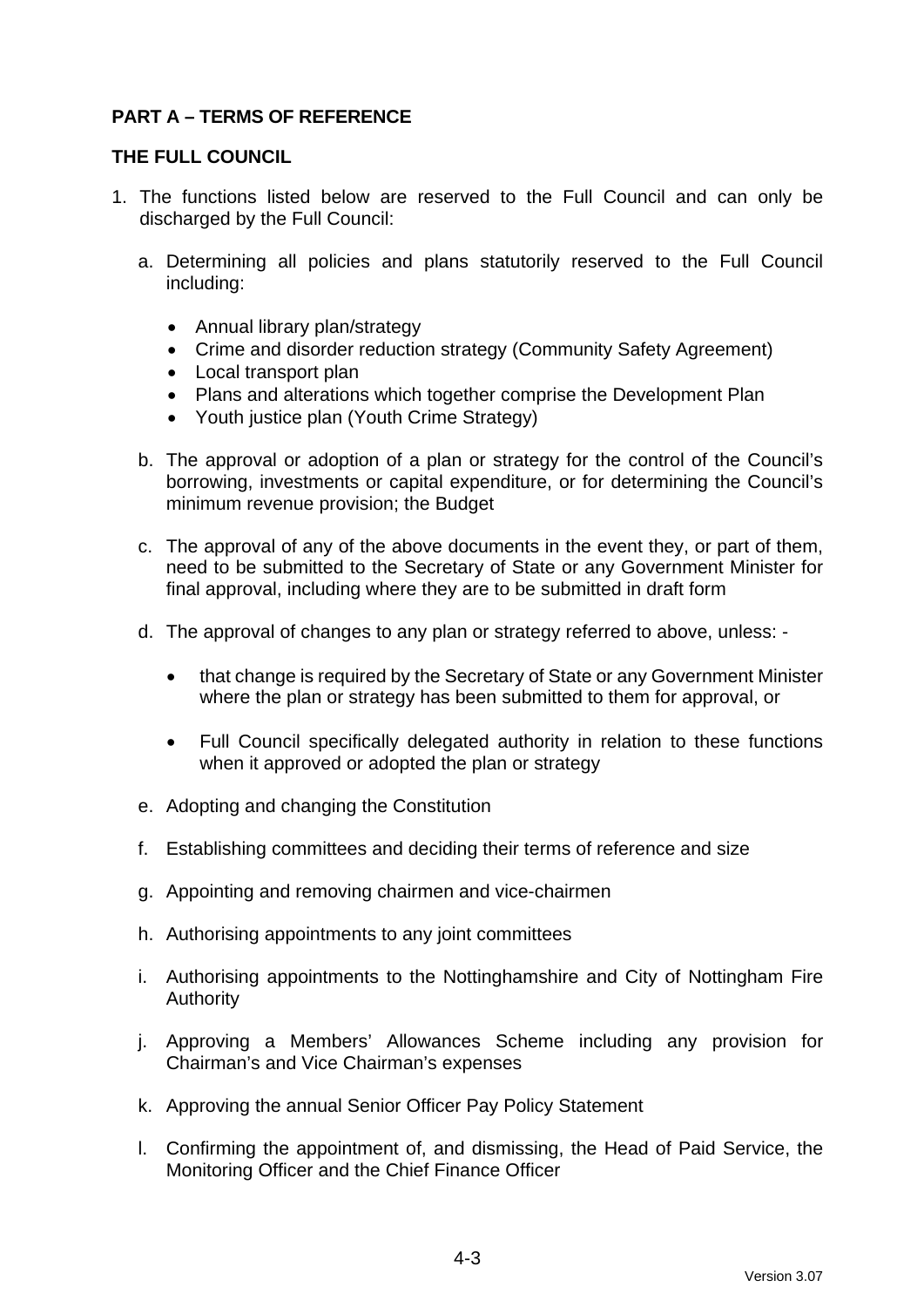- m. Making any request to the Local Government Boundary Commission for England for single-member electoral areas
- n. The passing of a resolution to change the County's electoral scheme
- o. Making an order to give effect to recommendations made in a community governance review
- p. In relation to any overview and scrutiny committees, permitting a co-opted member to vote at meetings of that committee
- q. Changing the name of the County
- r. Conferring the title of honorary alderman
- s. Making, amending, revoking, re-enacting and adopting bye-laws and promoting and opposing the making of local legislation and personal bills in Parliament
- t. Any other function which, by law, must be reserved to the Full Council

#### **POLICY COMMITTEE – TERMS OF REFERENCE**

- 2. The powers and functions set out below are delegated to Policy Committee by the Full Council:
	- a. All decisions within the control of the Council including but not limited to those listed in the Table below
	- b. Policy development and approval in relation to matters within the remit of Policy Committee except on matters reserved for the Full Council
	- c. Review of performance on a regular basis
	- d. Review of day to day operational decisions taken by Officers
	- e. Approval of consultation responses relating to the Committee's areas of responsibility except for responses to day-to-day technical consultations which will be agreed with the Chairman and reported to the next available Committee following their submission.
	- f. Approval of relevant staffing structures as required
	- g. Approving all Councillor attendance at conferences, seminars and training events within the UK mainland for which a fee is payable including any expenditure incurred, within the remit of this Committee and to receive quarterly reports from Corporate Directors on departmental officer travel outside the UK within the remit of this Committee.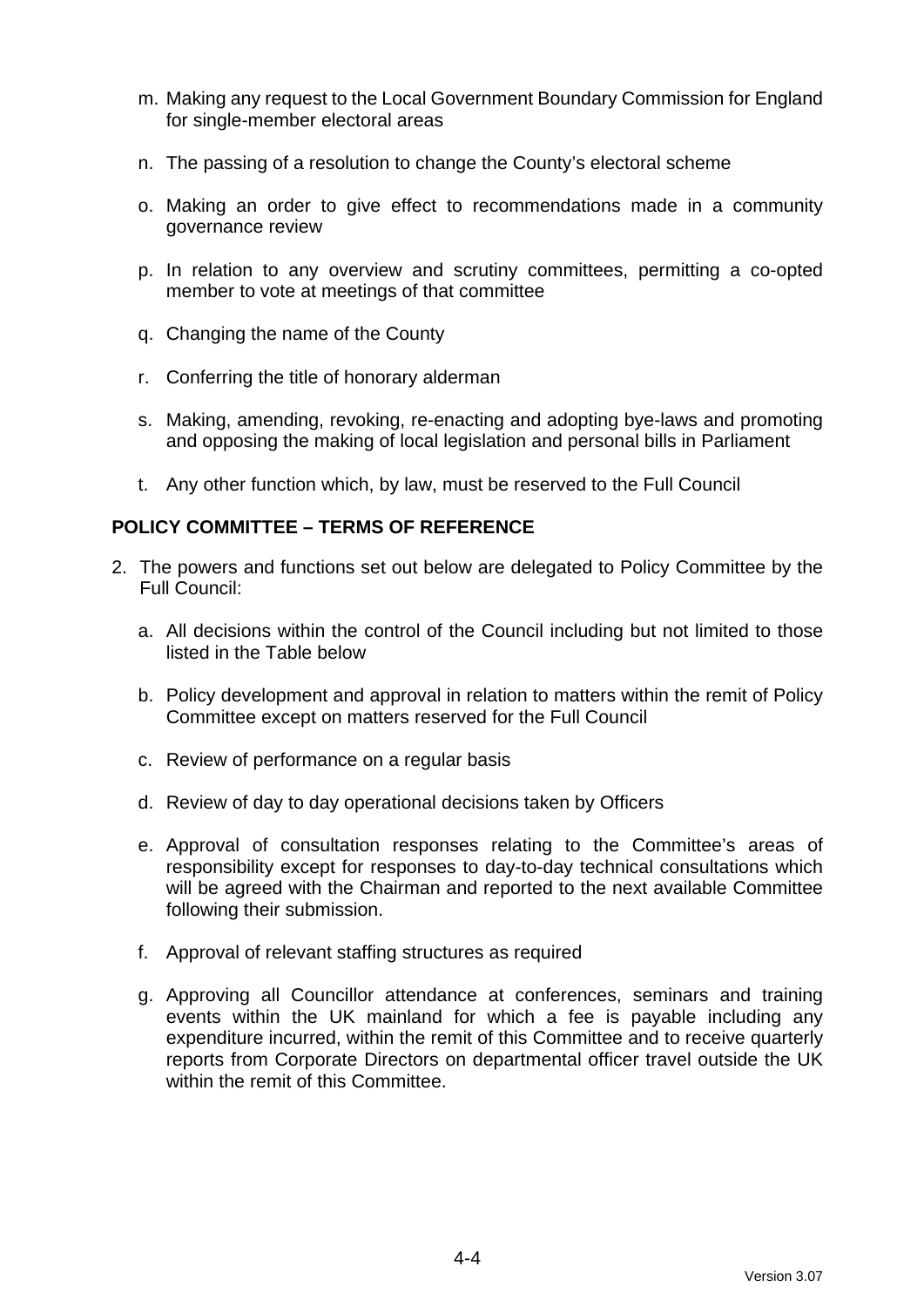- 3. If any report comes within the remit of more than one committee, to avoid the report being discussed at several committees, the report will be presented and determined at the most appropriate committee. If this is not clear, then the report will be discussed and determined by the Policy Committee.
- 4. As part of the detailed work programme the Committee will receive reports on the exercise of powers delegated to Officers.
- 5. The Committee will be responsible for its own projects and may establish steering groups to consider projects. Where it considers it appropriate, projects will be coordinated by a cross-committee project steering group that will report back to the relevant Committee.

Responsibility for ensuring that committees operate under the policy direction of the County Council.

Responsibility for approving new policies, changes to existing policies with significant financial or other impacts, or where the policy falls within the remit of more than one Committee, subject to any necessary approval required by the Full Council

Responsibility for the discharge of all functions and exercise of all powers of the County Council not expressly reserved to the Full Council or to any other part of the County Council by statute or by this Constitution

Responsibility for monitoring and reviewing the overall performance of the Council

Responding to any consultations within the remit of more than one committee as and when required

Responsibility for those functions relating to elections and local democracy which are not reserved to the Full Council

Responsibility for the Council's external communications policy and its implementation

Responsibility for ensuring the Council meets its equalities duties

Responsibility for all remaining statutory overview and scrutiny powers except those delegated to a health scrutiny committee, Communities Committee and Transport and Environment Committee

Responsibility for reviewing annual reports and inspection reports not within the remit of another committee

Responsibility for authorising hospitality to be offered by the County Council except where the cost is to be covered by the Chairman of the County Council's individual budget

Responsibility for making changes to the organisations on the list of Outside Bodies

Responsibility for monitoring delivery of the Council Plan

Responsibility for monitoring and driving the Council's Transformation and Change Programme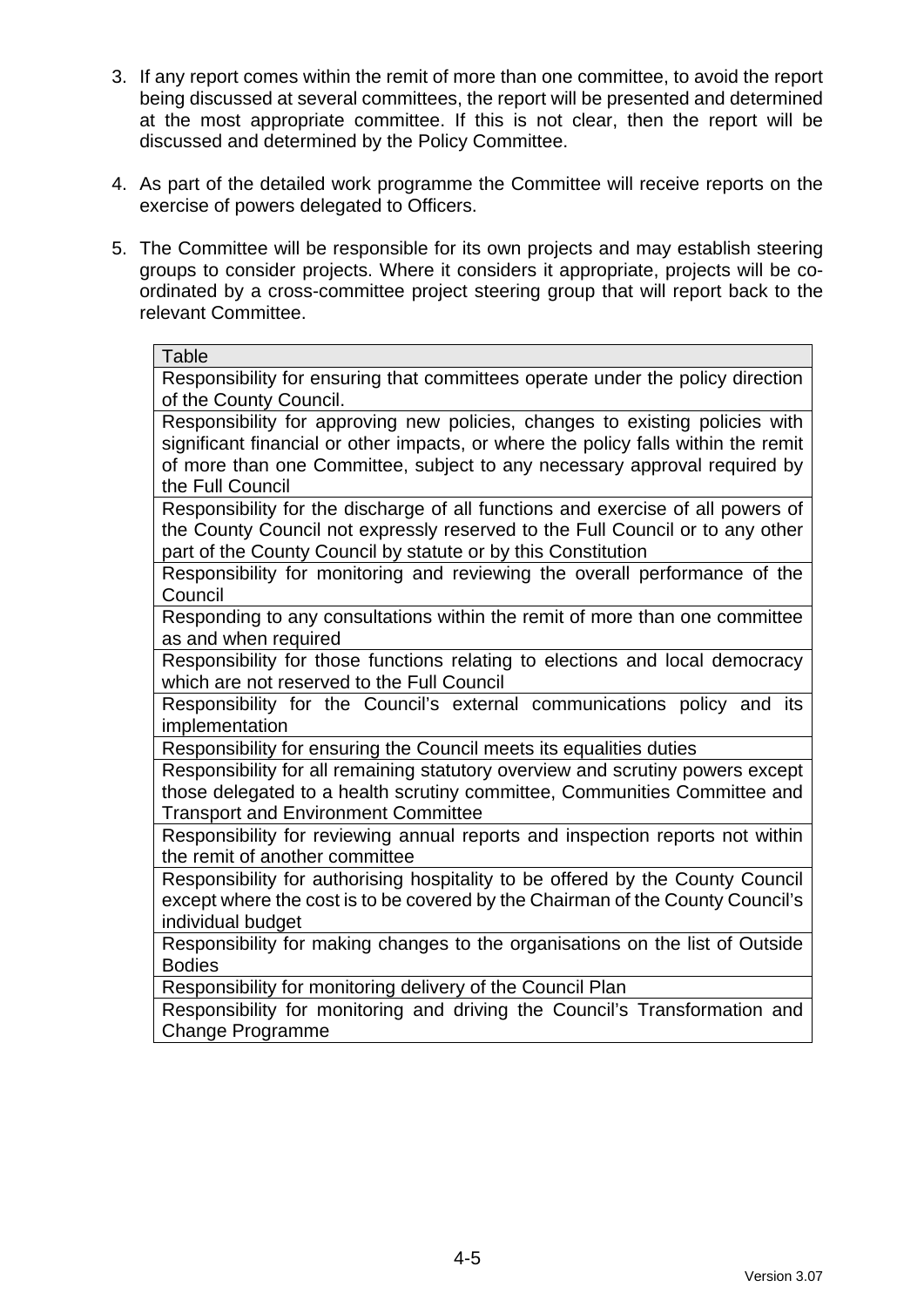# **ADULT SOCIAL CARE AND PUBLIC HEALTH COMMITTEE – TERMS OF REFERENCE**

- 6. The exercise of the powers and functions set out below are delegated by the Full Council to the Committee in relation to adult social care and public health:
	- a. All decisions within the control of the Council including but not limited to those listed in the Table below
	- b. Policy development and approval in relation to adult social care and public health, subject to any necessary approval by the Policy Committee or the Full Council
	- c. Review of performance in relation to the services provided on a regular basis
	- d. Review of day to day operational decisions taken by Officers
	- e. Approval of relevant consultation responses except for responses to day-to-day technical consultations which will be agreed with the Chairman and reported to the next available Committee following their submission.
	- f. Approval of relevant staffing structures as required
	- g. Approving all Councillor attendance at conferences, seminars and training events within the UK mainland for which a fee is payable including any expenditure incurred, within the remit of this Committee and to receive quarterly reports from Corporate Directors on departmental officer travel outside the UK within the remit of this Committee.
- 7. If any report comes within the remit of more than one committee, to avoid the report being discussed at several committees, the report will be presented and determined at the most appropriate committee. If this is not clear, then the report will be discussed and determined by the Policy Committee.
- 8. As part of the detailed work programme the Committee will receive reports on the exercise of powers delegated to Officers.
- 9. The Committee will be responsible for its own projects and may establish steering groups to consider projects. Where it considers it appropriate, projects will be considered by a cross-committee project steering group that will report back to the most appropriate Committee.

#### **Table**

Responsibility for adult social care matters (eg. people aged 18 or over with eligible social care needs and their carers)

Responsibility for promoting choice and independence in the provision of all adult social care

Responsibility for all Public Health functions with the exception of functions reserved to the Health and Wellbeing Board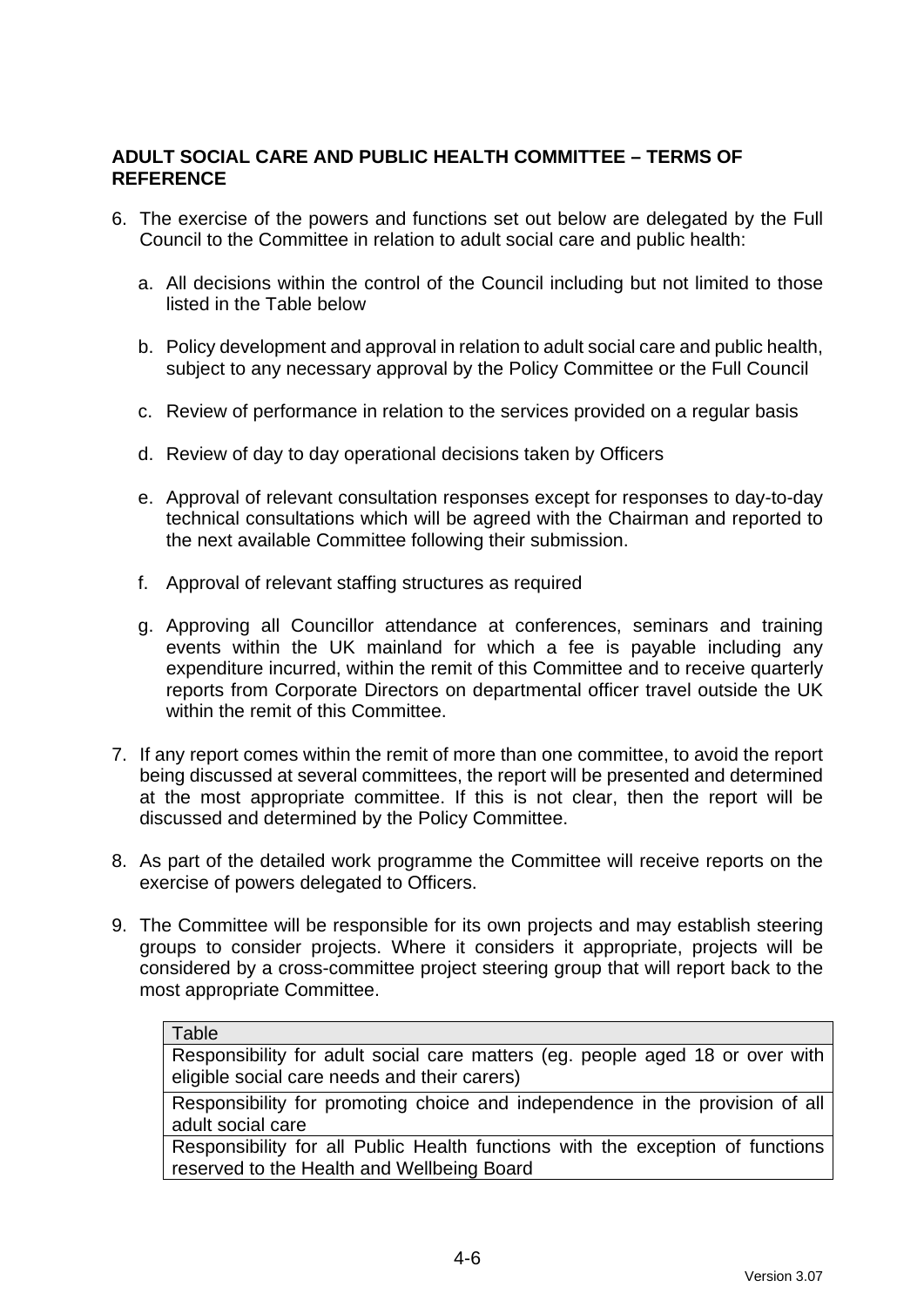# **CHILDREN AND YOUNG PEOPLE'S COMMITTEE – TERMS OF REFERENCE**

- 10.The exercise of the powers and functions set out below are delegated by the Full Council to the Committee in relation to children and young people.
	- a. All decisions within the control of the Council including but not limited to those listed in the Table below
	- b. Policy development and approval in relation to children and young people, subject to any necessary approval by the Policy Committee or the Full Council
	- c. Review of performance in relation to the services provided on a regular basis
	- d. Review of day to day operational decisions taken by Officers
	- e. Approval of consultation responses except for responses to day-to-day technical consultations which will be agreed with the Chairman and reported to the next available Committee following their submission.
	- f. Approval of departmental staffing structures as required
	- g. Approving all Councillor attendance at conferences, seminars and training events within the UK mainland for which a fee is payable including any expenditure incurred, within the remit of this Committee and to receive quarterly reports from Corporate Directors on departmental officer travel outside the UK within the remit of this Committee.
- 11.If any report comes within the remit of more than one committee, to avoid the report being discussed at several committees, the report will be presented and determined at the most appropriate committee. If this is not clear, then the report will be discussed and determined by the Policy Committee.
- 12.As part of the detailed work programme the Committee will receive reports on the exercise of powers delegated to Officers.
- 13.The Committee will be responsible for its own projects and may establish steering groups to consider projects. Where it considers it appropriate, projects will be considered by a cross-committee project steering group that will report back to the most appropriate Committee.

| Table                                                                           |
|---------------------------------------------------------------------------------|
| Responsibility for the strategic and operational effectiveness of the County    |
| Council's children's services                                                   |
| Responsibility for ensuring that the County Council's children's services meet  |
| the needs of all children and young people, including the most disadvantaged    |
| and vulnerable                                                                  |
| Responsibility for the functions and powers conferred on or exercisable by the  |
| County Council in relation to educational matters                               |
| Responsibility for overseeing the County Council's responsibilities as the      |
| corporate parent of children and young people in care and for championing their |
| interests                                                                       |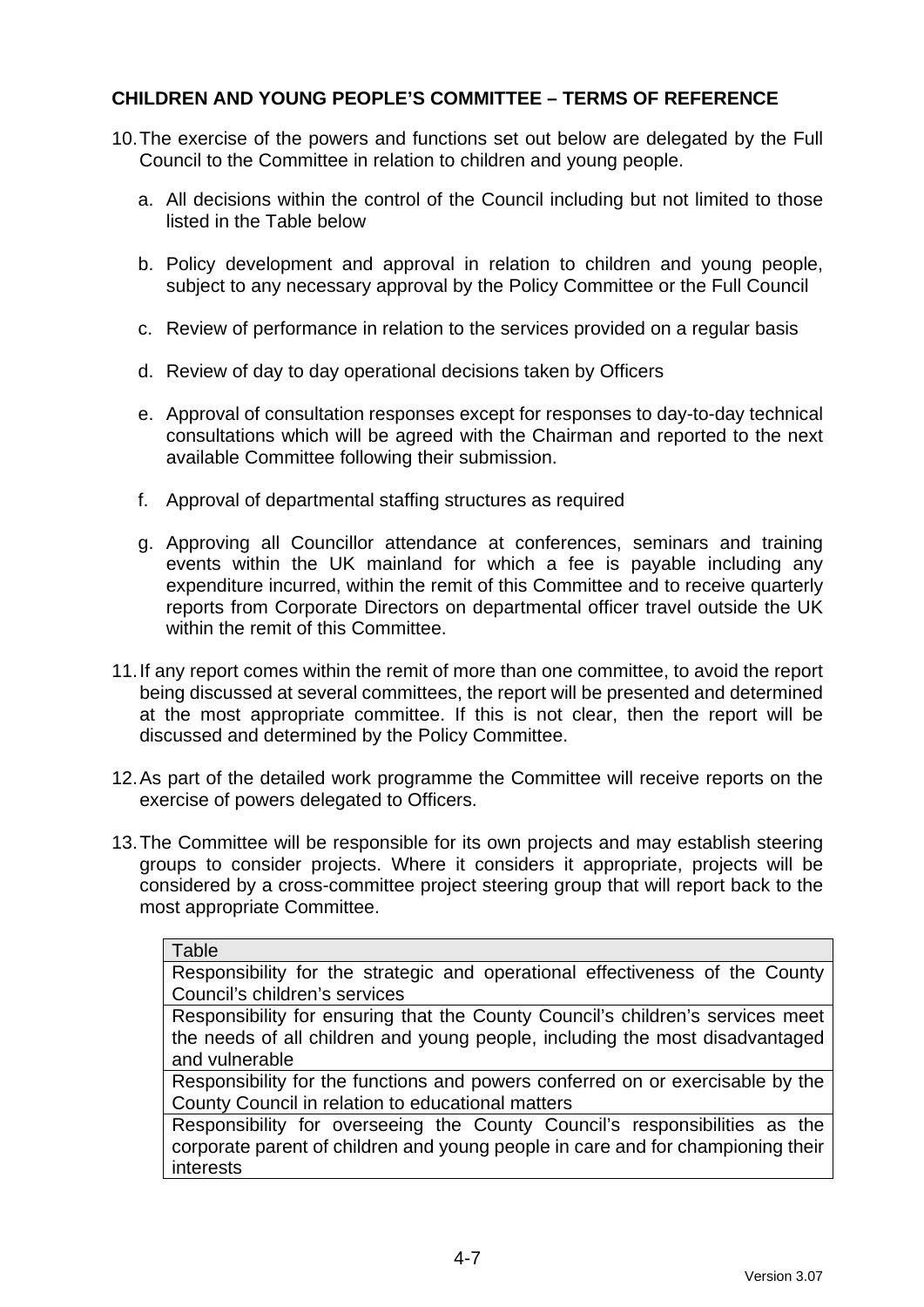14.The Chairman of the Children and Young People's Committee will be designated the lead Councillor for Children and Young People's Services in accordance with Section 19 of the Children Act 2004.

#### **COMMUNITIES COMMITTEE – TERMS OF REFERENCE**

- 15.The exercise of the powers and functions set out below are delegated by the Full Council to the Committee in relation to communities activity :
	- a. All decisions within the control of the Council including but not limited to those listed in the Table below
	- b. Policy development and approval in relation to communities activity, subject to any necessary approval by the Policy Committee or the Full Council
	- c. Review of performance in relation to the services provided on a regular basis
	- d. Review of day to day operational decisions taken by officers
	- e. Approval of consultation responses except for responses to day-to-day technical consultations which will be agreed with the Chairman and reported to the next available Committee following their submission.
	- f. Approval of departmental staffing structures as required
	- g. Approving all Councillor attendance at conferences, seminars and training events within the UK mainland for which a fee is payable including any expenditure incurred, within the remit of this Committee and to receive quarterly reports from Corporate Directors on departmental officer travel outside the UK within the remit of this Committee.
- 16.If any report comes within the remit of more than one committee, to avoid the report being discussed at several committees, the report will be presented and determined at the most appropriate committee. If this is not clear, then the report will be discussed and determined by the Policy Committee.
- 17.As part of the detailed work programme the Committee will receive reports on the exercise of powers delegated to Officers.
- 18.The Committee will be responsible for its own projects and may establish steering groups to consider projects. Where it considers it appropriate, projects will be considered by a cross-committee project steering group that will report back to the most appropriate Committee.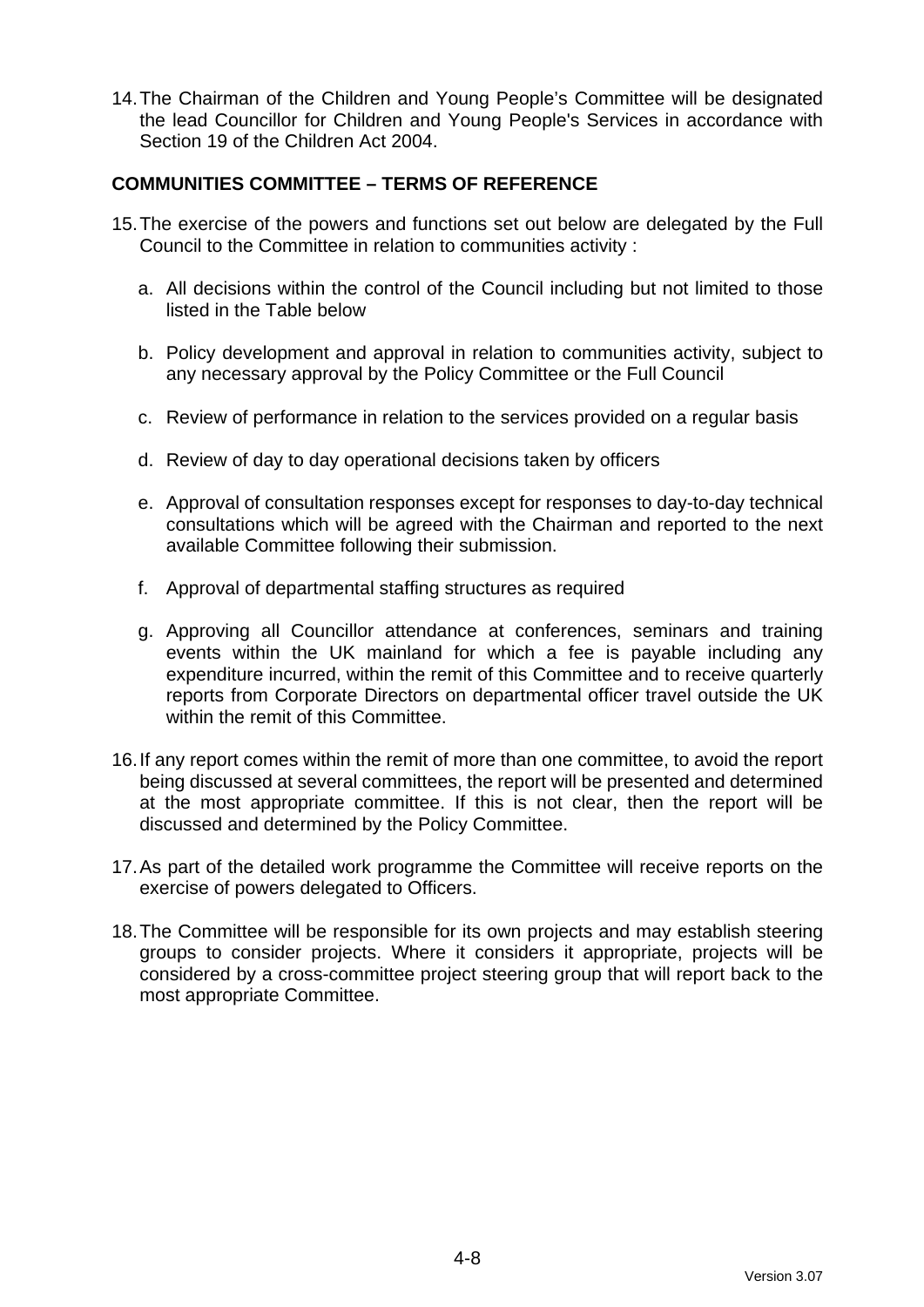Responsibility for Culture, including libraries and archives, adult and community learning, arts, heritage, sports, country parks and green spaces

Responsibility for support to communities including Community Hub and voluntary and community sector support (including funding)

Responsibility for Regulation and Enforcement relating to Communities, including all Trading Standards functions and statutory duties and Public **Protection** 

Responsibility for all functions undertaken in relation to emergency planning including the safety of sports grounds

Responsibility for the registration services for births, deaths and marriages Responsibility for all duties arising in relation to the Coroner's Service

Responsibility for Traded Services relating to Communities including catering services and facilities management

Responsibility for statutory crime and disorder scrutiny

#### **ECONOMIC DEVELOPMENT AND ASSET MANAGEMENT COMMITTEE – TERMS OF REFERENCE**

- 19.The exercise of the powers and functions set out below are delegated by the Full Council to the Committee in relation to economic development and asset management activity :
	- a. All decisions within the control of the Council including but not limited to those listed in the Table below
	- b. Policy development and approval in relation to economic development and asset management activity, subject to any necessary approval by the Policy Committee or the Full Council
	- c. Review of performance in relation to the services provided on a regular basis
	- d. Review of day to day operational decisions taken by officers
	- e. Approval of consultation responses except for responses to day-to-day technical consultations which will be agreed with the Chairman and reported to the next available Committee following their submission.
	- f. Approval of departmental staffing structures as required
	- g. Approving all Councillor attendance at conferences, seminars and training events within the UK mainland for which a fee is payable including any expenditure incurred, within the remit of this Committee and to receive quarterly reports from Corporate Directors on departmental officer travel outside the UK within the remit of this Committee.
- 20.If any report comes within the remit of more than one committee, to avoid the report being discussed at several committees, the report will be presented and determined at the most appropriate committee. If this is not clear, then the report will be discussed and determined by the Policy Committee.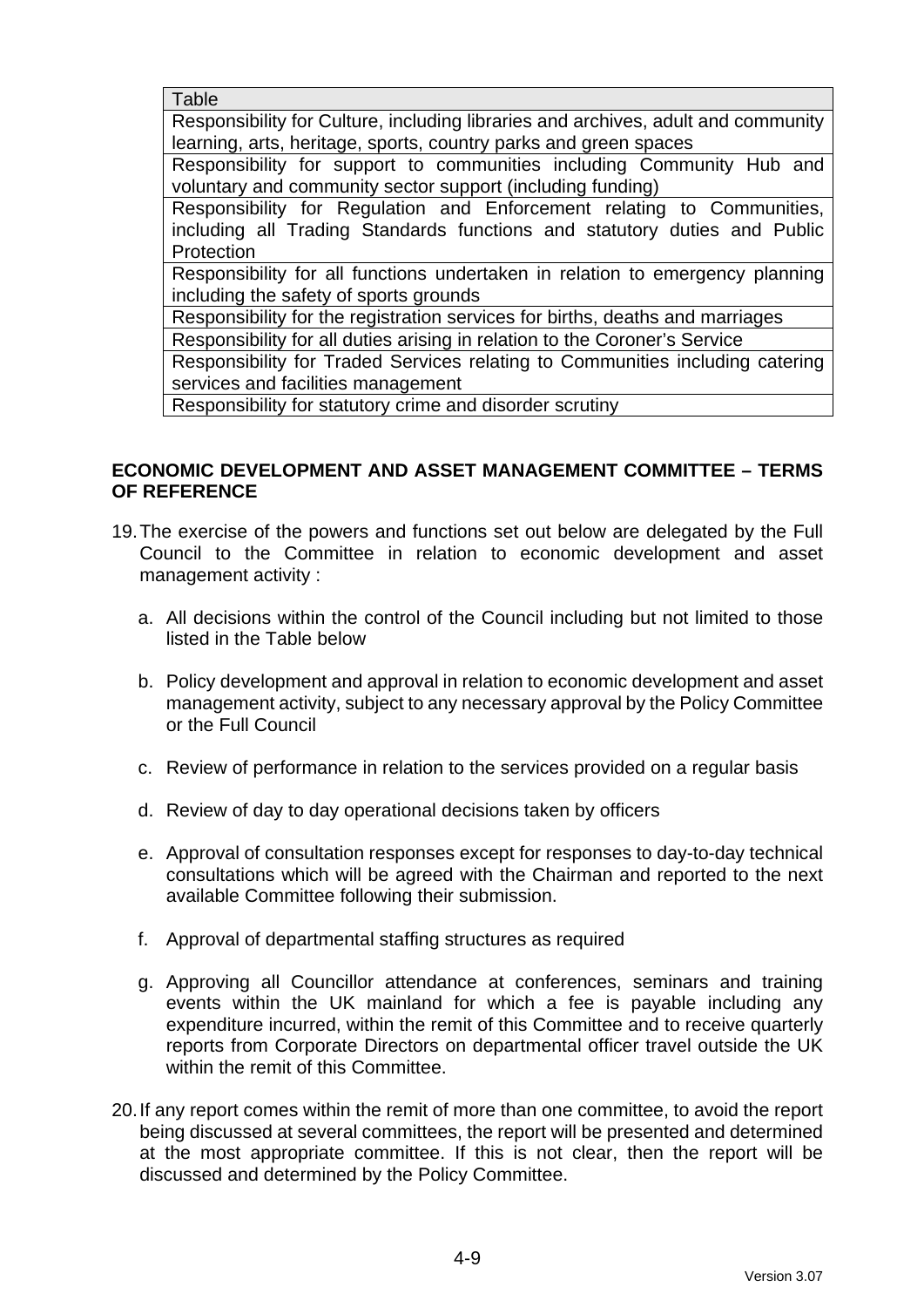- 21.As part of the detailed work programme the Committee will receive reports on the exercise of powers delegated to Officers.
- 22.The Committee will be responsible for its own projects and may establish steering groups to consider projects. Where it considers it appropriate, projects will be considered by a cross-committee project steering group that will report back to the most appropriate Committee.

Responsibility for economic recovery and renewal, including employment and skills, business support, visitor economy, infrastructure and place

Responsibility for infrastructure and growth including strategic infrastructure, Investing in Nottinghamshire and schools building

Responsibility for development and delivery of major infrastructure and physical development programmes including highways schemes

Responsibility for Highways development control

Responsibility for the County Council Developer Contributions Strategy and its delivery

Responsibility for Strategic Asset Management including land and property, land promotion and disposals and leases, property design and construction and related consultancy services, energy and utilities and the asset management plan

#### **FINANCE COMMITTEE – TERMS OF REFERENCE**

- 23.The exercise of the powers and functions set out below are delegated by the Full Council to the Committee in relation to finance:
	- a. All decisions within the control of the Council including but not limited to those listed in the Table below
	- b. Policy development and approval in relation to finance, subject to any necessary approval by the Policy Committee or the Full Council
	- c. Review of performance in relation to the services provided on a regular basis
	- d. Review of day to day operational decisions taken by officers
	- e. Approval of consultation responses except for responses to day-to-day technical consultations which will be agreed with the Chairman and reported to the next available Committee following their submission.
	- f. Approval of departmental staffing structures as required
	- g. Approving all Councillor attendance at conferences, seminars and training events within the UK mainland for which a fee is payable including any expenditure incurred, within the remit of this Committee and to receive quarterly reports from Corporate Directors on departmental officer travel outside the UK within the remit of this Committee.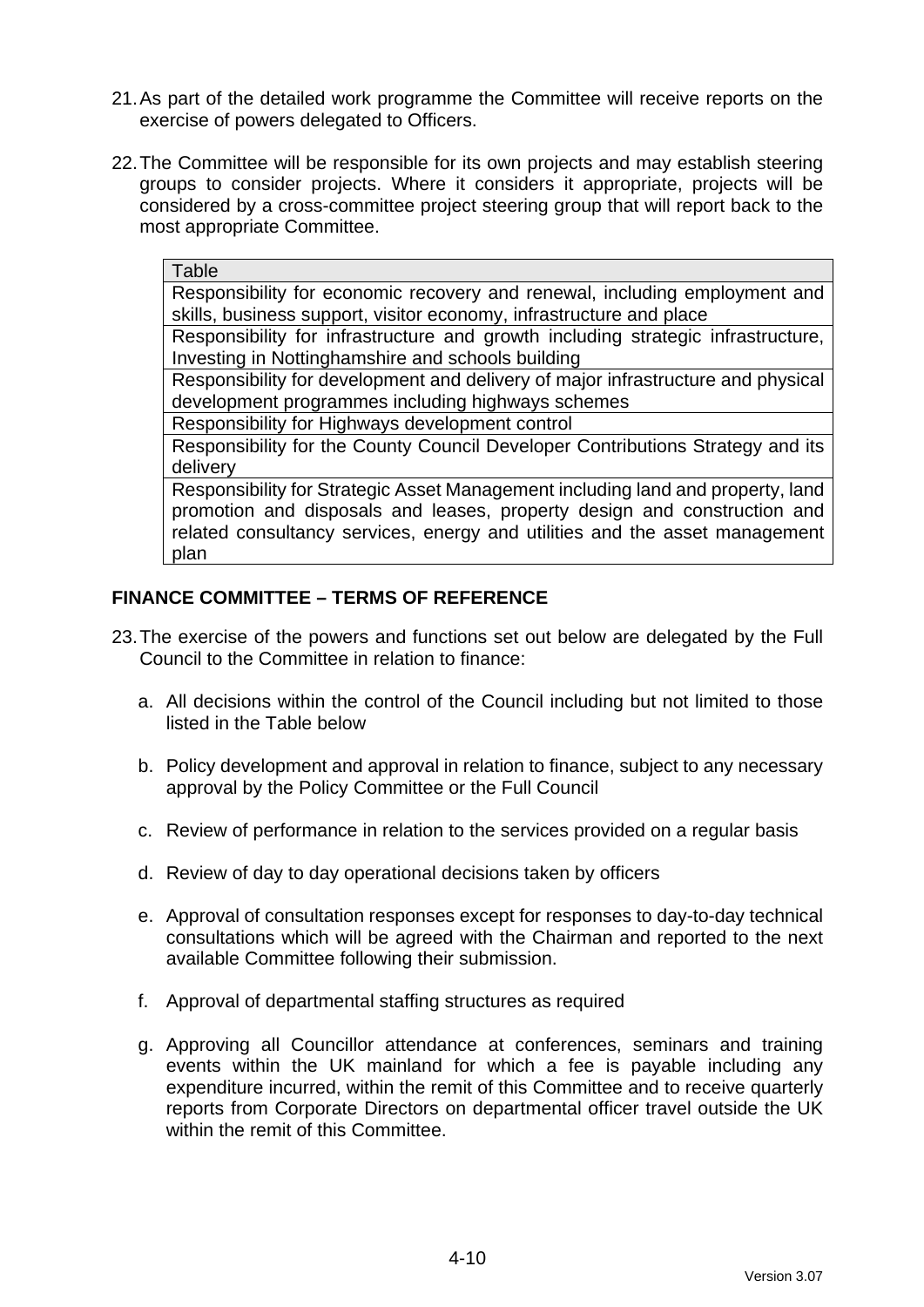- 24.If any report comes within the remit of more than one committee, to avoid the report being discussed at several committees, the report will be presented and determined at the most appropriate committee. If this is not clear, then the report will be discussed and determined by the Policy Committee.
- 25.As part of the detailed work programme the Committee will receive reports on the exercise of powers delegated to officers.
- 26.The Committee will be responsible for its own projects and may establish steering groups to consider projects. Where it considers it appropriate, projects will be considered by a cross-committee project steering group that will report back to the most appropriate Committee.

Responsibility for the financial management of the Authority including recommending to Council the financial strategy, annual revenue budget, annual capital budget, and precept on billing authorities

Responsibility for corporate procurement

Responsibility for the Council's internal trading organisations except where reported elsewhere

Responsibility for the strategic overview and management of all Council contracts in excess of £10 million or otherwise of major significance

Responsibility for developing and implementing a Commercial Strategy for the Council subject to Policy Committee approval

Responsibility for ICT and considering performance reports in relation to the Council's ICT strategy

#### **GOVERNANCE AND ETHICS COMMITTEE – TERMS OF REFERENCE**

- 27.The exercise of the powers and functions set out below are delegated by the Full Council to the Committee in relation to governance and ethics:
	- a. All decisions within the control of the Council including but not limited to those listed in the Table below
	- b. Policy development and approval in relation to governance and ethics activity, subject to any necessary approval by the Policy Committee or the Full Council
	- c. Review of performance in relation to the services provided on a regular basis
	- d. Review of day to day operational decisions taken by officers
	- e. Approval of consultation responses except for responses to day-to-day technical consultations which will be agreed with the Chairman and reported to the next available Committee following their submission.
	- f. Approval of departmental staffing structures as required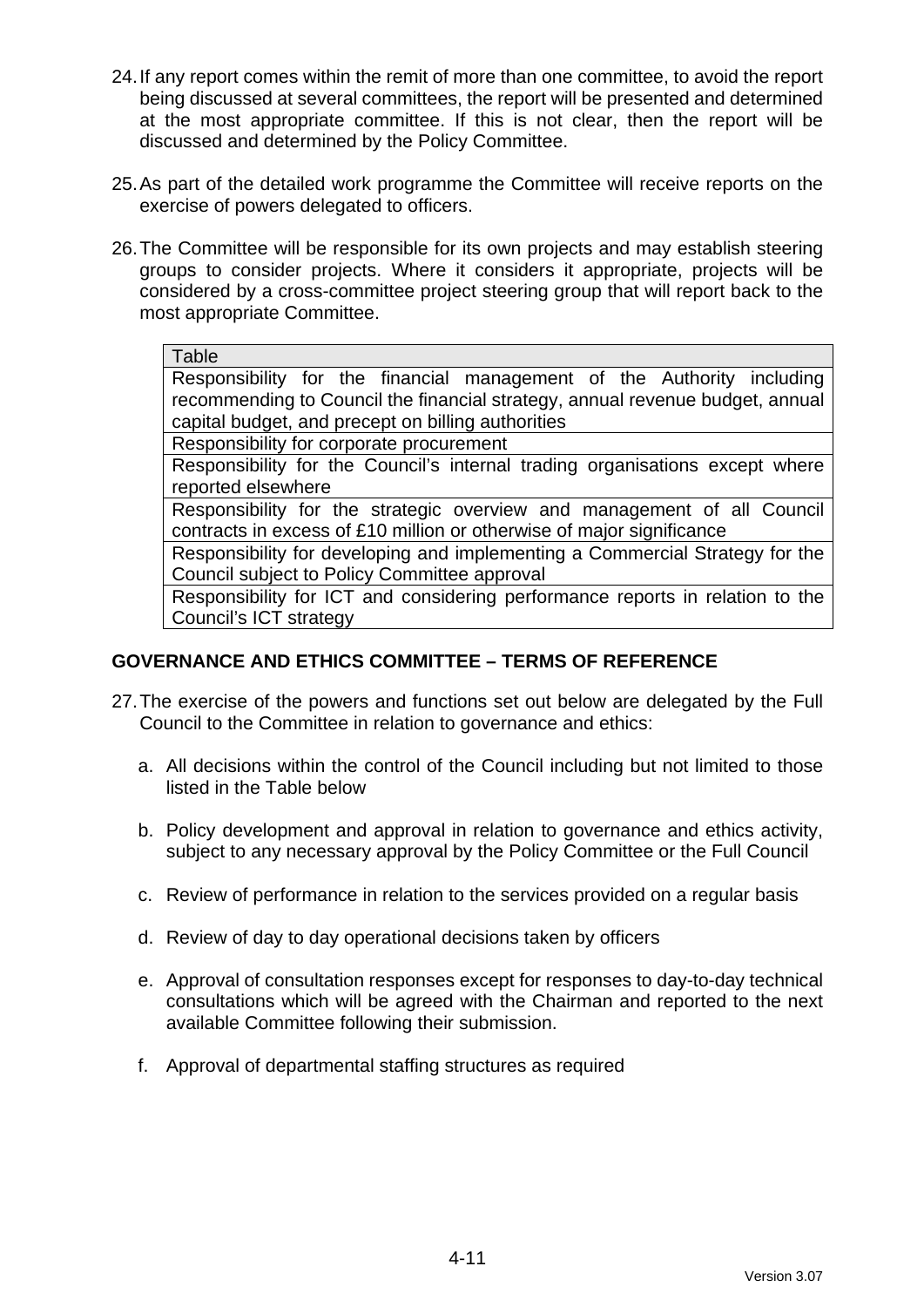- g. Approving all Councillor attendance at conferences, seminars and training events within the UK mainland for which a fee is payable including any expenditure incurred, within the remit of this Committee and to receive quarterly reports from Corporate Directors on departmental officer travel outside the UK within the remit of this Committee.
- 28.If any report comes within the remit of more than one committee, to avoid the report being discussed at several committees, the report will be presented and determined at the most appropriate committee. If this is not clear, then the report will be discussed and determined by the Policy Committee.
- 29.As part of the detailed work programme the Committee will receive reports on the exercise of powers delegated to Officers.
- 30.The Committee will be responsible for its own projects and may establish steering groups to consider projects. Where it considers it appropriate, projects will be considered by a cross-committee project steering group that will report back to the most appropriate Committee.

Responsibility for advising Full Council on the adequacy of the Council's systems of internal control and overseeing the external auditor's annual audit of the accounts

Responsibility for approving the Annual Statement of Accounts

Responsibility for approving the Annual Governance Statement and keeping it under review on a regular basis

Responsibility for reviewing and maintaining the Council's Local Code on Corporate Governance

Responsibility for maintaining an overview of the Council's Financial Regulations and anti-fraud and anti-corruption strategies, and for recommending the Financial Regulations to Full Council for adoption

Responsibility for ensuring high standards of conduct by the County Council, its Councillors, co-opted members and Officers

Responsibility for dealing with matters relating to alleged breaches of the Code of Conduct for Councillors and Co-opted Members

Responsibility for the implementation of and revision to councillor codes of conduct and practice of the County Council

Responsibility for Information Governance including but not limited to Data Protection and Freedom of Information

Responsibility for resolving any issues arising from the Members' Allowances Scheme

Responsibility for monitoring the Councillors' Divisional Fund

Responsibility for approving the recruitment process for any independent members of committees and panels required by statute

Responsibility for the Council's risk management strategy

Responsibility for Legal, Democratic and Complaints Services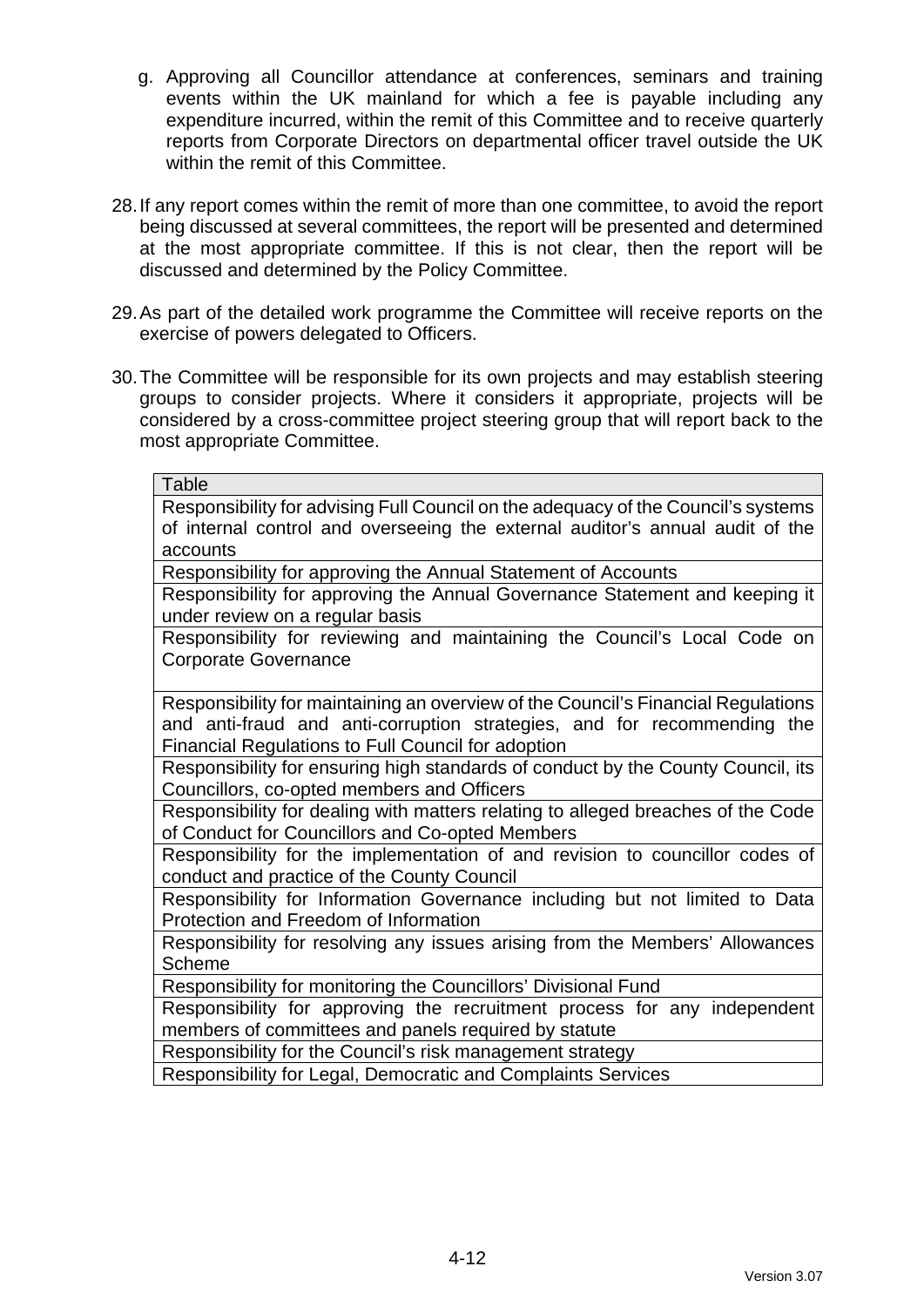#### **GOVERNANCE AND ETHICS SUB-COMMITTEE – TERMS OF REFERENCE**

31.Responsibility for formal hearings under the Council's Procedure for dealing with Conduct Allegations against Councillors and Co-opted Members, including deciding whether there has been a breach of the Code of Conduct, and if appropriate imposing any sanction available under the Procedure and the relevant legislation.

#### **HEALTH AND WELLBEING BOARD – TERMS OF REFERENCE**

- 32.To prepare, publish and maintain a joint strategic needs assessment.
- 33.To prepare, publish and maintain a Pharmaceutical Needs Assessment
- 34.To prepare and publish a joint health and wellbeing strategy based on the needs identified in the joint strategic needs assessment and to oversee the implementation of the strategy.
- 35.Discretion to give Nottinghamshire County Council an opinion on whether the Council is discharging its statutory duty to have due regard to the joint strategic needs assessment and the health and wellbeing strategy.
- 36.To promote and encourage integrated working including joint commissioning in order to deliver cost effective services and appropriate choice. This includes providing assistance and advice and other support as appropriate, and joint working with services that impact on wider health determinants.
- 37.To discuss all issues considered to be relevant to the overall responsibilities of the Health and Wellbeing Board, and to perform any specific duties allocated by the Department of Health.
- 38.The Board will be responsible for its own projects and may establish steering groups to consider projects. Where it considers appropriate, projects will be considered by a cross-committee project steering group that will report back to the Board or most appropriate Committee.

#### **HEALTH SCRUTINY COMMITTEE – TERMS OF REFERENCE**

39.Responsibility for scrutinising health matters in relation to service provision for residents living in the County Council's area.

#### **LOCAL JOINT RESOLUTIONS COMMITTEE – TERMS OF REFERENCE**

- 40.The exercise of the powers and functions set out below are delegated by the Full Council to the Committee:
	- a. Responsibility for considering any issues where agreement cannot be reached between management and the trade unions.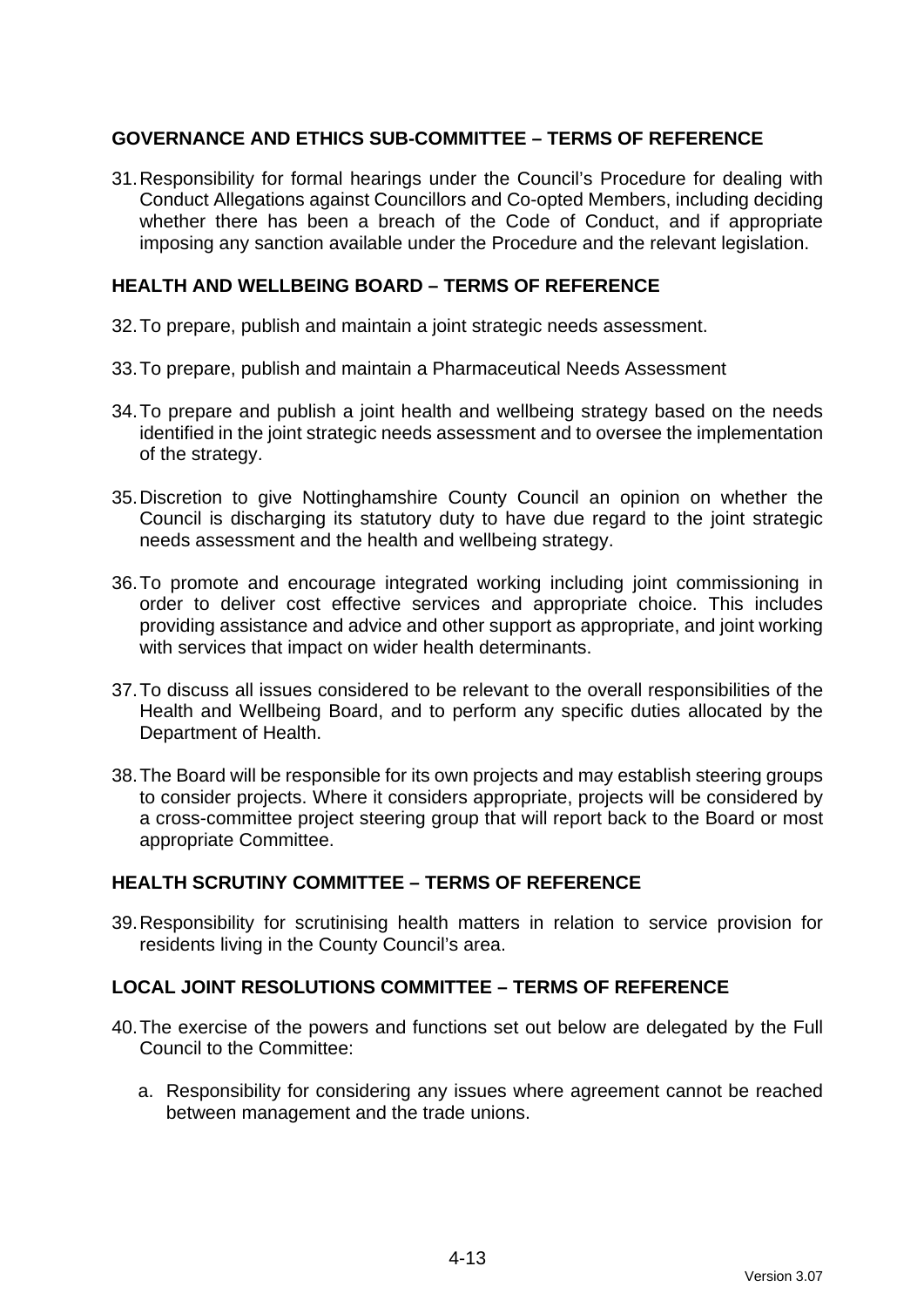**NOTE:** The Committee will have no delegated authority; any recommendations will be referred either to the Personnel Committee, Policy Committee or to the Full Council for approval. This Committee will meet only as and when required.

#### **NOTTINGHAMSHIRE LOCAL PENSION BOARD – TERMS OF REFERENCE**

- 41.The exercise of the powers and functions set out below are delegated by the Full Council to the Local Pension Board:
	- a. Responsibility for assisting the Nottinghamshire Pension Fund Committee and its sub-committees:
		- To secure compliance with all legislation relating to the governance and administration of the Local Government Pension Scheme in Nottinghamshire and the requirements imposed by the Pensions Regulator, and
		- To ensure the effective and efficient governance and administration of the Local Government Pension Scheme in Nottinghamshire
	- b. Authority to request information with regard to any aspect of the Council's function as Administering Authority of the Local Government Pension Scheme in Nottinghamshire, any such request to be reasonably complied with.
	- c. Authority to make recommendations to County Council or the relevant committee, any such recommendations being considered and a response made within a reasonable period of time.
	- d. Authority to escalate serious concerns relating to potential fundamental breach of legislation or governance failure to the relevant body.

#### **NOTTINGHAMSHIRE PENSION FUND COMMITTEE – TERMS OF REFERENCE**

- 42.The exercise of the powers and functions set out below are delegated by the Full Council to the Committee in relation to pensions:
	- a. Conduct its activities within the regulations which apply to the Local Government Pension Scheme including its fiduciary duties.
	- b. All decisions within the control of the Council including but not limited to those listed in the Table below
	- c. Policy development and approval in relation to pensions, subject to any necessary approval by the Policy Committee or the Full Council
	- d. Review of performance in relation to the services provided on a regular basis
	- e. Review of day to day operational decisions taken by officers
	- f. Approval of consultation responses except for responses to day-to-day technical consultations which will be agreed with the Chairman and reported to the next available Committee following their submission.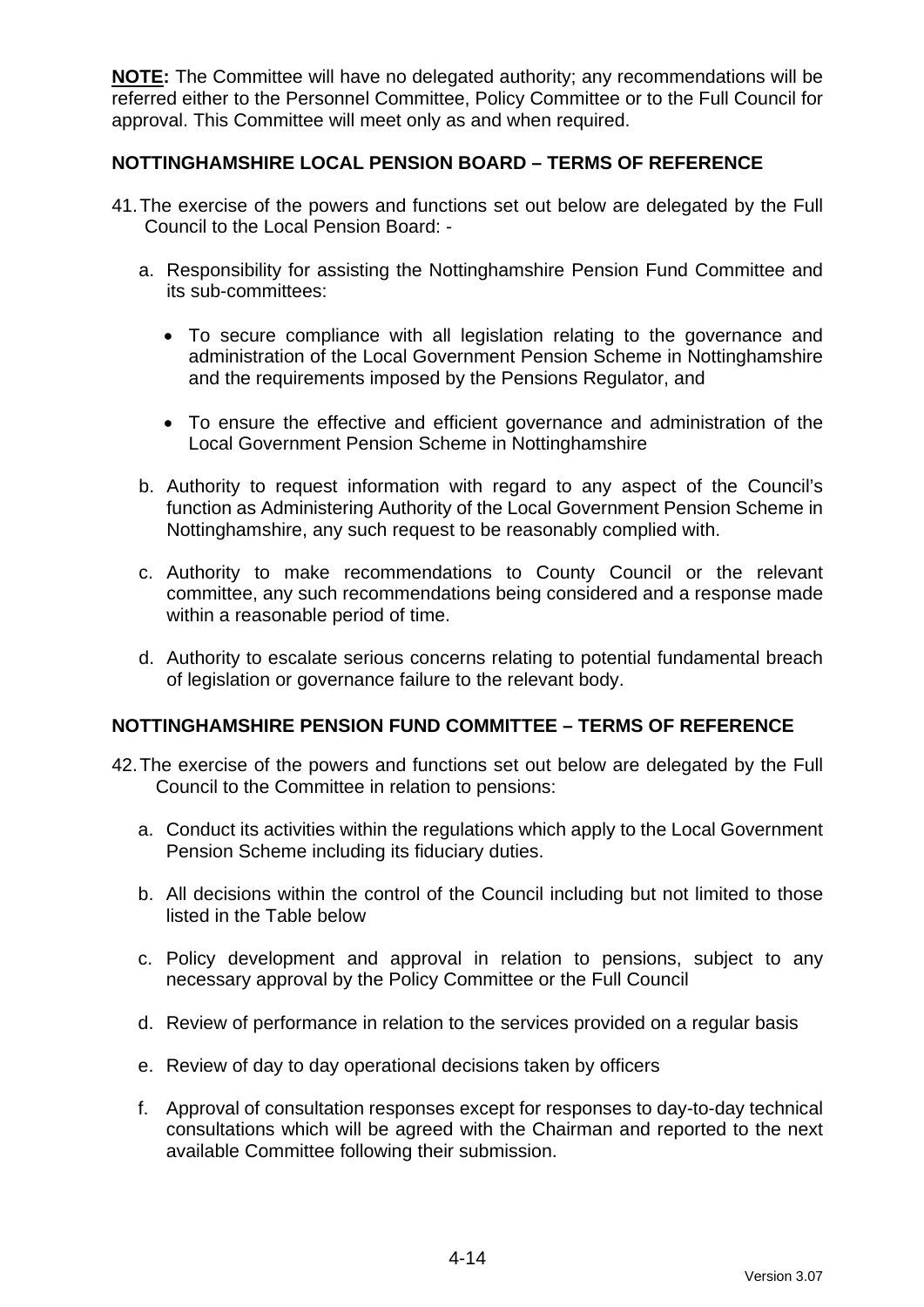- g. Approving all Councillor attendance at conferences, seminars and training events within the UK mainland for which a fee is payable including any expenditure incurred, within the remit of this Committee and to receive quarterly reports from Corporate Directors on departmental officer travel outside the UK within the remit of this Committee.
- 43.If any report comes within the remit of more than one committee, to avoid the report being discussed at several committees, the report will be presented and determined at the most appropriate committee. If this is not clear, then the report will be discussed and determined by the Policy Committee.
- 44.As part of the detailed work programme the Committee will receive reports on the exercise of powers delegated to officers.
- 45.The Committee will be responsible for its own projects and may establish steering groups to consider projects. Where it considers it appropriate, projects will be considered by a cross-committee project steering group that will report back to the most appropriate Committee.

Administering the Nottinghamshire Pension Fund, including investments by and management of pension funds and the administration of the Pension Fund

**NOTE:** The County Council administers this Pension Fund on behalf of Nottinghamshire County Council, Nottingham City Council, the District and Borough Councils and other admitted bodies in Nottinghamshire.

#### **PERSONNEL COMMITTEE – TERMS OF REFERENCE**

- 46.The exercise of the powers and functions set out below are delegated by the Full Council to the Committee in relation to personnel:
	- a. All decisions within the control of the Council including but not limited to those listed in the Table below
	- b. Policy development and approval in relation to personnel, subject to any necessary approval by the Policy Committee or the Full Council
	- c. Review of performance in relation to the services provided on a regular basis
	- d. Review of day to day operational decisions taken by officers
	- e. Approval of consultation responses except for responses to day-to-day technical consultations which will be agreed with the Chairman and reported to the next available Committee following their submission.
	- f. Approval of departmental staffing structures as required
	- g. Approving all Councillor attendance at conferences, seminars and training events within the UK mainland for which a fee is payable including any expenditure incurred, within the remit of this Committee and to receive quarterly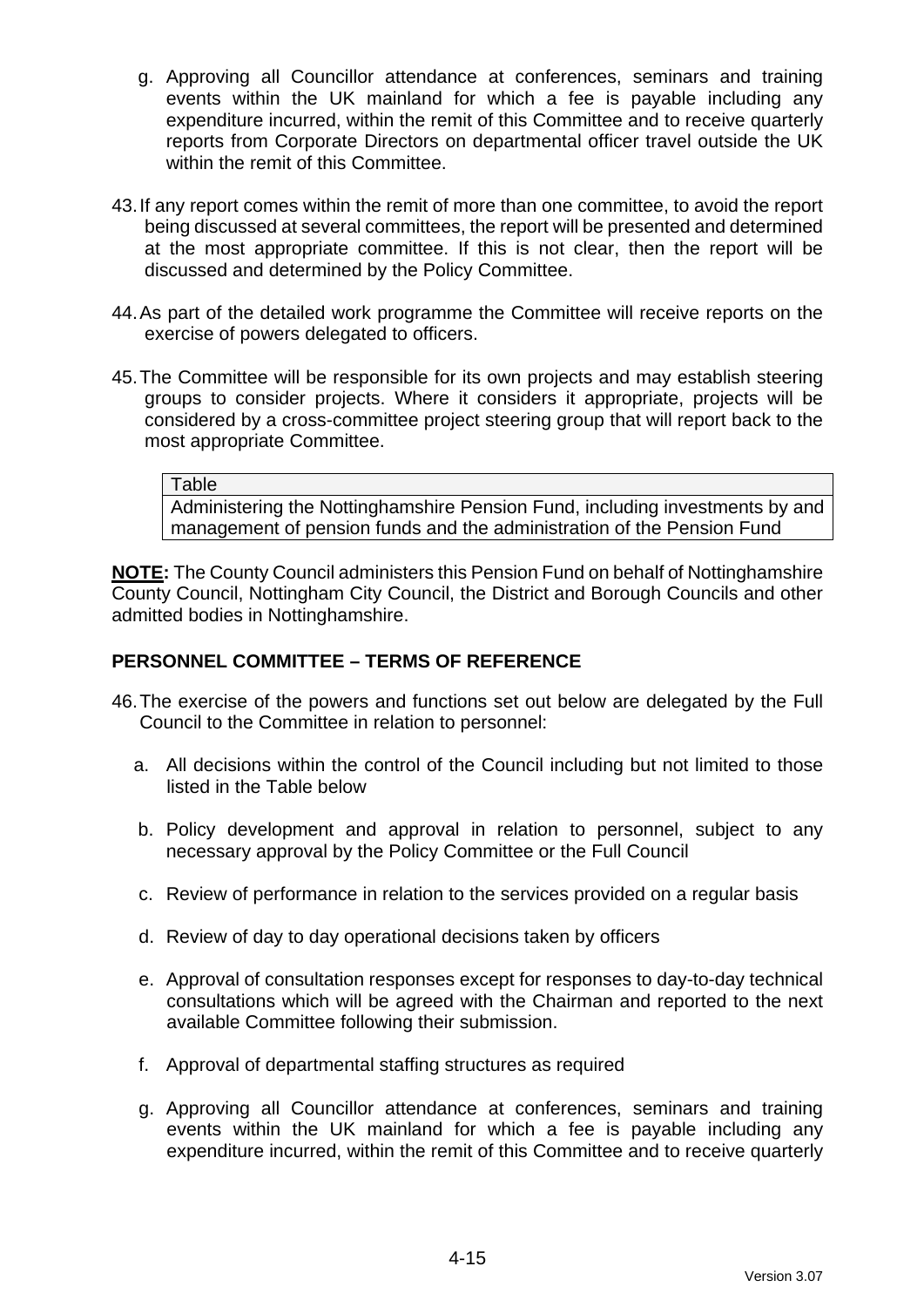reports from Corporate Directors on departmental officer travel outside the UK within the remit of this Committee.

- 47.If any report comes within the remit of more than one committee, to avoid the report being discussed at several committees, the report will be presented and determined at the most appropriate committee. If this is not clear, then the report will be discussed and determined by the Policy Committee.
- 48.As part of the detailed work programme the Committee will receive reports on the exercise of powers delegated to officers.
- 49.The Committee will be responsible for its own projects and may establish steering groups to consider projects. Where it considers it appropriate, projects will be considered by a cross-committee project steering group that will report back to the most appropriate Committee.

**Table** 

Responsibility for the pay, terms and conditions of service and training of employees except for approving the annual Pay Policy Statement which is reserved to the Full Council

Responsibility for employee relations including arrangements for consultation/ negotiation with Trades Unions and any matters relating to Trade Union recognition

Responsibility for health and safety related matters

Reviewing and recommending Employment Procedure Rules to the Council for adoption

Reviewing annually the overall staffing structure of the Council

Responsibility for Human Resources, Business Support, the Business Services Centre, the Customer Services Centre and Communications Team

# **SENIOR STAFFING SUB-COMMITTEE – TERMS OF REFERENCE**

- 50.This is a sub-committee of the Personnel Committee.
- 51.The exercise of the powers and functions set out below are delegated by the Full Council to the Senior Staffing Sub-Committee:
	- a. Responsibility for the appointment and dismissal of, and taking disciplinary action against, senior employees as set out in the Employment Procedure Rules

# **NOTE:-**

- The appropriate committee chairman for the post being considered will always be appointed as a member of the Sub-Committee. Where the issue being considered relates to the Council's Chief Executive or a Corporate Director the Sub-Committee will have a membership of nine; otherwise the Sub-Committee will have a membership of five.
- The Sub-Committee will be required to follow the Council's Recruitment and Selection Code of Practice.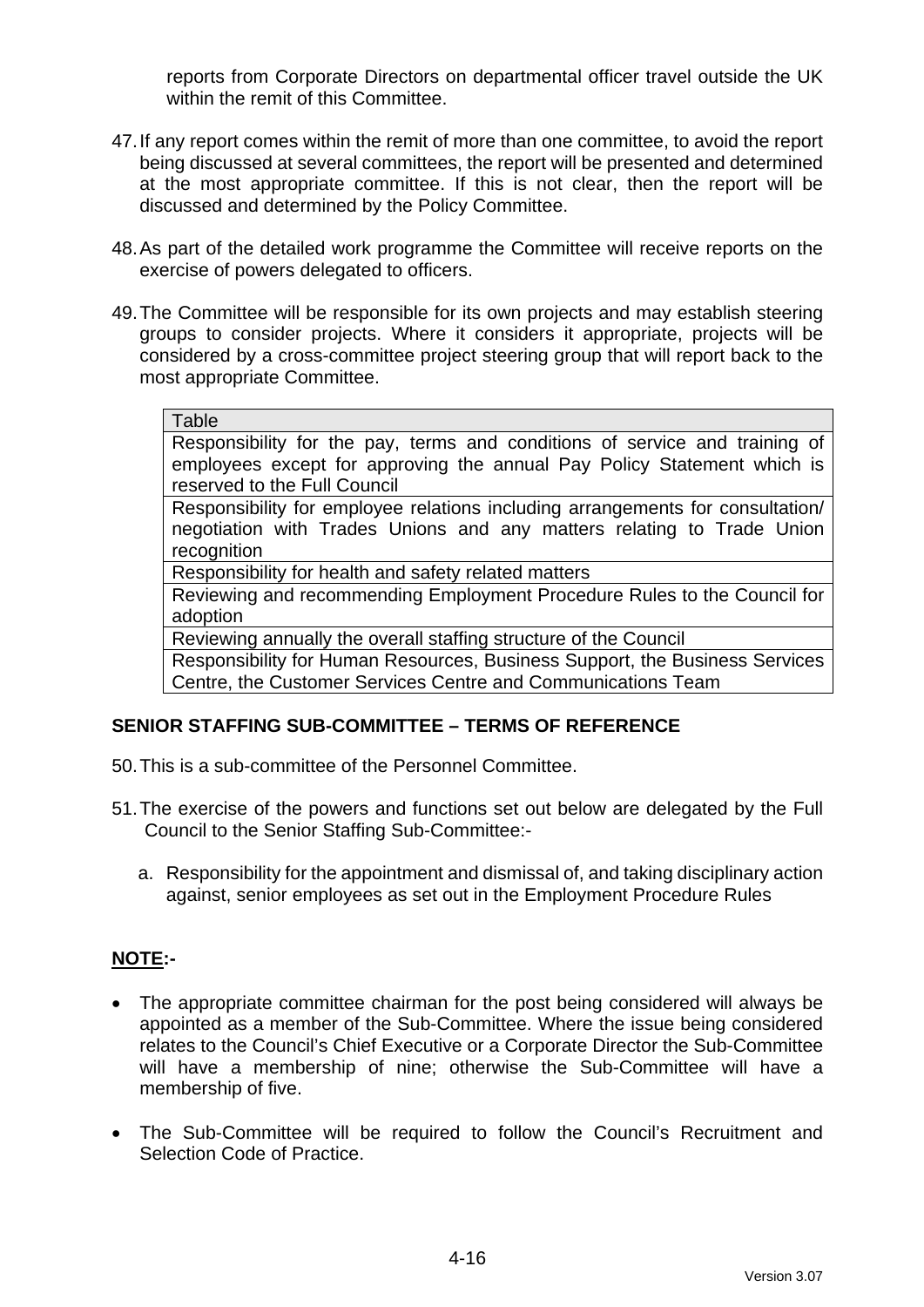• The procedures the Sub-Committee is required to follow are set out in the Employment Procedure Rules.

### **PLANNING AND RIGHTS OF WAY COMMITTEE – TERMS OF REFERENCE**

- 52.The exercise of the powers and functions set out below are delegated by the Full Council to the Committee in relation to planning and rights of way:
	- a. Responsibility for the regulatory functions of the Council in relation to planning, monitoring, enforcement and licensing.
	- b. Responsibility for the regulatory functions of the Council in relation to public rights of way and cycle paths, town and village greens and common land.
	- c. Responsibility for all licensing functions given to the Authority by law, except safety of sports grounds.
	- d. Receiving reports on the exercise of powers delegated to officers in relation to functions for which this Committee is responsible.
	- e. Approval for consultation responses relating to the Committee's functions except for responses to day-to-day technical consultations which will be agreed with the Chairman and reported to the next available Committee following their submission.
	- f. Approving all Councillor attendance at conferences, seminars and training events within the UK mainland for which a fee is payable including any expenditure incurred, within the remit of this Committee and to receive quarterly reports from Corporate Directors on departmental officer travel outside the UK within the remit of this Committee.

### **TRANSPORT AND ENVIRONMENT COMMITTEE – TERMS OF REFERENCE**

- 53.The exercise of the powers and functions set out below are delegated by the Full Council to the Committee in relation to transport and environment activity :
	- a. All decisions within the control of the Council including but not limited to those listed in the Table below
	- b. Policy development and approval in relation to transport and environment activity, subject to any necessary approval by the Policy Committee or the Full **Council**
	- c. Review of performance in relation to the services provided on a regular basis
	- d. Review of day to day operational decisions taken by officers
	- e. Approval of consultation responses except for responses to day-to-day technical consultations which will be agreed with the Chairman and reported to the next available Committee following their submission.
	- f. Approval of departmental staffing structures as required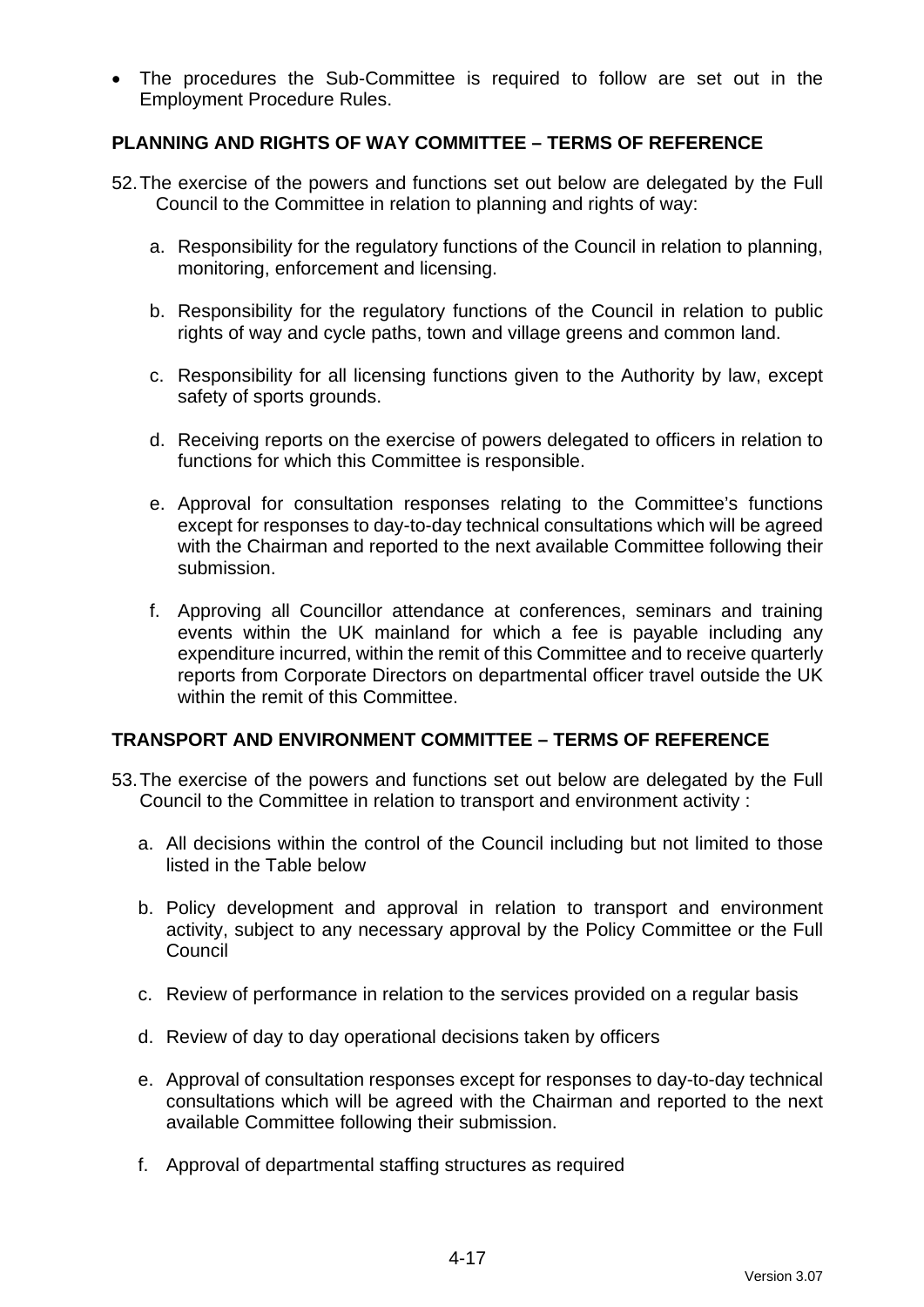- g. Approving all Councillor attendance at conferences, seminars and training events within the UK mainland for which a fee is payable including any expenditure incurred, within the remit of this Committee and to receive quarterly reports from Corporate Directors on departmental officer travel outside the UK within the remit of this Committee.
- 54.If any report comes within the remit of more than one committee, to avoid the report being discussed at several committees, the report will be presented and determined at the most appropriate committee. If this is not clear, then the report will be discussed and determined by the Policy Committee.
- 55.As part of the detailed work programme the Committee will receive reports on the exercise of powers delegated to Officers.
- 56.The Committee will be responsible for its own projects and may establish steering groups to consider projects. Where it considers it appropriate, projects will be considered by a cross-committee project steering group that will report back to the most appropriate Committee.

#### **Table**

Responsibility for Highways functions (including Rights of Way except those functions which form part of the terms of reference for Planning and Rights of Way Committee) including:

- highways capital and revenue programmes (except where reported to Economic Development and Asset Management Committee)
- the planning, management and maintenance of highways and pavements
- traffic management and Traffic Regulation Orders
- parking provision
- integrated transport measures
- road safety

Responsibility for public transport and fleet management including:

- local bus services
- education and adult care transport
- council fleet

Responsibility for all matters relating to minerals and waste planning not falling within the delegation of any other committee.

Responsibility for all matters relating to Council's role as Waste Disposal Authority.

Responsibility for all matters relating to environment and sustainability including environment strategy, transition to Zero Carbon and air quality

Responsibility for flood risk management and statutory flood risk management scrutiny

Responsibility for making observations on relevant planning matters on which the County Council is consulted, in accordance with the agreed protocol Responsibility for conservation and archaeology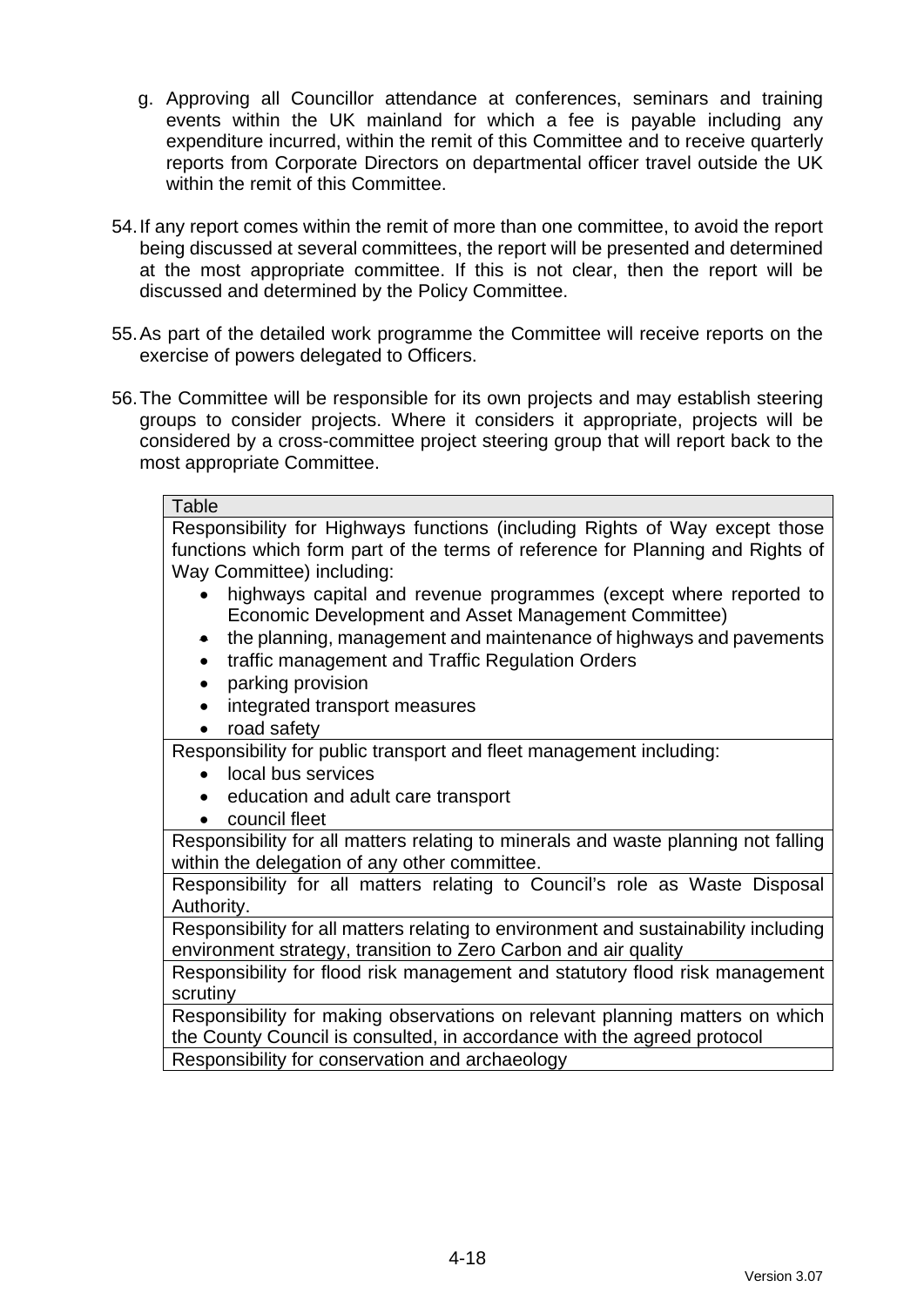# **OTHER BODIES**

# **BUS LANE ADJUDICATION SERVICE JOINT COMMITTEE**

42. A joint committee with a number of other local authorities for the purpose of adjudicating services for bus lane enforcement

## **GREATER NOTTINGHAM LIGHT RAPID TRANSPORT ADVISORY COMMITTEE**

43. A joint committee established to advise on issues relating to the tram system

### **JOINT COMMITTEE FOR STRATEGIC PLANNING AND TRANSPORTATION – TERMS OF REFERENCE**

44. A joint committee established to advise the County and City Councils on strategic planning and transport matters for the whole of Greater Nottingham.

### **CITY OF NOTTINGHAM AND NOTTINGHAMSHIRE ECONOMIC PROSPERITY COMMITTEE**

45. A joint committee established to bring together local authority partners in Nottingham and Nottinghamshire in a robust, formally constituted arrangement which will drive future investment in growth and jobs in the City and County. The functions delegated to this Committee are set out in its Constitution:

[https://committee.nottinghamcity.gov.uk/documents/s80597/Enc.%201%20for%20Ter](https://committee.nottinghamcity.gov.uk/documents/s80597/Enc.%201%20for%20Terms%20of%20Reference.pdf) [ms%20of%20Reference.pdf](https://committee.nottinghamcity.gov.uk/documents/s80597/Enc.%201%20for%20Terms%20of%20Reference.pdf)

### **JOINT HEALTH SCRUTINY COMMITTEE (COMMISSIONERS WORKING TOGETHER)**

46. A joint health scrutiny committee with the councils of Sheffield, Rotheram, Wakefield, Barnsley, Doncaser and Derbyshire to oversee the implementation of the CCG's working together programme to facilitiate the efficient joint-provision of services.

### **LGPS (LOCAL GOVERNMENT PENSION SCHEME) CENTRAL JOINT COMMITTEE**

47. A joint committee established to provide oversight of the delivery of the objectives of LGPS Central, including the delivery of client service and the delivery against its business case, and to deal with common investor issues.

### **MENTAL HEALTH GUARDIANSHIP PANEL**

48. A panel of five County Councillors established to make decisions on renewal and discharge of guardianship under the Mental Health Act 1983.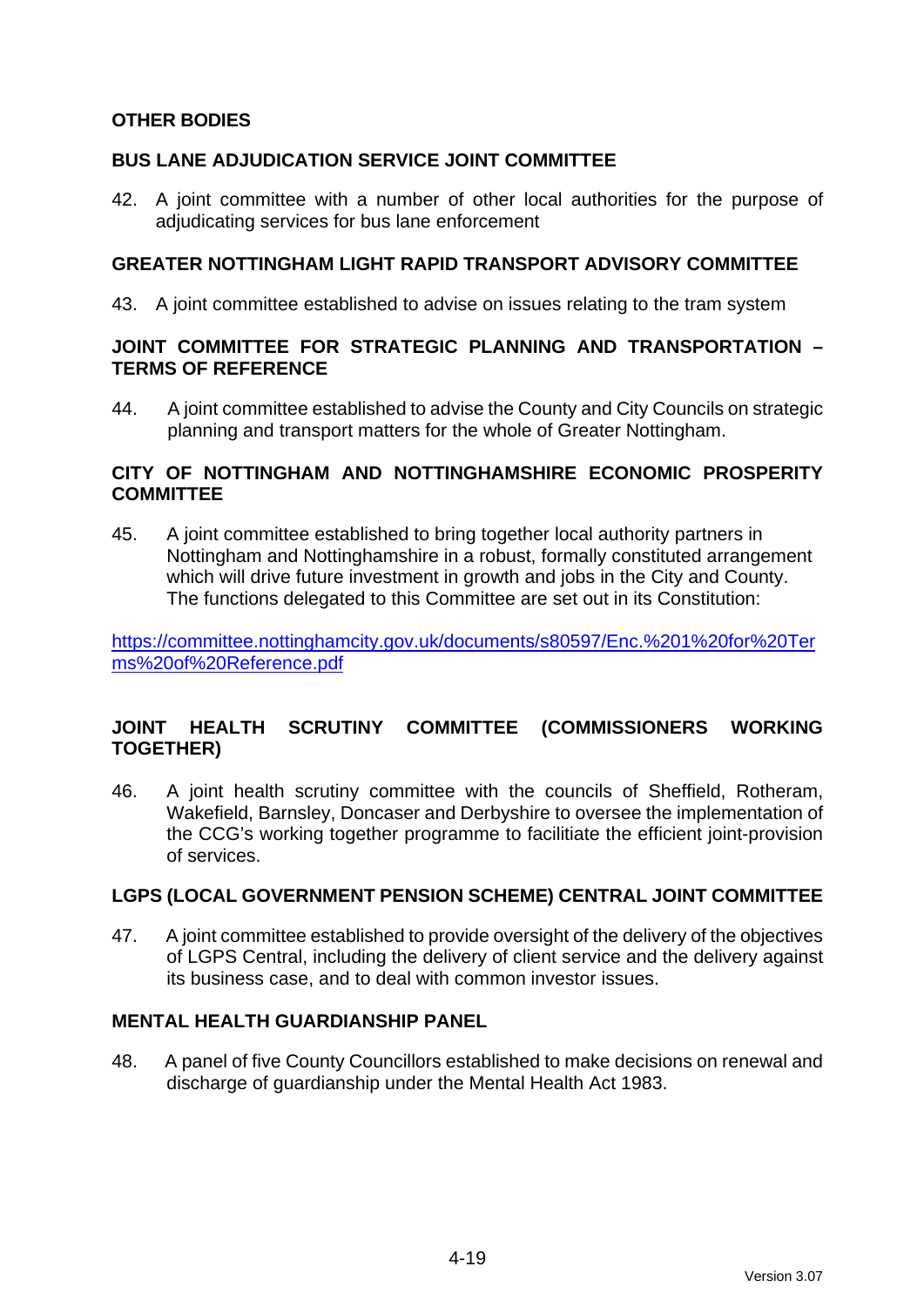## **NOTTINGHAMSHIRE AND CITY OF NOTTINGHAM FIRE AUTHORITY**

49. A body of Nottinghamshire County and Nottingham City Councillors responsible for ensuring Nottinghamshire Fire and Rescue Service has the resources needed to carry out its duties. Responsible for making decisions on key matters such as strategy, policy and budget.

#### **NOTTINGHAMSHIRE POLICE AND CRIME PANEL**

50. A Panel to scrutinise the actions and decisions of the Police and Crime Commissioner for Nottinghamshire.

### **PATROL (PARKING AND TRAFFIC REGULATIONS OUTSIDE LONDON) JOINT COMMITTEE**

51. A joint committee with a number of other local authorities for the purpose of adjudicating services for parking enforcement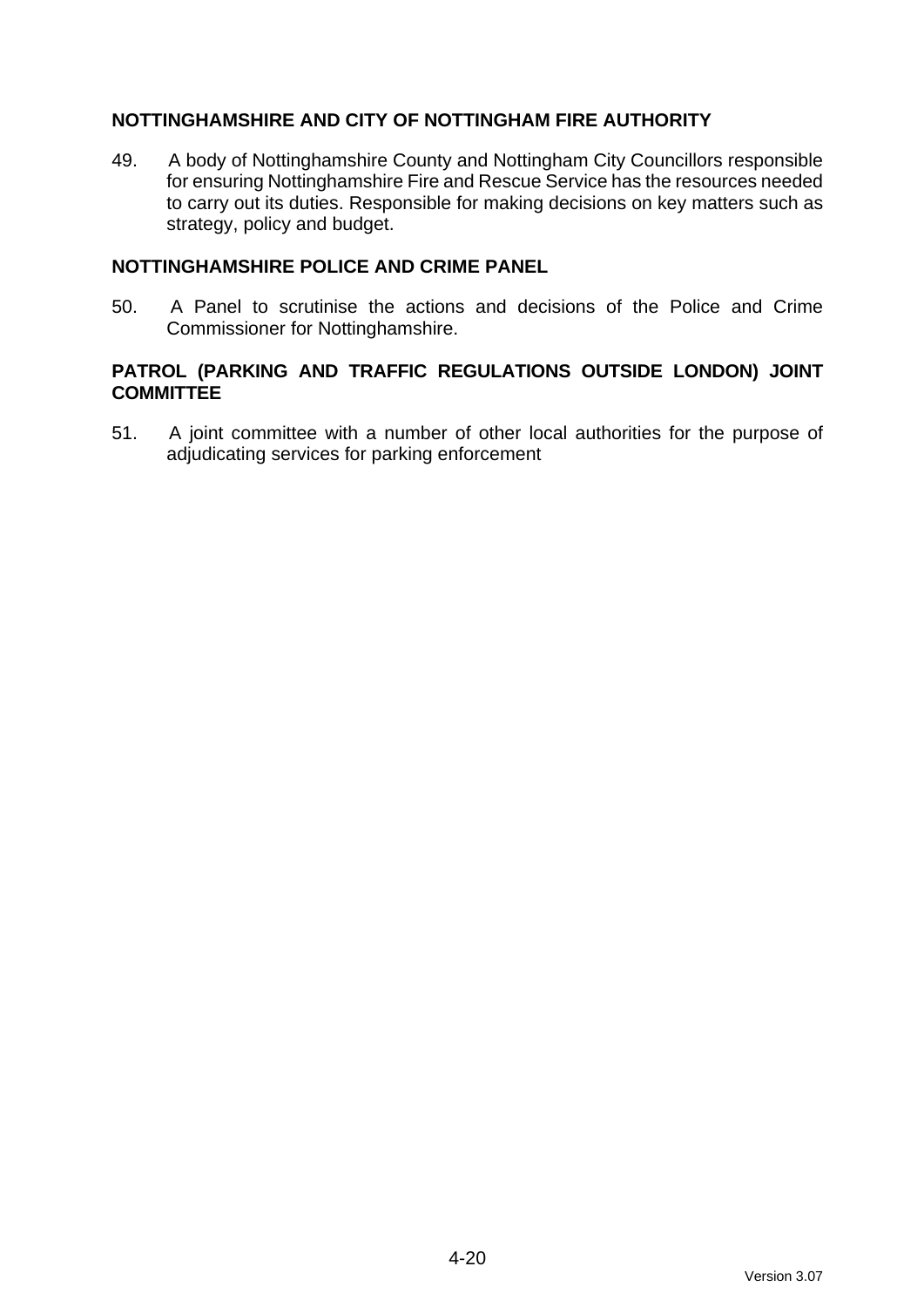# **PART B – SCHEME OF DELEGATION TO OFFICERS**

- 1. This Scheme sets out the delegated powers of officers of the County Council. For the purposes of the Constitution the term 'Corporate Director' includes all Corporate Directors, the Chief Executive, the Service Director Customers, Governance and Employees and the Service Director Finance, Infrastructure and Improvement.
- 2. Corporate Directors may delegate these powers to other officers and must ensure they appoint another officer to substitute in their absence.
- 3. Officers can only exercise delegated powers in accordance with approved policies and decisions made by committees or the Full Council.
- 4. All matters which are not day to day operational matters or contained in this Scheme of Delegation must be decided by the relevant committee. For urgent decisions see the Procedure for Urgent Decisions.
- 5. The chairman of the relevant committee may request an officer not to exercise their delegated power in any particular case and, if so, a report will be taken to the next available meeting of this committee for consideration.
- 6. Appointments of staff below Service Director level will be made by Officers. Any other appointment must be made by the Senior Staffing Sub-Committee.
- 7. Corporate Directors may not add to the establishment of their departments except in accordance with Employment Procedure Regulations, or any other specific committee approval.
- 8. Corporate Directors will agree with their respective chairman and vice-chairman the nature and level of information they require regarding the exercise of officers' delegated powers.
- 9. Corporate Directors must ensure that adequate arrangements are in place to brief and consult committee chairmen (or vice-chairmen in their absence) within their service areas as agreed with these chairmen.
- 10.Corporate Directors will exercise their delegated powers in accordance with any requirements of the Chief Executive.
- 11.Corporate Directors must ensure that their department maintains a list of specific delegations to officers, which must be available for public inspection at all times.
- 12.Corporate Directors have authority to exercise the powers of the County Council in the event of an emergency or disaster, including making or approving any arrangements for the protection of persons or property, and will report back to the next appropriate committee or meeting Council in the event that this authority is exercised.
- 13.Corporate Directors have authority to settle ombudsman complaints and to determine payments under the Payments for Maladministration Policy. Governance and Ethics Committee will receive regular reports on the operation of the Policy and payments.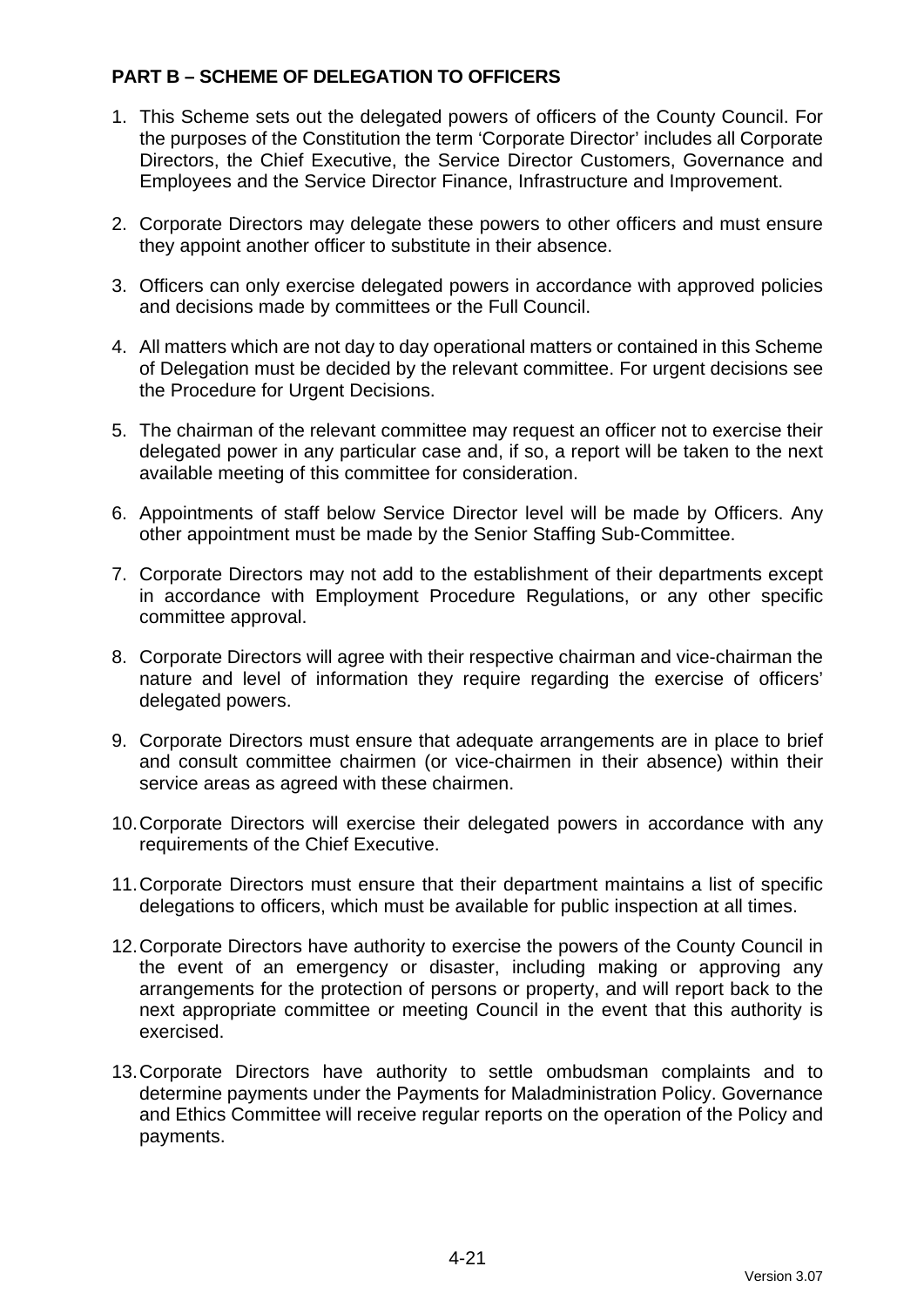- 14.Corporate Directors have authority to determine ex-gratia claims of up to £1,000 in respect of employees or volunteers carrying out their duties who suffer damage to personal belongings. Personnel Committee will receive regular reports.
- 15.The Chief Executive, the Service Director Customers, Governance and Employees, the Group Manager Legal, Democratic and Complaints, Team Managers Legal Services and Senior Solicitors have authority to certify the fixing of the Common Seal of the Council to a document where this is required in order to give effect to a decision.
- 16.The Group Manager for Legal Services is responsible for authorising the commencement or defence of, or participation in, any legal proceedings, including appearing in proceedings and signing documents necessary to any legal procedure, and authorising other officers to do so on behalf of the County Council, in consultation with other officers as necessary and subject to the requiremements of the Financial Regulations in relation to Risk Management and Insurance, and Legal Claims and Settlements.

# **CHIEF EXECUTIVE**

- 17.The exercise of the responsibilities set out below are delegated by the County Council:
	- a. Taking all operational decisions necessary to secure the provision of services and/or the discharge of statutory functions, including the power to enter into contracts, in accordance with approved policies and Financial Regulations across the Authority.
	- b. Making any decision normally reserved to committee or another officer in accordance with the Urgency Procedure Rules.
	- c. Taking decisions whether to grant dispensations to Councillors and co-opted members from requirements relating to interests and their participation in meetings.
	- d. Taking any decision on any matter not reserved to another officer by law.
	- e. Holding to account Corporate Directors for the performance of their departments.

### **CHIEF EXECUTIVE'S DEPARTMENT**

#### **Service Director Customers, Governance and Employees**

- 18.The exercise of the responsibilities set out below are delegated by the County Council:
	- a. Taking all operational decisions necessary to secure the provision of services and/or the discharge of statutory functions, including the power to enter into contracts, in accordance with approved policies and Financial Regulations in relation to the following areas:
	- Legal, Democratic and Complaints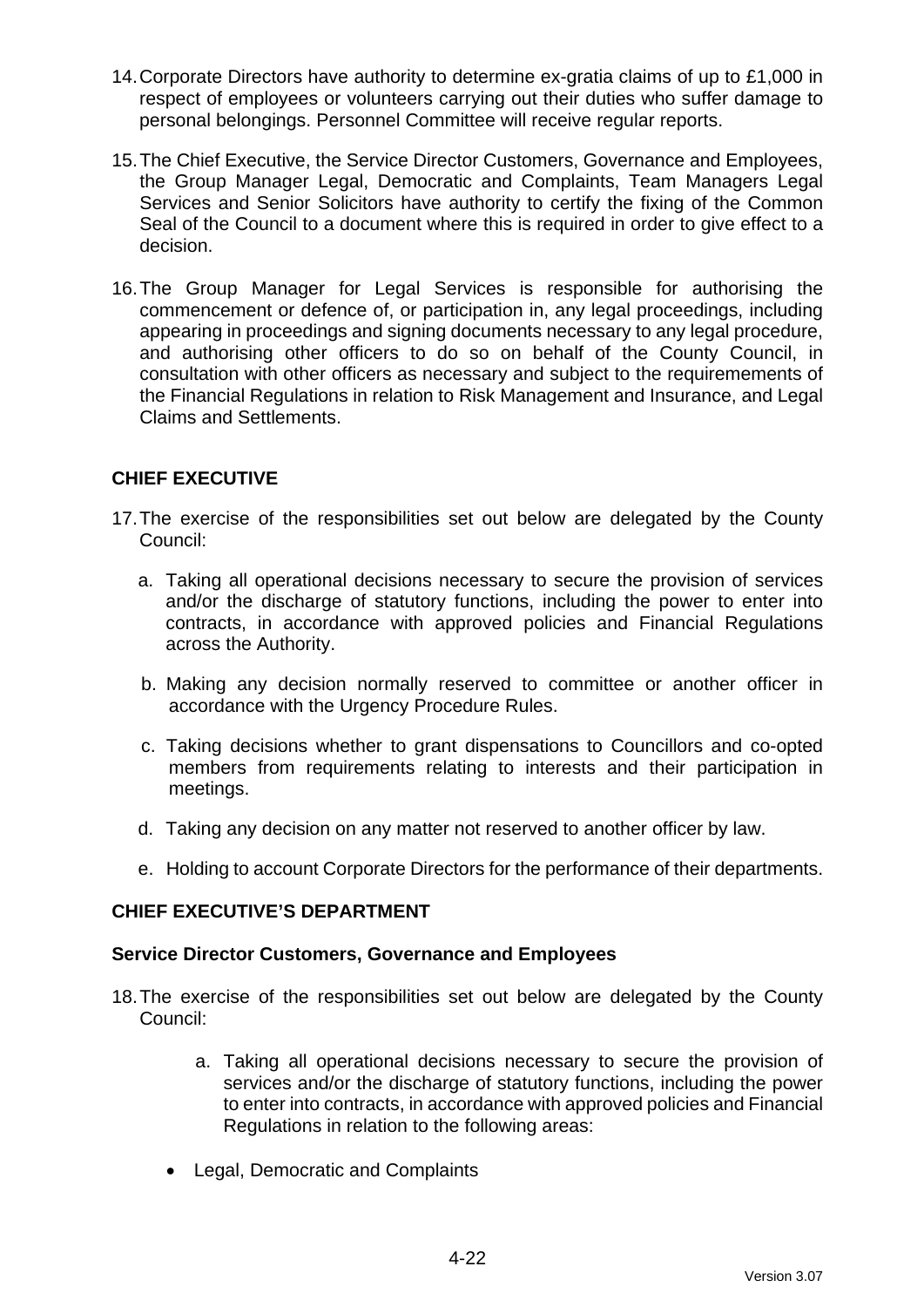- Equalities
- Communications and Marketing
- Human Resources and Customer Services
- Health and Safety
- Information Governance
- Business Support Services
- b. Holding officers to account for the performance of their service areas
- c. Approving departmental officer travel outside the UK and providing a quarterly report to the relevant Committees on approvals.
- d. Taking all operational decisions necessary relating to the level and nature of support services for County Councillors.

### **Service Director Finance, Infrastructure and Improvement**

- 19.The exercise of the responsibilities set out below are delegated by the County Council:
	- a. Taking all operational decisions necessary to secure the provision of services and/or the discharge of statutory functions, including the power to enter into contracts, in accordance with approved policies and Financial Regulations in relation to the following areas:
		- Corporate Performance
		- Policy Development
		- Finance, Procurement and Improvement
		- Information and Communications Technology (ICT)
	- b. Holding officers to account for the performance of their service areas
	- c. Approving departmental officer travel outside the UK and providing a quarterly report to the relevant Committees on approvals.

### **CORPORATE DIRECTOR ADULT SOCIAL CARE AND HEALTH**

- 20.The exercise of the responsibilities set out below are delegated by the County Council:
	- a. Taking all operational decisions necessary to secure the provision of services and/or the discharge of statutory functions, including the power to enter into contracts, in accordance with approved policies and Financial Regulations in relation to the following areas:

Adult social care including:

- Safeguarding
- Mental health
- Disability
- Older people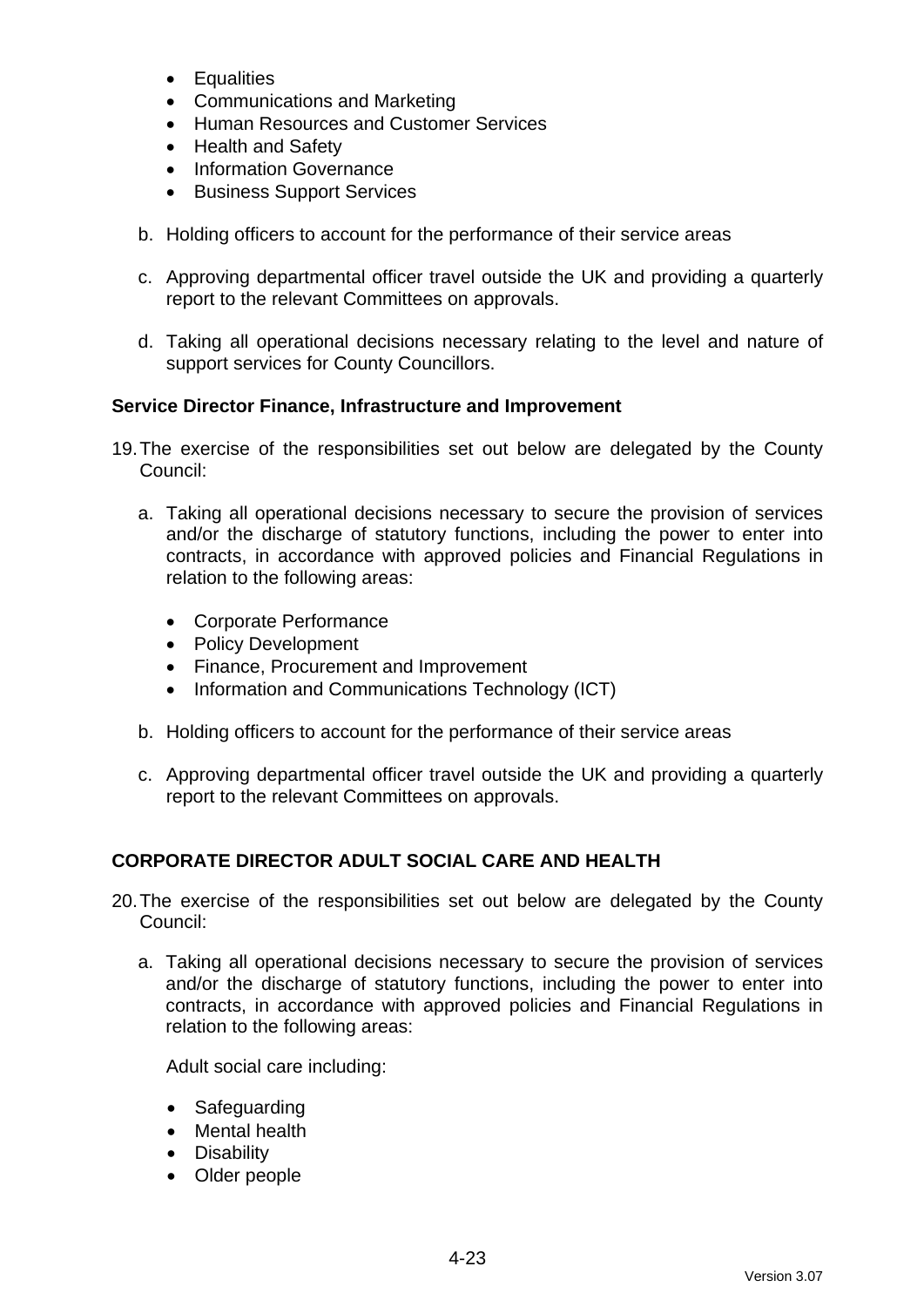- Residential services
- Day services

Public Health

- b. Holding officers to account for the performance of their service areas
- c. Approving departmental officer travel outside the UK and providing a quarterly report to the relevant Committees on approvals.

# **CORPORATE DIRECTOR CHILDREN AND FAMILIES**

- 21.To be the designated Director of Children Services in accordance with Section 19 of the Children's Act 2004.
- 22.The exercise of the responsibilities set out below are delegated by the County Council:
	- a. Taking all operational decisions necessary to secure the provision of service and/or the discharge of statutory functions, including the power to enter into contracts, in accordance with approved policies and Financial Regulations in relation to the following areas:
		- Education
		- Special educational needs and disability
		- Safeguarding
		- Children's social care
		- Youth services
		- Early Years
	- b. Holding officers to account for the performance of their service areas.
	- c. Approving school governor appointments for which the Council has responsibility and reporting these decisions quarterly to the Children and Young People's Committee.
	- d. Approving departmental officer travel outside the UK and providing a quarterly report to the relevant Committees on approvals.

# **CORPORATE DIRECTOR PLACE**

- 23.The exercise of the responsibilities set out below are delegated by the County Council:
	- a. Taking all operational decisions necessary to secure the provision of service and/or the discharge of statutory functions, including the power to enter into contracts, in accordance with approved policies and Financial Regulations in relation to the following areas:
		- Waste Disposal
		- Transport
		- Highways
		- Property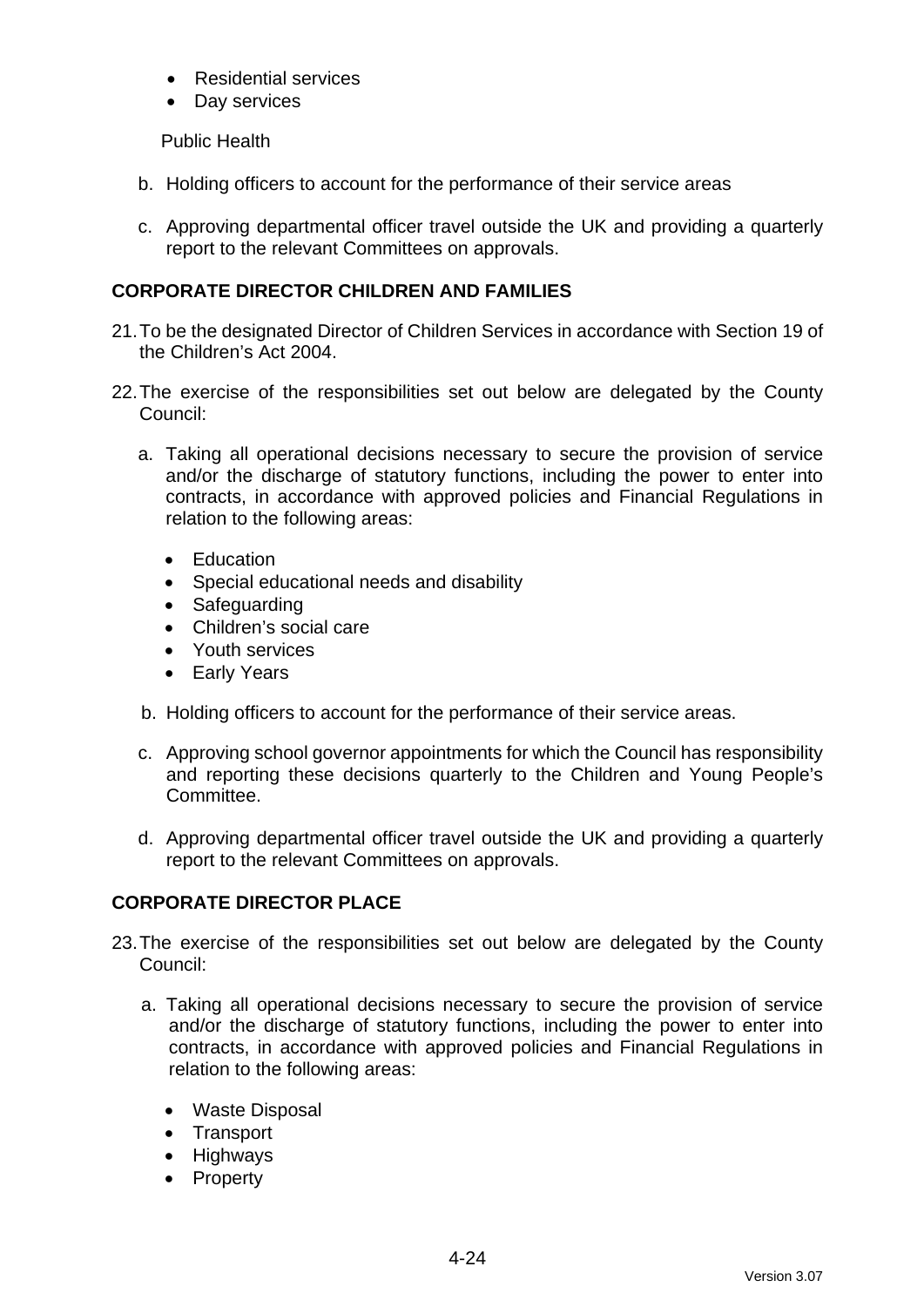- Catering and Facilities Management
- Planning
- Economic Development
- Grant aid administration
- Community Engagement
- Conservation
- Libraries
- Country parks
- Sport and Arts

Public protection including:

- Trading Standards
- Emergency management
- Registration services
- Community Safety
- b. Holding officers to account for the performance of their service areas.
- c. Approving departmental officer travel outside the UK and providing a quarterly report to the relevant Committees on approvals.

# **STATUTORY OFFICERS**

24.There is a legal requirement to allocate some specific responsibilities to officers and the Council has designated the following posts:

| Chief Executive                 |          |  | Head of Paid Service & Proper Officer           |
|---------------------------------|----------|--|-------------------------------------------------|
| Service                         | Director |  | Customers,   Monitoring Officer                 |
| <b>Governance and Employees</b> |          |  |                                                 |
| Service                         | Director |  | Finance,   Chief Finance Officer (also known as |
| Infrastructure and Improvement  |          |  | Section 151 Officer)                            |

# **HEAD OF PAID SERVICE**

- 25.Responsibility for reporting to the Full Council on the manner in which the discharge of the Council's functions is co-ordinated, the number and grade of officers required for the discharge of functions and the organisation of officers.
- 26.Responsibility for considering applications from officers for exemption from political restriction in respect of the post held by that officer.

**NOTE:** The Head of Paid Service may not be the Monitoring Officer but may hold the post of Chief Finance Officer if a qualified accountant.

### **PROPER OFFICER**

27.Responsibility for acting as the Proper Officer as set out in Section 270(3) of the Local Government Act 1972 in connection with committees.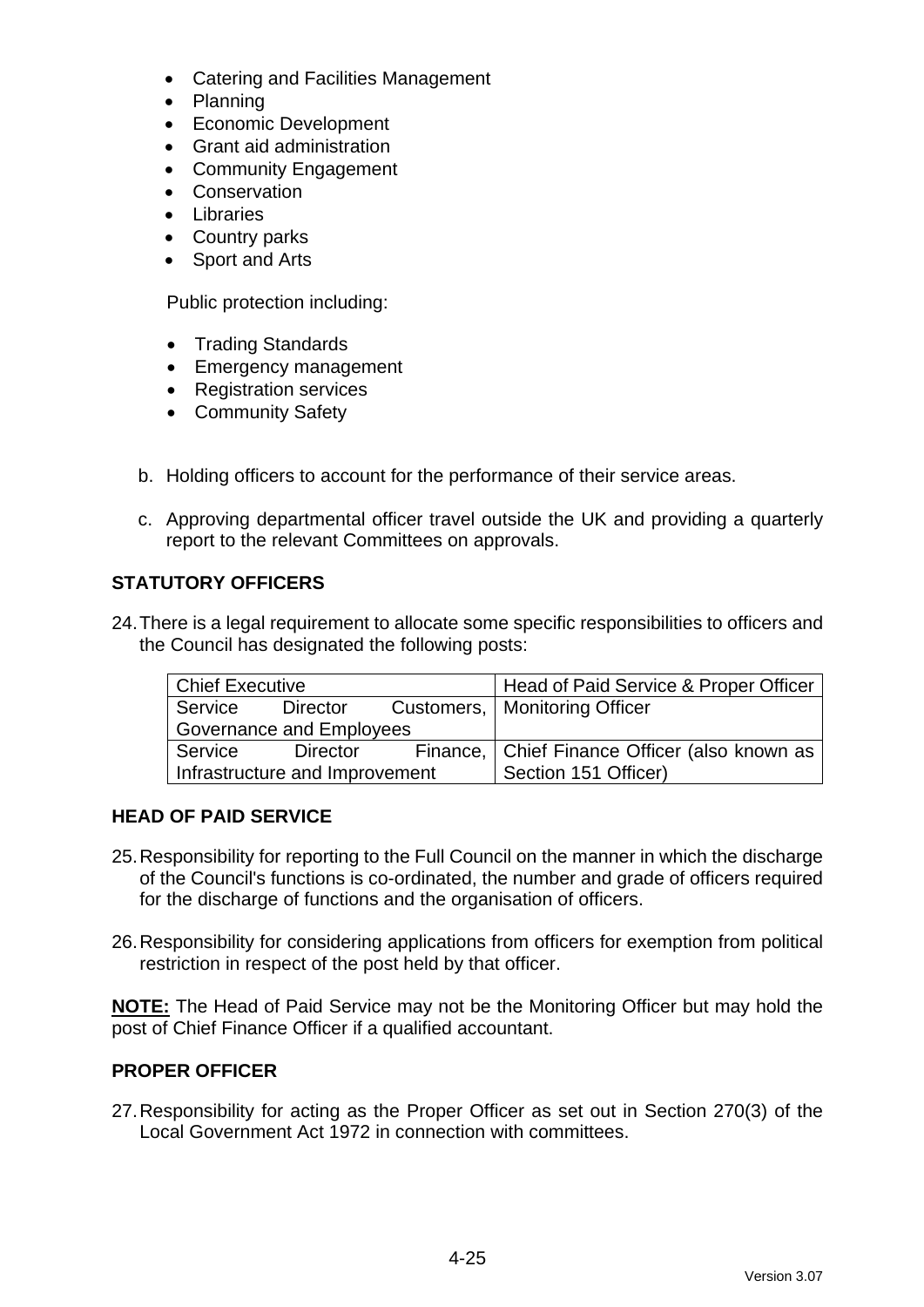#### **MONITORING OFFICER**

- 28.Responsibility for maintaining the Constitution, ensuring it is available for inspection and making minor changes as a result of any restructuring.
- 29.Responsibility for ensuring the lawfulness and fairness of decision making; this includes authority, after consulting with the Head of Paid Service and Chief Finance Officer, to report to the Full Council if they consider that any proposal, decision or omission would give rise to unlawfulness or maladministration.
- 30.Responsibility for contributing to the promotion and maintenance of high standards of conduct.

**NOTE:** The Monitoring Officer cannot be the Chief Finance Officer or the Head of Paid Service.

### **CHIEF FINANCE OFFICER**

- 31.Responsibility for ensuring the lawfulness and financial prudence of decision making; this includes authority, after consulting with the Head of Paid Service and Monitoring Officer, to report to the Full Council if they consider that any proposal, decision or omission would give rise to unlawful expenditure, or is unlawful and is likely to cause a loss or deficiency or if the Council is about to enter an item of account unlawfully.
- 32.Responsibility for the administration of the financial affairs of the Council.
- 33.Responsibility for providing advice on the scope of powers and authority to take decisions, maladministration, financial impropriety and probity.
- 34.Responsibility for providing financial information to the media, members of the public and the community.

**NOTE:** The Chief Finance Officer cannot be the Monitoring Officer but may hold the post of Head of Paid Service.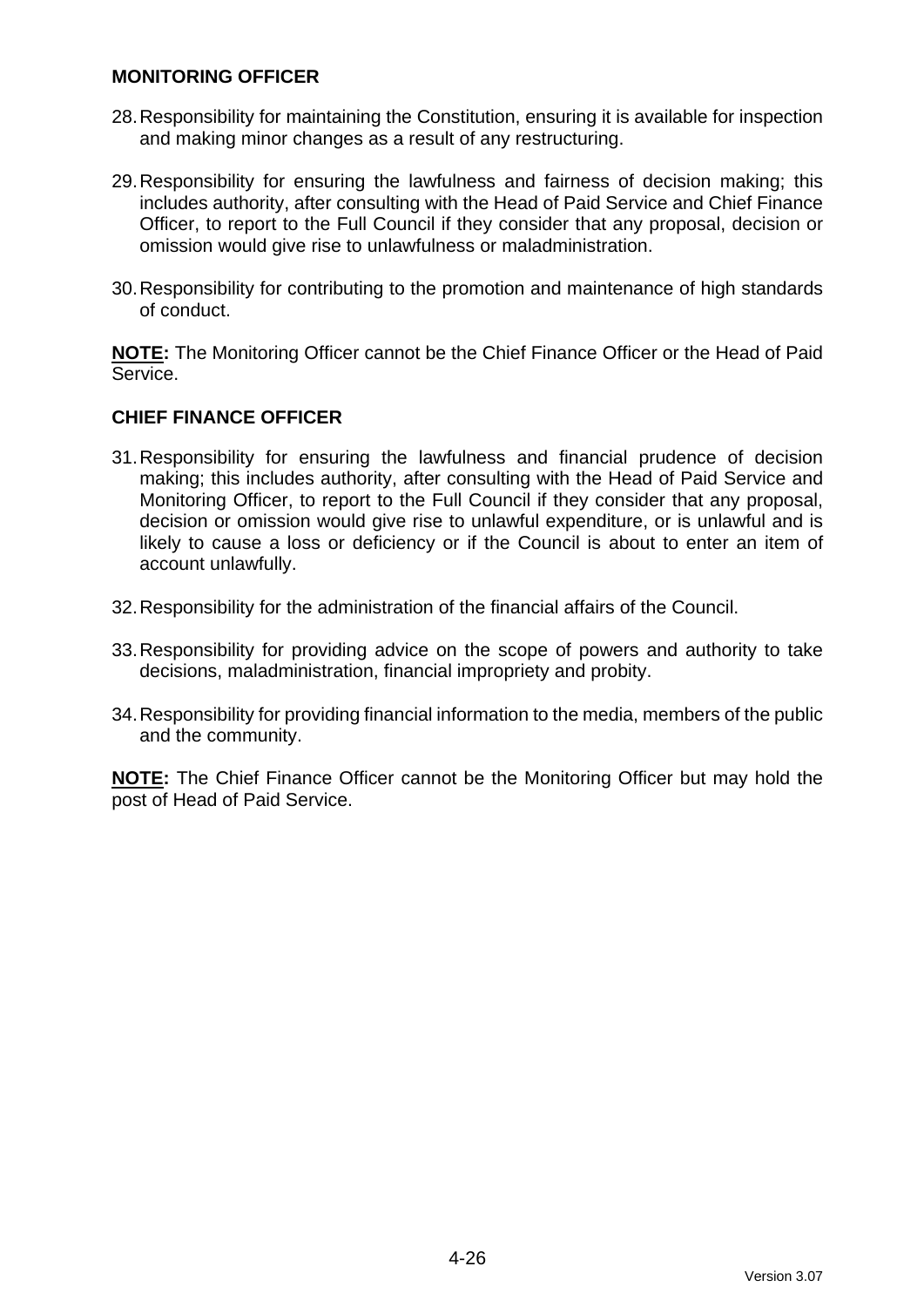**PART FIVE**

**DEMOCRACY**

**PROCEDURES**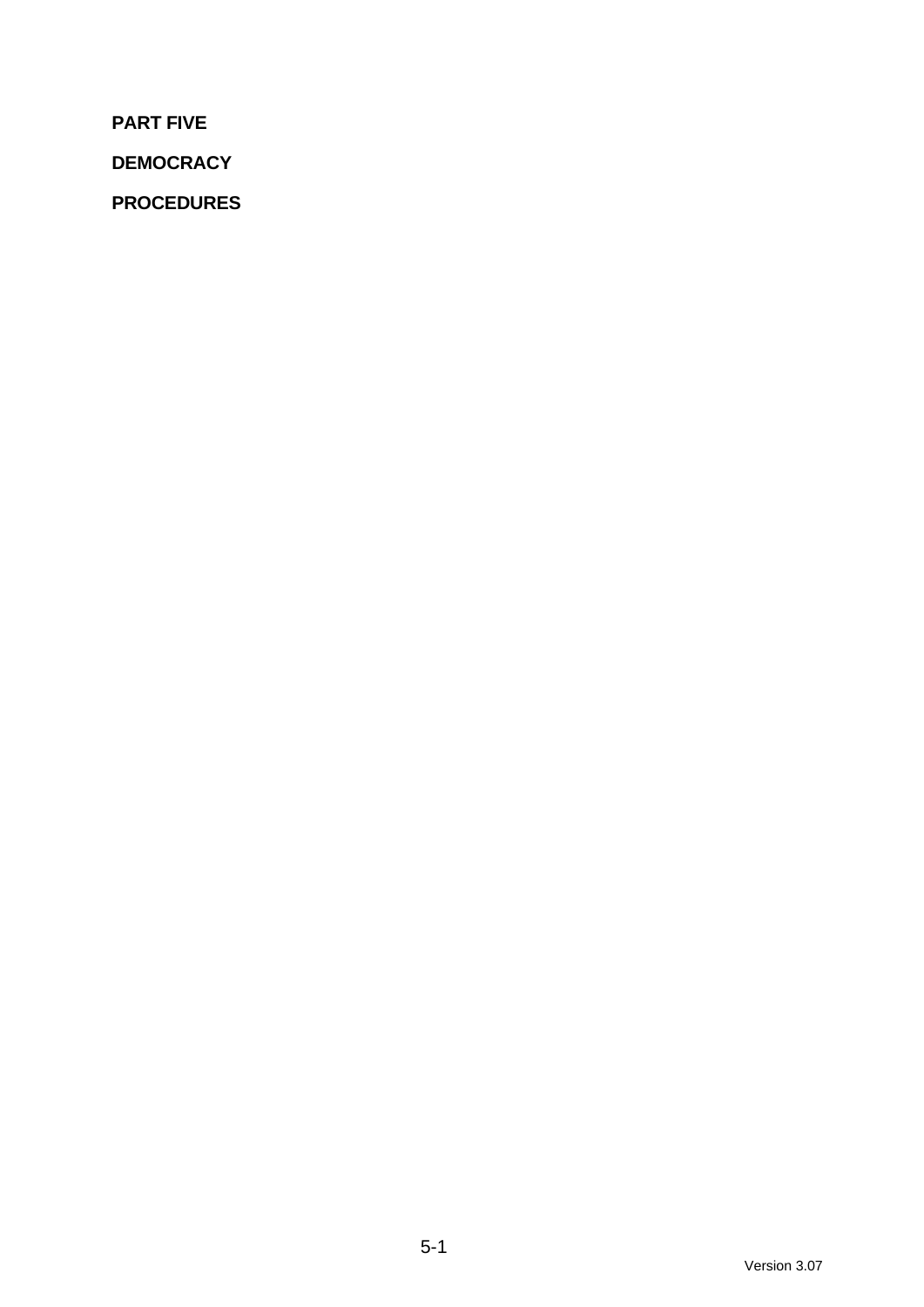# **PART A – PROCEDURE RULES FOR MEETINGS OF THE FULL COUNCIL**

### **INTRODUCTION**

- 1. The County Council has four types of Full Council meetings:
	- a. ordinary meetings these meetings run throughout the year to carry out the business of the Council;
	- b. the annual meeting usually held in May. In addition to the business of an ordinary meeting the annual meeting elects the Chairman and Vice-Chairman of the County Council who hold the posts until the annual meeting the following year;
	- c. the annual budget meeting usually held in February to agree the Council's budget for the following financial year. This meeting generally only considers the budget reports; and
	- d. extraordinary meetings meetings arranged outside of the schedule of ordinary meetings.
- 2. These rules are designed to ensure meetings of the Full Council run smoothly and are conducted properly to enable sound decision-making in line with Wednesbury principles and to ensure that the business of the Council is undertaken effectively and efficiently.
- 3. Councillors are responsible for ensuring their behaviour reflects the Nolan Principles in relation to Standards in Public Life and that they comply with the Procedure Rules and the Code of Conduct for Councillors and Co-opted Members at all times. Members are generally expected to be in attendance in their allocated seat for the duration of the meeting. During the meeting, the Chairman's ruling on behaviour is final.
- 4. So far as the law allows, any of these rules may be suspended at any meeting of the Full Council, either for the whole meeting or for a particular item on the agenda. In order to achieve this, a motion must be moved and seconded and a vote carried.
- 5. If any issues arise at a meeting in relation to interpretation of the procedure rules, the Chairman's decision will be final.
- 6. For the annual budget meeting some procedure rules will be suspended and alternative rules applied. See paragraph 108 below.

### **ARRANGEMENTS FOR MEETINGS**

- 7. Full Council meetings are normally held 6 times per year, of which one is the annual meeting and one is the annual budget meeting. The meetings are normally held on a Thursday starting at 10.30am.
- 8. The agenda and papers for meetings of the Full Council must be available at least five clear working days before the meeting.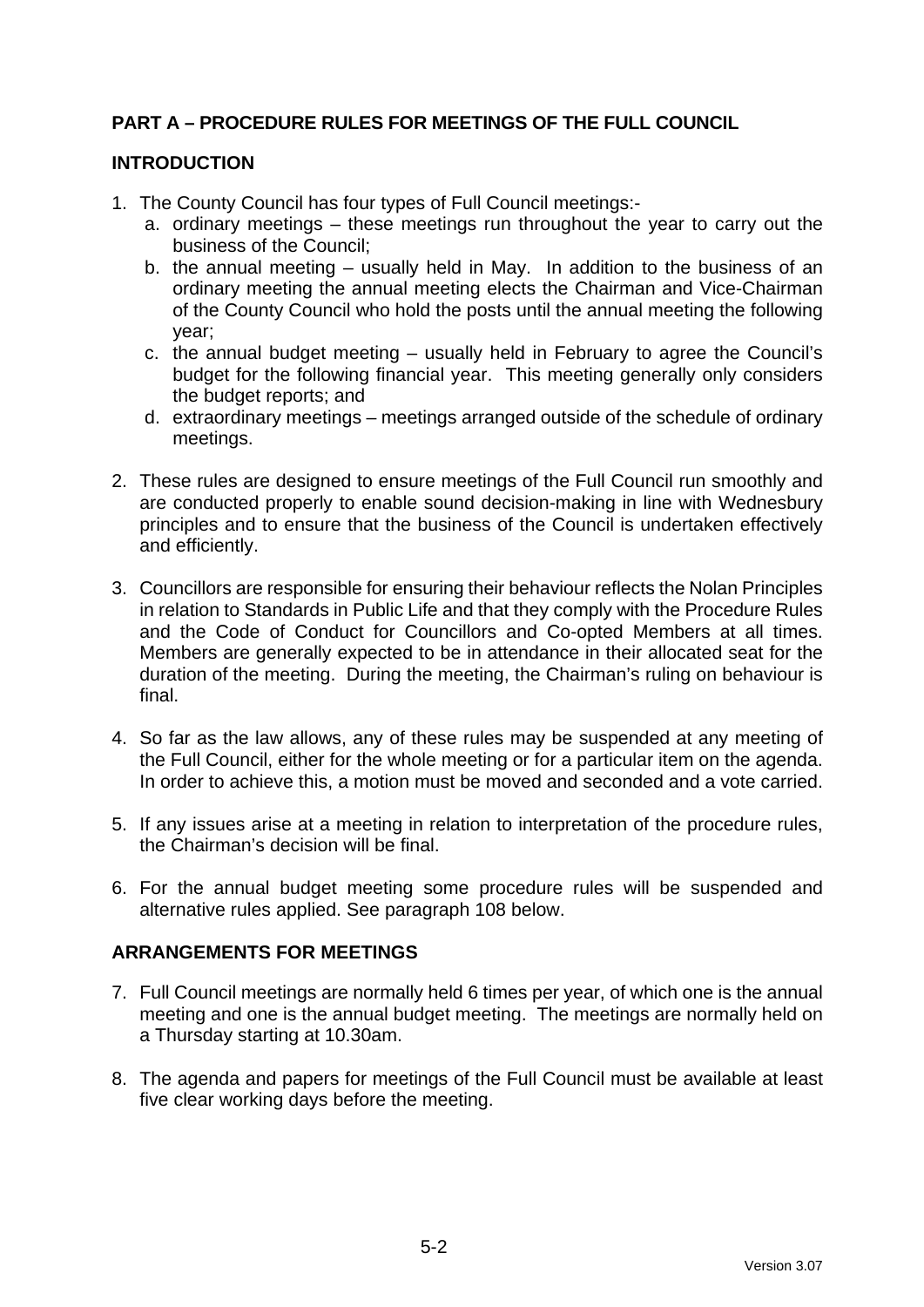- 9. Meetings of the Full Council will not continue beyond 5.30pm. If the meeting is not likely to conclude before that time the matter under debate at 5.15pm will be moved to the vote to allow the meeting to conclude by 5.30pm. The annual budget meeting will continue beyond 5.30pm if necessary but not beyond 8.00pm. If the meeting has not concluded before that time a vote will be taken on the budget at 8.00pm and the budget will not be carried forward as an item to the next available meeting.
- 10.Details of arrangements for an extraordinary meeting are set out in paragraphs 109  $-111.$

### **MINIMUM ATTENDANCE (QUORUM)**

- 11.At least one quarter (17) of the whole number of elected County Councillors must be present for the meeting to proceed or continue.
- 12.If the Chairman or the Chief Executive concludes that an insufficient number of Councillors is present the meeting will not proceed. The Division Bell will be sounded, and if after more than five minutes there is still an insufficient number present at the meeting it will be adjourned to a time fixed by the Chairman.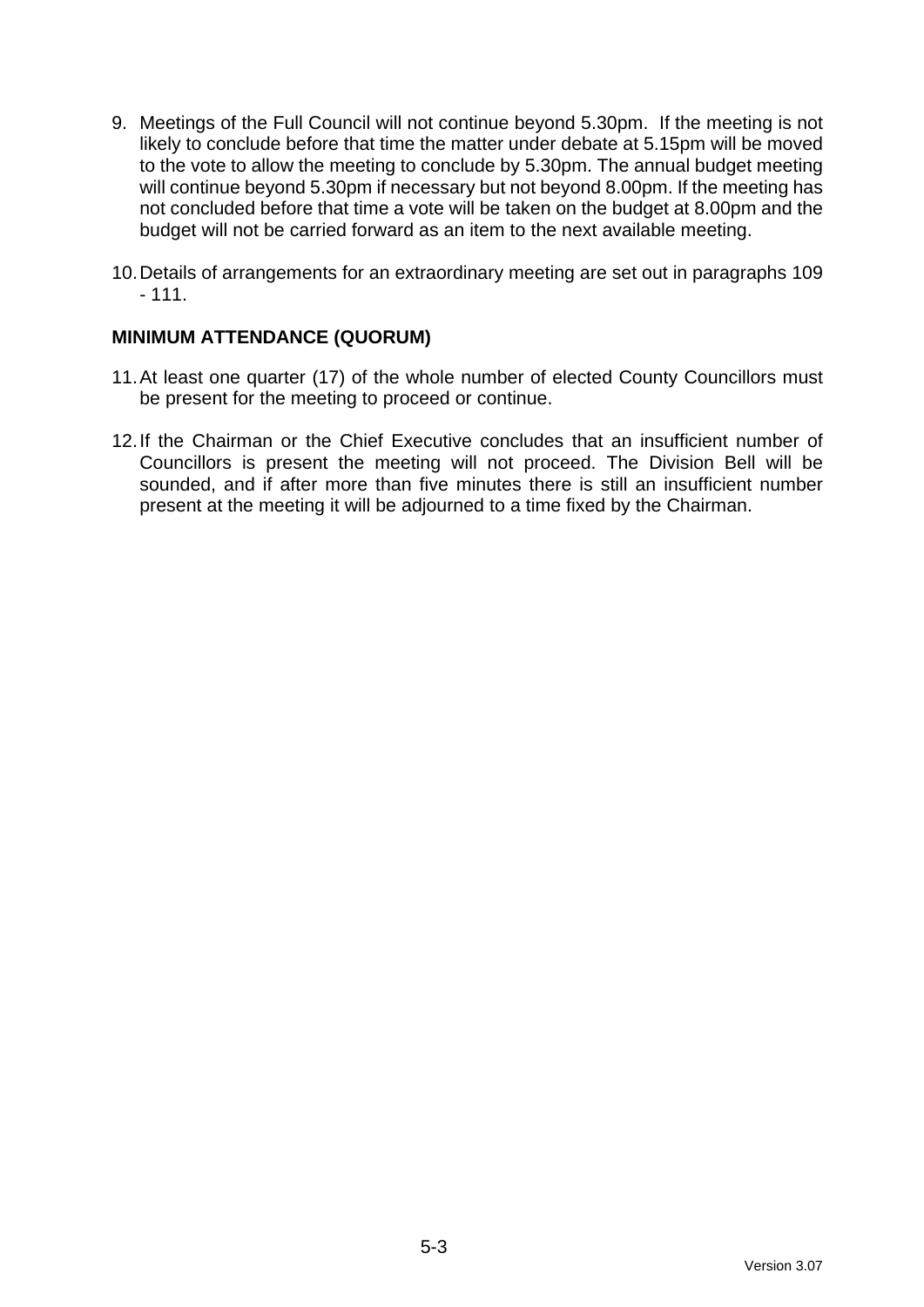## **ORDER OF BUSINESS**

13.Except for the annual budget meeting and an extraordinary meeting, the order of business will usually be:

Business at the annual meeting only (60 minutes)

- a. Election of Chairman
- b. Election of Vice-Chairman

### Statutory formalities/Announcements (15 minutes)

- c. the choice of a person to preside if the Chairman and Vice-Chairman are absent
- d. any business having priority by law
- e. confirmation of the minutes of the last meeting of the Full Council
- f. apologies for absence, including reasons
- g. declarations of interest
- h. Chairman of the County Council's business

Constituency matters (30 minutes)

- i. constituency issues (15 minutes)
- j. petitions (15 minutes)
- Business reports (60 minutes)
- k. reports for decision by the Full Council

#### Questions (60 minutes)

- l. questions to Nottinghamshire and City of Nottingham Fire Authority and responses
- m. questions to Committee Chairmen and responses

#### Motions for debate

n. consideration of motions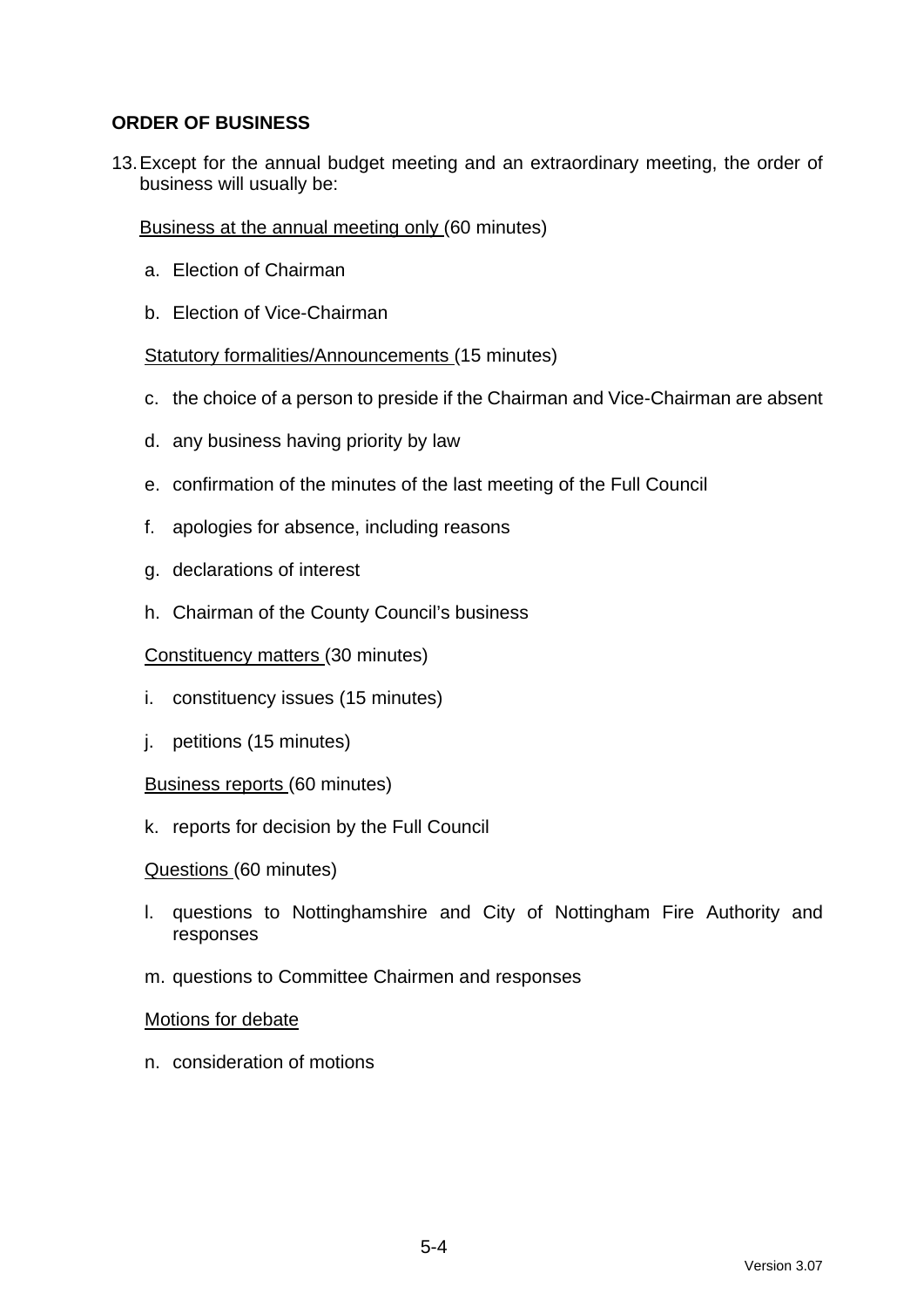## **OTHER POINTS REGARDING THE ORDER OF BUSINESS**

- 14.At any time during the meeting the Chairman can adjourn the meeting.
- 15.The Chairman will manage the agenda to enable the meeting to keep to time and has discretion to extend the time limit of a particular section of the agenda within the overall time limit of the meeting.
- 16.The order of business can be varied at the discretion of the Chairman.
- 17.Lunch will normally be taken at 12.30pm.

### **ABSENCES AND APOLOGIES**

- 18.If a Councillor submits an apology for absence for the meeting, any questions or constituency issues they have submitted or motions they have proposed or seconded will be deemed to have fallen at the point the apology is given.
- 19.Apologies for absence will be categorised under the following headings:-
	- Other County Council Business
	- Medical / Illness
	- Other reasons
- 20.If a Councillor is not in the Chamber at the point on the agenda that any question or constituency issue they would present would be considered, the matter will be deemed to have fallen. Both the mover and seconder must be in the Chamber to propose a motion otherwise it will be deemed to have fallen.
- 21.The minutes of the meeting may record any Councillor's absence from the Chamber of more than 10 minutes during a Full Council meeting.

### **DECLARATIONS OF INTEREST**

- 22.Where any Councillor has an interest in any matter to be discussed or decided, they will, in accordance with the Code of Conduct for Councillors and Co-opted Members, declare the existence and nature of that interest and whether the interest is a Disclosable Pecuniary Interest. Any declaration of interest will be recorded in the minutes of the meeting.
- 23.Where any Councillor has declared a Disclosable Pecuniary Interest in any matter, they will leave the room in which the meeting is being held while the matter is under consideration unless:
	- a. The Chief Executive has granted them a dispensation; or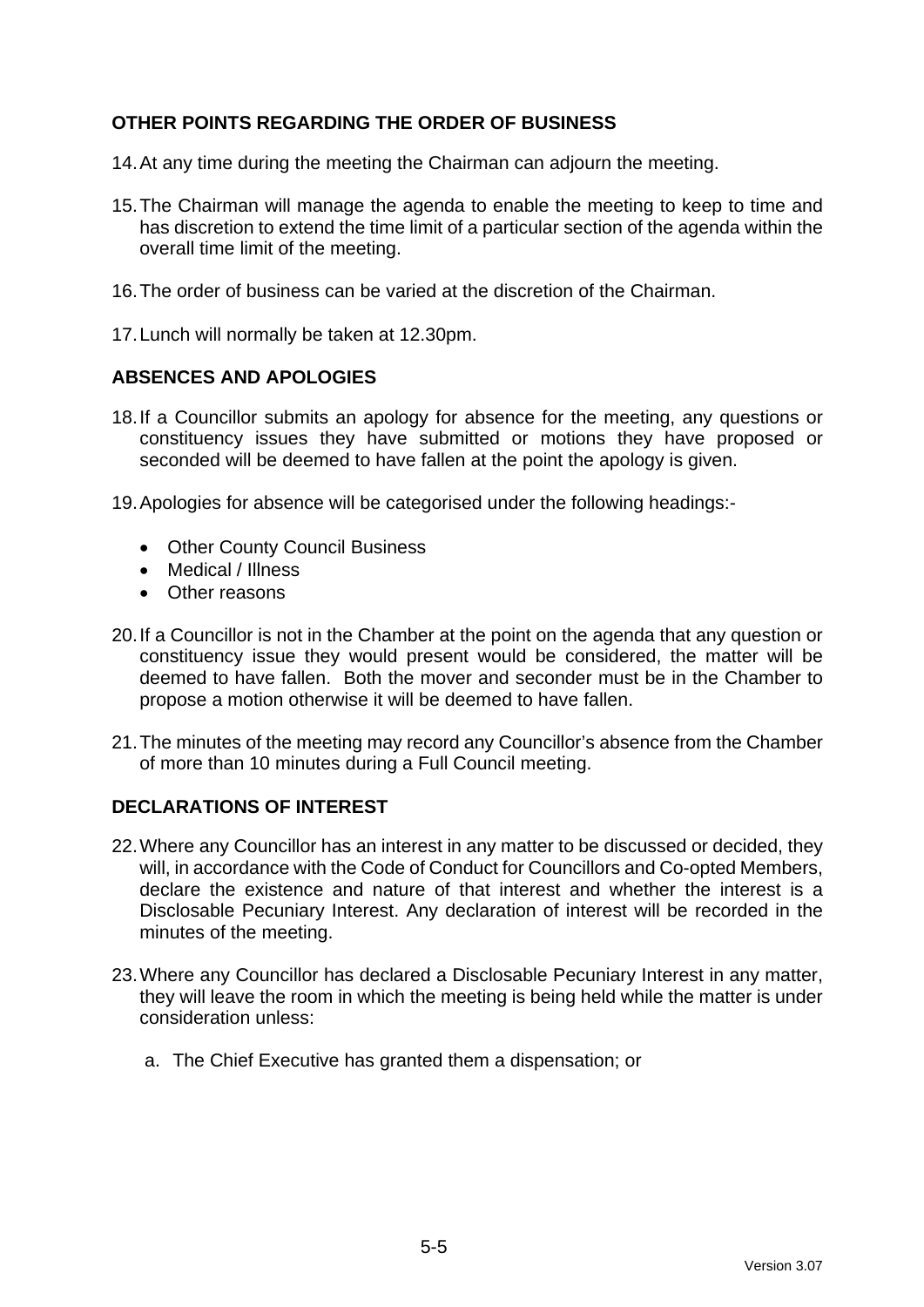- b. the matter is only under consideration by the meeting as part of a report of the Minutes of Council, a committee or sub-committee and is not itself the subject of debate.
- 24.If the Councillor has chosen to remain within easy reach, that Councillor will be recalled by an appropriate officer before any further business is started.
- 25.Any person or officer of the authority who is appointed to do anything in connection with the County Council which enables them to speak at meetings, will make the same disclosures of interests and will withdraw from the room in which the meeting is being held on the same occasions as they would have to do if they were a County Councillor.

### **CONSTITUENCY ISSUES**

- 26.At any Full Council meeting except the annual budget meeting and an extraordinary meeting, Councillors will be given an opportunity to speak for up to three minutes on any issue which specifically relates to their division and is relevant to the services provided by the County Council. If the matter raised does not meet these criteria the Chairman will instruct the Councillor to stop speaking.
- 27. Such a speech will not give rise to a debate on the issue or a question and answer session.
- 28. If any Councillor wishes to make a three minute speech the Governance Team in Democratic Services must be notified by 10am three working days before the Full Council meeting. The notification must confirm who will be making the speech and which council service it relates to, to enable its validity to be determined in advance of the meeting.
- 29. A maximum of 15 minutes is allowed for this item. The speeches will be taken in the order received. Any speeches not heard within the time limit will fall and can be submitted again at the next meeting which allows constituency issues.

### **PETITIONS**

- 30.In accordance with the Council's Petitions Scheme, at any Full Council meeting except for the annual budget meeting and an extraordinary meeting, any Councillor may present a petition to the Chairman of the Council on any matter affecting the residents of their division, and in relation to which the County Council has powers or duties.
- 31.If any Councillor wishes to submit a petition the Governance Team in Democratic Services must be notified by 10 am the day before the meeting, giving details about the petition.
- 32.In exceptional circumstances, if a petition is not properly notified in advance, the Chairman has discretion to allow the petition to be submitted at the meeting.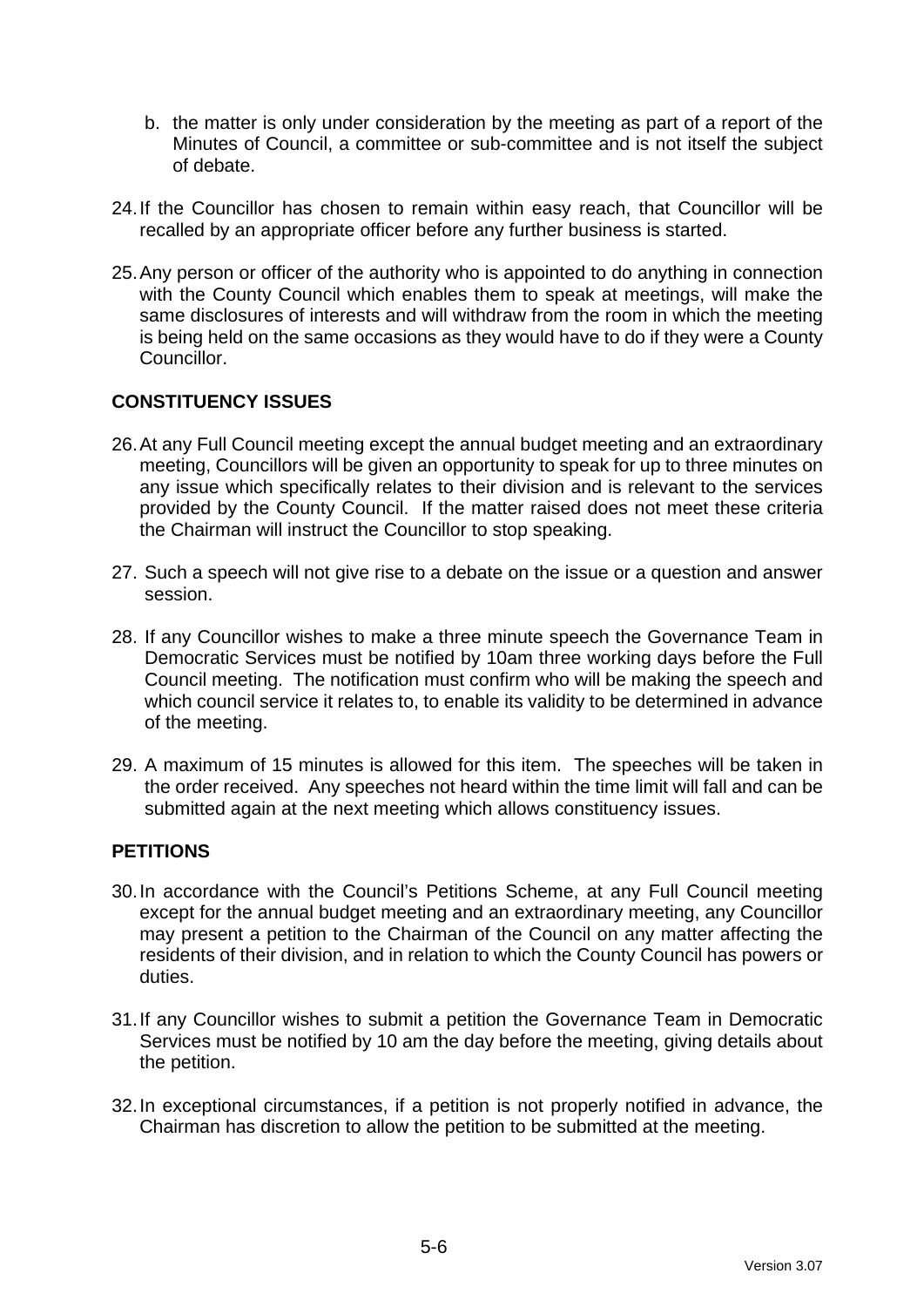- 33.The Councillor presenting the petition can introduce and speak about the petition for up to one minute.
- 34.If a Councillor is unable to be at the meeting, they may request and agree to another Councillor presenting a petition on their behalf.
- 35.If a petition relates to more than one division the petition can be presented jointly if the relevant Councillors agree. If agreement cannot be reached the petition will be presented by the Council's Vice-Chairman.
- 36.Different procedures apply to some petitions as set out in the Council's petition scheme.
- 37.A maximum of 15 minutes is allowed for this item. Petitions will be taken in the order received. Any petitions not presented in the time limit will be accepted by the Chairman en bloc and referred to the appropriate committee for consideration.
- 38.Any petition presented will be referred without debate to the appropriate committee for consideration. A report back to Council on the outcome of that consideration will be made at its next meeting.

### **CONSIDERATION OF REPORTS FOR DECISION BY COUNCIL**

- 39.Reports are introduced by the relevant committee chairman.
- 40.The report recommendation is then 'moved' by one Councillor and 'seconded' by another Councillor. It then becomes a 'motion' for debate and the rules of debate apply. The motion is then debated before a vote is taken. Where a report contains more than one recommendation they will be moved as a single motion for debate.
- 41.Statutory officer reports will be moved by the Chairman of the County Council and seconded by the Vice-Chairman of the County Council.

### **QUESTIONS**

- 42.At any meeting of the Full Council, except the annual budget meeting and an extraordinary meeting, a Councillor may ask any Committee Chairman one or more questions on matters within the remit of their committee.
- 43.Questions must:
	- a. disclose a question;
	- b. be limited to matters which fall within the remit of the relevant Committee;
	- c. be a matter for which the local authority has a responsibility or which affects the County;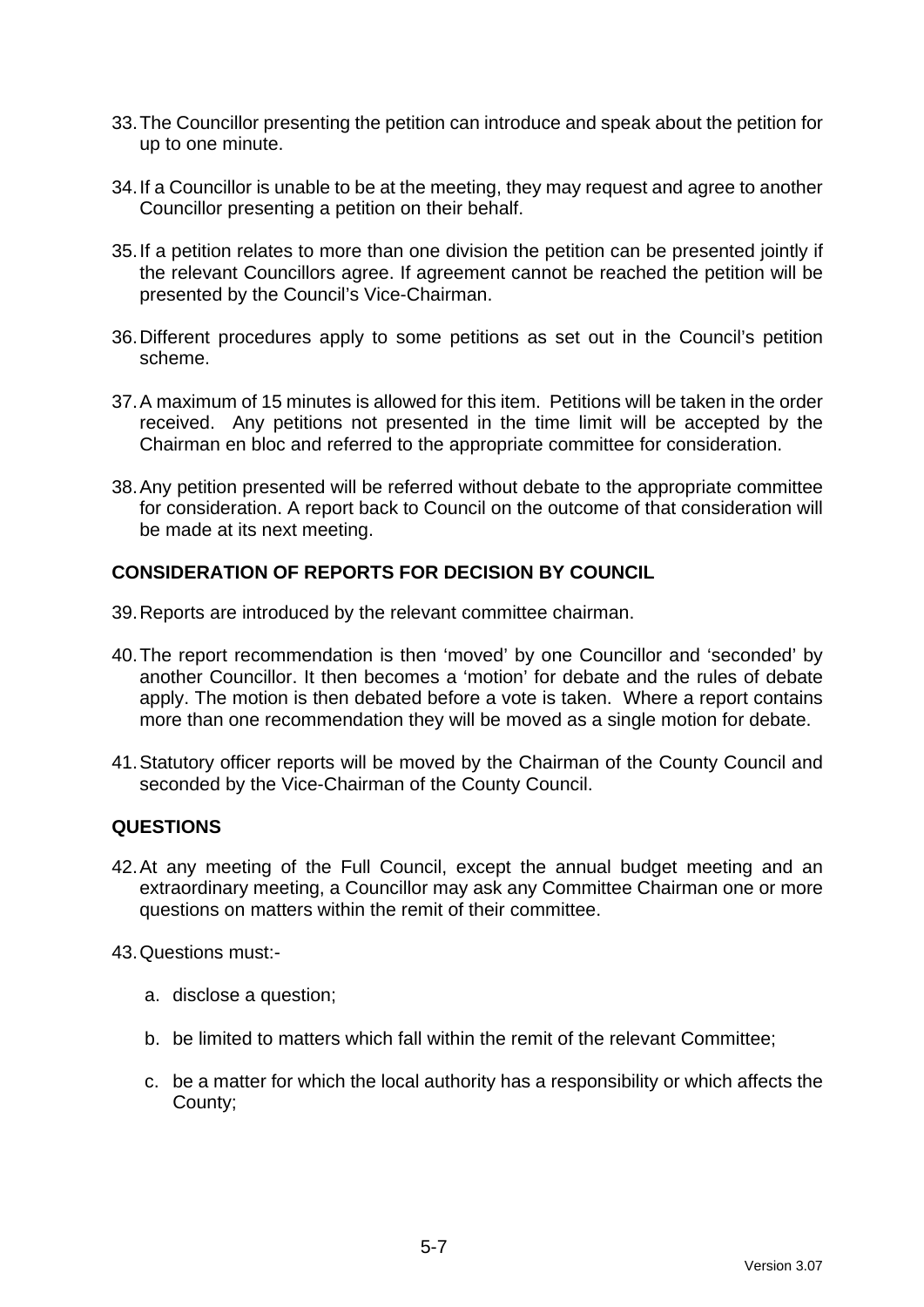- d. not be defamatory, frivolous or offensive;
- e. not be substantially the same as a question or motion which is under consideration by or has, in the past six months, been put at a meeting of the Council or a committee;
- f. not relate to a planning application or any other quasi-judicial matter; and
- g. not require disclosure of confidential or exempt information.
- 44.The Monitoring Officer will rule a question invalid and give reasons, if a submitted question does not comply with the provisions in paragraph 43.
- 45.A maximum of 60 minutes is allowed for questions, with up to 15 minutes of time allocated for questions to the Chairman of Nottinghamshire and City of Nottingham Fire Authority and the remaining time for questions to Committee Chairmen.
- 46.Once the 60 minutes for questions has been reached any remaining questions to Committee Chairmen will receive a written answer within 15 working days of the meeting and the answer given will be included for information with the papers for the next convenient Full Council meeting. The Committee Chairman may elect for the answer to the question to be given by his or her Vice Chairman or another Committee Chairman if in the opinion of the Committee Chairman this is more appropriate.
- 47.At any meeting of the Full Council, except the annual budget meeting and an extraordinary meeting, a Councillor may ask the Chairman of Nottinghamshire and City of Nottingham Fire Authority one or more questions on matters within the remit of their authority. A maximum of 15 minutes is allowed for these questions after which any remaining questions will receive a written answer within 15 working days of the date of the meeting and the answer given will be included for information with the papers for the next convenient Full Council meeting.
- 48.If any Councillor wishes to submit a question under the Procedure Rules a copy of their question(s) must be posted in the box in Democratic Services or emailed to council.questions@nottscc.gov.uk no later than 10 am three working days before the meeting. The question must make it clear who the question is addressed to and who is asking it.
- 49.A submitted question cannot be altered after the deadline.
- 50.The order in which questions are put at the meeting will be determined by the Chairman.
- 51.After receiving an answer from the relevant Committee Chairman, or their nominee, the Councillor asking the original question may ask one supplementary question on the same matter.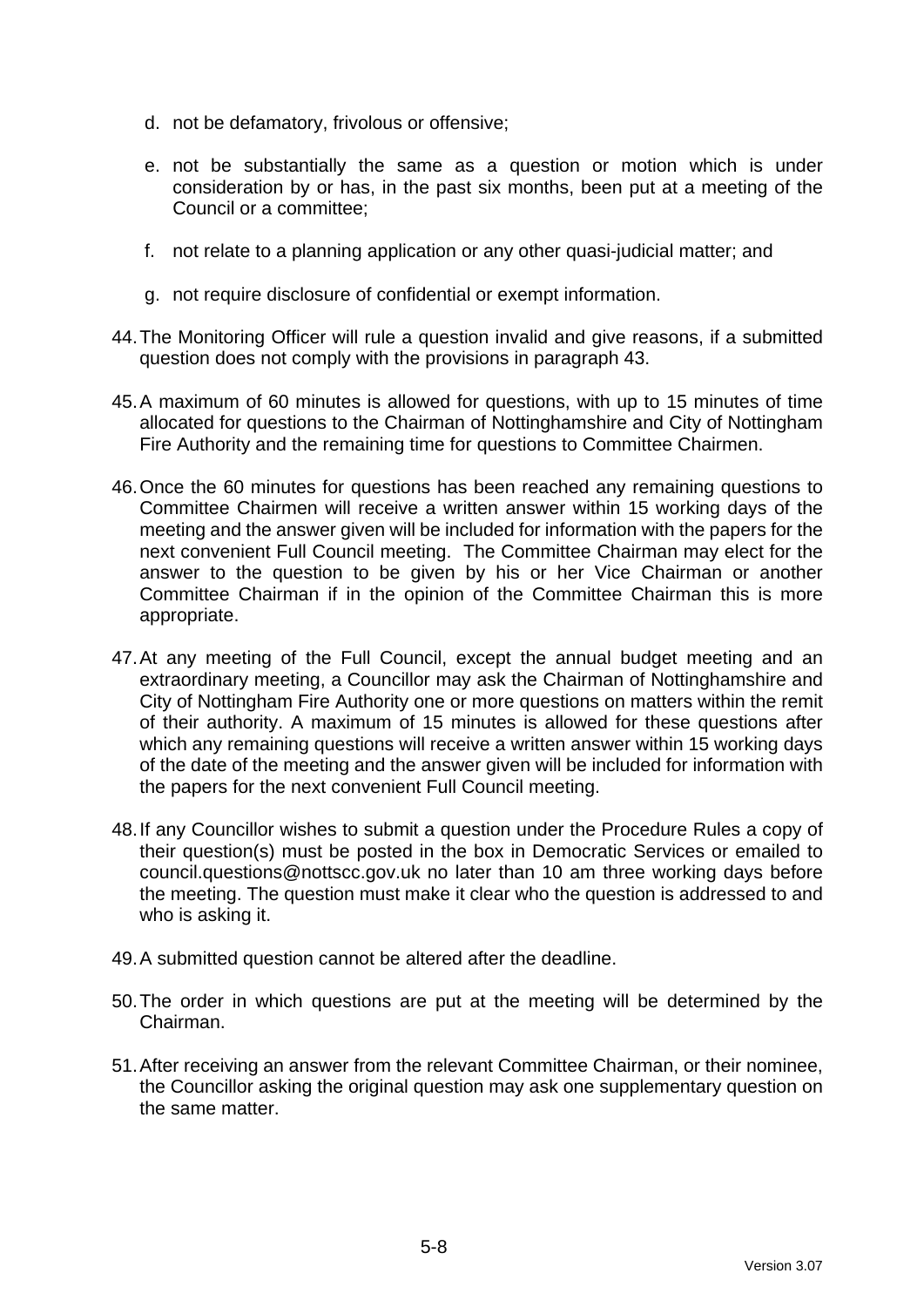- 52.The same supplementary question procedures apply to questions to the Chairman of the Fire Authority.
- 53.Any questions for Council which are withdrawn at the meeting or which fall because the member asking the question is not present in the Chamber at Council question time to ask their question, including where the Councillor has submitted their apology for absence, will receive a written reply within 15 working days of the meeting and the answer given will be included for information with the papers for the next convenient Full Council meeting.

### **QUESTIONS REQUIRING A WRITTEN RESPONSE**

54.Any Councillor may at any time, by writing to Democratic Services, put a question to a Committee Chairman and will be sent a reply within 15 working days. Every such question and the answer given will be included for information with papers for the next convenient Full Council meeting.

#### **CONSIDERATION OF INDIVIDUAL MOTIONS TABLED BY COUNCILLORS IN ADVANCE OF MEETINGS**

- 55.Councillors may raise an issue at Full Council meetings except the annual budget meeting by submitting a motion. The procedure for submitting a motion for debate is as follows:
	- a. The motion must be proposed and seconded.
	- b. Notice must be given in writing no later than 10 am eight clear working days before the Full Council meeting by one of the following methods:
		- i. Submitting an original signed by both the proposer and seconder to the Governance Team, Democratic Services
		- ii. Submitting a scanned copy of the signed original, or a motion with electronic signatures of the proposer and seconder, by email to council.questions@nottscc.gov.uk
	- c. Valid motions will be included in the agenda for the meeting in the order of receipt.
- 56.An invalid motion cannot be altered after the deadline to make it valid.
- 57.Both the mover and seconder must be in the Chamber to move or second their motion, if they are not present the motion is deemed to have fallen.
- 58.The Chairman will manage the business to enable appropriate debate within the time limit of the meeting. If a motion is not debated due to a lack of time the motion will be carried forward to the next ordinary (or annual) meeting and will be dealt with ahead of other motions on that agenda.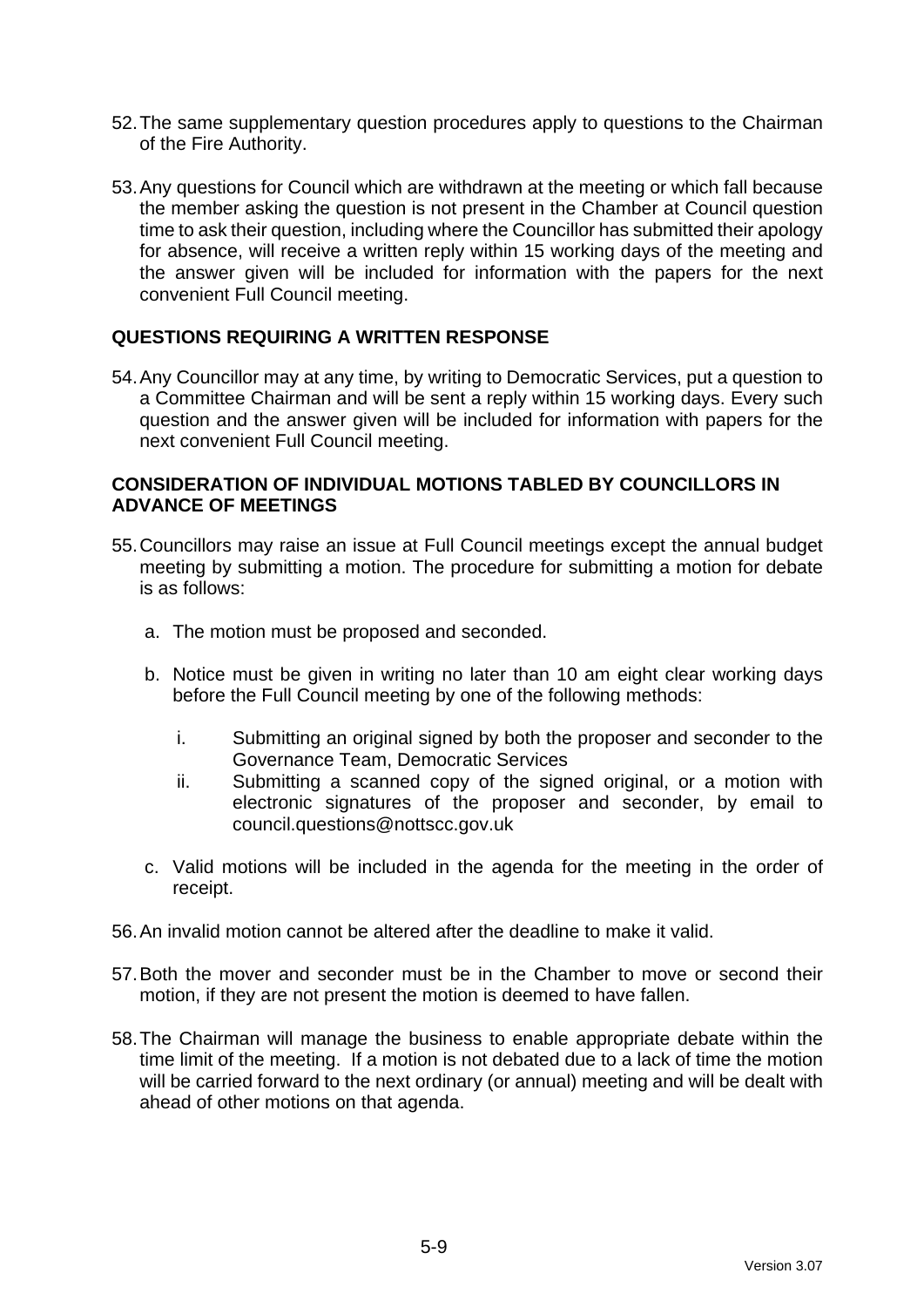# **Scope of motions on notice**

59.Valid motions must:-

- a. be asking the Council to make a decision which is lawful;
- b. be about matters for which the Council has a responsibility or which affects directly or indirectly residents or businesses of the County and the Council has the power to implement;
- c. not be defamatory, frivolous or offensive;
- d. not be substantially the same as a motion which has, in the past six months, been put at a meeting of the Full Council, or reverse a decision taken by the Council in the past six months;
- e. not relate to a planning application or any other quasi-judicial matter;
- f. not require disclosure of confidential or exempt information; and
- g. include appropriate and sufficient information to enable Councillors to make a lawful decision for example legal, financial, statutory or policy implications.
- 60.The Monitoring Officer will reject a proposed motion as invalid, giving reasons if it does not comply with the provisions in paragraph 59.

### **THE RULES OF DEBATE**

- 61.Any motion (including recommendations within reports) must be moved and seconded before the debate can be opened. The mover and seconder of the motion may speak for a maximum of 10 minutes when moving the motion. It is not necessary to read the motion in full when moving the motion, provided the motion has been provided in writing to Full Council.
- 62.If a Councillor wishes to speak they should indicate their intention by raising their hand.
- 63.The Chairman will decide the order in which speakers will be heard. Any Councillor who wishes to speak will be given the opportunity to do so unless any of the exceptions contained in these procedure rules apply.
- 64.Councillors can speak for a maximum of 5 minutes each time they are entitled to speak during a debate subject to paragraph 61 and the exception at the Annual Budget meeting.
- 65.Councillors will stand when speaking and must address the Chairman. Other Councillors will be respectful of and not interrupt the Councillor who is speaking.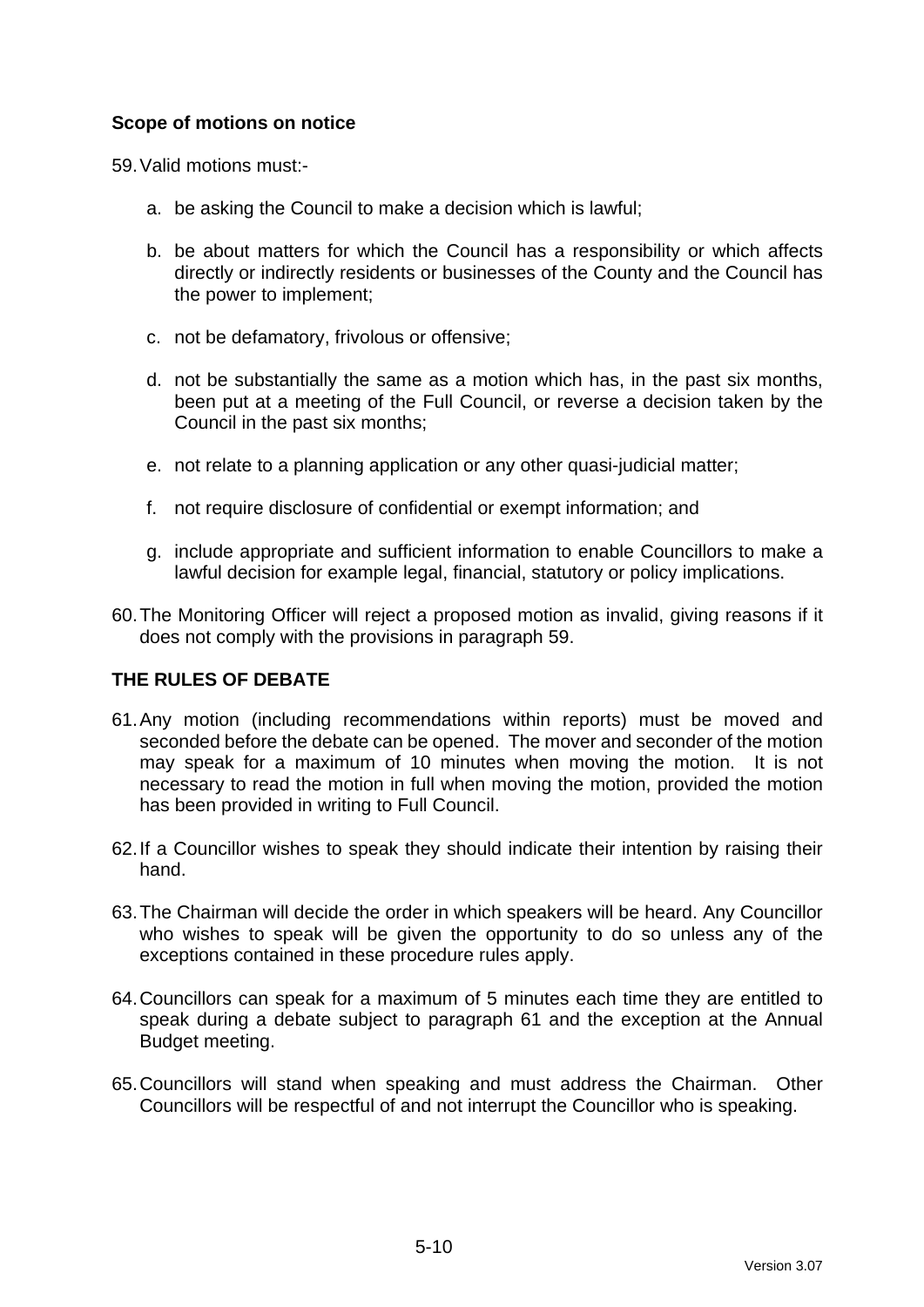- 66.Councillors must speak strictly to the subject under discussion.
- 67.Councillors may speak once on any motion and once on each amendment.
- 68.If the motion has been amended since a Councillor last spoke, that Councillor may move a further amendment to the motion.
- 69.Whenever the Chairman stands during a debate any Councillor standing must sit down and the Full Council must be silent.
- 70.Any Councillor may at any time during a meeting request that the meeting be adjourned for a short period. The Chairman of the meeting has discretion to decide whether to agree the request and, if agreed, to determine the length of any such adjournment.
- 71.The Councillor who moved the original motion has a right of reply at the close of the debate on that motion including where it has been amended during the debate.
- 72.At the end of a debate on an amendment to a motion, the mover of the amendment has a right to make closing remarks before the Councillor who moved the original motion exercises their right of reply.

### **ALTERATIONS AND AMENDMENTS TO RECOMMENDATIONS AND MOTIONS**

- 73.An alteration is where the motion is changed by or with the agreement of the mover and the seconder of the motion. This can include where a proposal by another member to make a change to a motion is accepted by the mover of the motion which then alters the proposed motion without the need for a vote on the proposed change.
- 74.An amendment is a proposal by another member to change a motion being debated which is not accepted by the mover of the original motion.
- 75.An alteration must be submitted in writing to the Chairman. An alteration can only be made if it would be accepted as a valid amendment. Alterations can be accepted:
	- a. when the mover changes the motion whilst moving it
	- b. during the debate to update the motion to maintain accuracy
	- c. if the mover accepts a proposed amendment
	- d. to make the motion more acceptable to Councillors
- 76.Amendments to a motion can be moved or seconded by any Councillor following the process set out in paragraph 82 in the following situations:
	- a. to refer a subject of debate to a committee for further consideration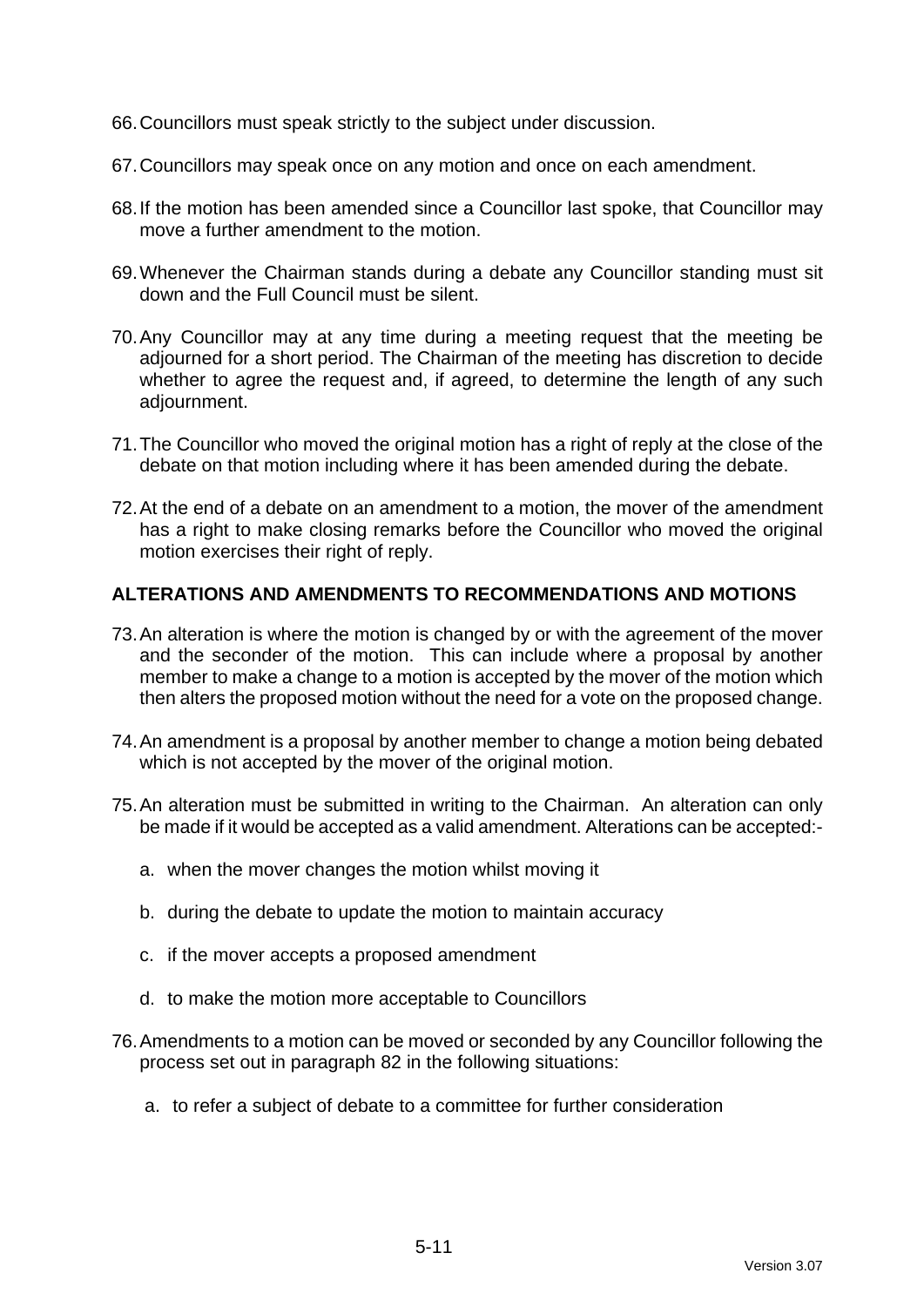- b. to leave out words, to add words or both. However, such changes must not have the effect of fundamentally altering the spirit or intention of, or directly reversing the spirit or intention of, the original proposal (for example to recommend approval instead of refusal), must comply with the provisions set out in paragraph 59 and must be relevant to the original motion.
- 77.The Monitoring Officer may reject a proposed amendment as invalid if it does not comply with the provisions set out in paragraph 59. The Chairman may adjourn the meeting to seek appropriate advice to confirm validity of the amendment.
- 78.If a valid amendment is accepted by the mover of the original motion no debate or vote will be required and it will become an alteration to the motion and will become the altered (substantive) motion.
- 79.Only one amendment may be moved and discussed at one time. No further amendment may be moved until the amendment under discussion has been voted on, subject to the exceptions set out in the Annual Budget Meeting Rules at paragraph 108.
- 80.If an amendment is not accepted by the mover of the original motion, the following procedure will apply:
	- a. the amendment will be debated
	- b. a vote will then be taken on whether the amendment should become the amended (substantive) motion
	- c. debate will continue and further amendments may be moved
	- d. after all amendments have been dealt with using the procedure stated above then a vote will be taken on the final substantive motion

### **MOTIONS NOT REQUIRING PRIOR WRITTEN NOTICE**

- 81.Motions can be moved and seconded orally at meetings including a reason for proposing the motion, to ensure meetings run smoothly and are conducted properly. The following are examples of such motions:
	- a. appointment of a chairman for the meeting in the absence of the Chairman and Vice-Chairman
	- b. request to withdraw a motion
	- c. that the matter be put to a vote (this can only be moved by a Councillor who has not yet spoken on the debate as set out in paragraph 83)
	- d. that the meeting be adjourned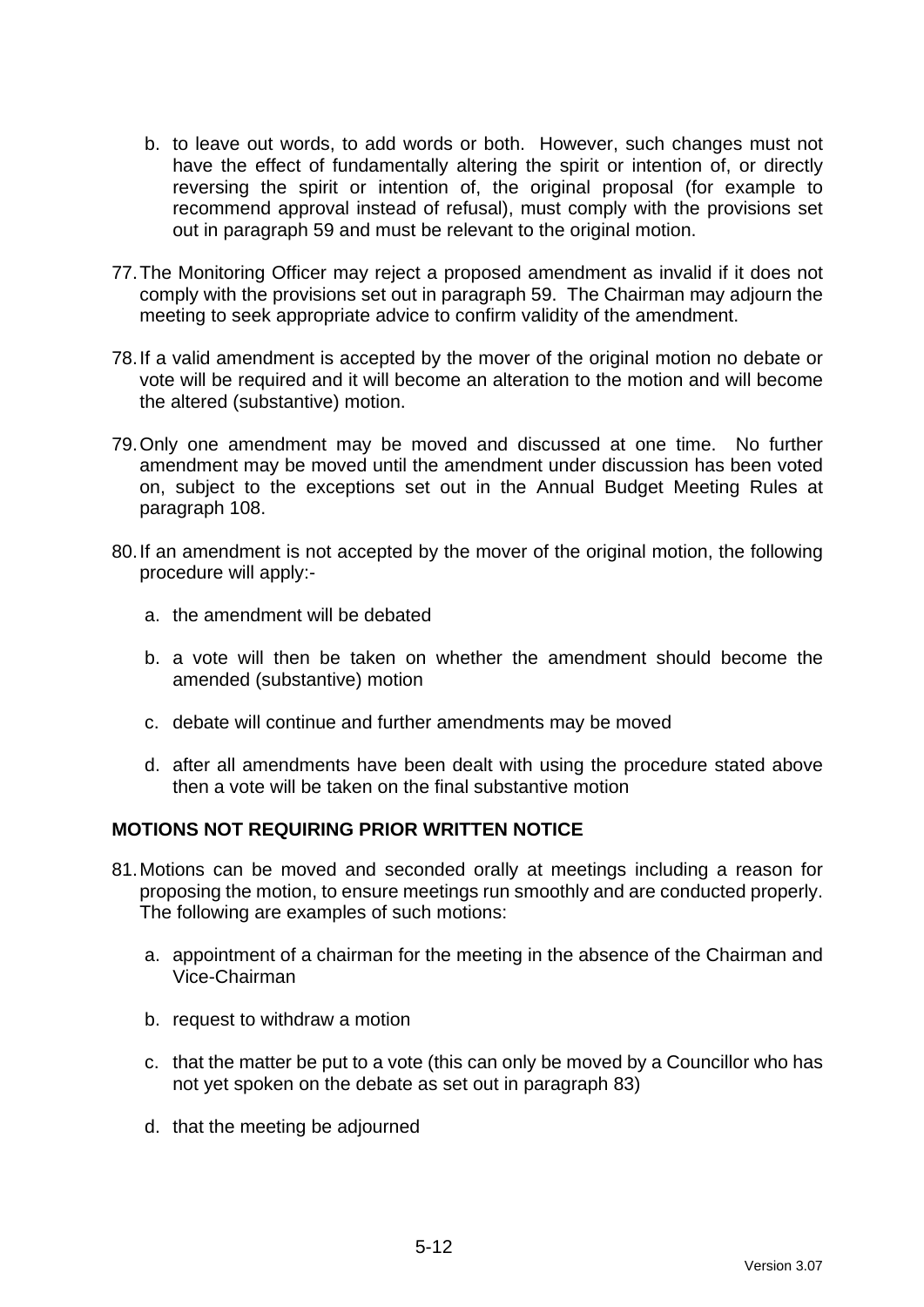- e. variation of the order of business
- f. suspension of a specific procedure rule (giving the procedure rule number to be suspended and the reason)
- g. exclusion of the public
- h. that a named Councillor should not be heard further
- 82.Amendments to motions may be moved and seconded without notice but must be provided in writing to the Chairman when being moved.

### **BRINGING DEBATE TO EARLY CLOSURE**

- 83.A Councillor who has not already spoken on the matter may orally move a motion that a vote should be taken immediately. This must be seconded.
- 84.If the Chairman feels there has been sufficient discussion of the issue he may put the oral motion to the vote.
- 85.If the vote is carried the motion or amendment will be put to the vote following closing remarks as set out in the rules of debate.

### **POINTS OF ORDER AND PERSONAL EXPLANATIONS**

- 86.With the consent of the Chairman any Councillor may make a brief comment, ask a question designed to clarify a matter which has been raised, or indicate where they feel the procedure rules have not been followed. They may not introduce new material or make a speech on the issue raised.
- 87.The Chairman of the County Council's ruling will be final and they may limit such exchanges to maintain the flow of debate.

### **VOTING**

- 88.Votes in Full Council are to be determined by a show of hands.
- 89.When a vote is being called Councillors must remain quiet, seated in their designated seat, and clearly hold their hand up to cast their vote and keep it up until the Chairman tells Councillors the vote has concluded.
- 90.Where there is an equal number of votes for and against a motion the Chairman can exercise a second (casting) vote.
- 91.A recorded vote will be taken if 10 or more Councillors request it by a show of hands and where required under the Annual Budget meeting rules in paragraph 108 below. The process will be as follows: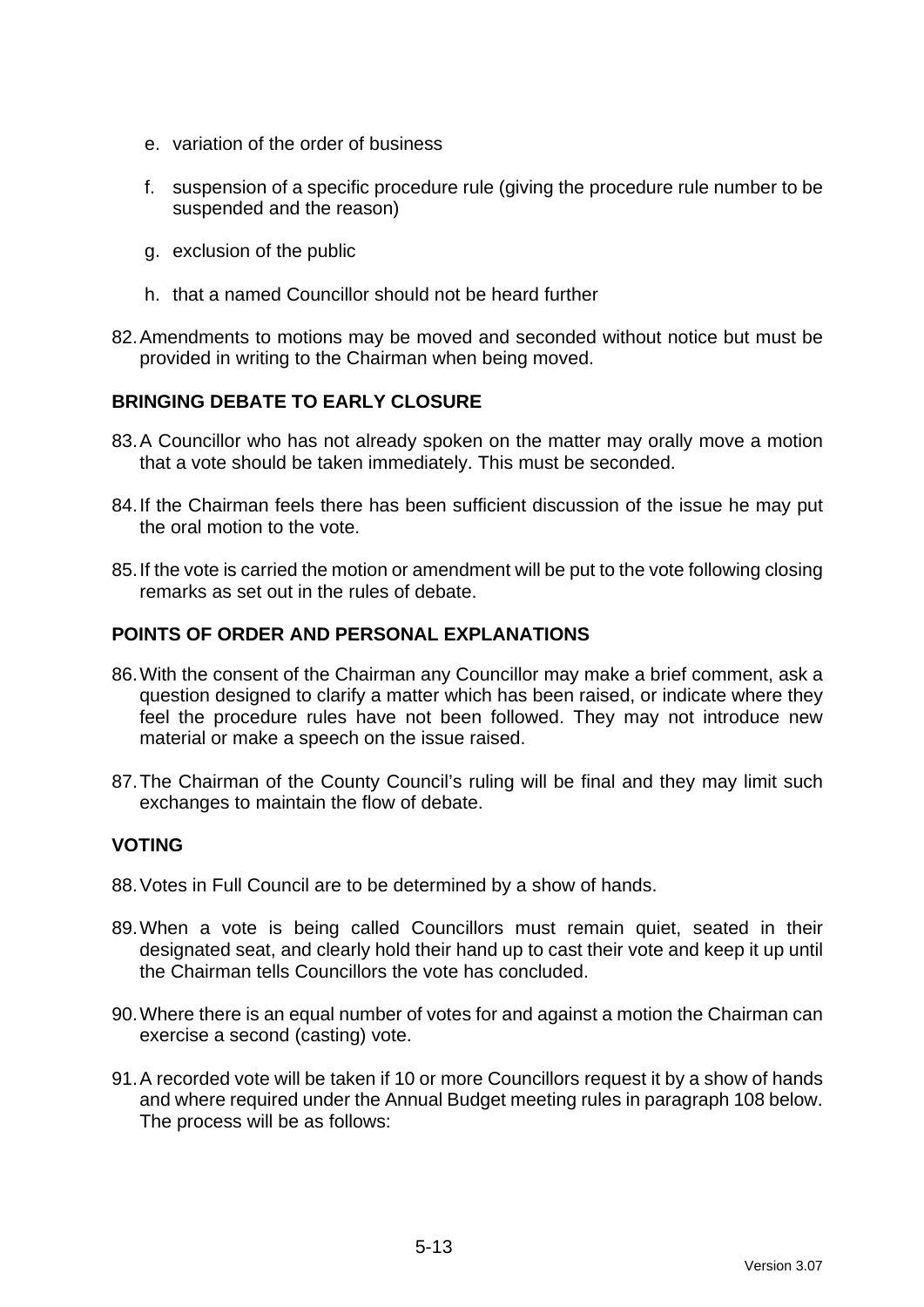- a. The Division Bell will be sounded.
- b. The Chief Executive will then call the names of all Councillors and record the vote of each Councillor.
- c. The Chairman will announce the result.
- d. The minutes will record how each Councillor voted.
- 92.Whilst the recorded vote is being taken, Councillors must remain quiet, seated in their designated seat, and, when called by the Chief Executive, use the microphone provided to give their vote.
- 93.Any Councillor can require that the minutes of the meeting record how they voted on any decision taken.

### **REVERSING DECISIONS**

94.Council decisions are final and should normally not be altered or amended for 6 months. However, where a decision proves to be unworkable for whatever reason a further report on the issue will be brought back to Full Council for further consideration with the agreement of the Council's Chairman and Vice-Chairman.

#### **DISORDERLY CONDUCT**

- 95.Councillors are expected to act in a reasonable and professional manner at Full Council, in accordance with the Code of Conduct for Councillors and Co-opted Members and in compliance with the Council's Procedure Rules. Councillors should not misbehave by persistently disregarding the Chairman's ruling, or by behaving improperly or offensively, including by using offensive language or making personal remarks about individuals, or by obstructing the business of the Full Council.
- 96.If, at any meeting, any Councillor in the opinion of the Chairman of the County Council is in breach of paragraph 95 the Chairman will warn the Councillor about their behaviour.
- 97.If following any warning a Councillor continues to breach paragraph 95 the Chairman may move "that [the Councillor named] should not be further heard" and, if seconded, a vote will be taken without discussion.
- 98.If any Councillor continues the misconduct after a "should not be further heard" vote has been carried, the Chairman:
	- a. may request the Councillor to leave the meeting; or
	- b. may adjourn the meeting of the Full Council for any period considered necessary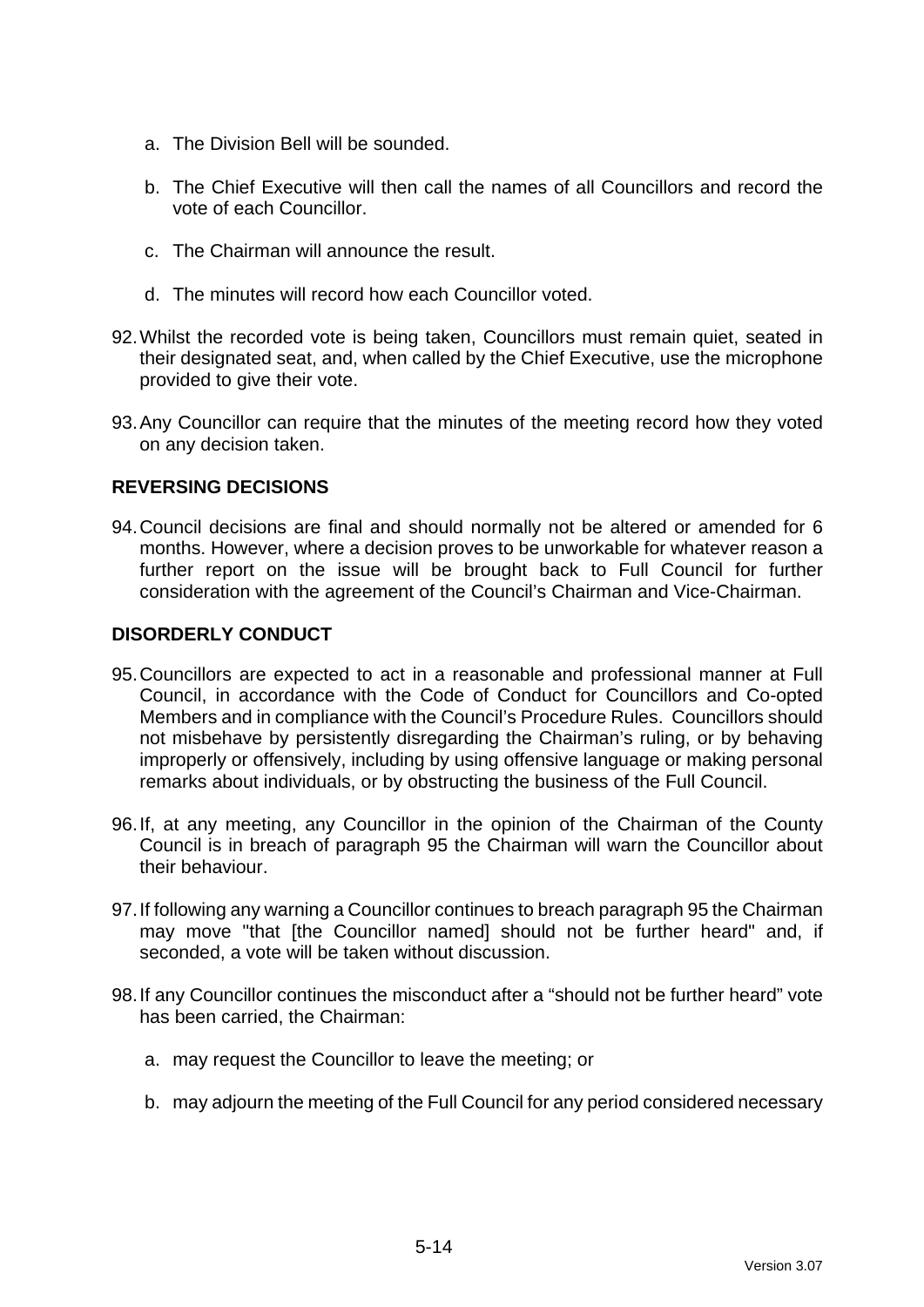99.In the event of a general disturbance which in the opinion of the Chairman makes business impossible, the Chairman may adjourn the meeting for any period considered necessary and/or order that the public or a specific individual/s leave. "General disturbance" may include any action or activity by the public which disrupts the conduct of the meeting or impedes other members of the public including in connection with the recording or reporting of the meeting.

### **ESTABLISHMENT OF COMMITTEES**

100. Every committee set up by the Full Council will perform the functions given to them until the Full Council resolves otherwise. Full Council can revise the functions of committees at any time.

### **APPOINTMENTS TO COMMITTEES**

- 101. Every person appointed to be a member of a committee or sub-committee will remain a member of that committee until the first of the following events:
	- a. they cease to be a Councillor
	- b. their resignation
	- c. changes to political balance necessitate changes to committee membership
	- d. removal by the Proper Officer at the request of their group
- 102. The Full Council is required to keep the allocation of seats to groups under review.
- 103. Whenever allocation of seats is considered by the Full Council the Chief Executive will submit a report showing what the allocation of seats should be in order to ensure committees reflect the overall political balance of the Council.
- 104. Democratic Services will ensure that all appointments to committees are reported to the next meeting of the appropriate committee.
- 105. Any permanent changes in membership must be notified to the Governance Team in Democratic Services no later than 4pm the working day before the relevant meeting. Substitution rules are set out in the Procedure Rules for Committee and Sub-Committee Meetings.

### **ANNUAL MEETING**

- 106. Subject to any statutory requirements, the Full Council at its annual meeting:
	- a. Will elect the Chairman and Vice-Chairman of the County Council for the forthcoming year.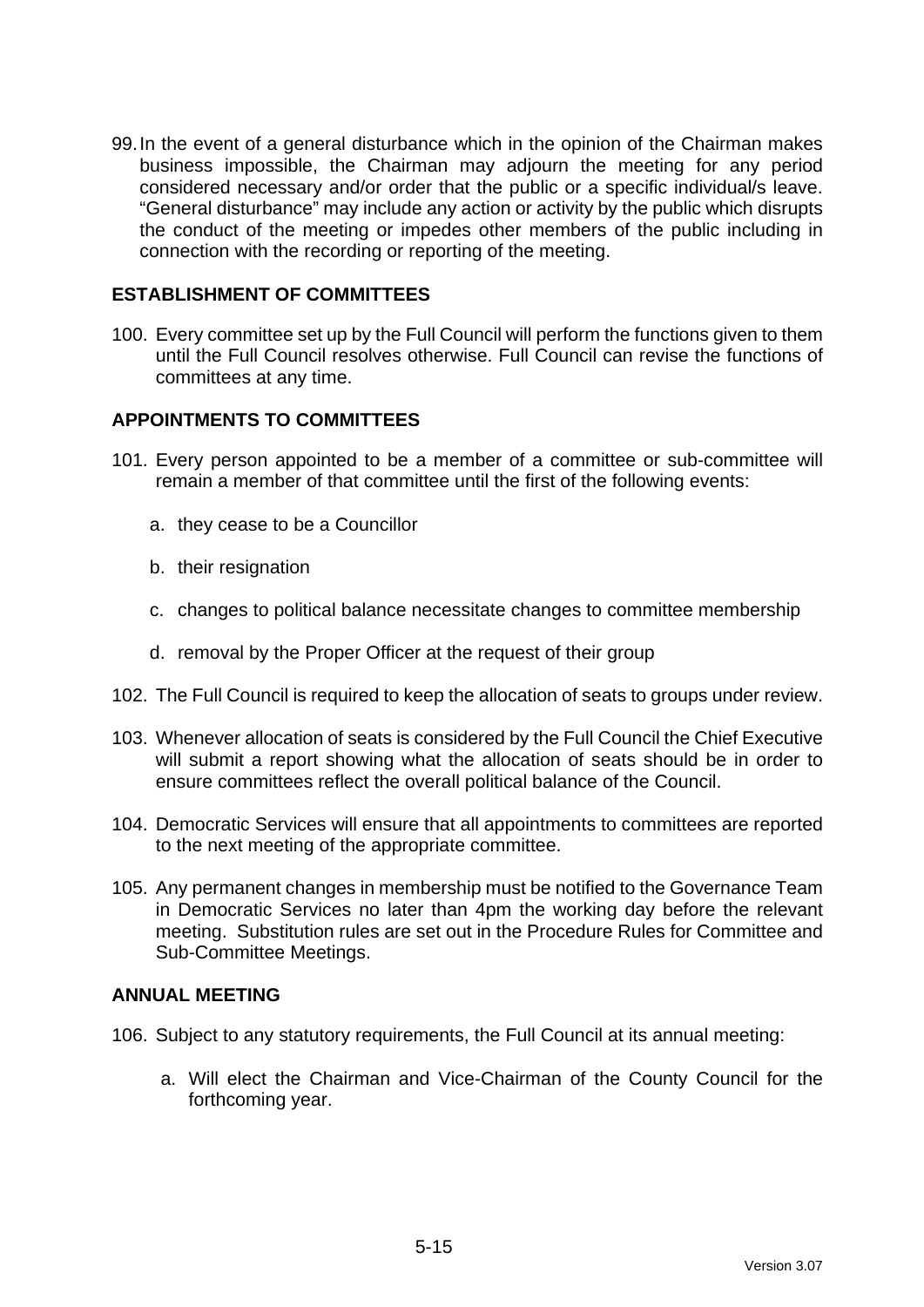- b. Will resolve what committees and sub-committees will be established, the terms of reference and size of these committees and may appoint the chairman and vice-chairman of each committee.
- c. Will note the membership of each group and their agreed officers.

#### **ANNUAL BUDGET MEETING**

107. The order of business for the annual budget meeting will usually be:

- a. the choice of a person to preside if the Chairman and Vice-Chairman are absent
- b. any business having priority by law
- c. confirmation of the minutes of the last meeting of the Full Council
- d. apologies for absence, including reasons
- e. declarations of interest
- f. Chairman of the County Council's business
- g. reports for decision by the Full Council
- 108. To ensure the smooth flow of business the following provisions will operate for the Annual Budget meeting budget report:
	- a. After the budget proposals have been moved and seconded any budget amendments will be moved and seconded. The seconders of the amendments may either speak to them when seconding or may reserve their speech for later in the debate.
	- b. With the exceptions below, no Councillor will speak more than once or for more than 20 minutes:
		- the Councillor who moves the budget proposals is not subject to a time limit and is entitled to speak twice; once when moving proposals and once when replying to the debate
		- the movers of any amendments may speak for an unlimited time when moving those amendments and for 20 minutes when summing up
	- c. There will be a single debate on the motion and any amendments.
	- d. At the conclusion of the winding-up speeches, recorded votes will be taken on amendments in the order determined by the Chairman then a recorded vote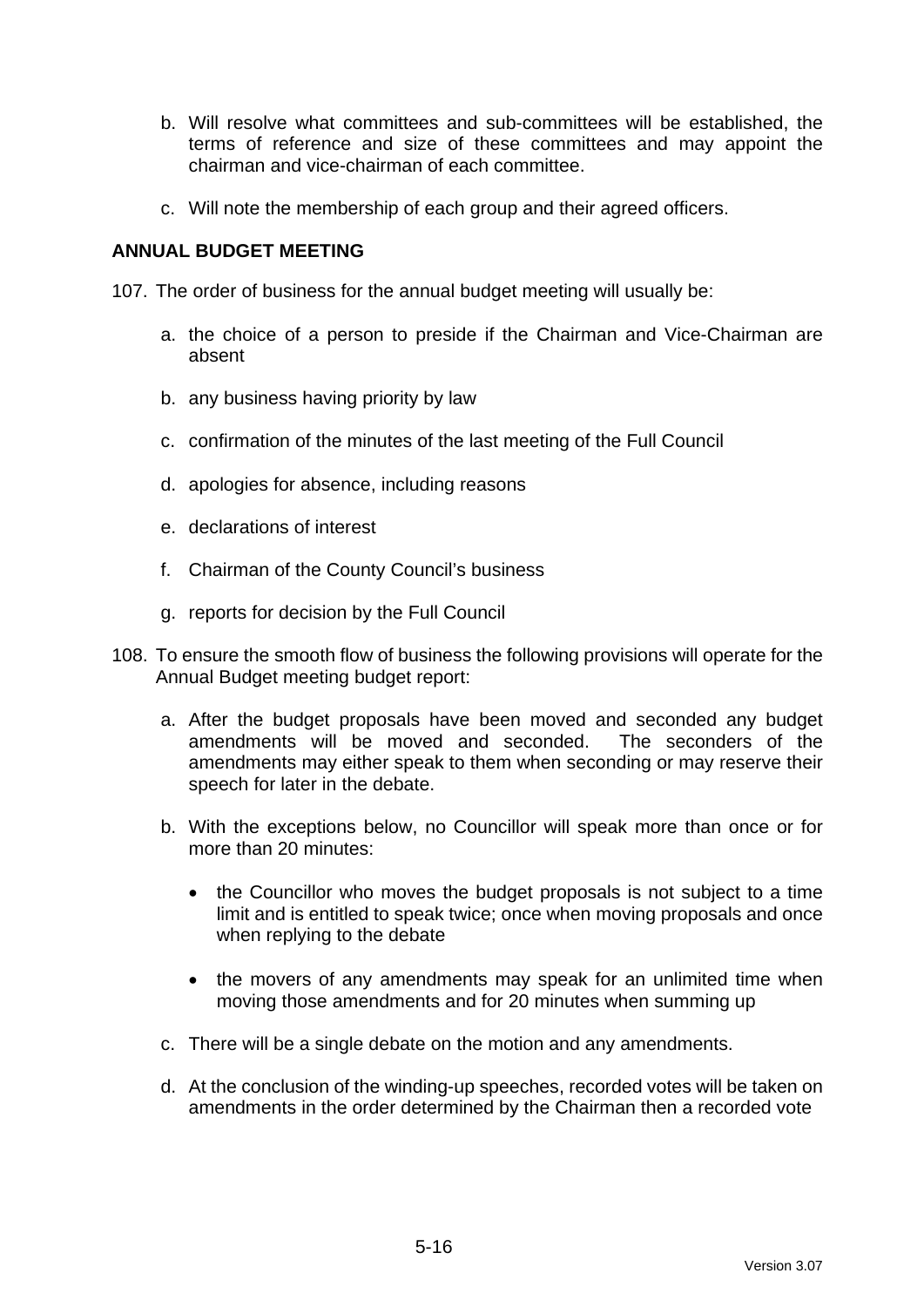will be taken on the substantive motion. The process for recorded votes is set out in paragraph 91 above.

## **EXTRAORDINARY MEETINGS**

- 109. An extraordinary meeting may be arranged if the Chairman of the Council, the Council Leader, or any five County Councillors request such a meeting. An extraordinary meeting can be held on any day of the week.
- 110. The only business permitted at an extraordinary meeting is that which the meeting has been called to consider.
- 111. The order of business for an extraordinary meeting will usually be:
	- a. the choice of a person to preside if the Chairman and Vice-Chairman are absent
	- b. apologies for absence, including reasons
	- c. declarations of interest
	- d. the matters set out in the request to hold an extraordinary meeting

#### **OTHER**

- 112. Placards, banners, advertising materials and similar items are not permitted in any Council meeting and must be covered or removed. Failure to comply may result in the member of the public being asked to leave the Chamber.
- 113. Members of the public should remain seated in the public gallery during any debate and not do anything to endanger the health and safety of any person.
- 114. Members of the public may record proceedings and report all public meetings. Any person recording the meeting must not disrupt the good order of the meeting.
- 115. Mobile phones and other electronic devices must be switched to silent.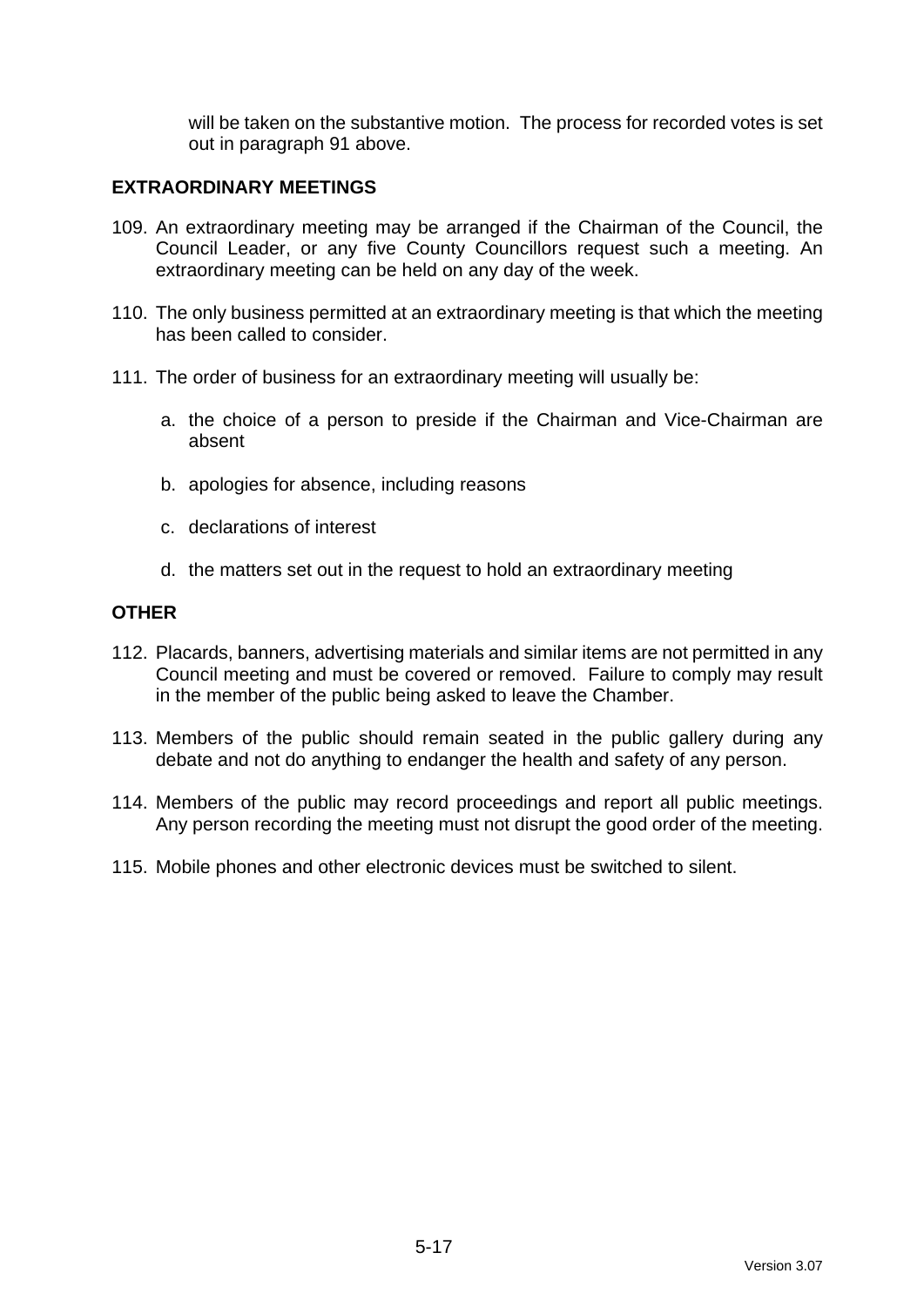### **PART B – PROCEDURE RULES FOR COMMITTEE AND SUB-COMMITTEE MEETINGS**

### **INTRODUCTION**

- 1. These rules are designed to ensure meetings run smoothly and are conducted properly.
- 2. So far as the law allows any of these rules may be suspended at any meeting, either for the whole meeting or for a particular item on the agenda. In order to achieve this, a motion must be moved and seconded and a vote carried.

### **ARRANGEMENTS FOR MEETINGS**

- 3. The agenda and papers for meetings must be available at least five clear working days before the meeting.
- 4. A special meeting is arranged if the chairman or vice-chairman of the relevant committee, or any 4 of its members request such a meeting.
- 5. If any issues arise at a meeting in relation to interpretation of the procedure rules, the Chairman's decision will be final.

#### **MINIMUM ATTENDANCE (QUORUM)**

- 6. The following number of committee members must be present for the meeting to proceed or continue:
	- a. Less than 15 voting members 3
	- b. 15 to 25 voting members 4
	- c. More than 25 voting members 5
- 7. If there is an insufficient number of committee members present, the meeting will not proceed.

#### **ORDER OF BUSINESS**

- 8. The order of business will usually be:
	- a. at the first meeting after the annual Council meeting, appointing or noting the appointment of the Chairman and Vice-Chairman of the committee
	- b. the choice of a person to preside if the Chairman and Vice-Chairman are absent
	- c. confirmation of the minutes of the last meeting of the committee
	- d. apologies for absence, including reasons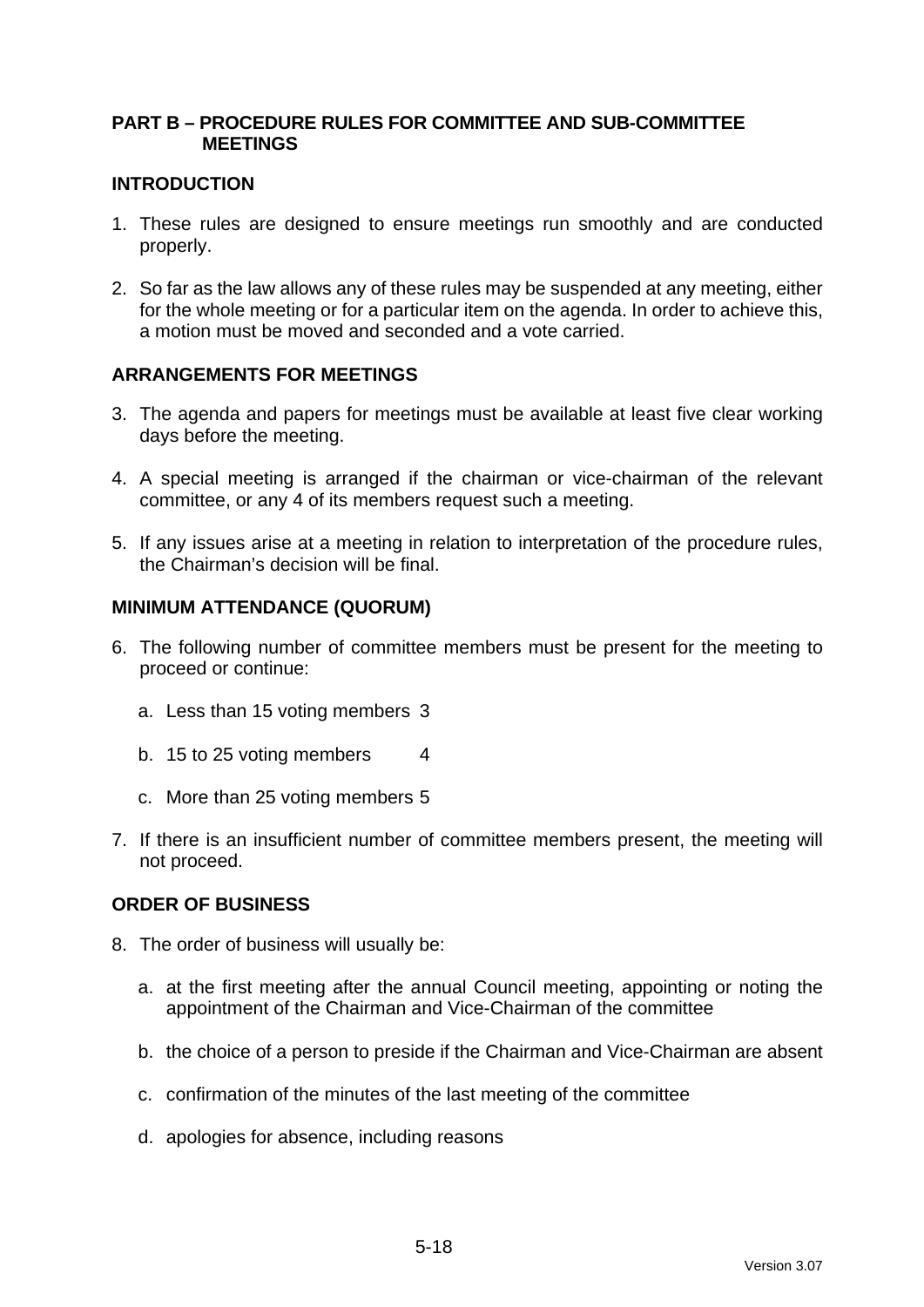- e. declarations of interest
- f. business outstanding from the last meeting
- g. reports for decision by committee
- h. reports for information
- i. work programme (if applicable)

# **OTHER POINTS REGARDING THE ORDER OF BUSINESS**

- 9. At any time during the meeting the Chairman can adjourn the meeting.
- 10.The order of business can be varied at the discretion of the Chairman.
- 11.The minutes of ordinary meetings will not normally be confirmed at special meetings.

# **APOLOGIES FOR ABSENCE**

12.Apologies for absence will be categorised under the following headings:-

- Other County Council Business
- Medical / Illness
- Other reasons

# **DECLARATIONS OF INTEREST**

- 13.Where any Councillor has an interest in any matter to be discussed or decided, they will, in accordance with the Code of Conduct for Councillors and Co-opted Members, declare the existence and nature of that interest and whether the interest is a Disclosable Pecuniary Interest. Any declaration of interest will be recorded in the minutes of the meeting.
- 14.Where any Councillor has declared a Disclosable Pecuniary Interest in any matter, they will leave the room in which the meeting is being held while the matter is under consideration unless:
	- a. The Chief Executive has granted them a dispensation; or
	- b. the matter is only under consideration by the meeting as part of a report of the Minutes of a committee or sub-committee and is not itself the subject of debate.
- 15.If the Councillor has chosen to remain within easy reach, that Councillor will be recalled by an appropriate officer before any further business is started.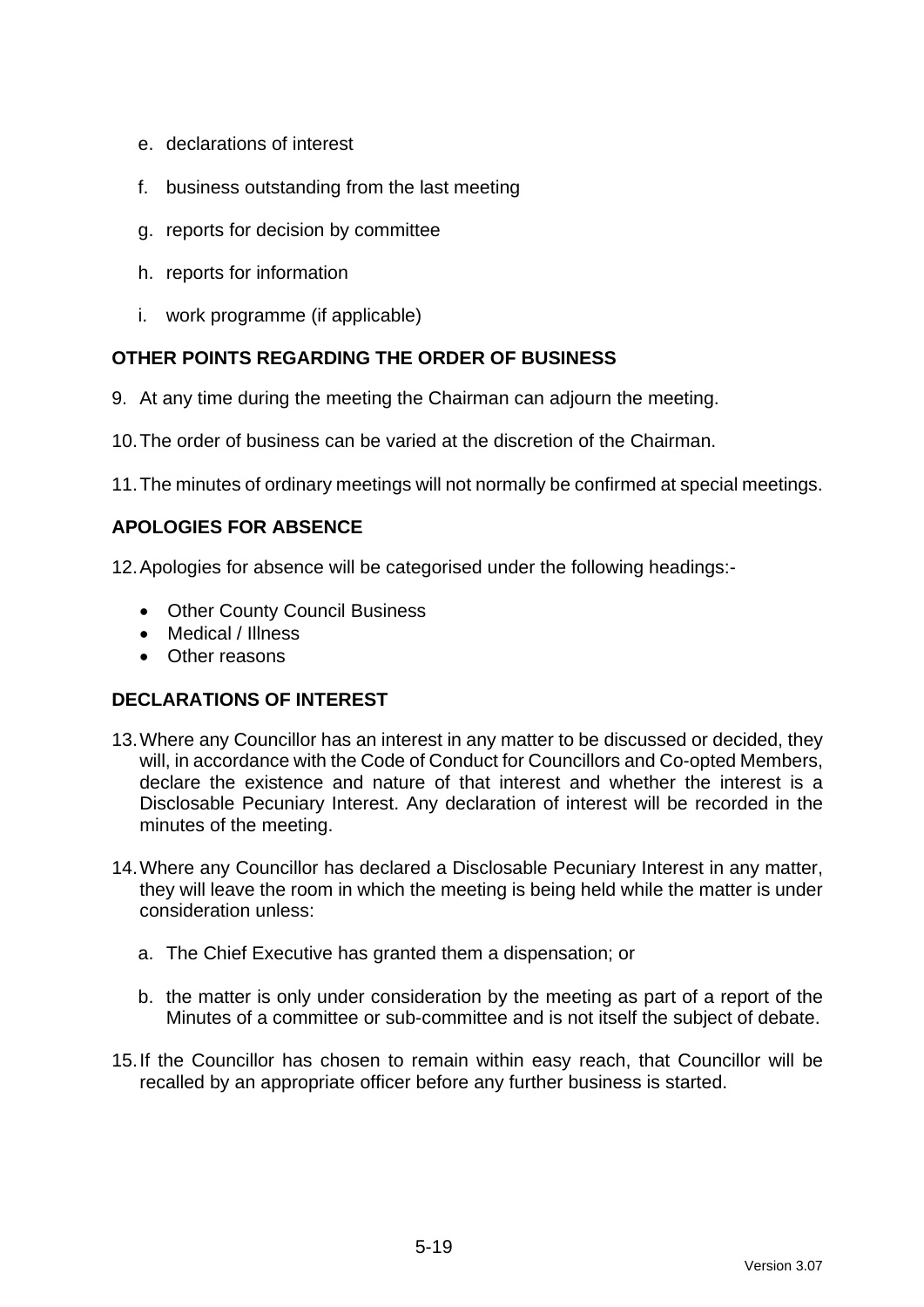- 16.Subject to paragraph 17, any person or officer of the authority who is appointed to do anything in connection with the County Council which enables them to speak at meetings, will make the same disclosures of interests and will withdraw from the room in which the meeting is being held on the same occasions as they would have to do if they were a County Councillor.
- 17.Paragraph 16 above does not apply to members of the public who are entitled to speak at Planning and Rights of Way Committee.

### **CONSIDERATION OF RECOMMENDATIONS IN REPORTS AND THE RULES OF DEBATE**

- 18.The report recommendation should be 'moved' by one committee member and 'seconded' by another committee member. It then becomes a 'motion' which may be debated before a vote is taken. The mover and seconder of the motion may speak for a maximum of 10 minutes when moving the motion. Where a report contains more than one recommendation they will be moved as a single motion for debate.
- 19.Motions relating to the following may be moved and seconded without notice, the Chairman may require the motion to be put in writing to ensure clarity of the motion being considered:
	- a. alterations to motions
	- b. amendments to motions
- 20.If a Councillor wishes to speak they should indicate their intention by raising their hand.
- 21.The Chairman will decide the order in which speakers will be heard. Any committee member who wishes to speak will be given the opportunity to do so unless any of the exceptions contained in these procedure rules apply.
- 22.Councillors can speak for a maximum of 5 minutes each time they are entitled to speak during a debate subject to paragraph 18.
- 23.Councillors when speaking must address the Chairman. Other Councillors will be respectful of and not interrupt the Councillor who is speaking.
- 24.Councillors must speak strictly to the subject under discussion.
- 25.Councillors may speak once on any motion and once on each amendment.
- 26.If the motion has been amended since the Councillor last spoke, that Councillor may move a further amendment to the motion.
- 27.Whenever the Chairman stands during a debate the committee must be silent.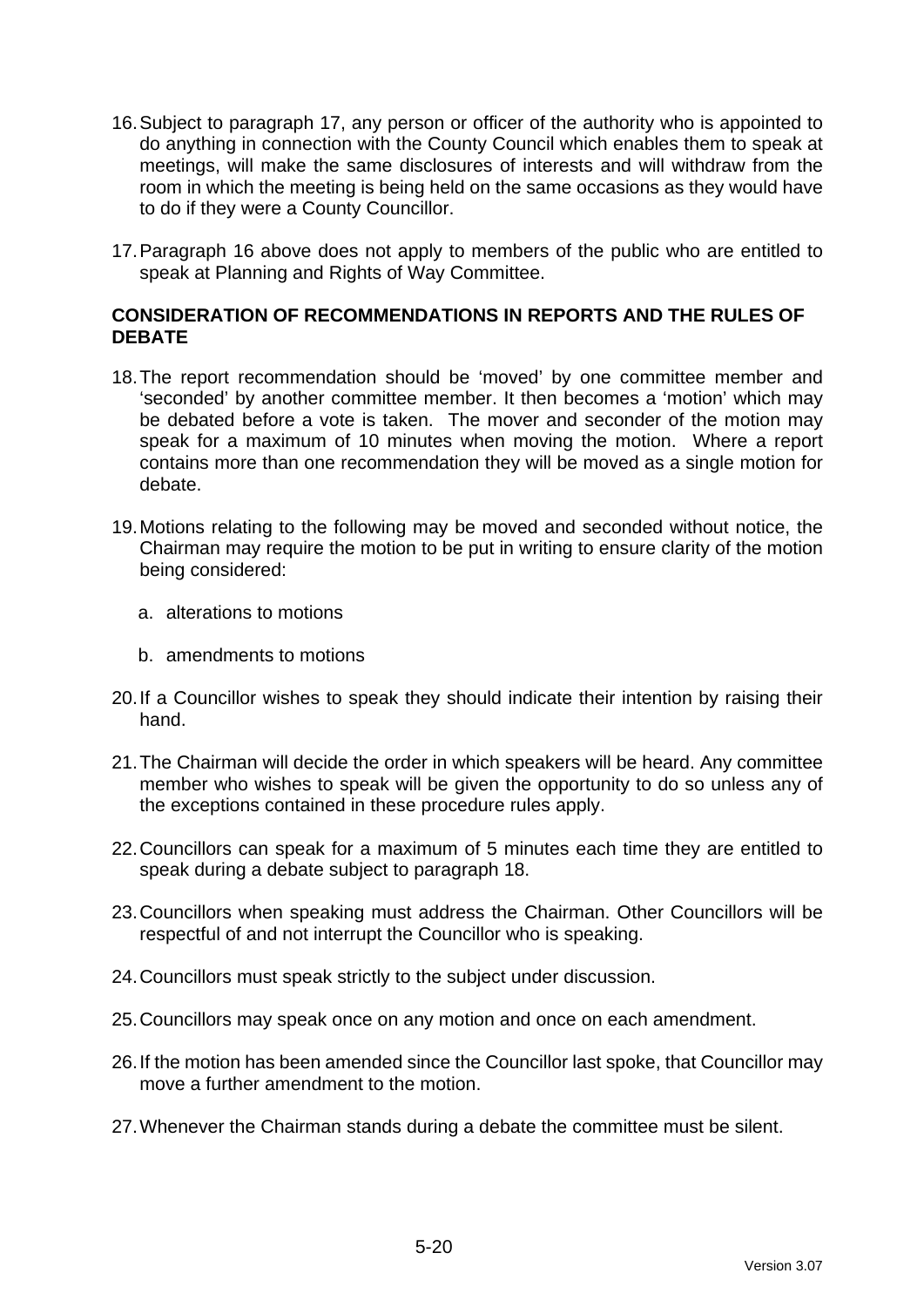- 28.Any committee member may at any time during a meeting request that the meeting be adjourned for a short period. The Chairman of the meeting has discretion to decide whether to agree the request and, if agreed, to determine the length of any such adjournment.
- 29.The committee member who moved the original motion has a right of reply at the close of the debate on that motion including where it has been amended during the debate.
- 30.At the end of a debate on an amendment to a motion, the mover of the amendment has a right to make closing remarks before the Councillor who moved the original motion exercises their right of reply.

### **ALTERATIONS AND AMENDMENTS TO RECOMMENDATIONS AND MOTIONS**

- 31.An alteration is where the motion is changed by or with the agreement of the mover and seconder of the motion. This can include where a proposal by another member to make a change to a motion is accepted by the mover of the motion which then alters the proposed motion without the need for a vote on the proposed change.
- 32.An amendment is a proposal by another member to change a motion being debated which is not accepted by the mover of the original motion.
- 33.An alteration can only be made if it would be accepted as a valid amendment. The Chairman may require the alteration to be put in writing to ensure clarity of the motion being considered. Alterations can be accepted:
	- a. when the mover changes the motion whilst moving it
	- b. during the debate to update the motion to maintain accuracy
	- c. if the mover accepts a proposed amendment
	- d. to make the motion more acceptable to Councillors
- 34.Amendments to a motion can be moved or seconded by any committee member, following the process set out in paragraph 19 to leave out words, to add words or both provided that such changes must not have the effect of fundamentally altering the spirit or intention of, or directly reversing the spirit or intention of, the original proposal (for example to recommend approval instead of refusal) and must be relevant to the original motion.
- 35.Amendments must:
	- a. be asking the Council to make a decision which is lawful;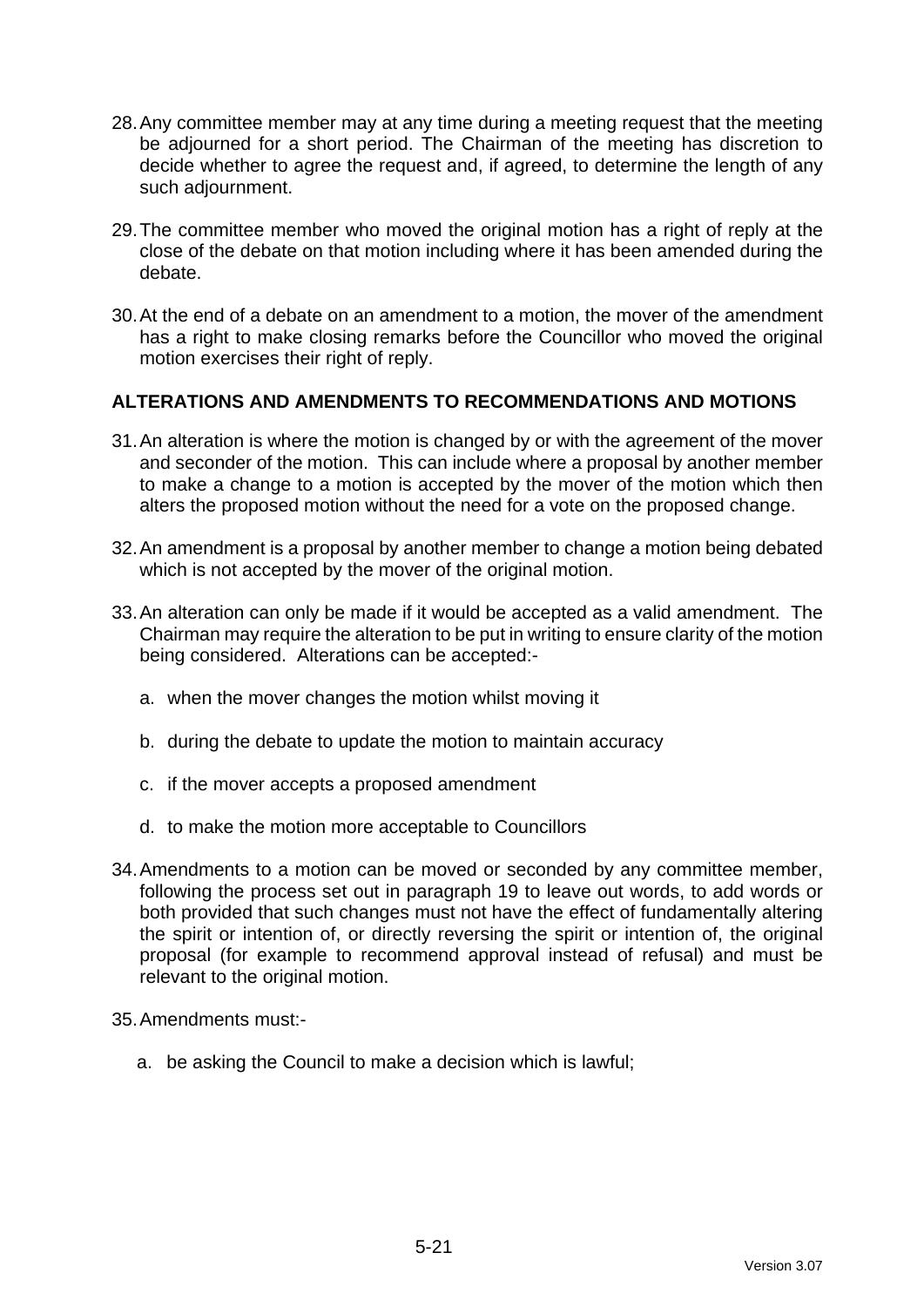- b. be about matters for which the Council has a responsibility or which affects directly or indirectly residents or businesses of the County and the Council has the power to implement;
- c. not be defamatory, frivolous or offensive;
- d. not reverse a decision taken by the Council in the past six months;
- e. not require disclosure of confidential or exempt information; and
- f. include appropriate and sufficient information to enable Councillors to make a lawful decision for example legal, financial, statutory or policy implications.
- 36.The amendment may be rejected if it does not comply with the provisions set out in paragraph 35. The Chairman may adjourn the meeting to seek appropriate advice to confirm the validity of the amendment.
- 37.If a valid amendment is accepted by the mover of the original motion, no debate or vote will be required and it will become an alteration to the motion and will become the altered (substantive) motion.
- 38.Only one amendment may be moved and discussed at any one time. No further amendment may be moved until the amendment under discussion has been voted on.
- 39.If a valid amendment is not accepted by the mover of the original motion, the following procedure will apply:
	- a. the amendment will be debated
	- b. a vote will then be taken on whether the amendment should become the amended motion (substantive motion)
	- c. debate will continue and further amendments may be moved
	- d. after all amendments have been dealt with using the procedure stated above then a vote will be taken on the final amended motion (substantive motion)

#### **MOTIONS NOT REQUIRING PRIOR WRITTEN NOTICE**

- 40.Motions can be moved and seconded orally at meetings including a reason for proposing the motion to ensure meetings run smoothly and are conducted properly. The following are examples of such motions:
	- a. appointment of a Chairman for the meeting in the absence of the Chairman and Vice-Chairman
	- b. request to withdraw a motion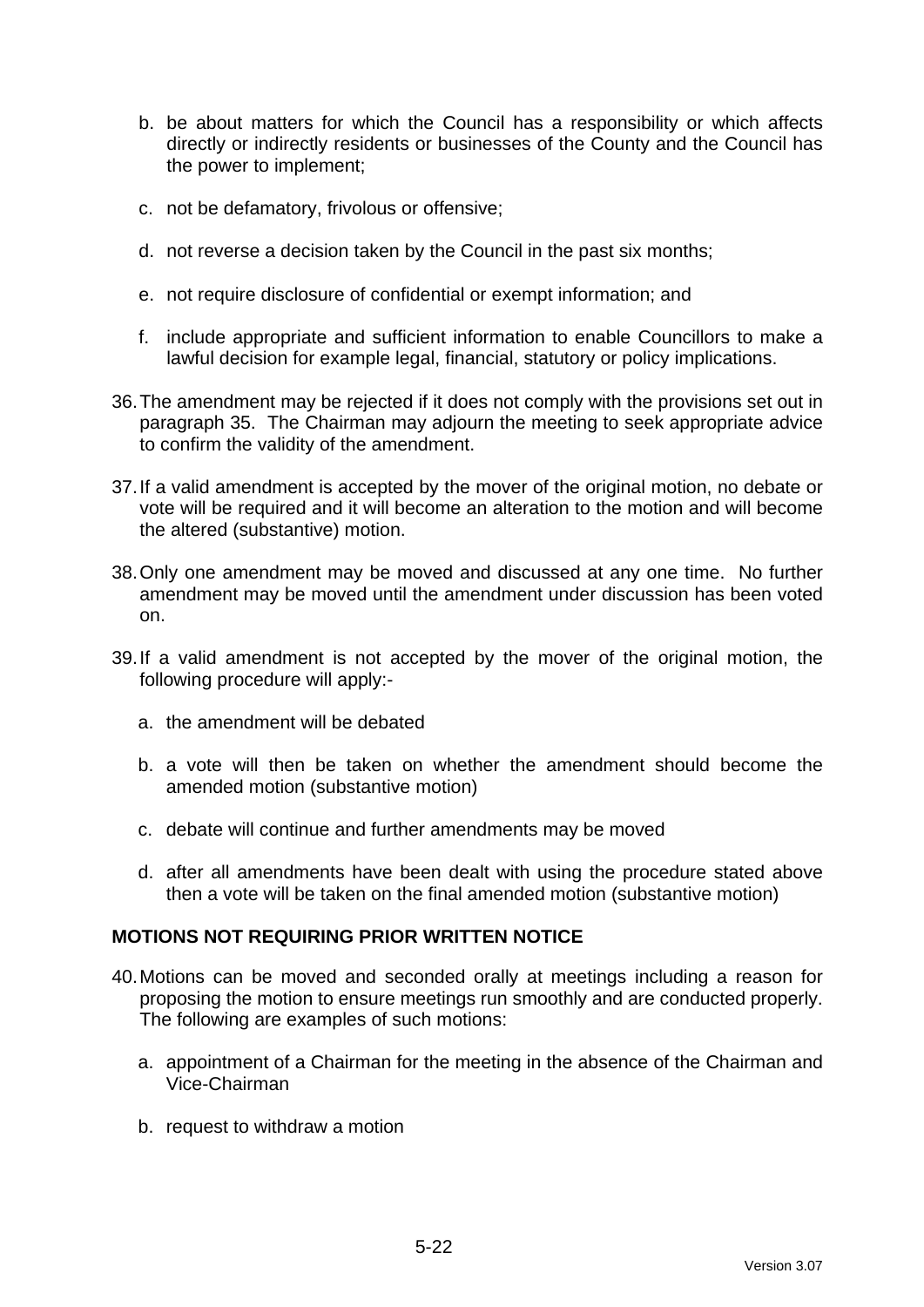- c. an amendment to a motion (the Chairman may require the amendment to be put in writing to ensure clarity of the amendment being considered)
- d. that the matter be put to a vote (this can only be moved by a Councillor who has not yet spoken on the debate as set out in paragraph 41)
- e. that the meeting be adjourned
- f. variation of the order of business
- g. suspension of a specific procedure rule (giving the procedure rule number to be suspended and the reason)
- h. exclusion of the public
- i. that a named committee member should not be heard further

### **BRINGING DEBATE TO EARLY CLOSURE**

- 41.A committee member who has not already spoken on the matter may orally move a motion that a vote should be taken immediately. This must be seconded.
- 42.If the Chairman feels there has been sufficient discussion of the issue he may put the oral motion to the vote.
- 43.If the vote is carried the motion or amendment will be put to the vote following closing remarks as set out in the rules of debate.

### **POINTS OF ORDER AND PERSONAL EXPLANATIONS**

- 44.With the consent of the Chairman any committee member may make a brief comment, ask a question designed to clarify a matter which has been raised, or indicate where they feel the procedure rules have not been followed. They may not introduce new material or make a speech on this.
- 45.The Chairman's ruling on this will be final and they may limit such exchanges to maintain the flow of debate.

#### **VOTING**

- 46.Votes in committee are to be determined by a show of hands.
- 47.When the vote is being called Councillors must remain seated and quiet, clearly hold their hand up to cast their vote and keep it up until the Chairman tells Councillors the vote has concluded.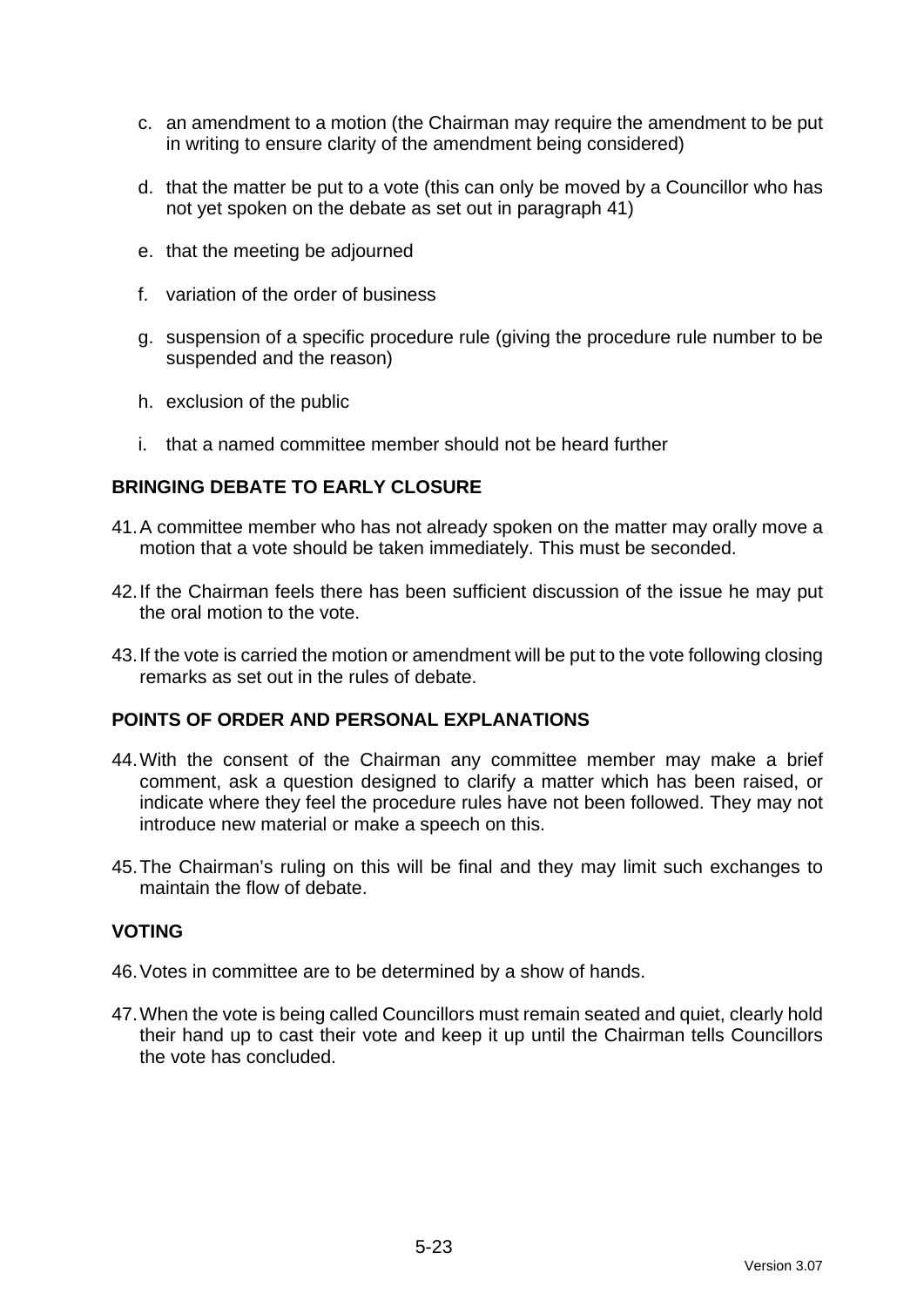- 48.Where there is an equal number of votes for and against a motion the Chairman can exercise a second (casting) vote.
- 49.A recorded vote will be taken if 2 or more committee members request it by a show of hands. The process will be as follows:
	- a. The names of all committee members will be called and the vote of each member recorded.
	- b. The Chairman will announce the result.
	- c. The minutes will record how each committee member voted.
- 50.Whilst the recorded vote is being taken, Councillors must remain seated and quiet in the meeting room and, when called, use the microphone (if provided) to give their vote.
- 51.Any committee member can require that the minutes of the meeting record how they voted on any decision taken.

### **REVERSING DECISIONS**

52.Committee decisions are final and should normally not be altered or amended for 6 months. However, where a decision proves to be unworkable for whatever reason a further report on the issue will be brought back to the original decision-making meeting for further consideration with the agreement of the Committee's Chairman and Vice-Chairman.

### **DISORDERLY CONDUCT**

- 53.Councillors are expected to act in a reasonable and professional manner at committee meetings, in accordance with the Code of Conduct for Councillors and Co-opted Members and in compliance with the Council's Procedure Rules. Councillors should not misbehave by persistently disregarding the Chairman's ruling, or by behaving improperly or offensively, including by using offensive language or making personal remarks about individuals, or by obstructing the business of the meeting.
- 54.If, at any meeting, any Councillor in the opinion of the Chairman is in breach of paragraph 53 the Chairman will warn the Councillor about their behaviour.
- 55.If following any warning a Councillor continues to breach paragraph 53 the Chairman may move "that [the Councillor named] should not be further heard" and, if seconded, a vote will be taken without discussion.
- 56.If any Councillor continues the misconduct after a "should not be further heard" vote has been carried, the Chairman: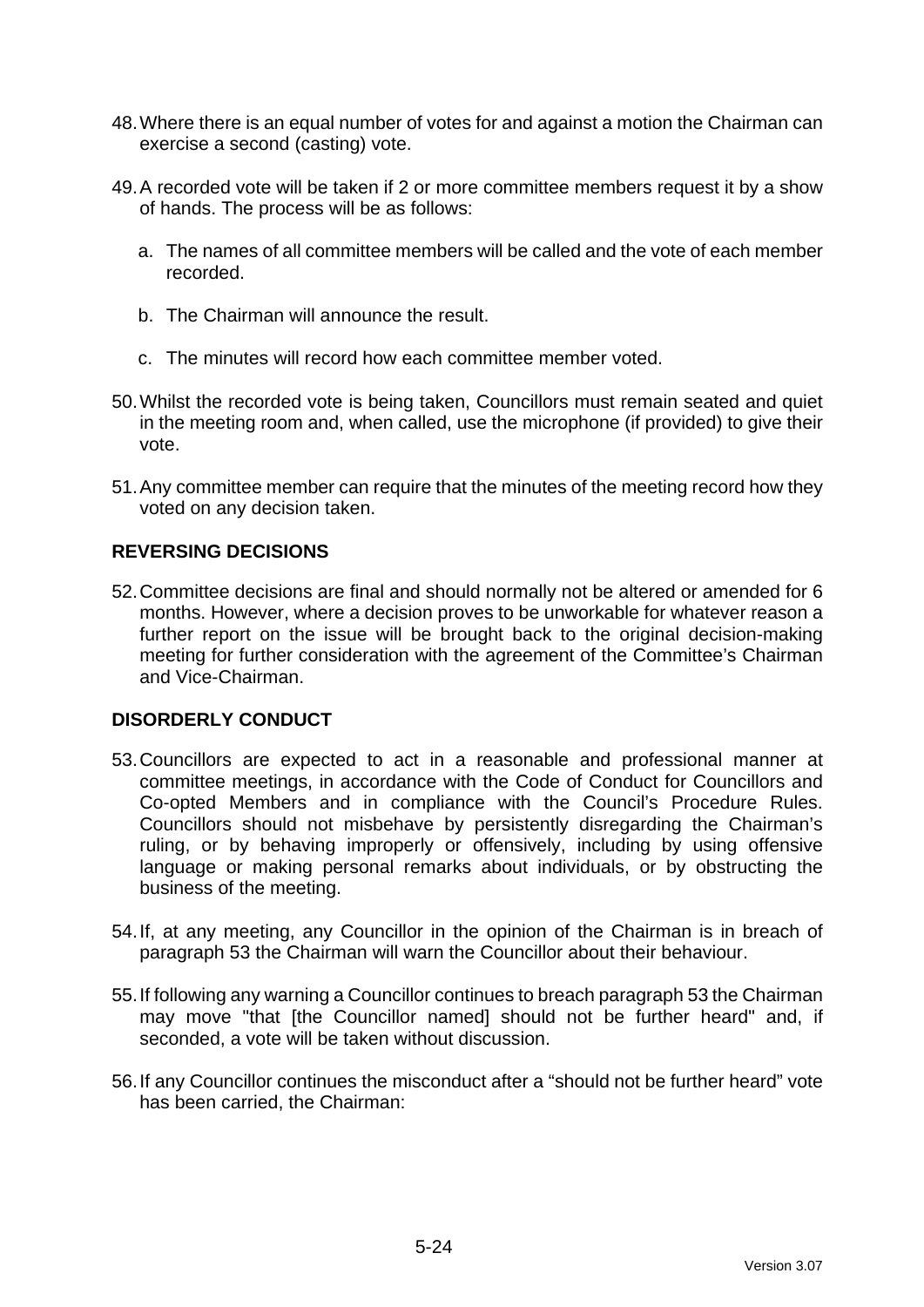- a. may request the Councillor to leave the meeting; or
- b. may adjourn the meeting for any period considered necessary
- 57.In the event of a general disturbance which in the opinion of the Chairman makes business impossible, the Chairman may adjourn the meeting for any period considered necessary and/or order that the public or a specific individual/s leave. "General disturbance" may include any action or activity by the public relating to the recording or reporting of the meeting which disrupts the conduct of the meeting or impedes other members of the public.

### **ATTENDANCE OF OTHER COUNTY COUNCILLORS**

- 58.Any County Councillor who wishes to attend a meeting of a committee or subcommittee of which they are not a member will be entitled to do so. With the consent of the Chairman they will be entitled to speak once and for a maximum of 5 minutes on any matter that is of primary importance to their electoral division or its inhabitants rather than a general matter, but not to vote.
- 59.A County Councillor who attends a meeting in this capacity will be entitled to remain in the meeting when a resolution excluding the public is in force.
- 60.These provisions apply to Planning and Rights of Way Committee, subject to its Code of Best Practice, but not to any other committee or sub-committee that is exercising a function which is judicial in nature.

### **APPOINTMENTS TO COMMITTEES**

- 61.Any permanent changes in membership must be notified to the Governance Team in Democratic Services no later than 4pm the day before the relevant meeting.
- 62.Democratic Services will ensure that all appointments to committees are reported to the next meeting of the appropriate committee.

### **SUBSTITUTE MEMBERS**

- 63.Where a council member of a committee is listed as a member of a Political Group of the Council for the purposes of allocating committee seats, all other listed eligible members of that Group who are not members of that committee are appointed as substitute members with entitlement to attend, speak and vote in the event that the appointed member is absent from the meeting. The substitute will not be able to exercise any special powers or duties exercisable by the person they are substituting.
- 64.Only the first eligible substitute to declare at the meeting may replace the absent member. The identities of the substitute and of the absent member, and the reasons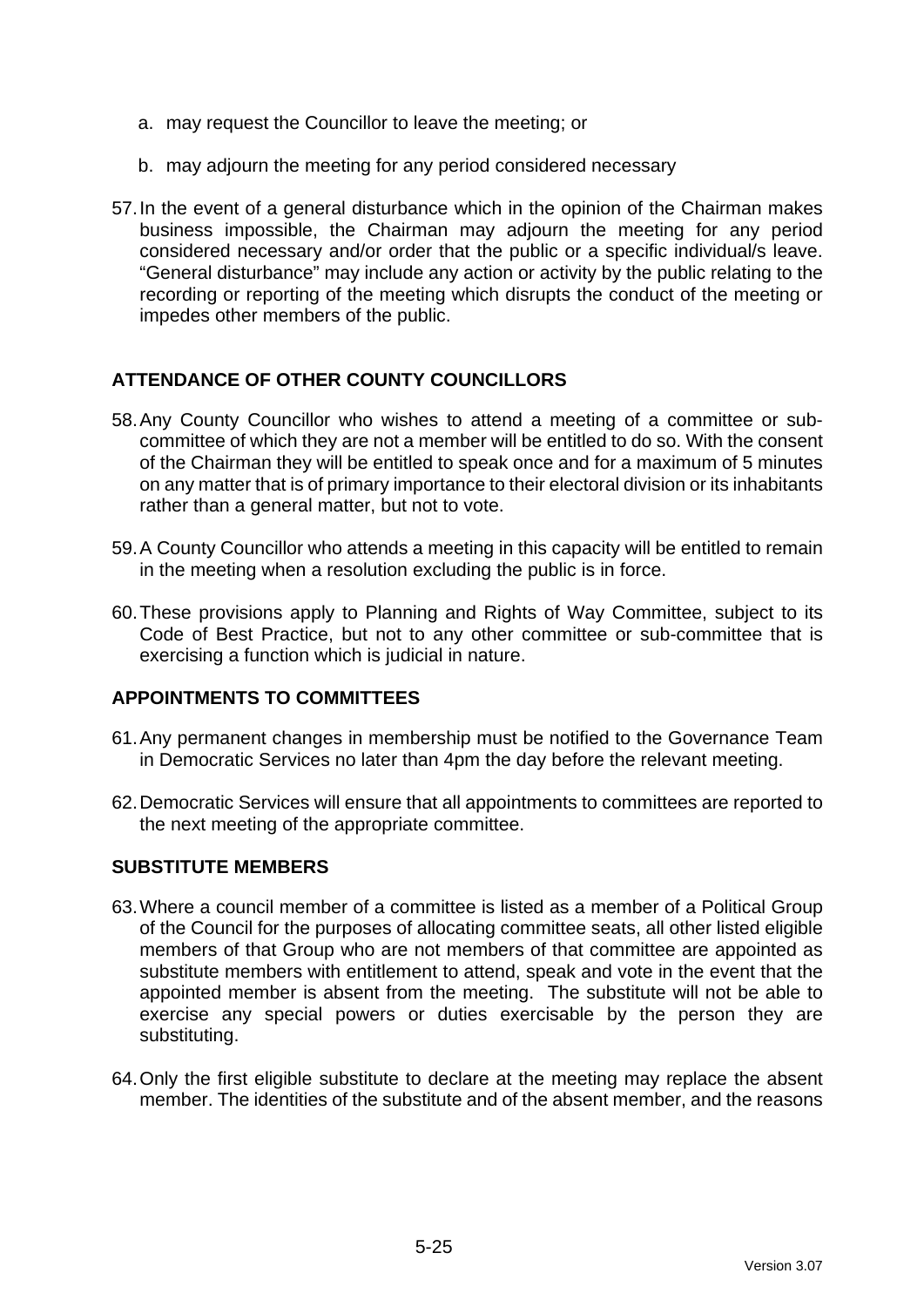for apology from the absent member shall be declared at the outset of the meeting and recorded in the minutes.

65.Named substitutes will be required for the committees set out in Part 4, Paragraph 3 of the Constitution where there is a specific training requirement.

### **POLICY COMMITTEE, COMMUNITIES COMMITTEE AND HEALTH SCRUTINY COMMITTEE**

66.When exercising statutory scrutiny functions, the Committee may invite people to discuss issues of local concern and/or answer questions. They may for example wish to hear from residents and representatives of other organisations.

### **HEALTH AND WELLBEING BOARD**

- 67.Substitute members can be appointed for the non-County Council representatives. Substitute members will have all the powers and duties of any ordinary member on the Board but will not be able to exercise any special powers or duties exercisable by the person they are substituting. Substitute members may attend meetings in this capacity only:
	- a. To take the place of the ordinary member for whom they are substituting where the ordinary member will be absent for the whole of the meeting
	- b. After the Proper Officer has been officially notified in writing by the organisation wishing to make the substitution.

### **PLANNING AND RIGHTS OF WAY COMMITTEE**

- 68.The Committee will comply with its Code of Best Practice
- 69.The Committee's Code of Best Practice sets out who is entitled to speak at meetings of Planning and Rights of Way Committee.

#### **PERSONNEL COMMITTEE**

70.Trade Union representatives will be entitled to speak, but not to vote at meetings of Personnel Committee.

#### **GOVERNANCE AND ETHICS COMMITTEE**

71.The Council's Procedure for Dealing with Conduct Allegations sets out who is entitled to speak on items relating to Councillor Conduct at meetings of Governance and Ethics Committee.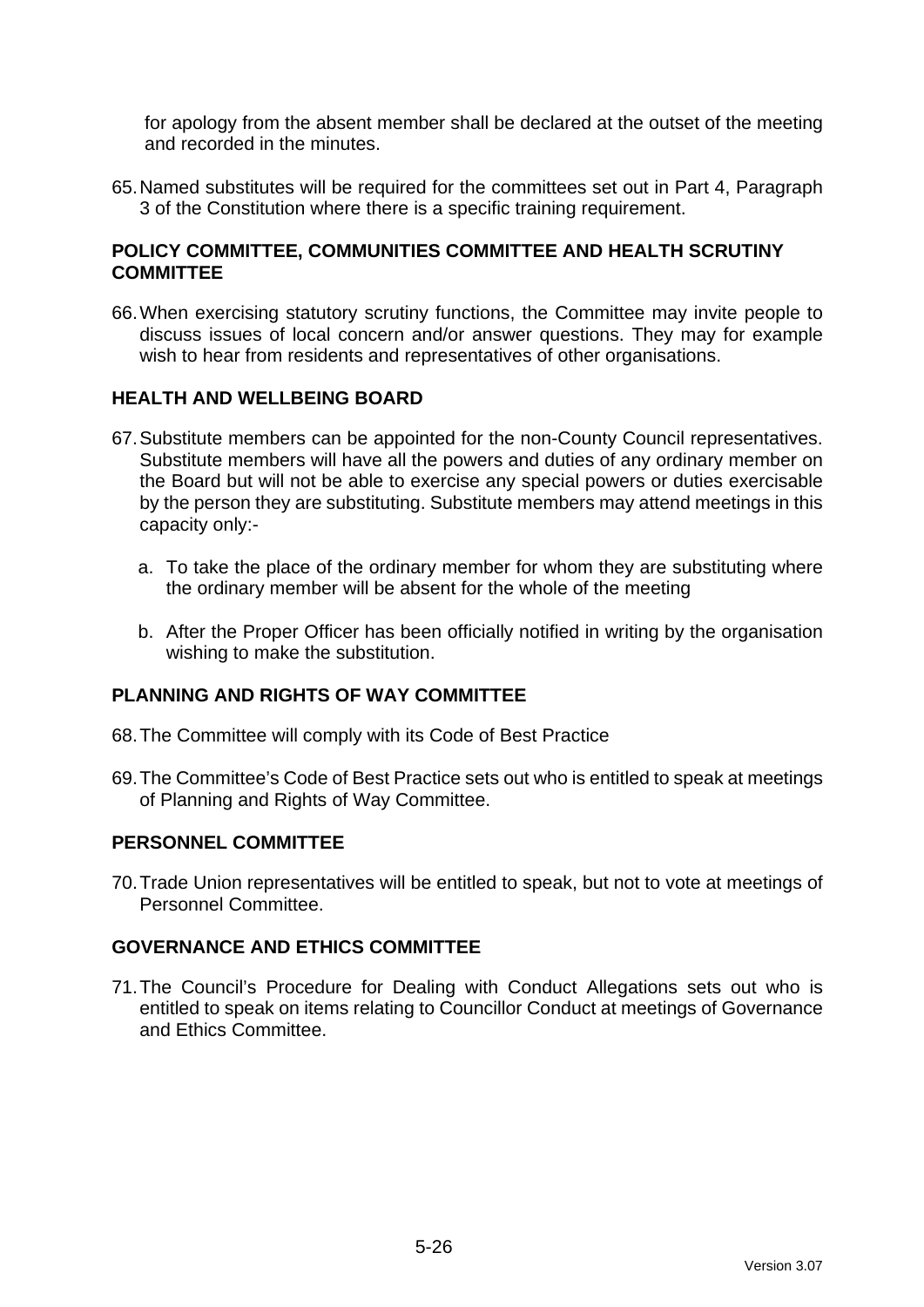## **OTHER**

- 72.Placards, banners, advertising materials and similar items are not permitted in any committee meeting and must be covered or removed. Failure to comply may result in the member of the public being asked to leave the meeting.
- 73.Members of the public should remain seated during any debate and not do anything to endanger the health and safety of any person.
- 74.Members of the public may record proceedings and report all public meetings. Any person recording the meeting must not disrupt the good order of the meeting.
- 75.Mobile phones and other electronic devices must be switched to silent.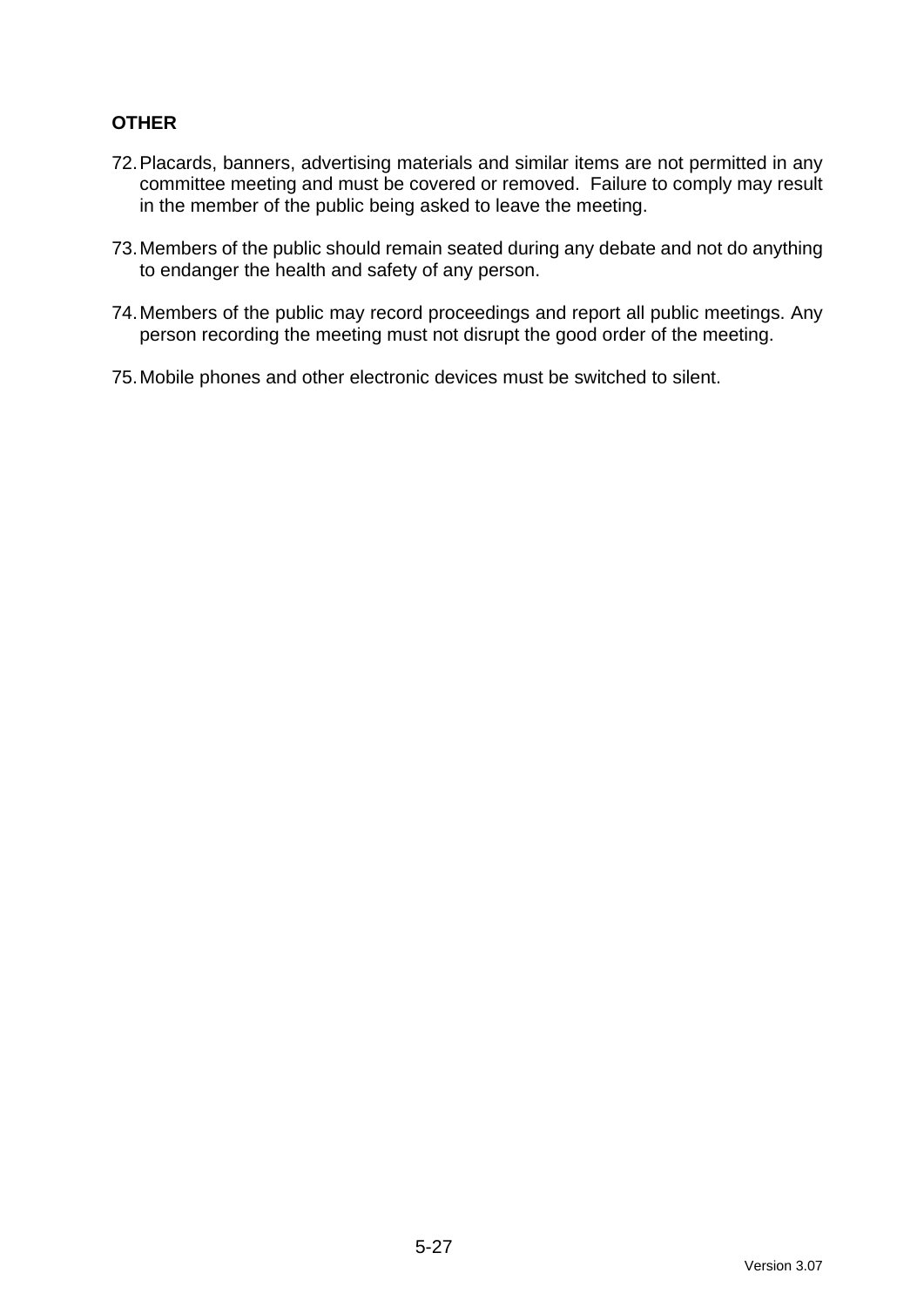## **PART C – PROCEDURE FOR TAKING URGENT DECISIONS**

- 1. The Council's Constitution sets out who in the Council has authority to make decisions and the procedures for making those decisions.
- 2. Sometimes events will occur which require decisions to be taken urgently. The County Council needs to be able to respond quickly where failure to do so would not be in the public interest.
- <span id="page-73-0"></span>3. The procedure for taking urgent decisions should only be used where failure to take the decision quickly would, or would be likely to, harm the interests of the Council and the public, for example:
	- a. a service not being provided;
	- b. the Council breaking the law or financial rules;
	- c. the public being put at serious risk of harm;
	- d. the Council suffering financial loss;
	- e. consultation deadlines not being met.
- <span id="page-73-1"></span>4. The following are not suitable reasons for the use of the procedure:
	- a. poor planning;
	- b. the possibility of embarrassment being caused to an officer or Councillor;
	- c. the possibility of adverse publicity being caused to the Council;
	- d. in order to circumvent the requirements of Financial Regulations without good cause and justification.

#### **OPTION A – URGENT DECISIONS BY COMMITTEE**

- 5. Where the agenda for the relevant committee has been published, an urgent item may be added to the agenda if it meets the urgency criteria set out in paragraphs 3 and 4. Democratic Services and the chairman of the committee will require an explanation before authorisation is given.
- 6. Every effort must be made to circulate the urgent report to Councillors at least 24 hours before the meeting.
- 7. The urgent report will be made available for public inspection as soon as possible.

#### **OPTION B – CALLING AN ADDITIONAL MEETING**

8. The issue may be of such significance that it may be more appropriate to call an additional meeting. The procedure for calling additional meetings is set out in the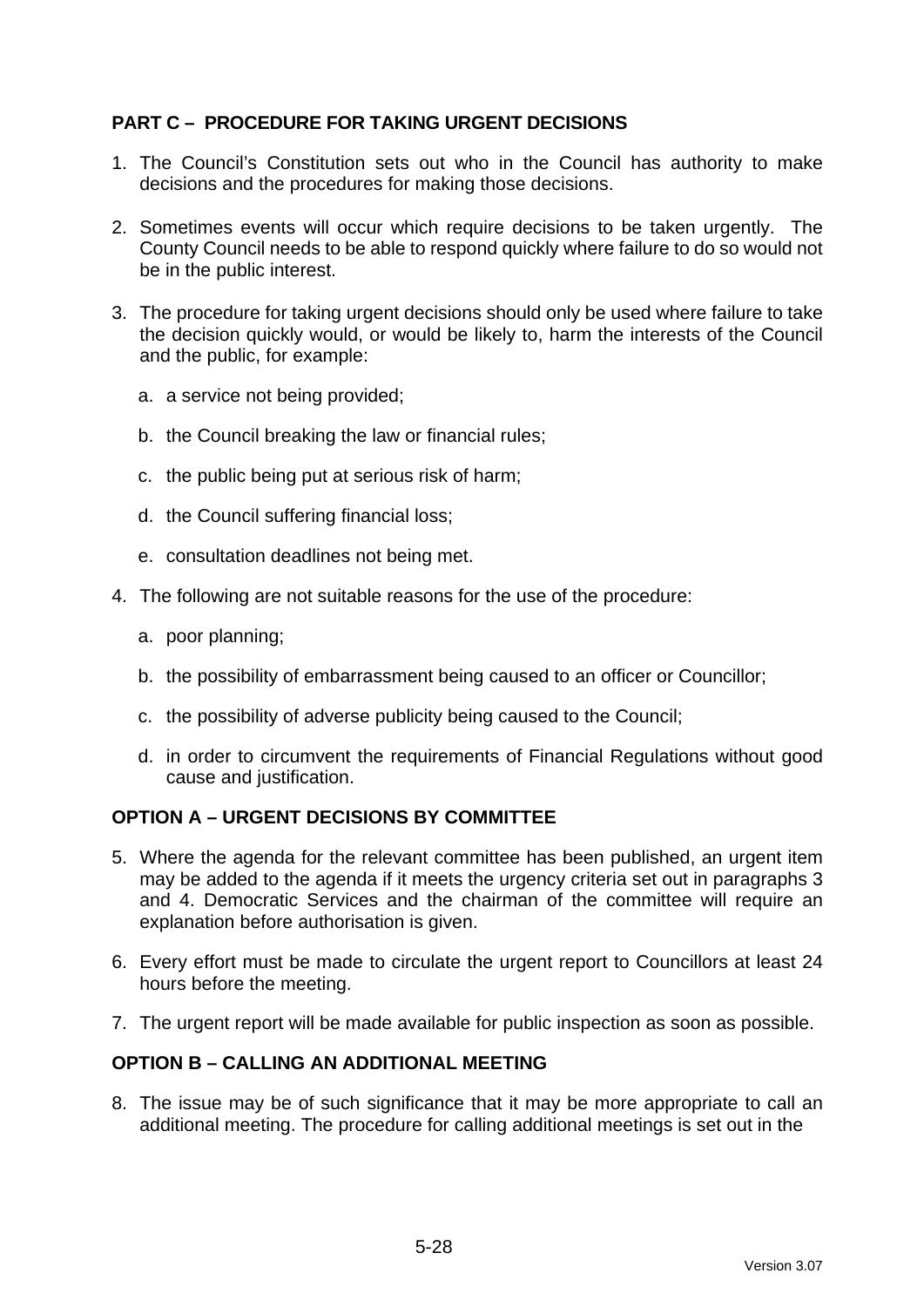Council Procedure Rules at paragraph 10 and the Committee Procedure Rules at paragraph 4.

## **OPTION C – DECISION BY THE CHIEF EXECUTIVE**

- 9. The Chief Executive may take a decision which is normally reserved to committee or another officer, where he believes that the decision is urgent, after first:
	- a. taking into account the guidelines set out in paragraphs [3](#page-73-0) and [4](#page-73-1) above; and
	- b. where possible, seeking the views of the following in respect of the proposed decision:-
		- the Leader of the Council.
		- the chairman and the vice-chairman of the relevant committee with authority to take the decision, and
		- the leader(s) of opposition group(s).
	- c. The Chief Executive will take into account any views he considers are relevant. The decision is the Chief Executive's alone.
	- d. The decision together with the reasons why it was urgent must be recorded in writing. The record of urgent decisions will be held by Democratic Services and will be made available for inspection.
	- e. Following the decision, a report will be submitted to the next available relevant committee meeting explaining:
		- the decision:
		- the reasons for it: and
		- why the decision was treated as a matter of urgency.
	- f. In the absence of the Chief Executive, his responsibilities under this procedure are delegated to a Corporate Director and all references to the Chief Executive under this procedure will also apply to that person.

#### **REPORT ON THE USE OF THE URGENCY PROCEDURE**

10.In addition to any reports submitted to the relevant committee, twice yearly a report will be presented to Policy Committee detailing the number of occasions these provisions have been used and the reasons for their use.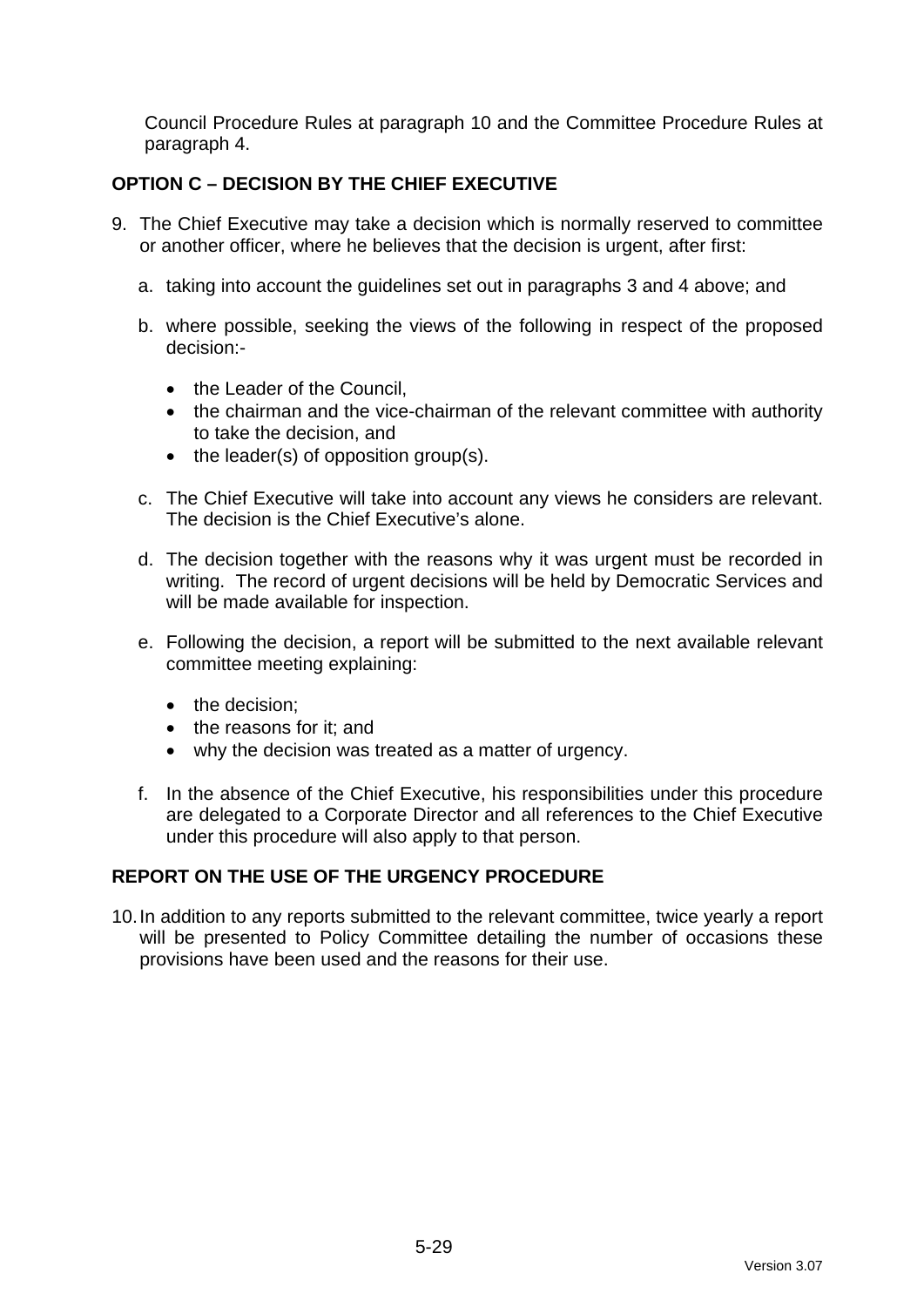# THIS PAGE IS INTENTIONALLY BLANK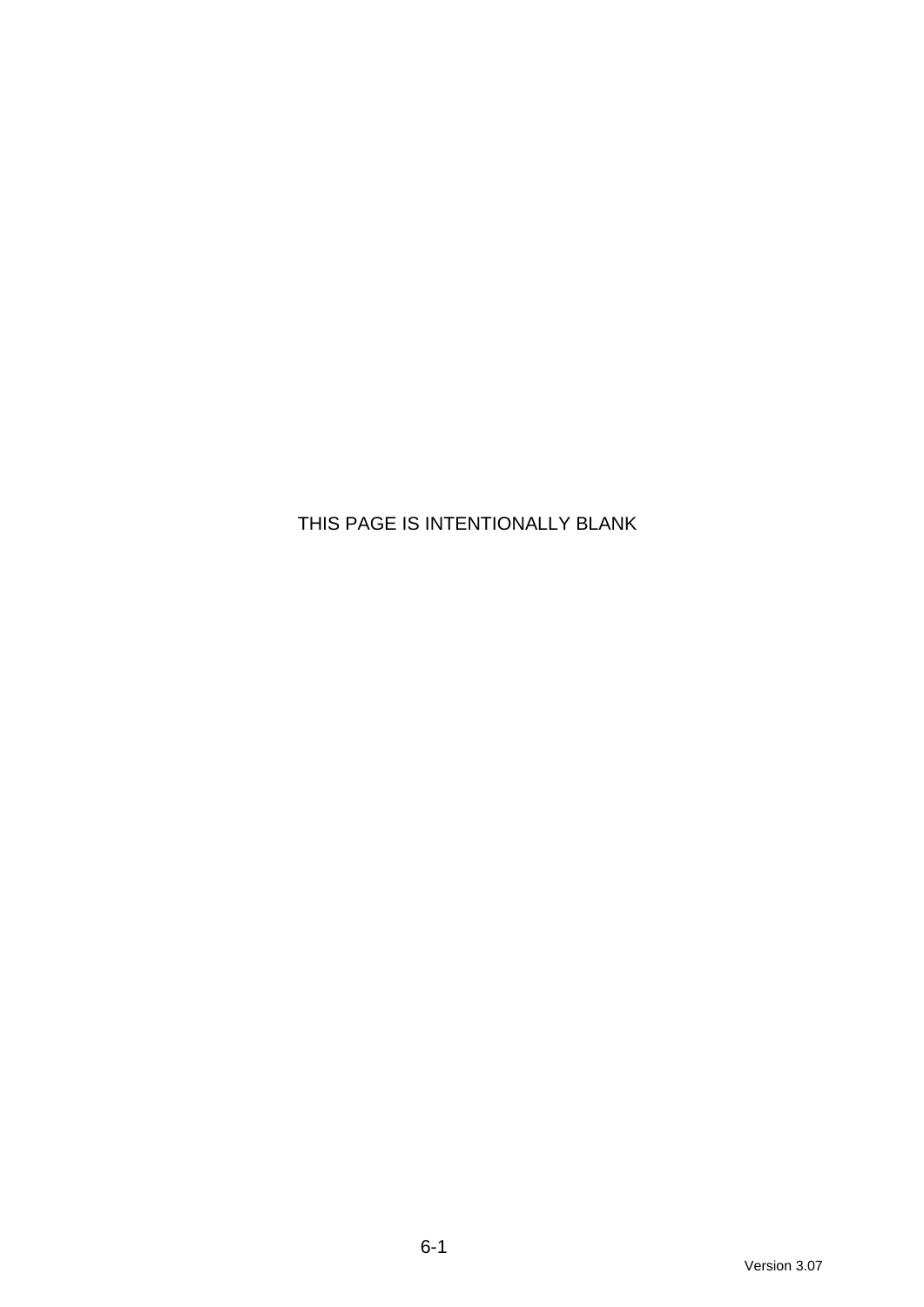**PART SIX**

**GOVERNANCE**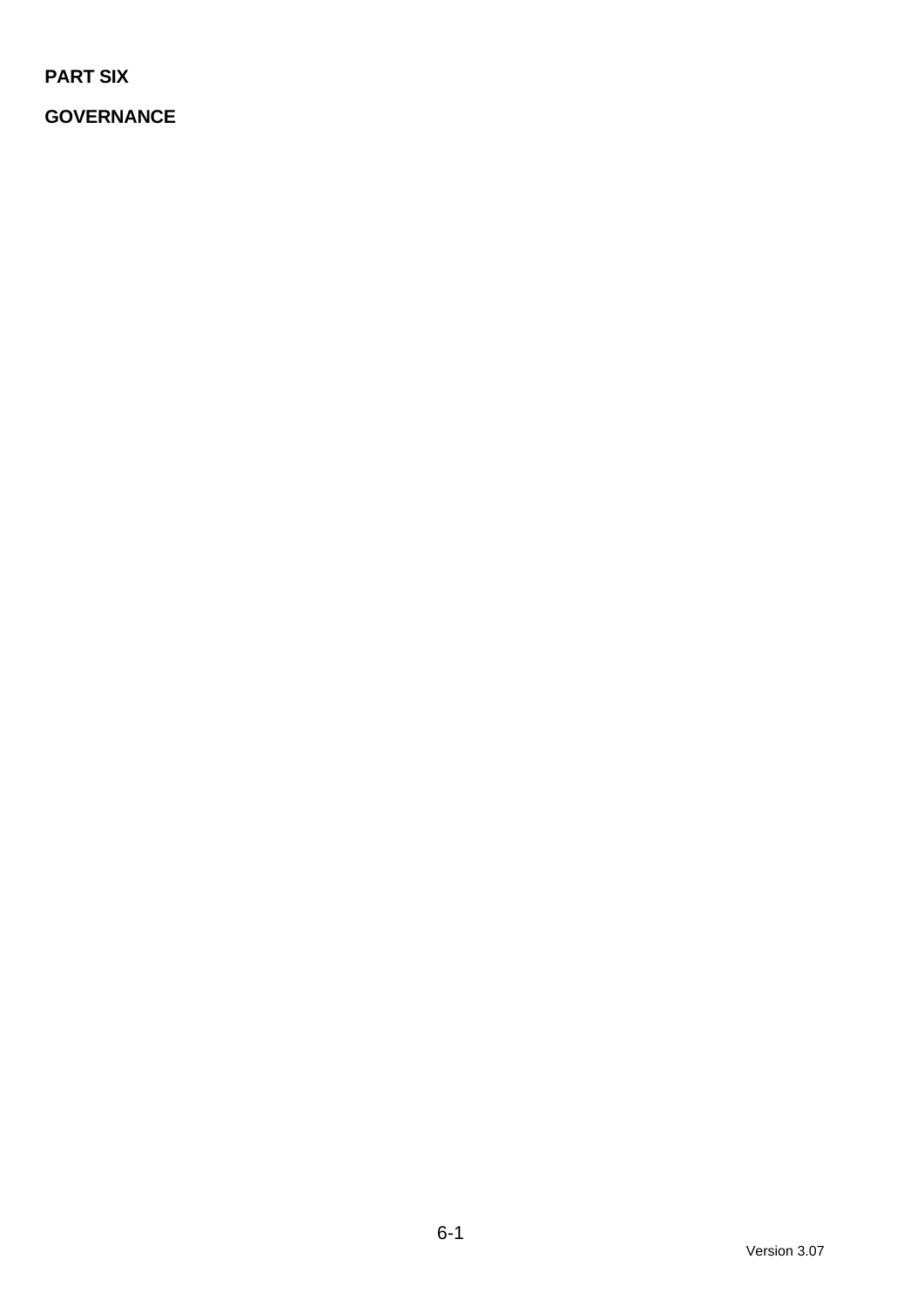## **PART A – FINANCIAL AFFAIRS**

## **BUDGET FRAMEWORK**

## **BACKGROUND**

1. The Full Council is responsible for the approval of the Annual Budget. The Council's committees are responsible for implementing it.

## **CONSULTATION**

- 2. Before the budget is adopted the Council will publish initial proposals, having first canvassed the views of local stakeholders and members of the public as appropriate.
- 3. Any representations made will be taken into account in formulating proposals, and shall be reflected in any report dealing with them.

## **APPROVAL OF THE ANNUAL BUDGET**

- 4. The Full Council will be responsible for approving the annual budget.
- 5. In approving the annual budget the Council will also specify the extent of virement (the limits for the transfer of budget provision from one budget head to another) within the budget and degree of in-year changes to the Annual Budget.
- 6. The annual budget must be approved by the end of February each year.

## **DECISIONS OUTSIDE THE ANNUAL BUDGET**

- 7. Subject to the provisions regarding virement set out in the Financial Regulations, committees and officers may take only those decisions which are in accordance with the Annual Budget.
- 8. Any decision outside the Annual Budget and the virement provisions must be taken by Full Council.
- 9. If cases of urgency the Urgency Procedure should be followed.

## **ANNUAL ACCOUNTS**

10.The Council's Section 151 Officer is required by law to sign off the annual accounts by 30 June each year. These accounts will be presented to Full Council. Once the accounts are externally audited the final accounts will be presented to Full Council by 30 September as required by law.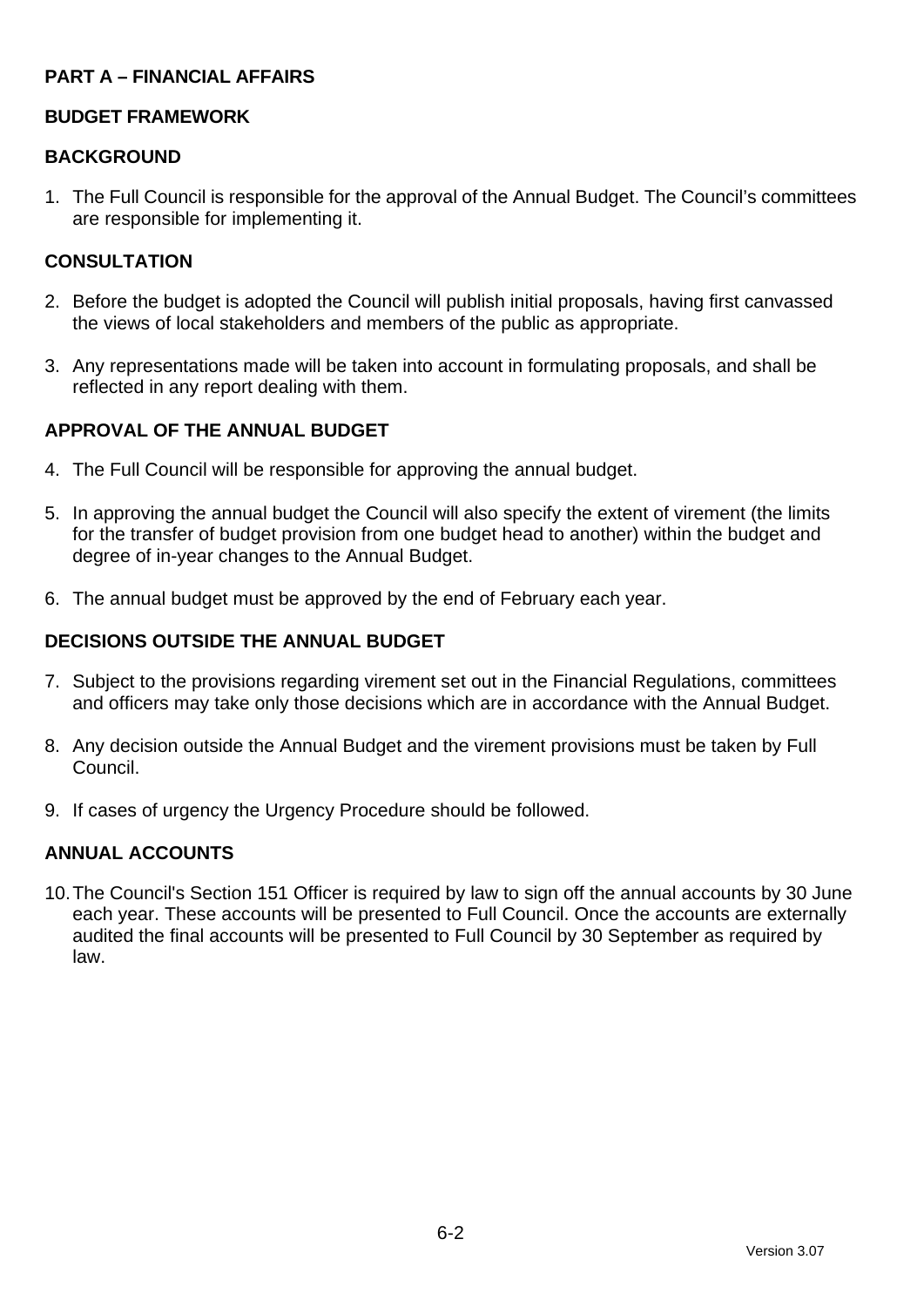## **FINANCIAL REGULATIONS 2016**

## **Contents**

- 1. [OVERVIEW](#page-79-0)
- 2. [FINANCIAL PLANNING AND BUDGETARY CONTROL](#page-80-0)
- 3. [REVENUE EXPENDITURE](#page-81-0)
- 4. [CAPITAL EXPENDITURE AND OTHER MAJOR PROJECTS](#page-85-0)
- 5. [ACCOUNTING SYSTEMS](#page-89-0)
- 6. [ASSETS](#page-90-0)
- 7. [SALARIES, WAGES AND PENSIONS](#page-92-0)
- 8. [COMMISSIONING AND PROCUREMENT OF GOODS, SERVICES AND WORKS](#page-93-0)
- 9. [PAYMENT FOR GOODS, SERVICES AND WORKS](#page-102-0)
- 10. [INCOME, BANKING AND IMPREST ACCOUNTS](#page-104-0)
- 11. [RISK MANAGEMENT AND INSURANCE](#page-107-0)
- 12. [WORK FOR EXTERNAL BODIES](#page-107-1)
- 13. [INVESTMENT AND BORROWING](#page-110-0)
- 14. [LEGAL CLAIMS AND SETTLEMENTS](#page-111-0)
- 15. [PROTECTING PUBLIC FUNDS AND ASSETS](#page-111-1)
- 16. [AUDIT](#page-111-2)
- 17. [LAND AND BUILDINGS](#page-112-0)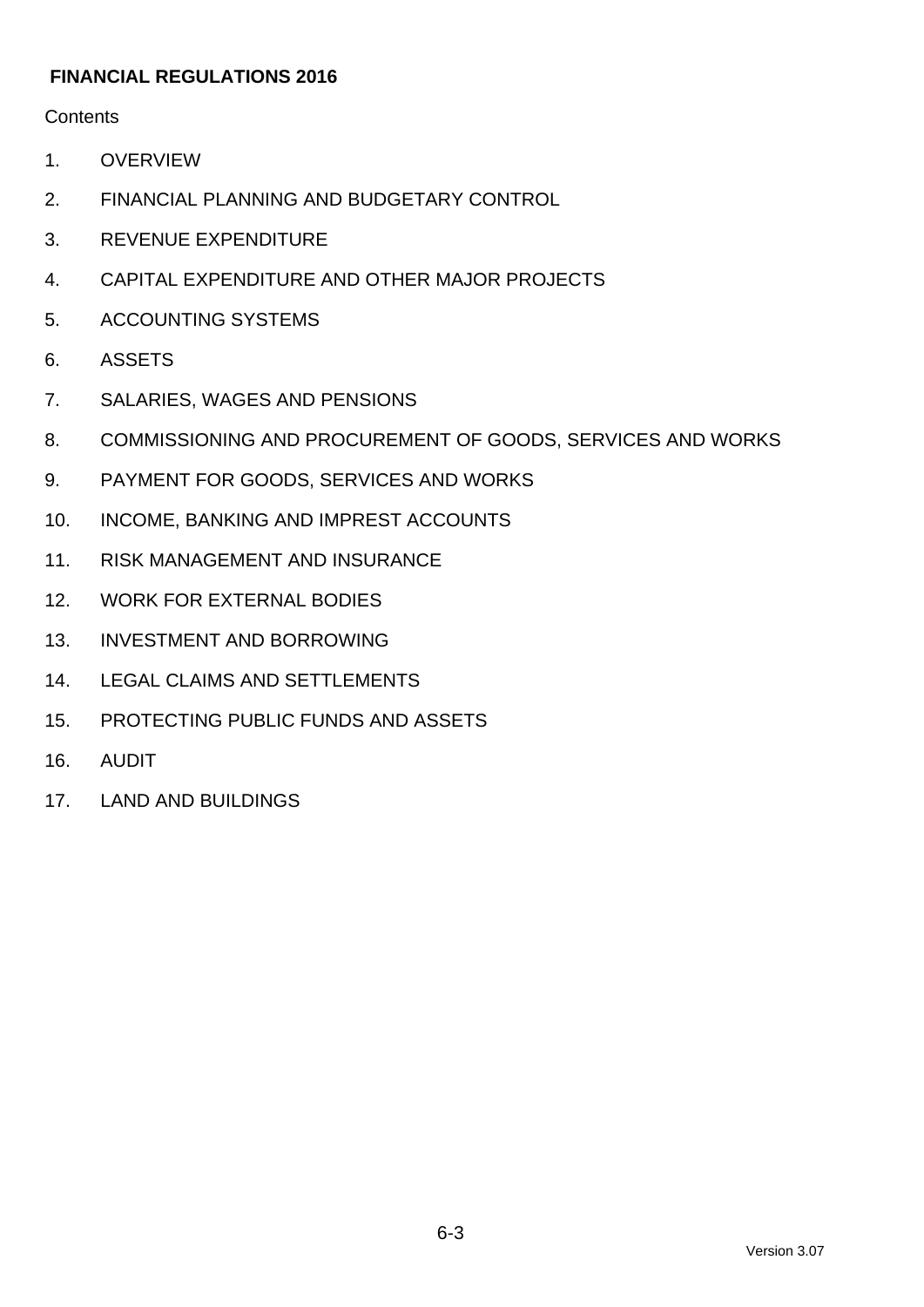# <span id="page-79-0"></span>**1. OVERVIEW**

# **General**

- 1.1 These Financial Regulations provide the framework of financial control and standards necessary to achieve the proper administration of the Council's financial affairs and are designed to safeguard the interests of both the Council and its employees. These Regulations cover the Council's main activities, its trading organisations and Pension Funds, and partnerships where the Council acts as the lead authority or where it acts as the accountable body.
- 1.2 If there is a conflict between the Council's Financial Regulations and other specific County Council regulations or codes of procedure, guidance should be sought from the Monitoring Officer as to which shall prevail.
- 1.3 All Nottinghamshire County Council records, whether electronic or paper-based, are subject to the Authority's Information Management Policy which establishes key principles for the management, retention, security and disposal of these records. All financial records must be retained in line with this policy, and in accordance with any relevant legislative requirements.

# **Role of Chief Finance Officer**

- 1.4 The Service Director Finance, Infrastructure and Improvement is the appointed Chief Finance Officer (also known as the Section 151 Officer) for the Council, and is responsible for the proper administration of the Council's financial affairs and, subject to the Constitution and any resolutions of any Committee or the Full Council, may do all things necessary to discharge this responsibility.
- 1.5 Where the Section 151 Officer considers that there is a likelihood of a significant overall overspending, or a significant overspending on a Committee budget or any unlawful expenditure, a report will be taken to Full Council.
- 1.6 As the Council's financial advisor, the Section 151 Officer will prepare a budget showing the sources of income and proposed expenditure in each financial year. The Section 151 Officer will also keep the Finance Committee informed of the Council's overall financial performance, compared with the approved budget(s). The information required and the frequency of reporting will be determined by the Finance Committee.
- 1.7 The Section 151 Officer, after consulting with the Group Manager for Legal Services where appropriate, may vary, waive or suspend any financial regulation.
- 1.8 Where reference is made in these regulations to specific officers, they may nominate other officers to act on their behalf provided that they keep appropriate up-to-date written records of the nominated officers and the limits to their delegated powers.
- 1.9 The Section 151 Officer shall add financial comments to all reports being submitted to Committee or Full Council regarding the financial consequences of any proposed action.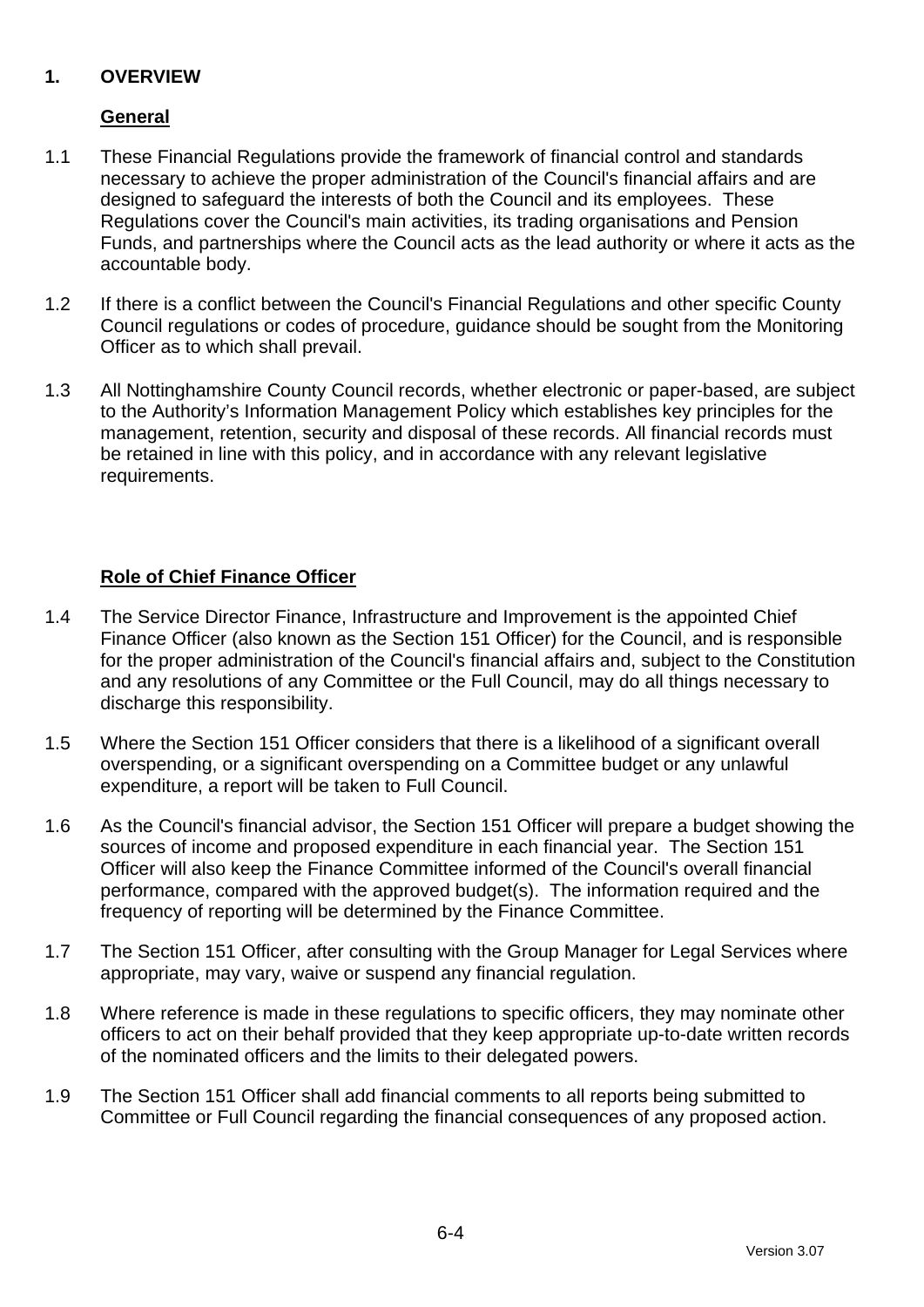These comments may include the sufficiency of the budget to finance the proposals being made or set out the action to be taken to make the necessary finance available. These reports must be submitted to the Section 151 Officer or his/her representative, at least 3 working days before the distribution of papers to pre-agenda.

## **Role of Corporate Directors**

- 1.10 For the purposes of the Financial Regulations the term 'Corporate Director' includes the Chief Executive, the Service Director Customers, Governance and Employees and the Service Director Finance, Infrastructure and Improvement.
- 1.11 Corporate Directors are responsible for ensuring that employees and consultants in their departments are aware of, and comply with these Financial Regulations and that failure to comply may result in disciplinary action.
- 1.12 Corporate Directors must consult the Section 151 Officer on any matter which is liable to affect the finances of the Council before any provision or other commitment is incurred or before reporting to Committee. The Section 151 Officer has the right to be represented at meetings with partnerships or outside bodies where matters of financial significance are to be discussed.
- 1.13 Each Corporate Director and each Committee is responsible for the observance of Financial Regulations and for compliance with the decision making process defined in the Constitution.

## <span id="page-80-0"></span>**2. FINANCIAL PLANNING AND BUDGETARY CONTROL**

- 2.1 In February of each year, Full Council will approve an annual revenue budget, capital programme, Treasury Management Strategy and Policy, Medium Term Financial Strategy and Council Tax precept.
- 2.2 It is the responsibility of all Committees, in consultation with the relevant Corporate Director(s), to monitor and control their budgets approved for the year.
- 2.3 Amounts provided under each heading of the approved annual revenue estimates must not be diverted to other purposes except as allowed by Financial Regulations at paragraph [3.4](#page-84-0) [Virements].
- 2.4 The inclusion of items in the approved revenue estimates constitutes authority to incur expenditure, subject to the regulations for commissioning and procurement of Goods, Services and Works (section [8\)](#page-93-0), except where the Council, Committees, or Financial Regulations of the Council have placed a restriction on any item. Where items cannot be identified from the approved revenue estimates, authority for expenditure on those items must be obtained from the appropriate decision making body depending on the amount. Expenditure on special items may only be incurred subject to the regulations at paragraph [3.3.](#page-82-0)
- 2.5 Where expenditure is required on items not included within the approved budget, and which cannot be funded within the regulations for virement (see paragraph [3.4\)](#page-84-0) Corporate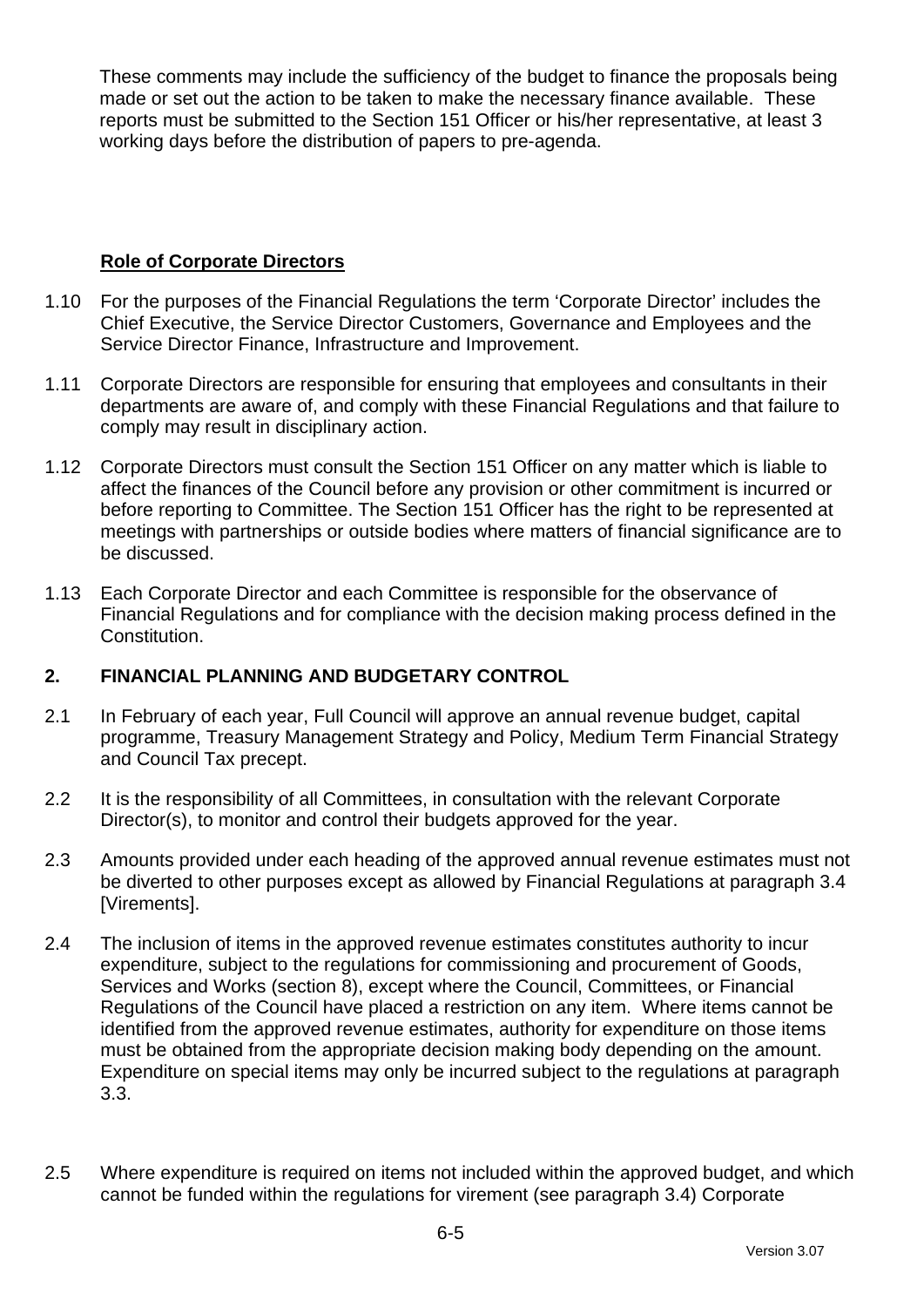Directors must seek advice from the Section 151 Officer and obtain approval from Full Council.

- 2.6 Where external funding is available to cover additional revenue expenditure, Corporate Directors must obtain the approval of;
	- The Section 151 Officer for additional amounts **up to £250,000;**
	- Finance Committee for additional expenditure **over £250,000;** and
	- Policy Committee for additional expenditure **over £500,000.**
- 2.7 Capital expenditure is not authorised unless the regulations set out in section [4](#page-85-0) have been complied with.
- 2.8 Where a Committee wishes to take a course of action which has financial implications contrary to the advice provided by the Section 151 officer, a report on the issue must be taken to Policy Committee for determination.
- 2.9 The Section 151 Officer must submit a report to the Full Council on each year's final accounts as soon as practicable, and in accordance with the statutory Accounts and Audit Regulations.

## <span id="page-81-0"></span>**3. REVENUE EXPENDITURE**

## **3.1 Preparation of Revenue Budgets**

- $3.1.1$ Revenue budgets must be prepared in accordance with the process set out annually by the Section 151 Officer, and the resource allocation limits prescribed by the Council.
- $3.1.2$ Detailed annual revenue budgets must be prepared in accordance with all instructions on budgeting issued by the Section 151 Officer. It is the responsibility of Corporate Directors to ensure that detailed budget preparation takes place, that the amounts included are realistic, and that there has been correct application of budget conventions and procedures for their service.
- $3.1.3$ Where there is uncertainty about the proper approach to be adopted in preparing a budget, guidance should be sought from the Section 151 Officer.
- $3.1.4$ The Section 151 Officer will, during the year, seek approval from Finance Committee for allocations from the General Contingency approved by Council.
- $3.1.5$ Where external income arises from a set scale of charges, fees etc., the Corporate Director must review the level of fees at least once a year in consultation with the Section 151 Officer, having regard to any relevant statutory provisions for such charges, fees etc. Revised fees must be agreed by the relevant Committee.

## **3.2 Control of Revenue Budget**

 $3.2.1$ Corporate Directors and Committees are responsible for controlling expenditure within approved budgets. To assist them with this, virement of budget provision from one budget head to another may be permitted as described in paragraph [3.4.](#page-84-0)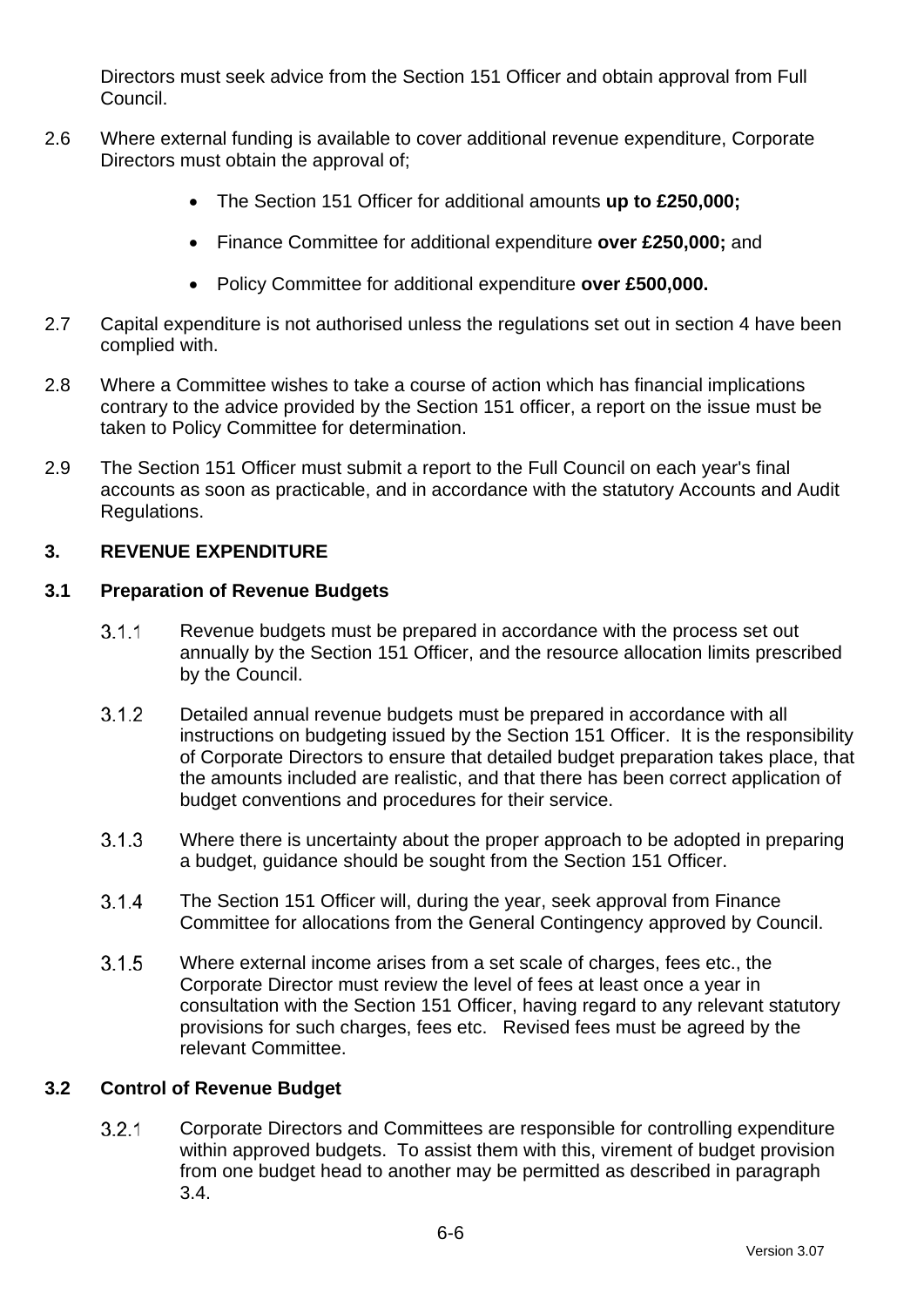- $3.2.2$ Where new policies or significant variations to existing policies or practices are proposed, a report must be presented to Full Council or Policy Committee as appropriate providing details of the financial implications of the proposed policies for the current year and two further years.
- $3.2.3$ A Corporate Director's authority to incur expenditure, for which provision has been made in the detailed annual revenue budget and which is in accordance with Council policies, is subject to the regulations in section [8](#page-93-0) and the conditions in paragraph [3.3](#page-82-0) below.

## <span id="page-82-0"></span>**3.3 Special Items**

## **Use of Consultants, Interim Managers and Specialist Contractors**

- $3.3.1$ **Consultants, Interim Managers and Specialist Contractors are time limited or ad hoc, and do not form part of 'business as usual' operations. Consultancy should be distinguished from outsourcing and staff substitution, which are not regarded as consultancy.**
	- 3.3.1.1 Consultants, interim managers, individuals as contractors or specialist advisors may be engaged provided that there is sufficient budget provision and an annual report is made to the Policy Committee on the use of this discretion. Approval may be by:
		- approval from the appropriate Committee (e,g as part of an approved capital programme or project); or
		- if the estimated value of the contract is **below £50,000** prior approval must be obtained from the Corporate Director; or
		- if the estimated value of the contract is **over £50,000** or is extended beyond £50,000 (and for any subsequent extension) prior approval must be obtained from the Corporate Director for Resources and the Section 151 Officer. Requests for approval must be submitted on the approved 'Request to procure a Consultant Form'.
	- 3.3.1.2 Regardless of value, all consultants must be procured in accordance with the procurement procedures set out in section [8.](#page-93-0)
	- 3.3.1.3 When engaging individuals as consultants, contractors or specialist advisors, Corporate Directors must determine whether the nature of their employment is 'Employed' or 'Self Employed' as set out in the

<span id="page-82-1"></span>guidance note IR56 issued by HM Revenue and Customs. The Council has produced guidance and a form to help with this assessment. If a Consultant or Contractor is deemed to be 'Employed' the Corporate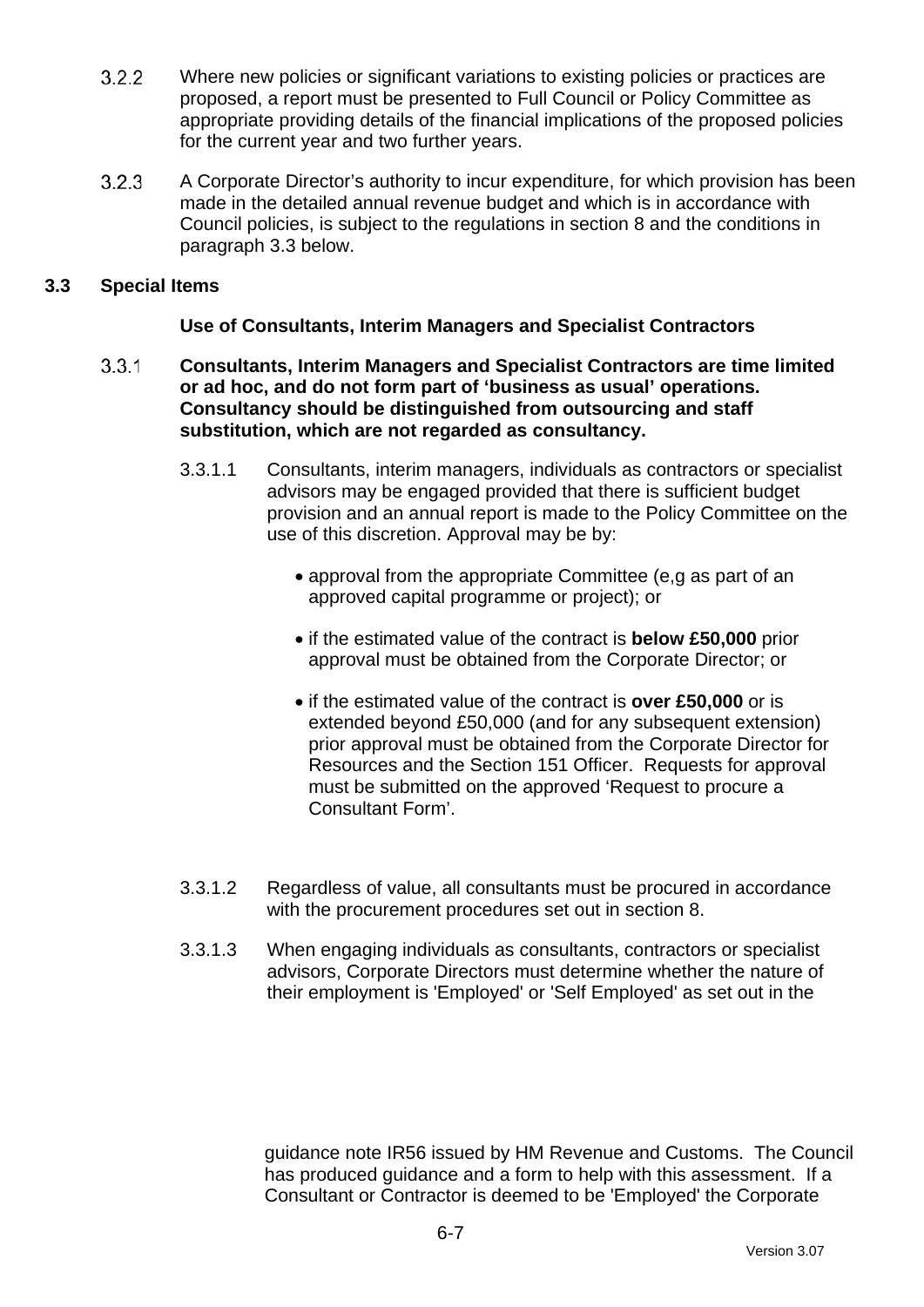Director must arrange for them to be paid through the Council's payroll. HR advice should be sought.

- 3.3.1.4 The Corporate Director must ensure that any consultant, interim manager or specialist contractor appointed to manage a contract or procurement process on behalf of the Council be notified of and require compliance with:
	- The Council's Financial Regulations; and
	- The Code of Conduct for Officers and
	- The Protocol for Involvement in Outside Bodies.
- 3.3.1.5 The use of other types of contingent labour, i.e. agency workers, should be dealt with under the existing provisions of the vacancy control process and in accordance with the contracted managed service arrangements.

#### <span id="page-83-0"></span> $3.3.2$ **Leases**

- 3.3.2.1 All leases or credit arrangements **over £6,000** which are not for Land and Buildings must be approved by the Section 151 Officer before they are entered into.
- 3.3.2.2 For leases of Land and Buildings the regulations at section [17](#page-112-0) must be followed.
- 3.3.2.3 Depending on the circumstances leases or credit arrangements may be classified as Capital Expenditure.

#### $3.3.3$ **Grant Aid**

- 3.3.3.1 Grants and contributions to individuals, the voluntary and community sector are subject to approval by the Communities and Place Committee in accordance with the Grant Aid Strategy. Also see paragraph 3.3.6 on State Aid.
- 3.3.3.2 All other grants and contributions are subject to approval by the relevant budget holding Committee either individually or via an approved scheme administered by officers authorised by the relevant Committee.

#### $3.3.4$ **Loans and Guarantees to External Bodies and Financial Support in Relation to Properties**

- 3.3.4.1 All proposals for loans or guarantees or financial support in relation to properties to individuals or outside bodies should be **accompanied by an appropriate risk assessment** and may be authorised as follows:
	- 3.3.4.1.1 loans or guarantees for economic development or regeneration purposes must be approved by the Policy Committee;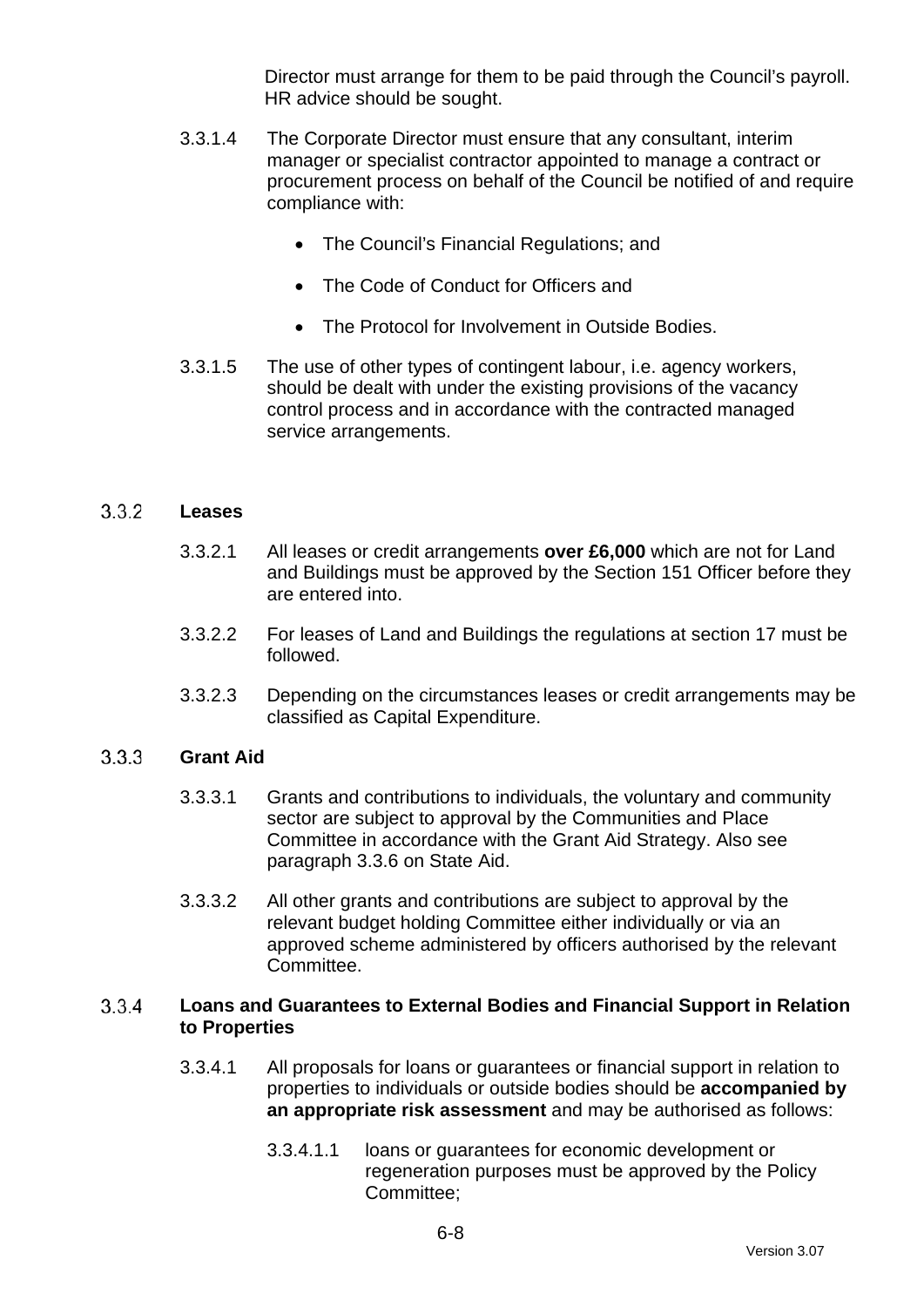3.3.4.1.2 all other loans or guarantees or financial support in relation to properties must be approved by the relevant Committee.

Also see paragraph 3.3.6 on State Aid.

#### $3.3.5$ **Investment in Equities**

- 3.3.5.1 Investment in equity stock may be authorised as follows:
	- 3.3.5.1.1 investments **up to £250,000** for economic development or regeneration purposes must be approved by the Policy Committee;
	- 3.3.5.1.2 all other investments must be approved by the Finance **Committee**

These restrictions do not apply to pension fund investments, which are dealt with by the Pension Fund Committee.

#### $3.3.6$ **State Aid**

3.3.6.1 State Aid is financial aid or other advantage to a business or organisation from a public body such as a local authority. Grants, loans or guarantees to business may constitute State Aid in some cases. In all circumstances, advice should be sought from Legal Services.

#### $3.3.7$ **Emergency Expenditure**

3.3.7.1 A Corporate Director may incur expenditure which is essential to meet any immediate needs created by a sudden emergency, subject to this action being reported immediately to the Chief Executive and the Section 151 Officer, and to the next relevant Committee. Corporate Directors must keep a separate record of the essential expenditure incurred.

#### <span id="page-84-0"></span>**3.4 Virement**

- $3.4.1$ The transfer of budget provision from one budget holder to another is approved as follows:
	- 3.4.1.1 **up to £50,000** (£100,000 within the Highways Maintenance Budget) by the Section 151 Officer
	- 3.4.1.2 **up to £500,000** by the relevant Committee, or for cross Committee virements following consultation with the relevant Chairmen of Committees, by the most appropriate Committee
	- 3.4.1.3 **over £500,000** by the Finance Committee.
	- 3.4.1.4 **Over £1 million** by the Policy Committee.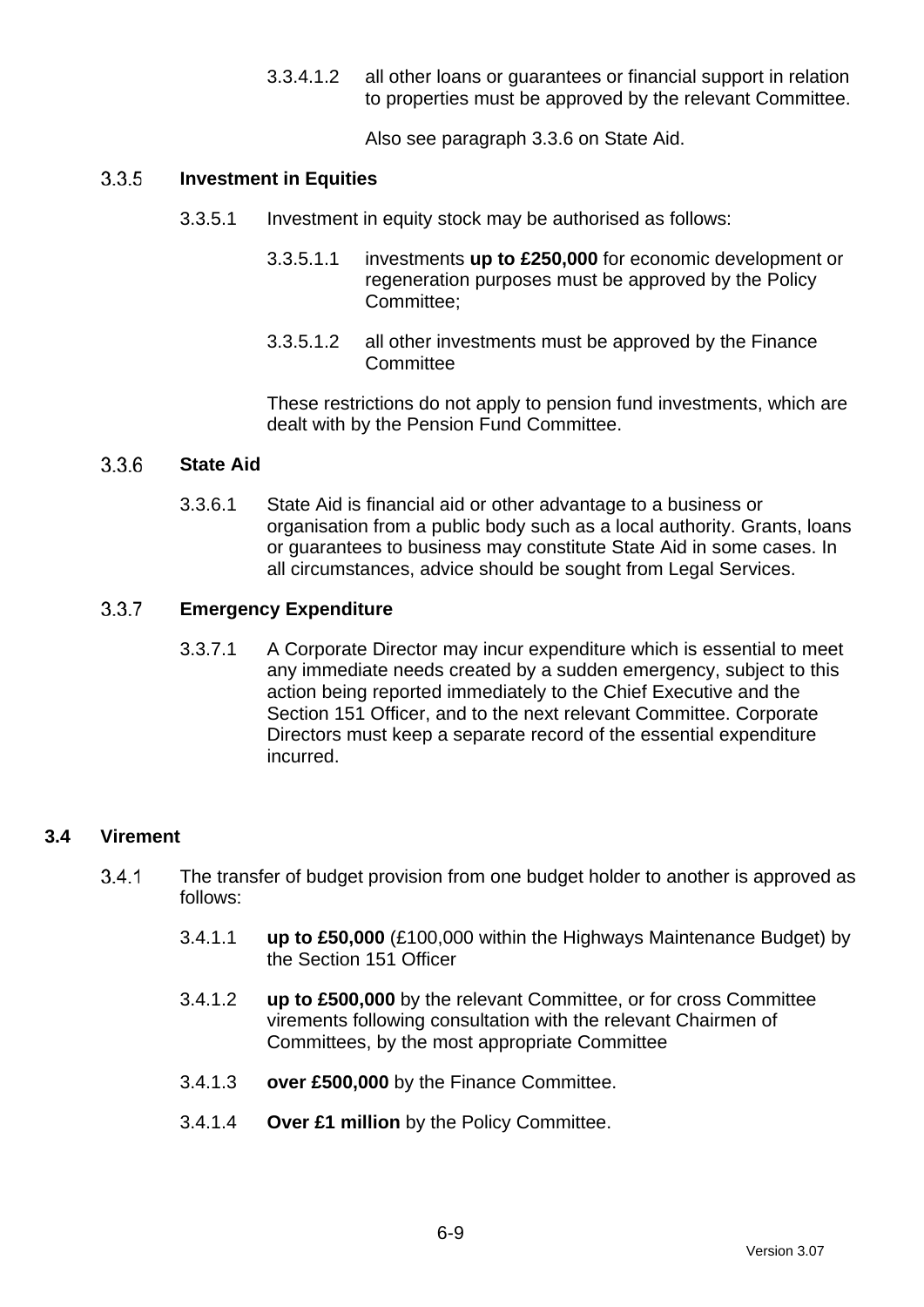## **3.5 Monitoring of the Revenue Budget**

- $3.5.1$ Corporate Directors must ensure that budgets are monitored via the Council's Business Management System. Budget monitoring reports should be presented at least quarterly to each relevant Committee, with a report on the Council's overall financial position presented to Finance Committee. Explanations of significant variations and proposals for avoiding any continuing budget problems must be explained to the relevant Committee.
- $3.5.2$ All underspends will transfer to County Fund Balances unless specific approval is obtained for the carry forward of budget to the following year from Finance Committee, on presentation of a business case.
- $3.5.3$ The annual surpluses and deficits of trading organisations will be carried forward in an 'Earmarked Reserve'. The level of these reserves will be kept under review by the Section 151 Officer and reported annually to Finance Committee and Full Council.

# <span id="page-85-0"></span>**4. CAPITAL EXPENDITURE AND OTHER MAJOR PROJECTS**

## <span id="page-85-3"></span>**4.1 Inclusion of schemes in the Capital Programme**

- $4.1.1$ The Council has a Capital Programme, considered annually through an Annual Review Process. This programme is approved by Full Council and includes the capital schemes for the forthcoming financial year and the three years following.
- $4.1.2$ The processes by which a capital scheme can be added to the Capital Programme are shown in the attached decision tree. The content of bids must be as set out in paragraph [4.2](#page-86-0) below.
- <span id="page-85-2"></span> $4.1.3$ All proposals for capital expenditure should be considered initially by the Corporate Asset Management Group (CAMG) who will advise on the relative priority of future capital schemes, in accordance with the agreed prioritisation criteria within the Capital Strategy. Approval must then be obtained as follows:
	- 4.1.3.1 for schemes being considered through the Annual Review process, CAMG will make recommendations to the Chairman of Finance Committee and, in turn consult with the Corporate Leadership Team (CLT). A report will then be taken to Finance Committee for approval in

principal and inclusion within the annual budget for approval by Full Council (see decision tree route a);

- 4.1.3.2 for schemes arising during the budget year on an ad-hoc basis, CAMG will consider and advise the Chairman of Finance Committee and, in turn, will seek approval from the relevant approving body – see paragraph [4.1.4](#page-85-1) (see decision tree routes b and c).
- <span id="page-85-1"></span>4 1 4 Where proposals are made for additional schemes during the year, or for cost variations to existing schemes, decisions can be taken as follows:
	- 4.1.4.1 schemes, or variation increases, **up to £250,000** by the Section 151 Officer;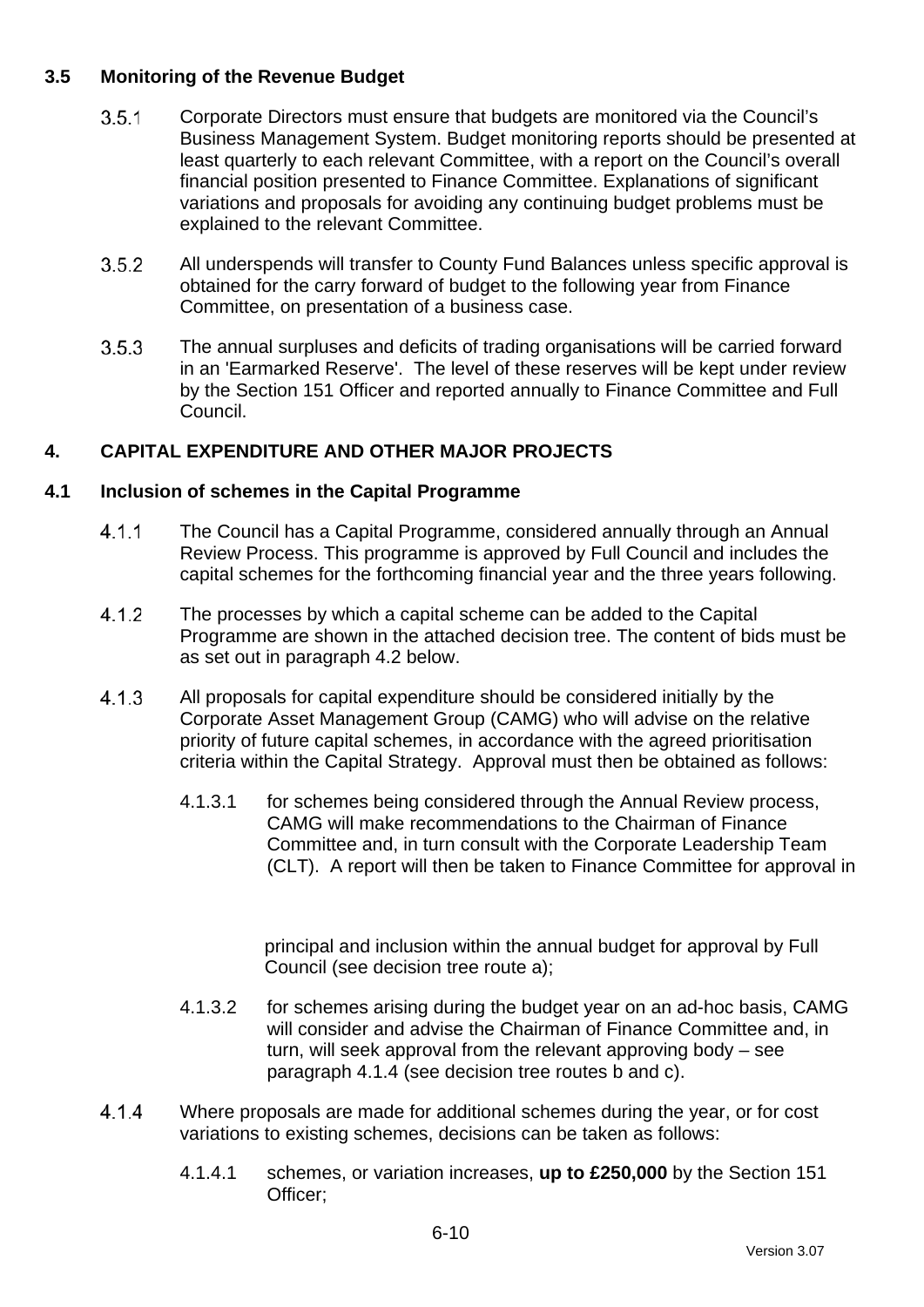- 4.1.4.2 schemes, or variation increases, **over £250,000 and up to £2 million** by Finance Committee;
- 4.1.4.3 schemes, or variation increases, **over £2 million** by Policy Committee.
- <span id="page-86-1"></span> $4.1.5$ For all schemes with a capital cost **OVER £7.5 MILLION** no detailed design work can be undertaken until a report on alternative design proposals has been approved by Policy Committee.
- $4.1.6$ After approvals have been obtained under either paragraphs [4.1.3](#page-85-2) or [4.1.4](#page-85-1) above, Latest Estimated Cost (LEC) reports should be prepared and presented (see paragraph [4.4\)](#page-87-0) before tenders are sought.
- $4.1.7$ Where major projects are being procured through a 'Private Finance Initiative' (PFI), 'Public Private Partnership' (PPP) or equivalent arrangement, an options appraisal report should be prepared and approval must be obtained from Full Council before tenders are invited.

## <span id="page-86-0"></span>**4.2 Content of Bids for Capital Expenditure**

- 421 All proposed schemes, or programmes of work, must include an options appraisal which has been carried out before detailed design work begins, setting out the full lifecycle costs of the investment and the impact on future revenue budgets. All bids for capital expenditure must be prepared by Corporate Directors in the form laid down by the Section 151 Officer.
- $4.2.2$ The advice of the appropriate technical officer(s) must always be provided before a scheme is included in any capital programme, e.g. Service Director for ICT for computer technology, Service Director for Property for building, construction and associated works.
- $4.2.3$ When scheduling costs for schemes construction costs should not normally appear in the first year, unless the following criteria have been considered and the risks evaluated:
	- 4.2.3.1 purchase, lease or lease option of the land or property has been completed and land assembly costs and issues have been identified.

In the case of projects where the Council will not be the landowner or where powers of compulsory purchase are being exercised, a right of entry must have been obtained;

- 4.2.3.2 outline planning permission must have been obtained, where required;
- 4.2.3.3 the sources of funding, including any grants or contributions from outside organisations, have been secured - except for land reclamation projects where grant notification is not normally received until the year of the project;
- 4.2.3.4 the service department has prepared a detailed business case for the project which has been agreed with the relevant technical officer who will carry out the design:
- 4.2.3.5 there has been a proper assessment of the time-scale, the likely costs and governance arrangements for the project;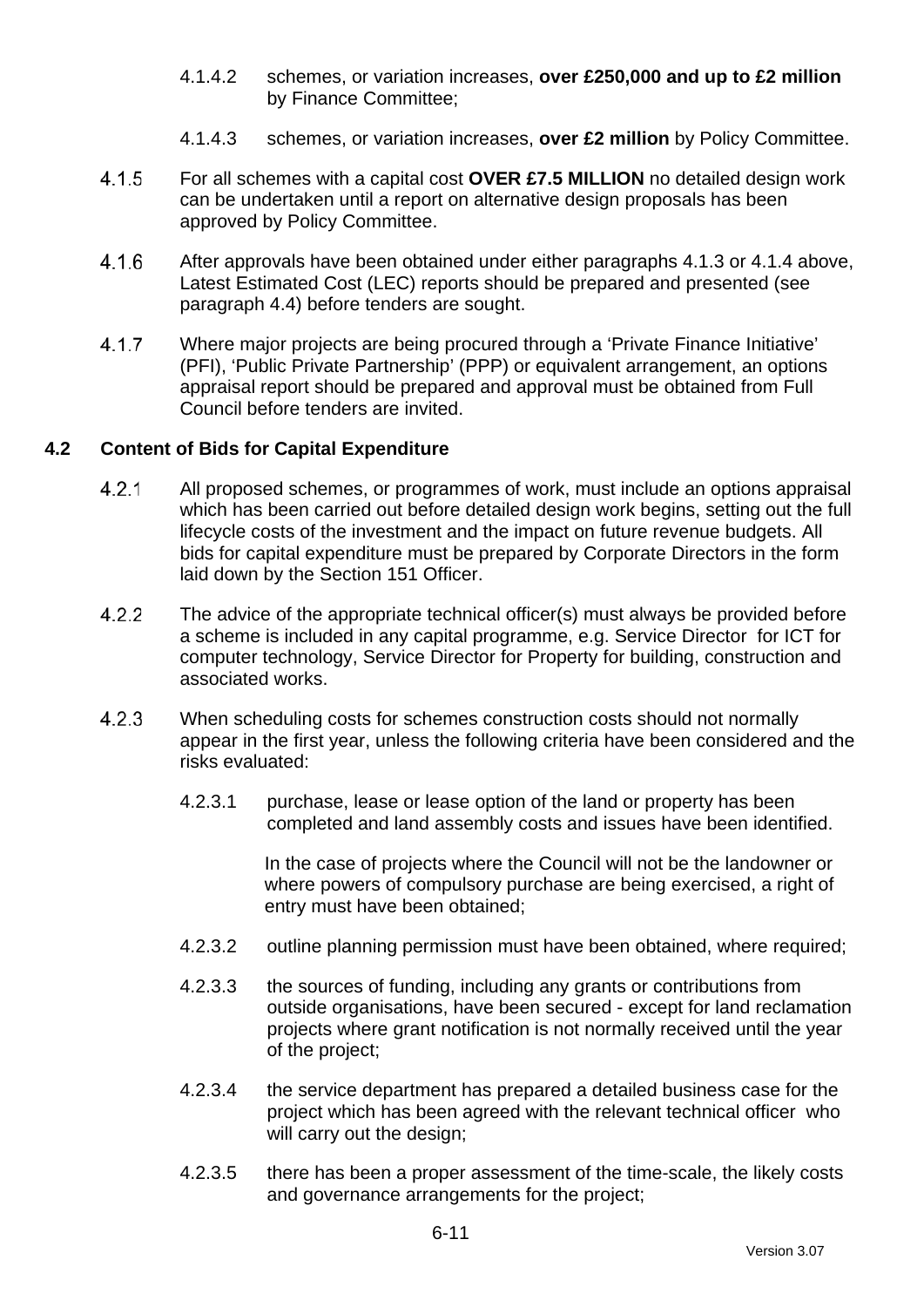- 4.2.3.6 where existing property is affected by the proposed development, the service department has agreed proposals for dealing with staff or clients who might be displaced as a result of the construction (temporarily or permanently); and
- 4.2.3.7 relevant sustainability issues have been considered and impact assessments have been undertaken in accordance with any Council policies.
- $4.2.4$ All costs should be at estimated out-turn prices, unless otherwise determined by the Section 151 Officer.
- $4.2.5$ The anticipated revenue costs of all schemes in the capital programme must be assessed each year. The staffing, lifecycle maintenance and other running costs must be included in the revenue budget. The financing costs for expenditure funded by borrowing or leasing will be calculated by the Section 151 Officer and included within the overall revenue budget.

## **4.3 Feasibility Studies**

- $4.3.1$ The appropriate project manager/ technical officer can carry out feasibility work on any scheme not in the approved capital programme subject to:
	- 4.3.1.1 the relevant Committee agreeing to the cost being met from its revenue budget for the year; and
	- 4.3.1.2 prior approval from the Section 151 Officer has been obtained if the estimated cost of the feasibility study is **over £25,000.**
- 432 Detailed design work must not take place on schemes which are not included within the approved capital programme unless written approval has been obtained from the [Chief Executive and the] Section 151 Officer. This does not apply to schemes over £7.5 million that are subject to separate approval by Policy Committee (see paragraph [4.1.5\)](#page-86-1).
- $4.3.3$ The appropriate project manager/technical officer can carry out preparatory work on any scheme included in the approved capital programme. The costs of this work must be charged to that scheme. If for any reason the scheme does not go ahead, then the costs of preparatory work undertaken must be charged to the revenue budget of the relevant Committee , which will need to make available sufficient budget cover for this. This means that the project manager/ technical officer should not carry out preparatory work unless an undertaking has been secured for the funding of any abortive costs from the service department and the appropriate budget identified.

#### <span id="page-87-0"></span>**4.4 Project Management and reports on "Latest Estimated Costs" of Proposed Schemes**

 $4.4.1$ All projects should be managed in accordance with the principles of good project governance and management. Projects **over £250,000** should be governed, managed and delivered using best practice project management techniques e.g. PRINCE2. Where significant risks have been identified, they should be included in the Corporate Risk Register and addressed in accordance with the Council's Risk Management strategy.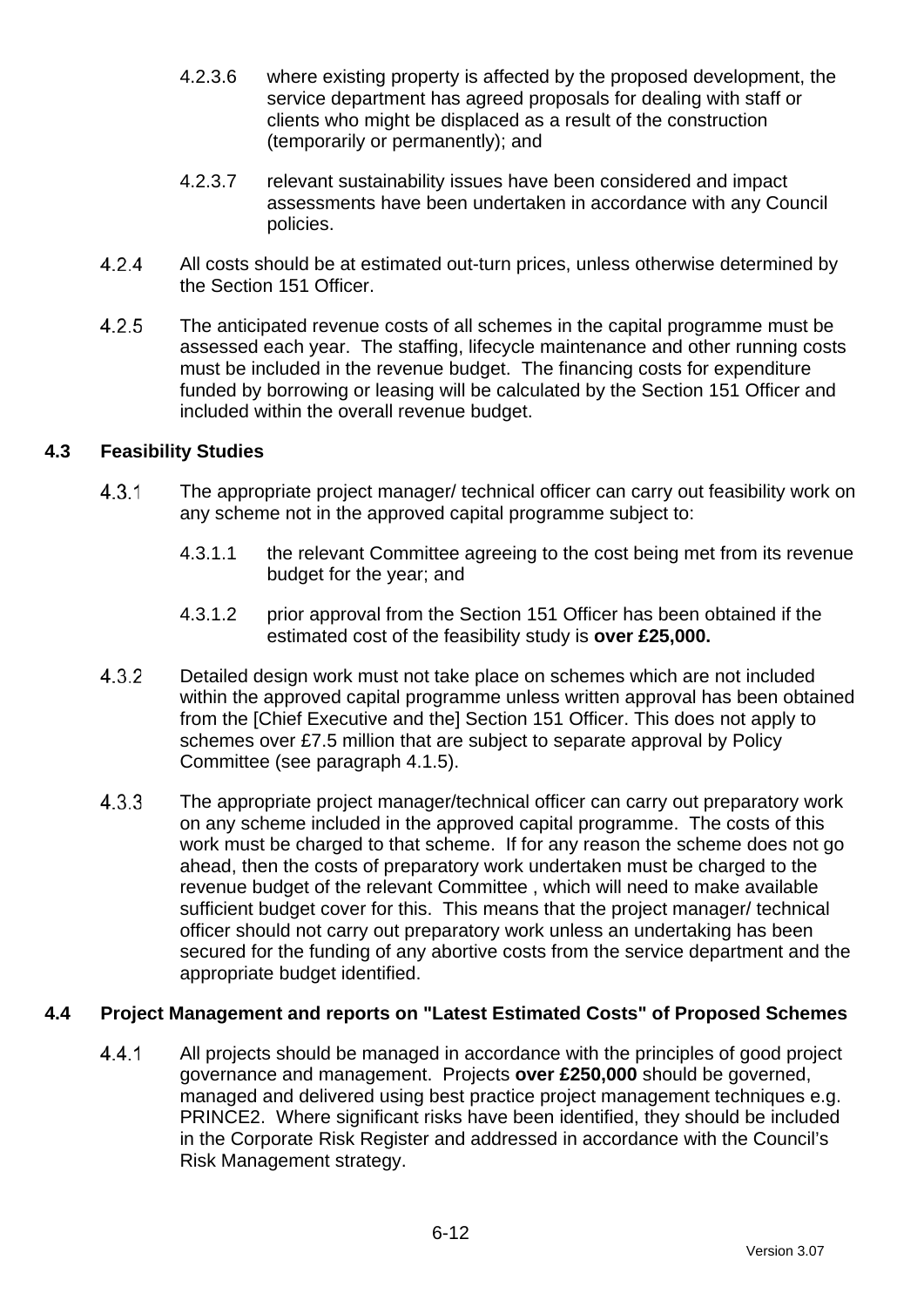- $4.4.2$ Corporate Directors must take a report to the relevant Committee setting out the latest estimated costs of all proposed capital schemes where the capital cost is **between £250,000 and £1 million** and to Finance Committee for schemes where the capital cost is **over £1 million**. The report must be made after detailed design work has been completed but before tenders are invited and should contain:
	- 4.4.2.1 Capital costs analysed into:
		- 4.4.2.1.1 land acquisition costs and associated liabilities;
		- 4.4.2.1.2 construction costs;
		- 4.4.2.1.3 acquisition of plant, equipment and furniture;
		- 4.4.2.1.4 professional fees (including legal fees) and project management costs;
		- 4.4.2.1.5 any other relevant costs.
	- 4.4.2.2 Revenue costs identified and analysed into:
		- 4.4.2.2.1 staffing costs;
		- 4.4.2.2.2 energy costs;
		- 4.4.2.2.3 other running costs;
		- 4.4.2.2.4 financing costs;
		- 4.4.2.2.5 lifecycle maintenance costs.

In addition to total costs, their phasing over each financial year should be shown. If the costs exceed the existing capital programme provision for that scheme, the

report must contain a statement on how these extra costs can be contained within the approved total capital programme or, if further capital funds are required, approval to increase the capital programme (the capital variation) must be obtained as set out in paragraph [4.1](#page-85-3) above.

#### **4.5 Budgetary approval prior to Contract Award**

- $4.5.1$ Where the preferred tender exceeds the LEC or Capital Programme estimate, Corporate Directors must submit a revised LEC report and obtain all necessary approvals for the additional expenditure needed before accepting the tender.
- $4.5.2$ The award of contracts must comply with the procedures for the procurement of Goods, Services and Works set out in section [8](#page-93-0) and the guidance must be sought from the Procurement Centre and Legal Service.

#### **4.6 Final Accounts**

4.6.1 Corporate Directors must report the final accounts for capital schemes over £1 million to the relevant Committee.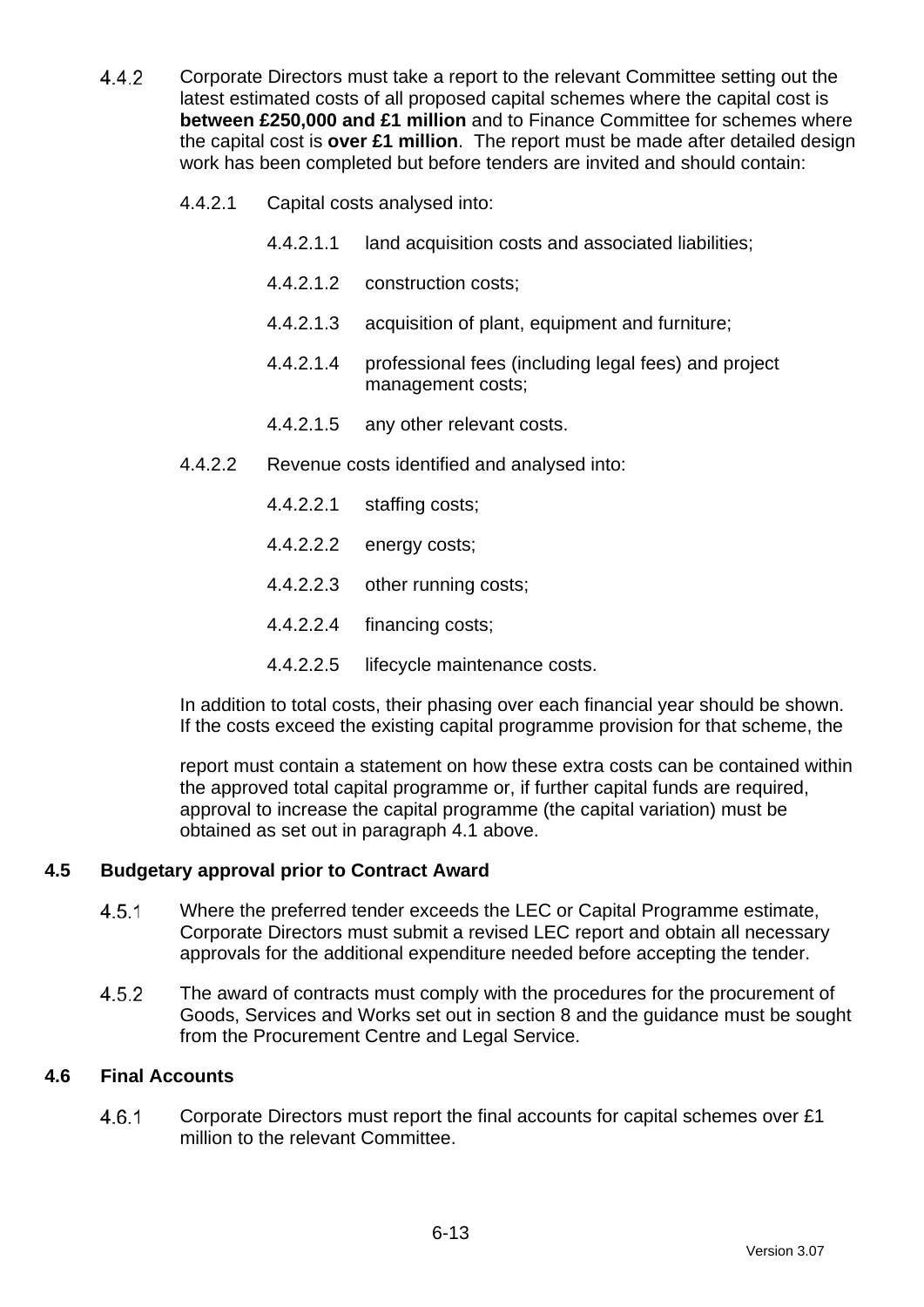$4.6.2$ The Section 151 Officer shall, where considered necessary, examine any scheme final accounts and is entitled to make such enquiries and receive such information and explanations as may be required to confirm the completeness and accuracy of the accounts.

## **4.7 Post-Project Evaluations**

- $4.7.1$ Corporate Directors have the responsibility to ensure the completion of a post project review for all their projects.
- 4.7.2 The post project review should normally address the following matters:
	- 4.7.2.1 out-turn costs vs original cost estimates and the reasons for any cost increases;
	- 4.7.2.2 breakdown of the professional fees incurred;
	- 4.7.2.3 actual timetable achieved vs original planned timetable and the reasons for slippage and delays;
	- 4.7.2.4 overall project outcomes and quality of project management;
	- 4.7.2.5 achievement of service objectives and benefits;
	- 4.7.2.6 lessons to be learned for future projects.
- 473 For completed projects, post-project reviews must be evaluated by the Corporate Asset Management Group (CAMG) and an annual report submitted by the Chairman of CAMG to the Finance Committee as follows:
	- 4.7.3.1 projects **up to £5 million** for a sample of projects selected by CAMG;

#### 4.7.3.2 projects **over £5 million** - all projects.

#### **4.8 Capital Financing**

- 4.8.1 The Section 151 Officer will make arrangements for the financing of capital expenditure in accordance with the CIPFA 'Prudential Code for Capital Finance' and the annual budget report approved by Full Council.
- 4.8.2 Corporate Directors must notify the Section 151 Officer prior to committing to leases or hire purchase arrangements for vehicles, equipment or land/buildings where the value will exceed £6,000 (see paragraph [3.3.2](#page-83-0) and section [17\)](#page-112-0).

#### <span id="page-89-0"></span>**5. ACCOUNTING SYSTEMS**

5.1 All staff must comply with accounting instructions issued from time to time by the Section 151 Officer. Any new accounting systems and changes to such systems must be approved by the Section 151 Officer.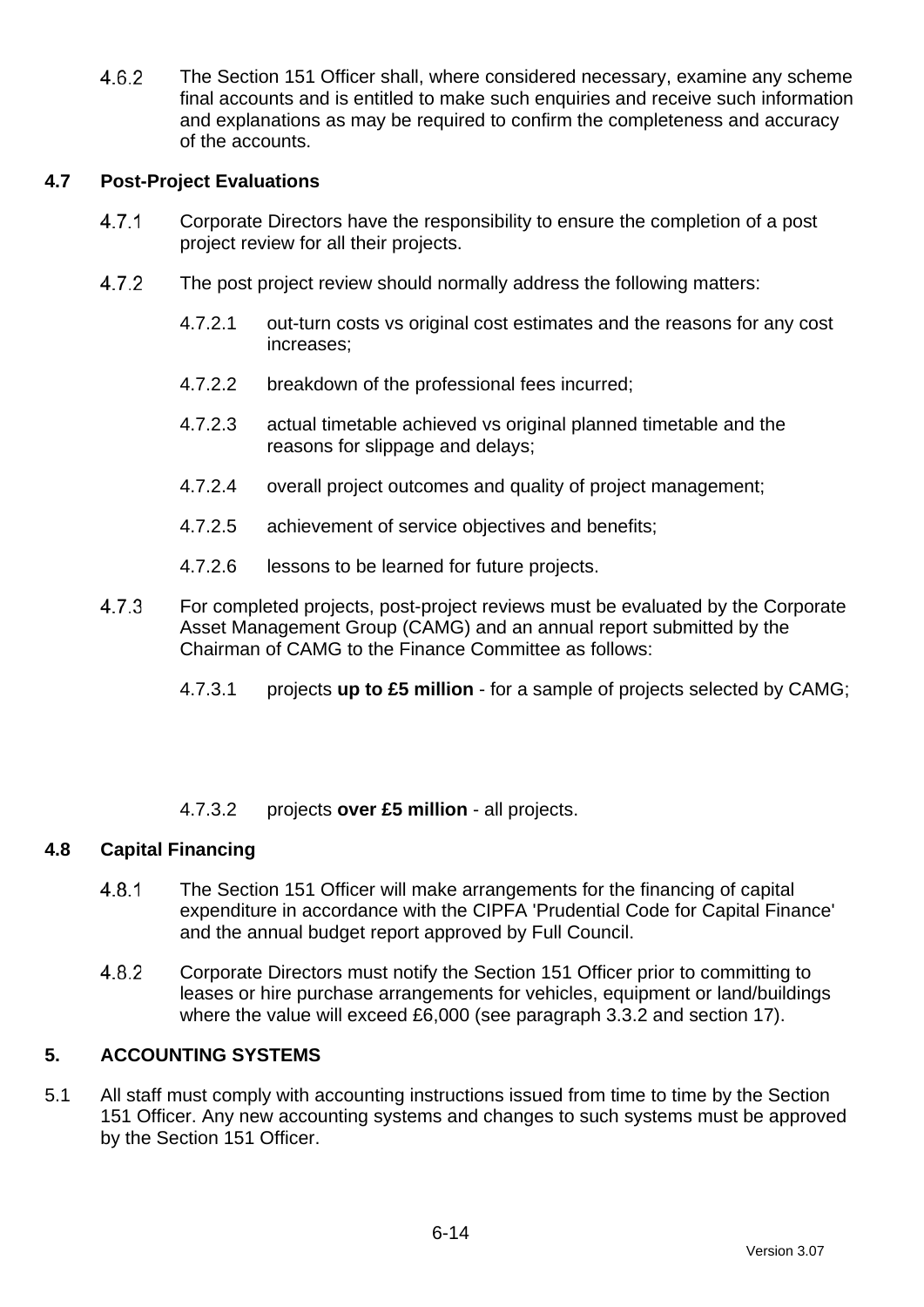- 5.2 The Council adheres to the CIPFA Accounting Codes of Practice on Local Authority Accounting and the CIPFA Service Expenditure Reporting Code of Practice and the supporting guidance statements.
- 5.3 All interim or final claims in respect of Government grant and reimbursements or contributions from outside bodies, other than where an invoice has been raised, must be signed by the Section 151 Officer.
- 5.4 Corporate Directors are responsible for ensuring that appropriate systems and procedures are in place for the proper transfer of all financial records and assets, e.g. stocks, stores, imprest accounts, inventories, valuables, cash, etc., when responsibility is to transfer from one officer to another.
- 5.5 The accounting control systems of the Council must include:
	- $5.5.1$ measures to promptly and accurately record all financial transactions of the Council;
	- 5.5.2 measures to prevent and detect inaccuracies and fraud, and reconstitute any lost records promptly and at reasonable cost;
	- 5.5.3 identification of the duties of officers dealing with financial transactions and division of responsibilities of those officers.
- 5.6 At the end of each financial year, Corporate Directors must notify the Section 151 Officer of all outstanding expenditure relating to the previous financial year in such detail and by such date as may be required by the Section 151 Officer so that accounts can be prepared to meet statutory reporting requirements (known as the accruals process).

## <span id="page-90-0"></span>**6. ASSETS**

Assets include land and buildings (see section [17\)](#page-112-0) stocks and stores (see paragraph [6.1](#page-90-1) below) and cash, equipment and furniture (see paragraph [6.2](#page-91-0) below).

#### <span id="page-90-1"></span>**6.1 Stocks, Stores and Inventories**

- $6.1.1$ Corporate Directors are responsible for ensuring that appropriate systems and procedures are in place for the safe custody and physical control of the stocks and stores in their Department. They must arrange for periodic stocktaking by an independent person to ensure that all items are checked at least once per annum or at such other frequency as the Section 151 Officer may agree. Test checks should be carried out from time to time.
- $6.1.2$ Inventories of the Department's assets must be prepared and kept up-to-date by each Corporate Director. Records and the method and frequency of inventory checks will be determined by the Section 151 Officer.
- $6.1.3$ Corporate Directors must notify the Section 151 Officer each year of the value of stock held by their Department as at 31 March and must supply such other information relating to stocks and stores as may be required by the Section 151 Officer.
- $6.1.4$ Discrepancies revealed at a stock taking may be adjusted by the Corporate Director provided that it is **under £1,000 in aggregate**. Discrepancies **over**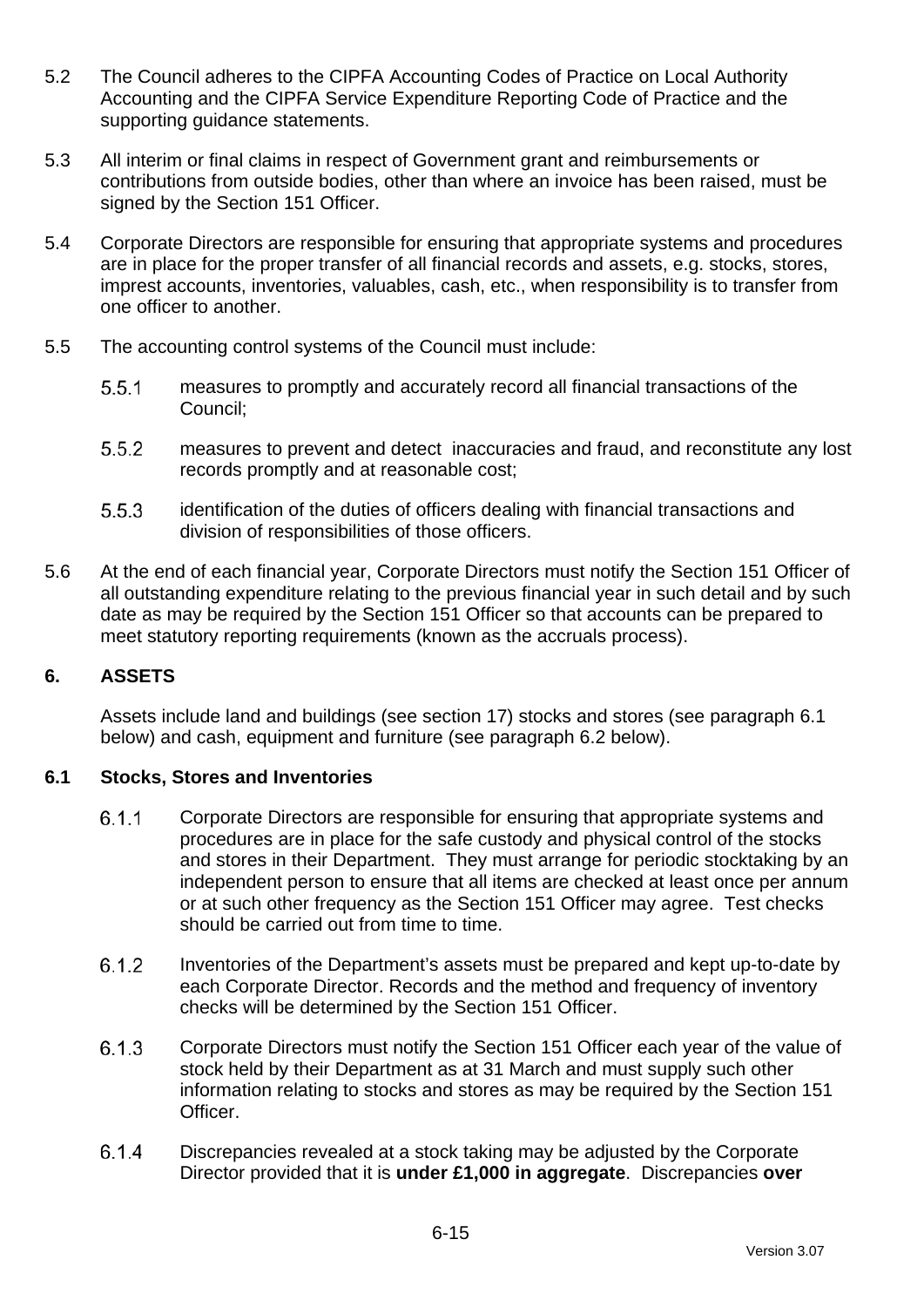**£1,000** must be reported to the Section 151 Officer who may authorise the necessary adjustment or refer any item to Internal Audit.

- $6.1.5$ Departments should not hold excessive stocks and Corporate Directors must ensure that a periodic review of stock turnover and stock levels of all items is undertaken and that action is taken to reduce/dispose of excessive or obsolete stocks.
- 6.1.6 Corporate Directors must satisfy themselves that the stocks, stores or materials cannot be re-used elsewhere in the Council. Any surplus stocks, stores or materials must be disposed of in accordance with the procedures below set out in paragraph [6.4.](#page-91-1)

#### <span id="page-91-0"></span>**6.2 Cash, Equipment and Furniture**

- $6.2.1$ Corporate Directors are responsible for maintaining appropriate security for all cash, furniture and equipment etc. under their control. The Council's property must not be removed from its usual location or used for unofficial purposes except with the permission of the relevant Group Manager.
- $6.2.2$ Money held at premises must be placed in a cash box which must be kept locked and put in a secure place.
- $6.2.3$ Safes must be kept locked and the key removed. Keys to safes, strong rooms and similar locked areas are to be stored securely at all times. The loss of such keys must be reported to the Section 151 Officer immediately. Master keys and spare safe keys should be stored securely at a separate location.
- $6.2.4$ Where several officers use the same safe, each officer must use a separate lockable cash box for the monies they are responsible for.

#### **6.3 Protection of Private Property**

- $6.3.1$ Where an officer assumes responsibility for items belonging to a private person, s/he must ensure that a formal inventory is prepared promptly, and where possible, in the presence of two officers who must sign and date the inventory to certify its accuracy. The property must be held securely.
- 632 All valuables such as jewellery, watches and other small articles of a similar nature and financial documents or property documents of title must be kept in a safe.
- 6.3.3 All reasonable steps must be taken to return the private property to its rightful owner. Where a significant cost has been incurred by the Council in providing safe custody, the cost should be recovered before the property is returned and an official receipt provided for monies received.

#### <span id="page-91-1"></span>**6.4 Disposal of Assets (including Stocks, Stores or Materials)**

- $6.4.1$ Where land or buildings are concerned, the Council's disposal policy must be complied with (see section [17\)](#page-112-0).
- 6.4.2 Where ICT equipment is concerned, disposal must comply with the policies and procedures set by the Service Director – ICT.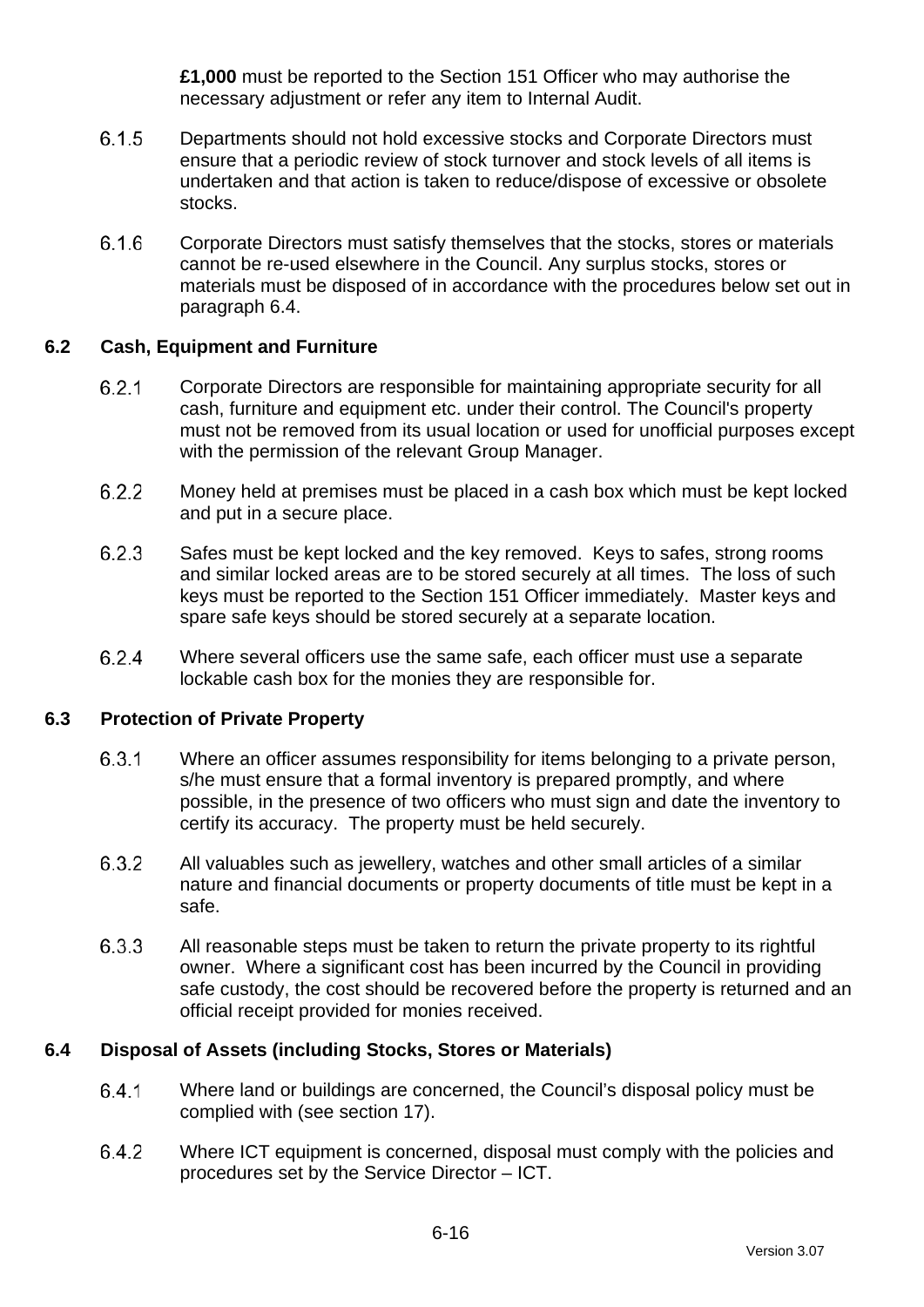- 6.4.3 Before disposing of any asset, officers should consult with the Section 151 Officer and must satisfy themselves that the asset has not been leased.
- 6.4.4 Having satisfied themselves that the assets (including stocks, stores or materials) cannot be economically re-used elsewhere in the Council, surplus assets must be disposed of in accordance with the procedures below:
	- 6.4.4.1 items estimated to realise **less than £500** at the Corporate Directors' discretion;
	- 6.4.4.2 items estimated to realise **between £500 and £10,000** competitive quotations must be sought (and copies retained on file);
	- 6.4.4.3 items estimated to realise **more than £10,000** advice must be sought from the Section 151 Officer on the appropriate method of disposal to ensure that the most advantageous price is obtained. Where tenders are used, an appropriate number must be sought (and copies retained on file)
- 6.4.5 Assets which have been sold may be released to the purchaser once cleared funds have been received by the Council.

## <span id="page-92-0"></span>**7. SALARIES, WAGES AND PENSIONS**

7.1 The payment of salaries, wages, pensions or other benefits will be made only by the Service Director – Human Resources and Customer Services. Each Corporate Director

must notify the Service Director, as soon as possible, and in the form prescribed, of all matters affecting an officer's pay.

- 7.2 All time-records or other pay input documents must be in a form prescribed or approved by the Service Director – Human Resources and Customer Services. Officers authorised to approve pay input documents must comply with the relevant employment procedure rules and any directions issued by the Service Director – Human Resources and Customer Services.
- 7.3 Overtime claims must be submitted promptly. Where these claims are over three months in arrears they will only be paid with the approval of the Service Director – Human Resources and Customer Services.
- 7.4 No employee should be paid by the Council unless they have a valid contract of service with the Council.
- 7.5 For income tax purposes, where consultants, contractors, or temporary staff meet the test of 'Employed' as set out in paragraph [3.3.1.3](#page-82-1) they shall be treated as employees and paid through payroll.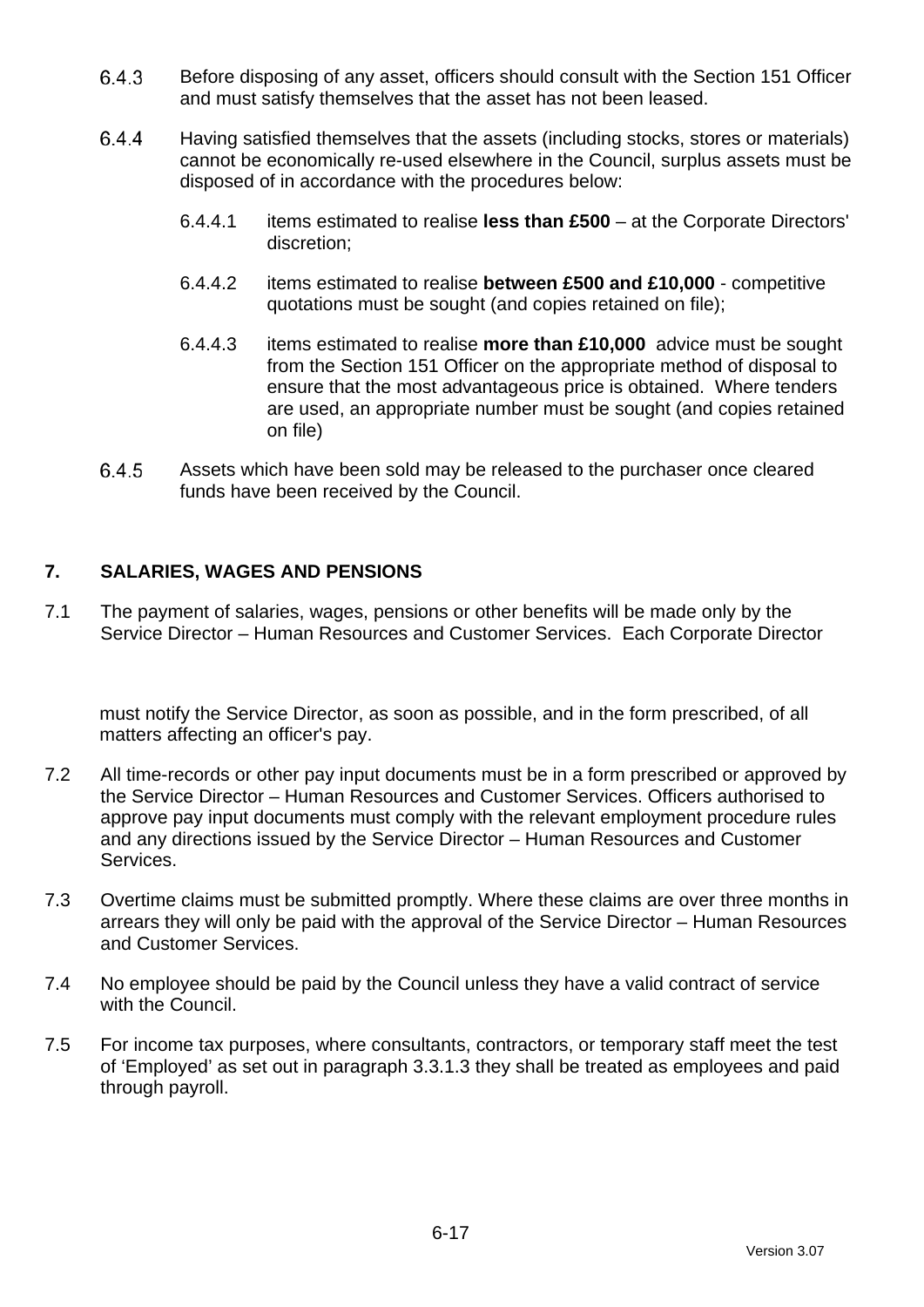## <span id="page-93-0"></span>**8. COMMISSIONING AND PROCUREMENT OF GOODS, SERVICES AND WORKS**

#### **8.1 General**

- $8.1.1$ All procurement documentation, including contracts, must be in a form approved by the Group Manager for Legal Services.
- 812 All procurement must be performed in accordance with the all applicable laws, the rules set out here and the guidance provided by the Procurement Centre in consultation with Legal Services. In particular all procurement activity should follow the principles set out in the current Procurement Strategy. The laws, rules and guidance are intended to ensure the following objectives are met:
	- 8.1.2.1 **Probity and Openness:** Honesty, integrity and openness in all dealings (subject to reasonable requirements of confidentiality) and the avoidance of corruption;
	- 8.1.2.2 **Best Value:** The optimum outcome for the Council and the residents of Nottinghamshire including the consideration of best value with regard to social, economic and environmental factors.
	- 8.1.2.3 **Equal Treatment of Suppliers:** Fair and equitable treatment for all potential suppliers;
	- 8.1.2.4 **Officer Protection**: Avoidance of situations which may lead to accusations of officer impropriety.
- 8.1.3 All procurement undertaken by the Council with a contract value greater than the relevant EU threshold is subject to both National and European Union (EU) Rules.
- 8.1.4 The Procurement Centre **must** be involved in all procurement over £10,000. Budget holders must therefore contact the Procurement Centre before commencing a new procurement exercise where it exceeds £10,000.
- 8.1.5 The Procurement Centre must seek advice from Legal Services at the commencement of any procurement over the EU thresholds and must be involved in the entire process for all complex or non-standard procurement projects or where detailed advice is required on procurement law.
- 8.1.6 If contracts arranged through the Procurement Centre already exist then these must be used. If not, Government or other public body frameworks must be used unless they do not meet service delivery needs.
- 8.1.7 Where a Council department provides goods, services or works of a particular kind that department must be given the opportunity to provide the required goods, services or works. Where the goods, services or works are obtained from inhouse sources, there is no requirement to obtain quotations and tenders. Discussion with the Procurement Centre and the service area and prior approval from the Section 151 Officer must be obtained where external suppliers are to be used to obtain goods, services or works that are available from in-house providers.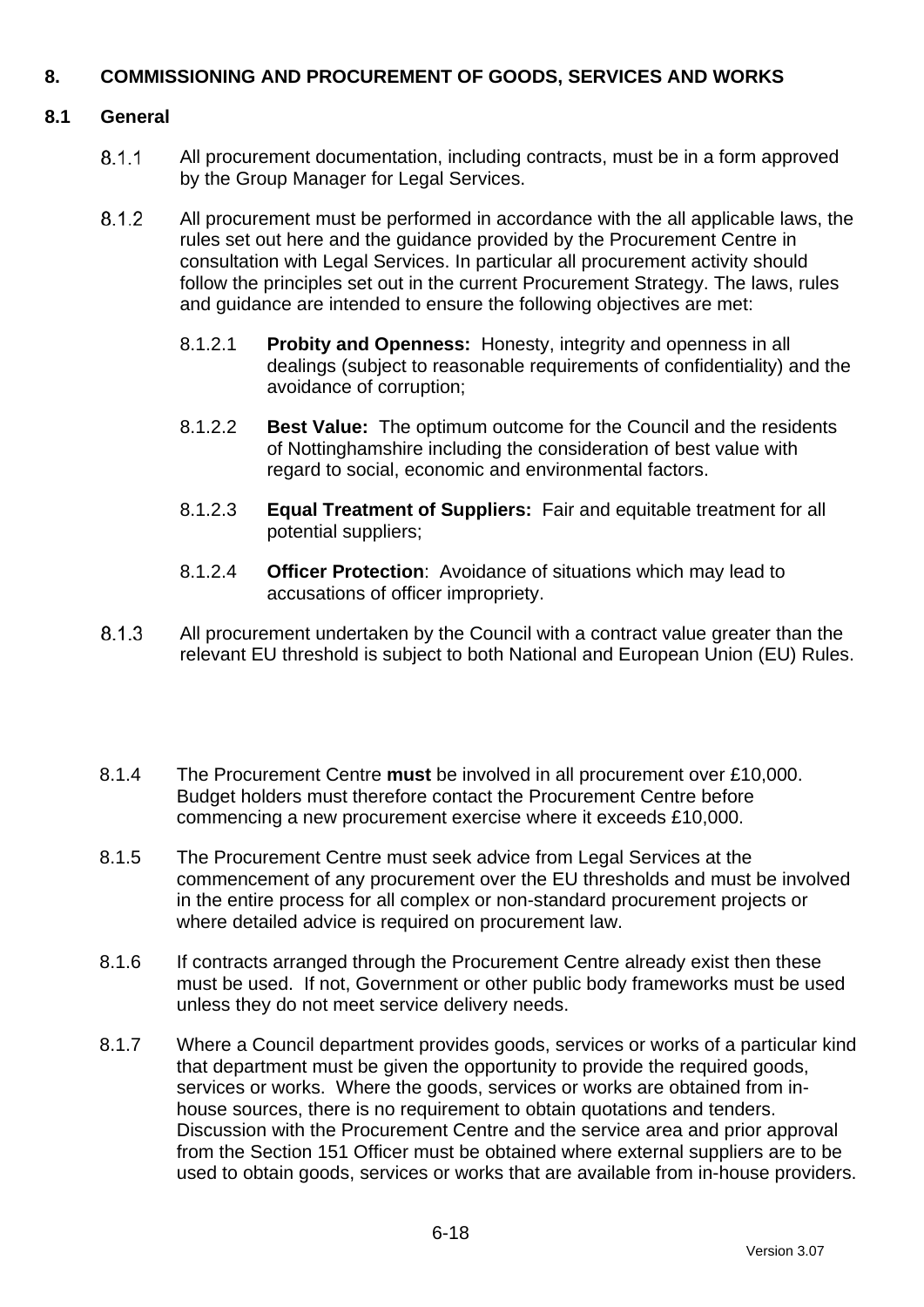The reasons for not using the in-house provider will be retained on file for review and audit purposes by the relevant Department.

- 8.1.8 All necessary Committee and budgetary approvals must already have been obtained before commencing with your procurement.
- 8.1.9 The current thresholds and how to conduct your procurement is set out in the table below:

## **Contracts for Supplies and Services**

| <b>Estimated Total</b><br><b>Contract Value</b>                                       | <b>Minimum Procurement</b><br><b>Requirements</b>                                                           | <b>Advertising</b>                                      | <b>Contract Signatory</b>                                                                |
|---------------------------------------------------------------------------------------|-------------------------------------------------------------------------------------------------------------|---------------------------------------------------------|------------------------------------------------------------------------------------------|
| Up to £5,000                                                                          | Written quotations to be<br>sought if deemed appropriate<br>by the Corporate Director or<br>his/her nominee |                                                         | <b>Budget Holder</b>                                                                     |
| £5,001 to<br>£10,000                                                                  | Written quotations must be<br>sought from more than one<br>supplier                                         |                                                         | <b>Budget Holder</b>                                                                     |
| £10,001 to<br>£25,000                                                                 | Three written quotations<br>must be sought                                                                  | <b>Source Notts</b>                                     | <b>Budget Holder</b>                                                                     |
| £25,001 to<br>£50,000                                                                 | Three tenders must be<br>invited                                                                            | Source Notts and<br>Contracts Finder.                   | <b>Budget Holder</b>                                                                     |
| £50,001 to EU<br>Threshold* for<br>Supplies and<br><b>Services</b><br>(£164,176 as at | Five tenders must be invited                                                                                | Source Notts and<br><b>Contracts Finder</b>             | <b>Budget Holder and</b><br>Officer of equal or<br>senior status to the<br>budget holder |
| January 2016)                                                                         |                                                                                                             |                                                         |                                                                                          |
| Above EU<br>Threshold for<br>Supplies and<br><b>Services</b>                          | EU procurement rules must<br>be complied with                                                               | Source Notts and<br>OJEU and<br><b>Contracts Finder</b> | <b>Budget Holder and</b><br>Officer of equal or<br>senior status to the<br>budget holder |
| Over £1 Million                                                                       | EU procurement rules must<br>be complied with                                                               | Source Notts and<br>OJEU and<br><b>Contracts Finder</b> | Must be executed as<br>a deed under seal                                                 |

| <b>Contracts for Works</b> |
|----------------------------|
|----------------------------|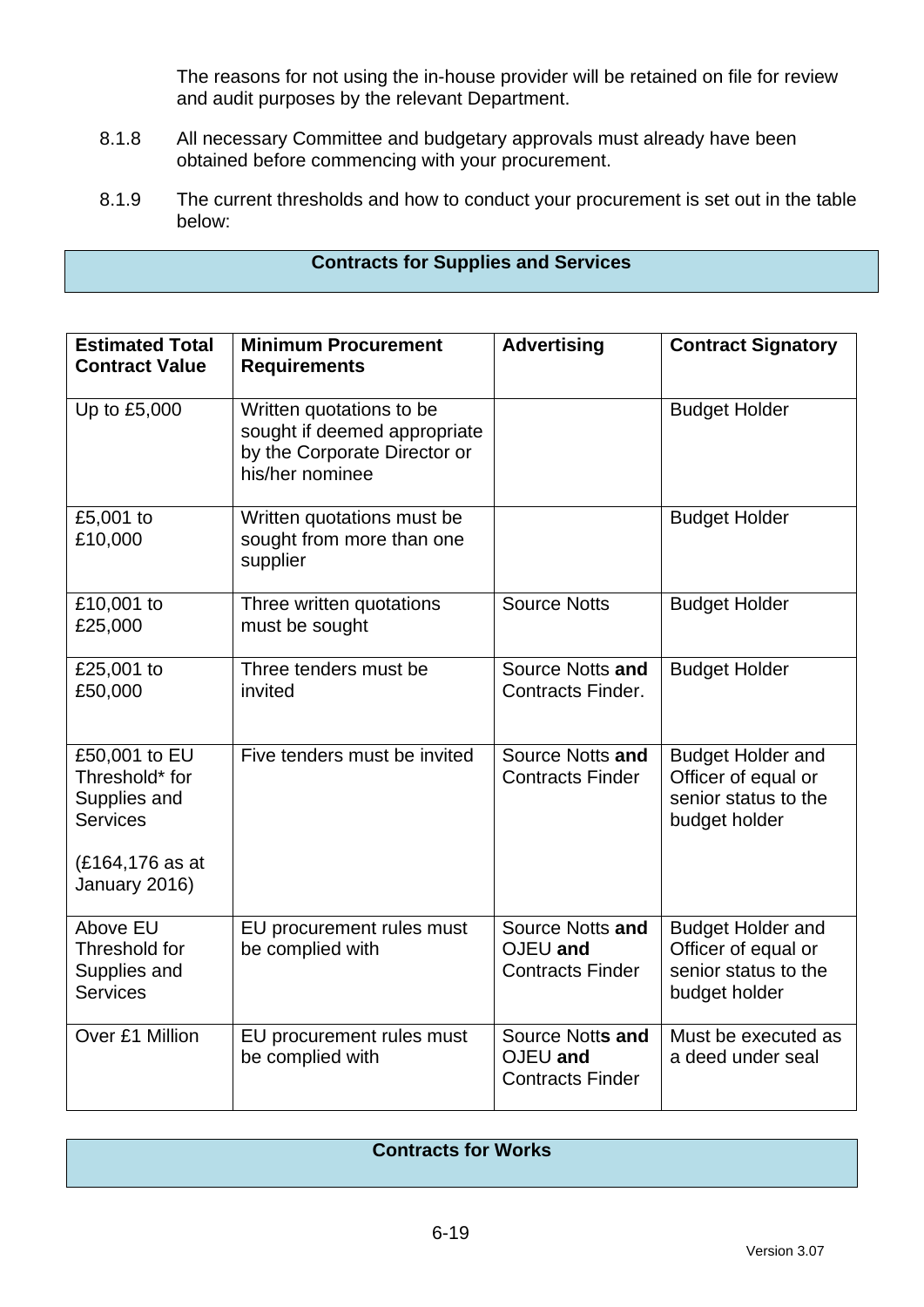| <b>Estimated Total</b><br><b>Contract Value</b>                                    | <b>Minimum Procurement</b><br><b>Requirements</b>                   | <b>Advertising</b>                                      | <b>Contract</b><br><b>Signatory</b>            |
|------------------------------------------------------------------------------------|---------------------------------------------------------------------|---------------------------------------------------------|------------------------------------------------|
| Up to £10,000                                                                      | Written quotations must<br>be sought from more<br>than one supplier |                                                         | Must be<br>executed as a<br>Deed under<br>Seal |
| £10,001 to £25,000                                                                 | Three written quotations<br>must be sought                          | <b>Source Notts</b>                                     | Must be<br>executed as a<br>Deed under<br>Seal |
| £25,001 to £250,000                                                                | Three tenders must be<br>invited                                    | Source Notts and<br><b>Contracts Finder</b>             | Must be<br>executed as a<br>Deed under<br>Seal |
| £250,001 to EU<br><b>Threshold for Works</b><br>(£4,104,394 as at<br>January 2016) | Five tenders must be<br>invited                                     | Source Notts and<br><b>Contracts Finder</b>             | Must be<br>executed as a<br>Deed under<br>Seal |
| Above EU Threshold for<br><b>Works</b>                                             | EU procurement rules<br>must be complied with                       | Source Notts and<br>OJEU and<br><b>Contracts Finder</b> | Must be<br>executed as a<br>Deed under<br>Seal |

## **Supplementary Notes**

#### **Quotations and Tenders:**

Details of all quotations and tenders sought and received, including supplier details and pricing information, must be kept on the procurement file by the relevant Department for review and audit purposes. Whenever possible and appropriate SME's and local suppliers should be encouraged to submit a quotation or tender.

#### **Thresholds**:

The current thresholds are set out in the table above; however, valuation of contracts is not always straightforward. Splitting of contracts in order to avoid the EU Rules is not allowed. Advice and guidance should be sought from the Procurement Centre.

#### **Allowed Exceptions:**

Where the contract value is **less than the EU threshold** there are limited circumstances where obtaining quotations / tenders is not required: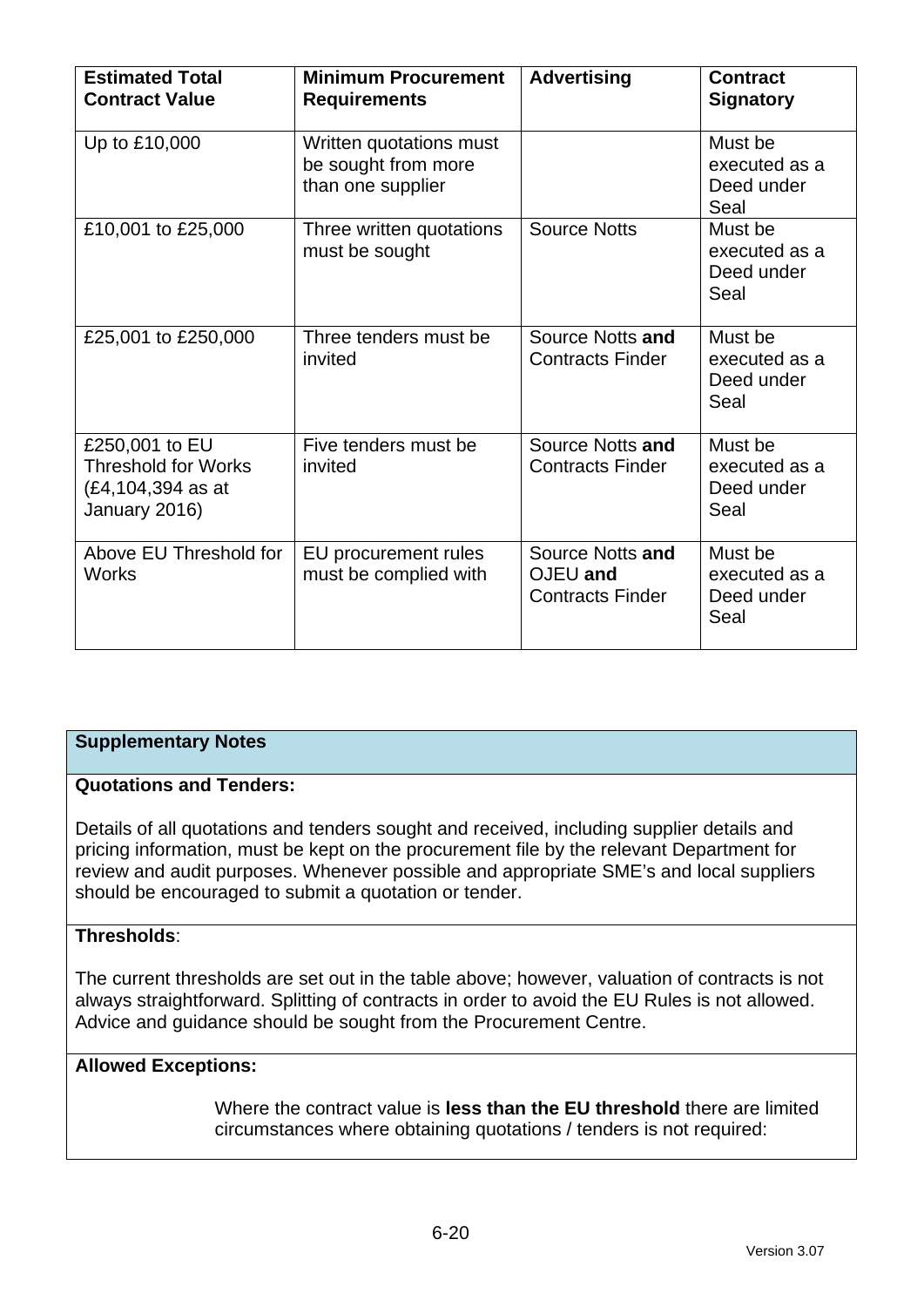a. The work to be executed or the goods or materials to be supplied consist of repairs to, or parts for, existing proprietary machinery, where such repairs or parts are specific to that machinery or upgrades to existing software packages. b. Works, supplies or services are urgently needed for the immediate protection of life or property, or to maintain the immediate functioning of a public service for which the Council is responsible. In such cases the contract must only last as long as is reasonably necessary to deal with the specific emergency c. The Corporate Director, in consultation with the Group Manager for Procurement, decides that special circumstances make it appropriate and beneficial to negotiate with a single firm or that a single tender be invited and that best value for the Council can be achieved by not tendering In all cases where the value is over £5,000 but below the EU thresholds prior approval via a Financial Regulations Waiver Request Form

(available on the intranet) must be obtained for all exceptions to these Financial Regulations.

# **Advertising:**

All Source Notts adverts, Contracts Finder and OJEU notices must be routed via the Procurement Centre for publication.

## **Corporate Contracts**:

Where there is no single budget holder then the Budget Holder signatory role may be undertaken by the Group Manager for Procurement.

# **Building Works**

Property Services should be contacted for any contracts that impact upon the Authority's property portfolio.

## **8.2 Joint Procurement**

- $8.2.1$ The Council may procure goods, services and works through collaborative procurement exercises or joint commissioning in partnership with other public sector organisations. The organisations involved in the exercise must decide which of them is to act as the lead and the procurement procedures of the lead body must be followed.
- 8.2.2 Where the Council acts as lead authority it must carefully assess the risks involved, ensure that it does not take on liabilities of other public bodies by acting as lead and must follow any procedural safeguards as advised by the Group Manager for Legal Services and financial arrangements determined by the Section 151 Officer to protect the Council's position.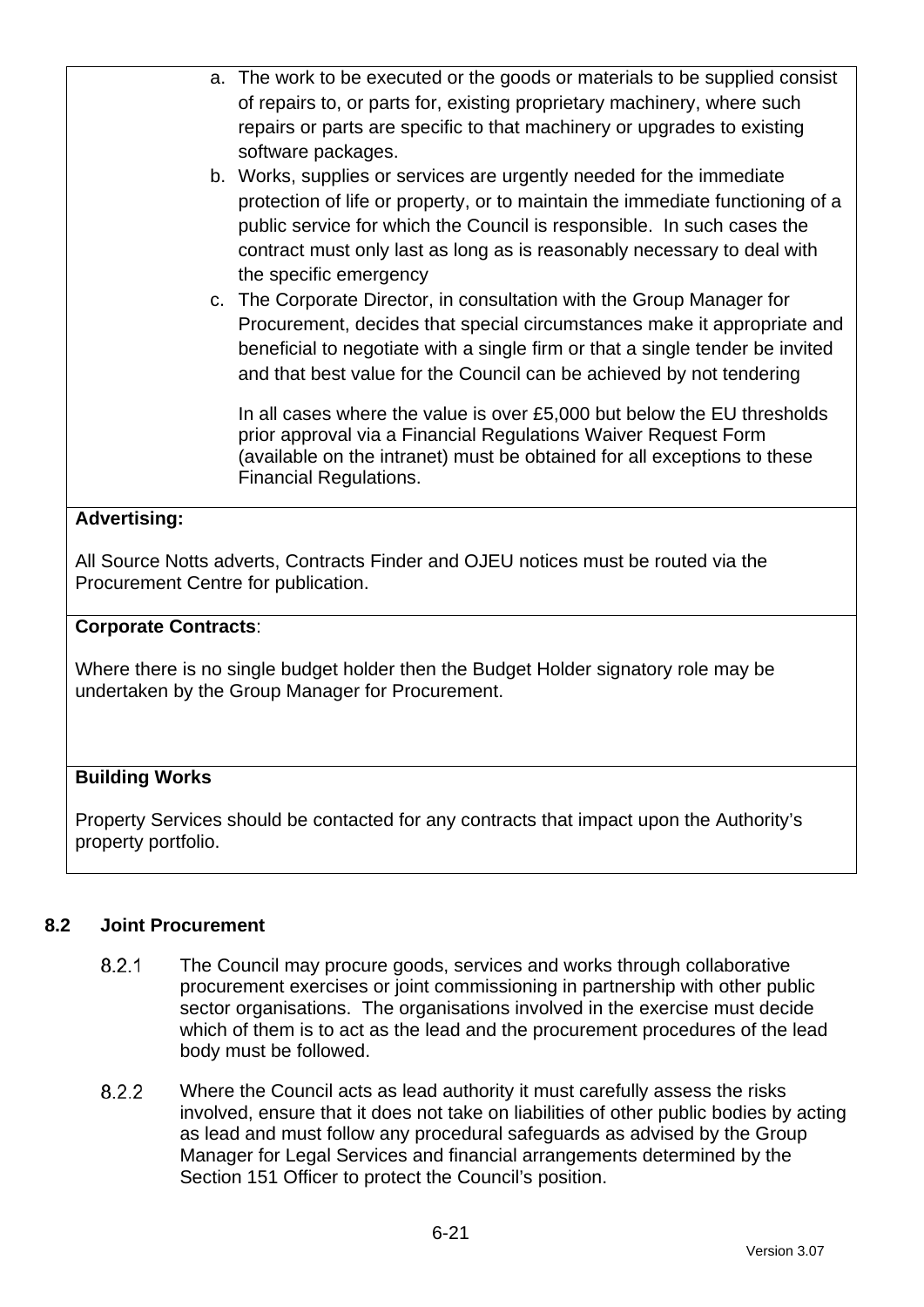## **8.3 Tender Principles**

- 8.3.1 Unless expressly approved in writing by the Group Manager for Procurement, all procurement must be undertaken using the Council's electronic system and procedures determined by the Section 151 Officer in consultation with the Group Manager for Legal Services.
- 8.3.2 If the specification for any tender is developed by or in conjunction with any consultant or supplier, then that consultant or supplier shall be excluded from a future tendering exercise for those services, supplies or works for as long as that specification is in use.
- 8.3.3 Councillors and Officers who have a financial or personal interest in a contract or other procurement decision must ensure they comply with the appropriate codes of conduct and must not be supplied with or given access to any tender documents, contracts or other relevant related information without the authority of the Monitoring Officer.
- 8.3.4 Where a contract contains onerous obligations for the Council, such as an indemnity or guarantee, advice must be sought from the Group Manager for Legal Services.
- 8.3.5 Where ICT equipment, software and services to be purchased or for upgrades to software the Service Director, ICT should also be consulted.
- 8.3.6 The Council's information management policies and procedures should be followed in respect of retention of records and disclosure of information relating to contracts and tenders.
- 8.3.7 The Corporate Director must ensure that where any officer who is not an employee of the Council is responsible for the letting, administration and management of a contract on the Council's behalf, they must:
	- retain all relevant documentation on the Council's approved systems;
	- retain all relevant original records (see paragraph 8.3.5) and provide it to the Corporate Director or Section 151 Officer on request and in any event prior to the end of their contract with the Council;
	- provide all the appropriate drawings, including the final 'as built' drawings, together with all project and contract documentation to the Corporate Director and in any event within three months of completion of the works.
- 8.3.8 Subject to any statutory requirements relating to disclosure, the names of, prices contained in or other confidential information from any tender must not be divulged to other bidders, or individuals not properly connected with the tender process.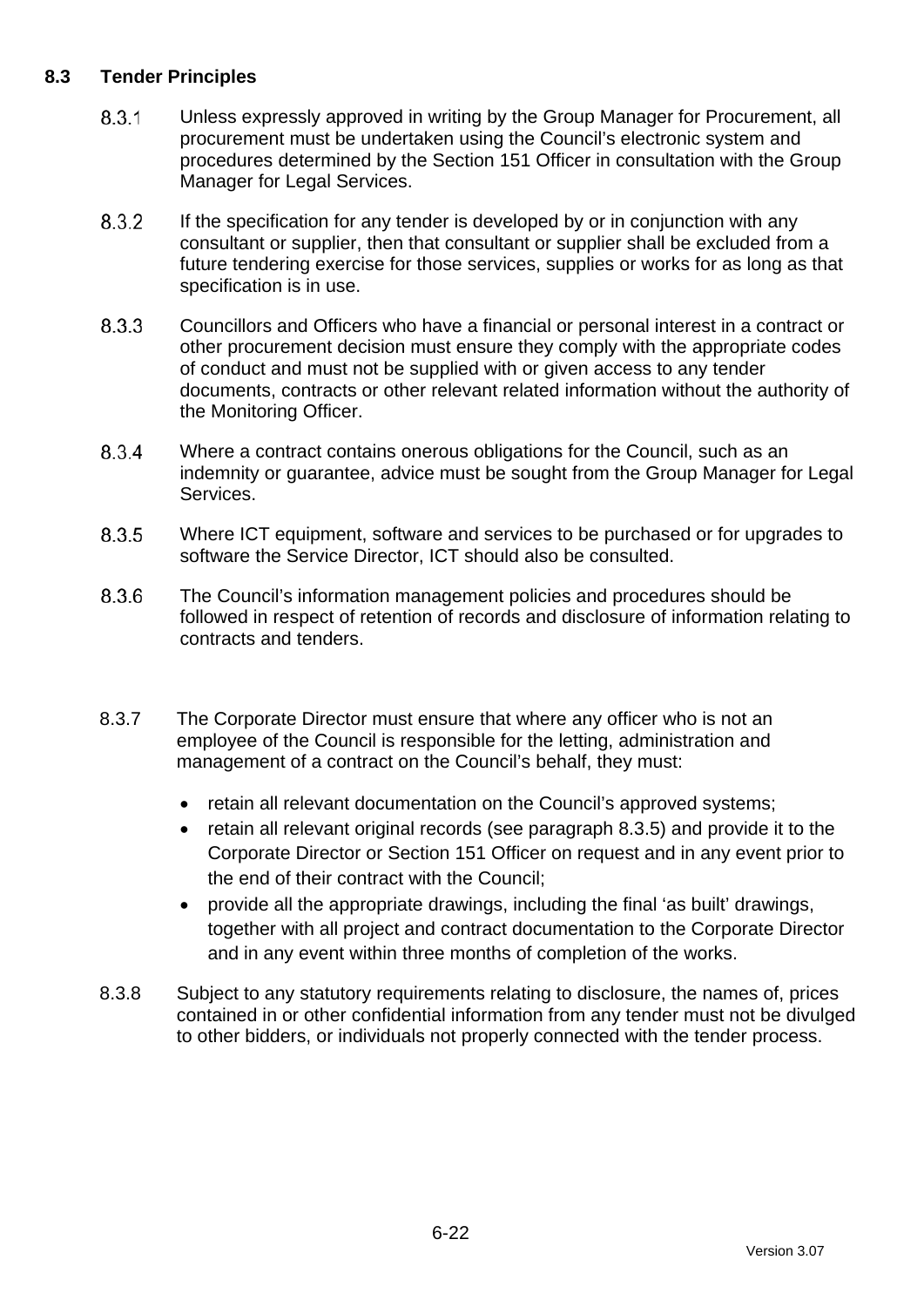## **8.4 Invitation to Tender**

- 841 Every invitation to tender must state that a tender will only be considered if it is submitted in accordance with the instructions to tenderers. The invitation to tender must also state that tenders which do not comply fully may be rejected.
- 8.4.2 All invitations to quote/tender must specify that the Council is not bound to accept the lowest or any quotation or tender.
- 8.4.3 Tenders may be evaluated on the basis of price, or a mixture of price and quality criteria. The basis on which the tender will be evaluated must be determined before tenders are invited and included as part of the invitation to tender information.
- 8.4.4 Where prior advertisement has not specified the award criteria, the invitation to tender must state the award criteria together with the weighting for each of the chosen criteria.
- 8.4.5 The invitation to tender must include the Council's contract terms for that contract.
- 846 The invitation to tender for contracts above EU thresholds must contain information for tenderers about the way the standstill period will be applied (see paragraph 8.8.2).
- 8.4.7 Subject to prior discussion with the Procurement Centre and Legal Services, approval shall be sought from the Section151 Officer regarding whether:
	- 8.4.7.1 provision should be made for liquidated and/or ascertained damages in the contract, where the contract is for the supply of goods or materials by a particular date or series of dates and if required, the amount of such damages shall be determined by the appropriate technical officer in consultation with the Group Manager for Legal Services
	- 8.4.7.2 security in the form of a bond and/or parent company guarantee is required for the due performance of a contract, where:
	- The total value of the contract exceeds £1 million:

**or**

- The total value of the contract is less than £1 million but the Corporate Director, appropriate technical officer or the Section 151 Officer considers that Council is at particular risk.
- 8.4.7.3 in the case of construction and maintenance contracts provision should be made for a payment retention (normally 5%) to be withheld for an appropriate period to allow for the rectification of faults and defects.
- 8.4.8 The release of any security must be authorised by the appropriate technical officer in consultation with the Section 151 Officer.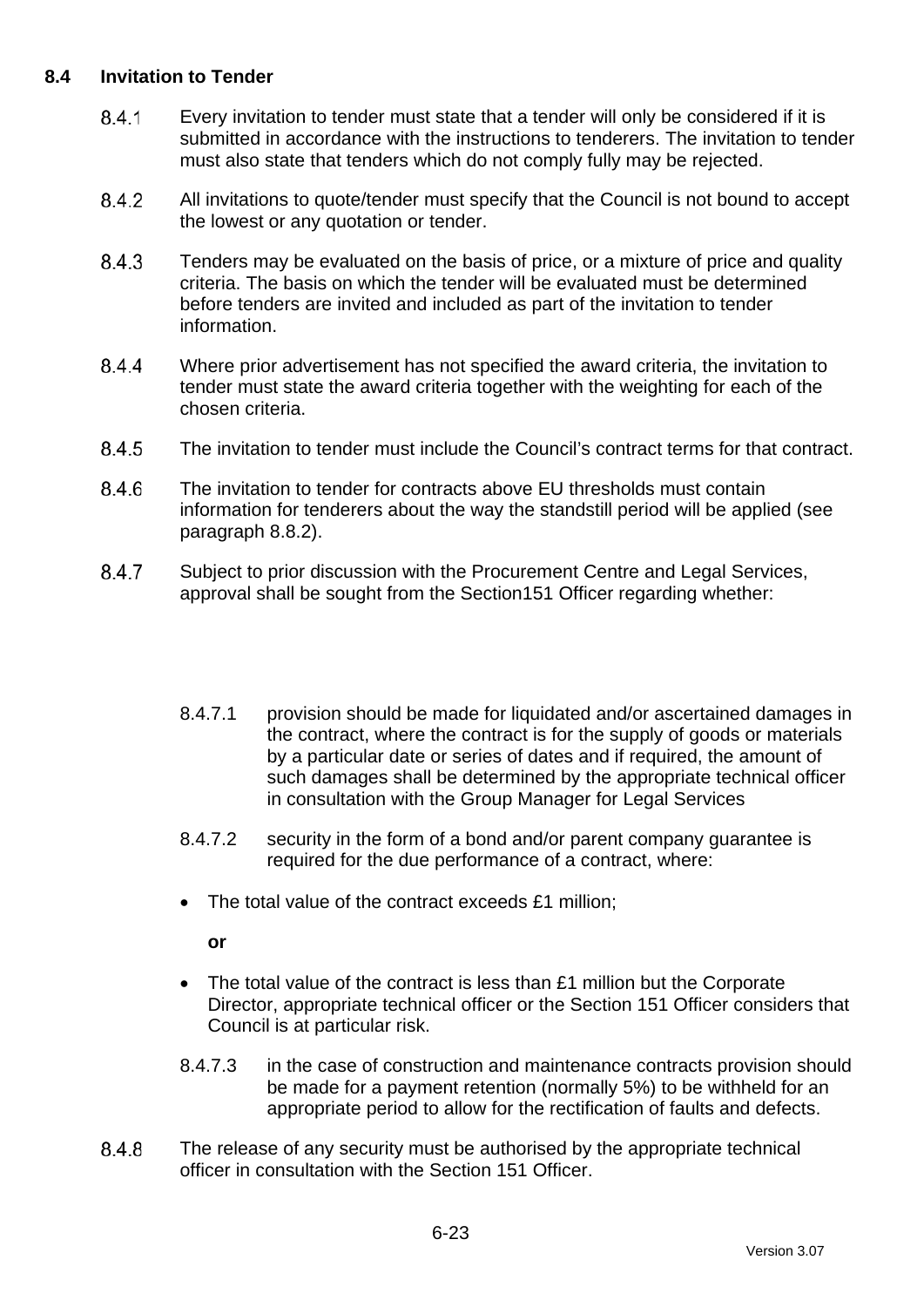8.4.9 If a performance bond or other security is required the nature and amount of the security to be given must be set out in the specification.

#### **8.5 Receipt and Opening of Tenders**

- 8.5.1 Receipt and opening of tenders must be undertaken using the Council's approved electronic system.
- 8.5.2 Where the use of a paper-based tender process has been authorised by the Group Manager for Procurement in accordance with paragraph 8.3.1 above the following procedures must be followed:
	- 8.5.2.1 tenders shall be returned to the Group Manager for Procurement;
	- 8.5.2.2 until the time specified for opening tenders, tenders must remain unopened and be held securely.
	- 8.5.2.3 the opening and recording of tenders must be performed by a representative of the Procurement Centre who shall record the tenders in the official tender book in the presence of a representative from the client department.
	- 8.5.2.4 the official tender book shall include the following:
	- Description of the contract being let:
	- Date and time set for tender receipt;
	- Date and time tenders were opened;
	- The officers present at the opening;
	- Details of the following for each tender:
		- o Tenderers name;
		- o Date received:
		- o The tendered value (where applicable); and
		- o Details of any noteworthy events (e.g. Tender excluded with reasons).
	- 8.5.2.5 Any issues on the opening and recording of tenders, including any tenders received late, shall be referred to Legal Services.

#### **8.6 Clarification and Negotiation following tender submission**

8.6.1 Where examination of tenders reveals errors which would affect the tender figure in an otherwise successful tender, the tenderer must be notified of such errors and be given the opportunity to clarify and confirm or withdraw their tender. Under no circumstances must the clarification process be used to attempt to seek an adjustment of prices or other changes to the specification tendered.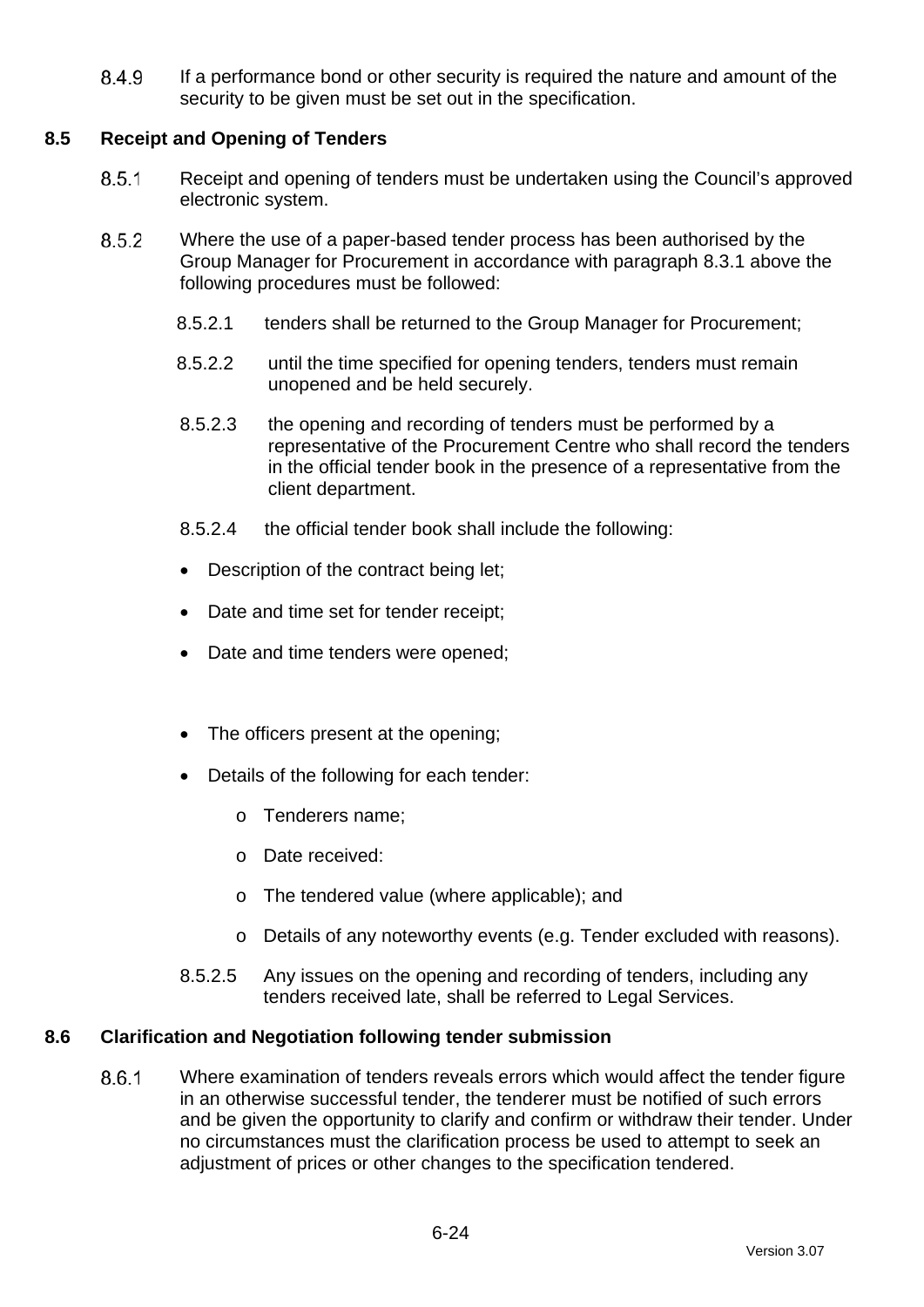- 8.6.2 EU Directives only allow for negotiations under specific circumstances where the procurement is above EU thresholds, they are:
	- competitive procedure with negotiation, no negotiation is permitted after receipt of final tenders.
	- or the Innovation Partnership Procedure all tenders except final tenders can be negotiated
	- Competitive Dialogue allows limited negotiation with the preferred bidder to confirm financial commitments or other terms of the tender. This negotiation is permitted provided that it does not have the effect of materially modifying essential aspects of the tender.

In these circumstances advice must be sought from the Group Manager for Legal Services.

8.6.3 For procurement below EU thresholds, guidance must be sought from the Procurement Centre about the circumstances in which negotiations are permissible and the procedure for the relevant contract procurement must be followed.

## **8.7 Tender Evaluation**

8.7.1 All tenders must be evaluated in accordance with the published evaluation criteria set out in the contract notice or the invitation to tender.

#### **8.8 Contract Award**

- 881 A tender may be accepted as the winning tender by the appropriate Corporate Director using a form of acceptance letter approved by the Group Manager for Legal Services and the Group Manager for Procurement.
- 882 For contracts above the EU thresholds, there must be a minimum standstill period of at least 10 clear calendar days between communicating the award decision to all tenderers and candidates, and contract conclusion. A 10 day standstill period is also required before awarding a contract after a stand-alone e-auction is closed or at the end of an e-auction run within a Dynamic Purchasing System.
- 883 All tenderers and candidates must be notified of the result of the procurement as soon as possible after the award decision.

The notification must contain:

- The award criteria:
- The reasons for the decision
- The tenderer's score:
- The winning tenderer's score
- The name of the winning tenderer
- A statement outlining the standstill period before the Council will enter into the contract or conclude the framework agreement

Further guidance is available from the Procurement Centre.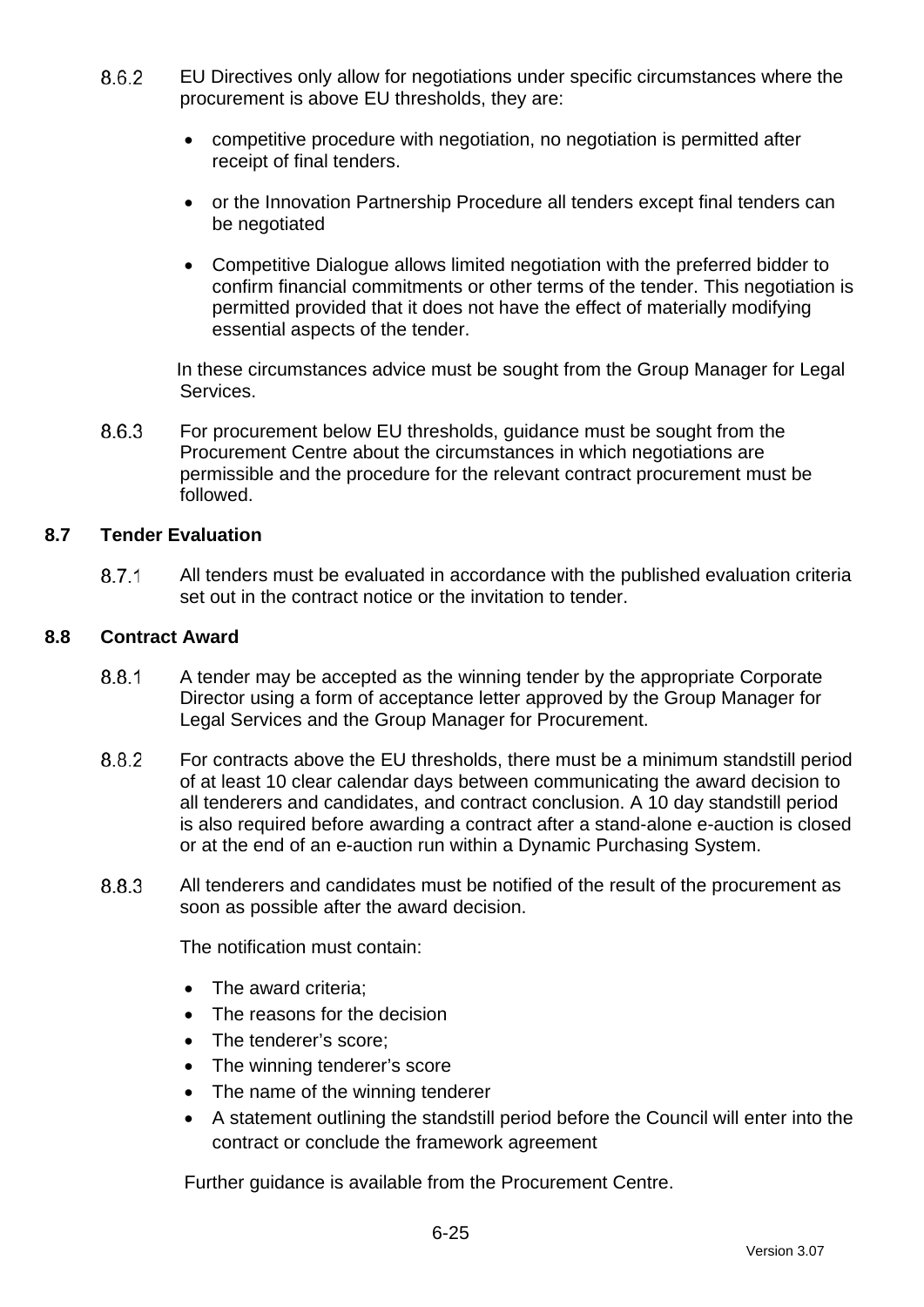- 8.8.4 Successful tenderers must be informed that no work may start on site or goods, services or materials ordered until either
	- An official order has been issued;

**or**

- A formal contract (and, where applicable, a completed bond) has been completed by all parties.
- 885 Within 48 days of awarding an EU contract, a Contract Award Notice, in the prescribed form, must be sent to the Official Journal of the European Union (OJEU).

#### **8.9 Contract Administration**

- 891 Corporate Directors are responsible for ensuring that contracts are managed and monitored by suitably experienced officers with knowledge of the relevant contract terms and conditions.
- 8.9.2 All contracts must be performance managed by the commissioning department in accordance with best practice, the Strategic Management Framework and any applicable performance management requirements including relevant committee oversight. Any significant contract management concerns or issues should be

reported to the Section 151 Officer and the Group Manager responsible for Performance.

- 8.9.3 Contractors may only be paid for matters which fall within the terms of the contract. Any claims for payment falling outside the terms of the contract must be referred to the Group Manager for Legal Services for consideration of the Council's legal liability as soon as possible. Where the Group Manager for Legal Services considers it necessary, these claims must also be referred to the Section 151 Officer for consideration before any settlement is reached.
- 8.9.4 Valid claims for loss and expense arising from delays and disruption must be notified to the Group Manager for Legal Services where they are likely to exceed £100,000 or for any amount where there is a possibility of legal proceedings, including arbitration or alternative dispute resolution procedures provided by the contract.
- 8.9.5 Where there is provision in the contract for liquidated and/or ascertained damages, these rights must be enforced where contracts are not completed within the original contract period (plus any extensions of time granted in accordance with the contract) unless otherwise agreed in writing by the Section 151 Officer and the Group Manager for Legal Services.

#### **8.10 Procurement and Ordering**

8.10.1 Purchase Orders must be in the form approved by the Group Manager for Procurement and Group Manager for Legal Services.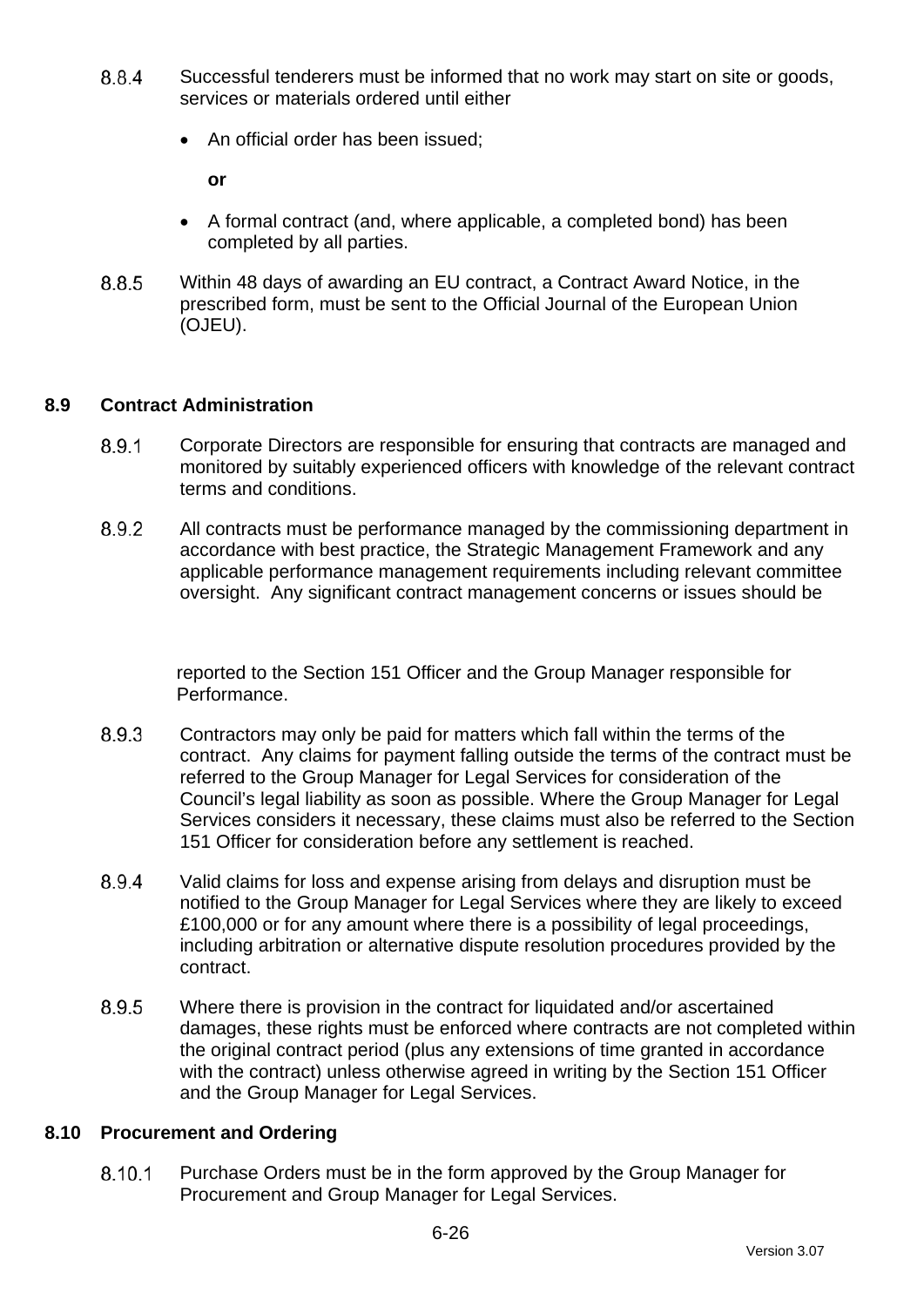- 8.10.2 Corporate Directors are responsible for the control of all official orders issued from their Department.
- 8.10.3 Except in cases of emergency, no work shall be carried out or goods, materials or services ordered or a consultant appointed unless there is adequate budget available.
- 8.10.4 For all goods, services or works an official purchase order should be raised before they are ordered.

All orders should be raised via the Council's Business Management System (BMS) unless the use of Purchase Card, Petty Cash or Legacy system has been approved. Within BMS the limit for system approvals is as follows:

| <b>Estimated Value</b> | <b>Level of Approval Required</b>    |
|------------------------|--------------------------------------|
| Under £200             | No additional approval required      |
| £200 to £100,000       | Senior Practitioner or Team Manager  |
| £200 to £200,000       | Group Manager                        |
| £200 to £2 Million     | <b>Service Director</b>              |
| Unlimited              | Corporate Director / Chief Executive |

- 8.10.5 Purchase Card purchases must only be made by authorised officers. Purchase Card application forms are available on the intranet and must be approved by the Group Manager for Procurement.
- 8.10.6 Petty cash (Imprest Accounts) purchases must only be made by authorised officers and in accordance with the requirements set out under section [10.4.](#page-106-0)

#### <span id="page-102-0"></span>**9. PAYMENT FOR GOODS, SERVICES AND WORKS**

- 9.1 Payment for goods, services and works relating to approved orders in BMS do not need further approval. See separate guidance on raising, approving and making variations to purchase orders in BMS on the Council's BMS webpages.
- <span id="page-102-3"></span><span id="page-102-2"></span><span id="page-102-1"></span>9.2 For BMS non-purchase order related payments before authorising an official purchase invoice, or any process that may lead to a payment, officers must:
	- ensure they are authorised to process the payment (see BMS limits for system  $9.2.1$ approvals set out in paragraph 8.10.5);
	- $9.2.2$ satisfy themselves that the goods/services/works are a proper charge on the funds under their control;
	- $9.2.3$ satisfy themselves that the goods/services/works have been received, conform in all respects with the official order and are acceptable in every way;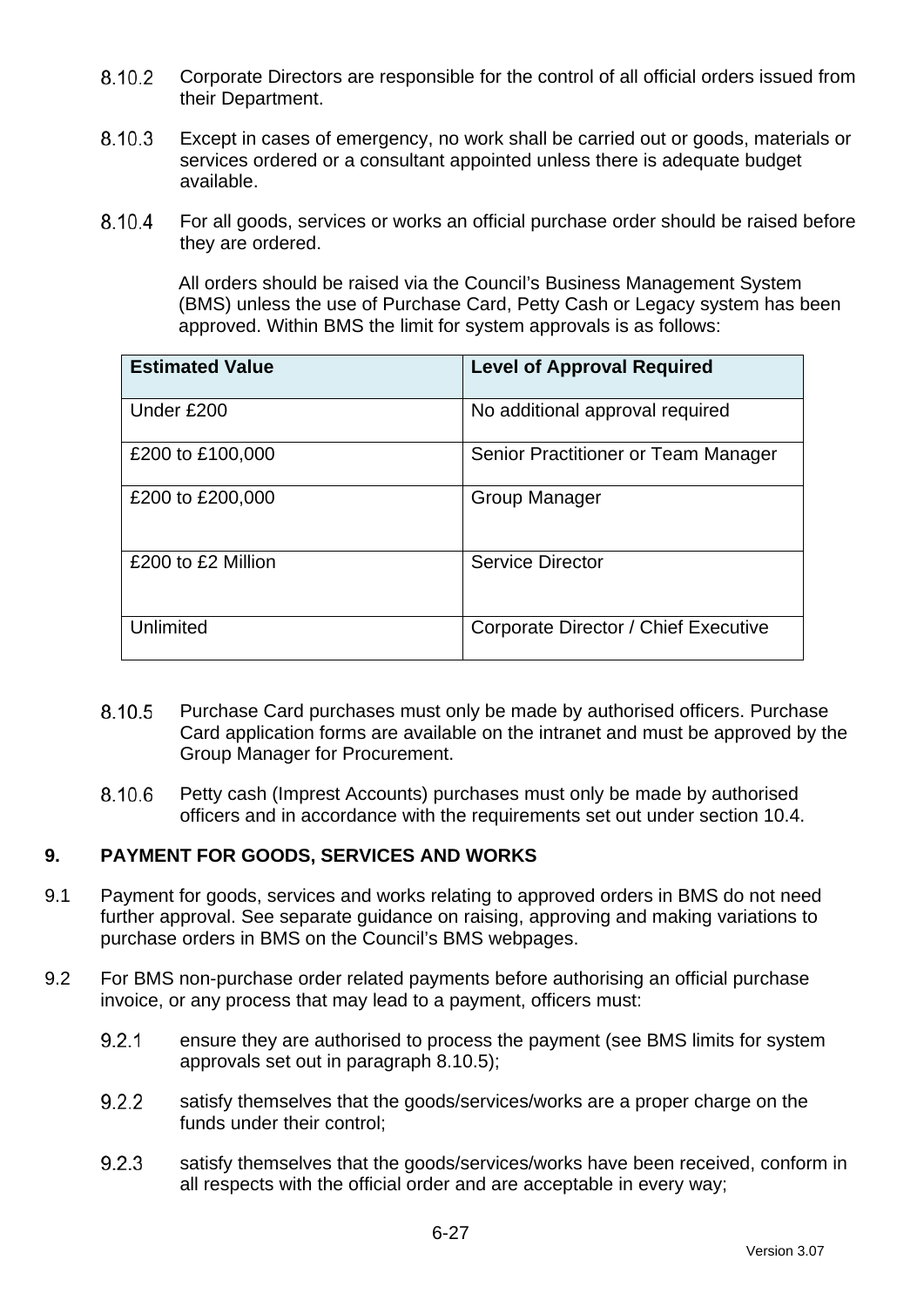- $9.2.4$ ensure that amounts are correct and include all discounts due;
- <span id="page-103-0"></span>9.3 Where payment is made by Purchase Card, charge card or credit card, it may not be possible to comply with paragraph [9.2.3](#page-102-1) above but officers must ensure compliance with paragraphs [9.2.1,](#page-102-2) [9.2.2,](#page-102-3) and [9.2.4](#page-103-0) and with the guidance for the use of Purchase Cards (see separate guidance on use of Purchase Cards on the Council's BMS webpages).
- 9.4 The Council's normal method of payment of monies owed is by BACS, cheque or Purchase Card.
- 9.5 Direct Debits must not be set up on any of the Council's bank accounts, including imprest accounts, without the prior written approval of the Section 151 Officer.
- 9.6 Direct Debits must be cancelled promptly when the related goods or services are no longer being received. All Direct Debits must be reviewed annually to confirm they are still appropriate.
- 9.7 An officer initiating payment should ensure that the account has not previously been passed for payment and that it is coded to the correct accountancy code for which prior approval has been obtained from the budget holder.
- 9.8 The duties of ordering, receiving goods and certifying invoices for payment must not be performed by the same officer without prior agreement of the Section 151 Officer. Where

alternative electronic procurement systems to BMS have been approved, these systems may allow single officers to do this, provided that they have suitable security protocols to the satisfaction of the Section 151 Officer.

- 9.9 VAT invoices must not be amended. A credit note or replacement invoice must be obtained from the supplier.
- 9.10 Invoices must not be made out by officers of the Council except in the case of recurring or other items, e.g. rent where no invoice is normally receivable, when a payment request form may be used. An officer must not add any additional item or items to an invoice received by the Council.

#### **9.11 Contract Payments**

- $9.11.1$ Where contracts provide for payment to be made by instalments, the appropriate Corporate Director must ensure that a record of the payments made is maintained on the project file. The record(s) must show the state of account on each contract between the Council and the contractor together with any other payments and the related professional fees.
- 9.11.2 Payments to contractors in instalments must be made only on provision of a certificate showing the total amount of contract, the value of the work executed to date, retention monies, the amount paid to date and the amount now certified. These certificates should be issued by the appropriate Corporate Director or by their authorised nominee.
- 9.11.3 The approved sum payable to the contractor is the tender sum as accepted under the procedure at paragraph 8.8 plus such additional sums due under the contract as have also been properly incurred and approved by the relevant budget holder.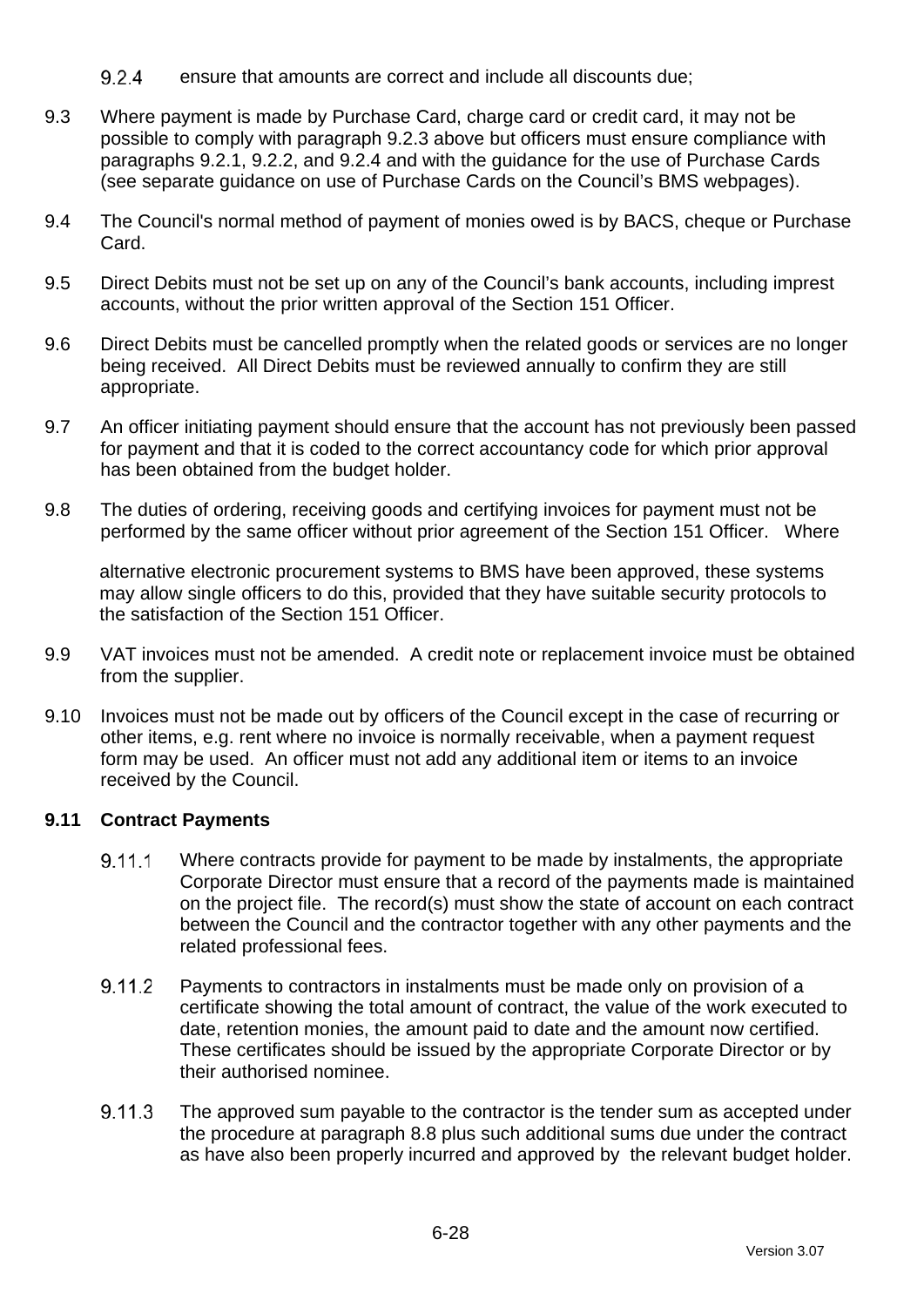- 9.11.4 As soon as it becomes apparent that the approved sum will be exceeded, a report must be presented to the Section 151 Officer, who may also require a report to be submitted to the Finance Committee.
- 9.11.5 Where claims for payment are submitted for amounts which exceed the approved sum the Section 151 Officer only has authority to pay such claims where the amounts can be justified as being in the best interest of the Council, having regard to the procedures in paragraph 8.5.
- 9.11.6 In respect of variable price contracts, such as PFI or PPP contracts which have complex variation procedures, the appropriate Corporate Director must periodically review the cost and report to the Section 151 Officer if the approved budget over the life of the contract is likely to be exceeded. These reports must be made whenever significant increases are identified up to completion of the contract. The Section 151 Officer may decide that a report must also be taken to the relevant Committee and/or Finance Committee.

## <span id="page-104-0"></span>**10. INCOME, BANKING AND IMPREST ACCOUNTS (Known as Petty Cash)**

#### **10.1 Income and Receipts**

- The Council has nominated the Section 151 Officer as its anti-money-laundering  $10.1.1$ officer. The Council's anti-money-laundering policy and guidance is available on the intranet. Corporate Directors must ensure compliance with this policy.
- $10.1.2$ Cash payments of more than £1,000 must not be accepted for a single transaction without the written approval of the Section 151 Officer.
- $10.1.3$ The following requirements apply to all income received:
	- 10.1.3.1 all income must be recorded and accounted for immediately it is received. Where appropriate, an official receipt must be provided;
	- 10.1.3.2 the transfer of money from one employee to another must be properly recorded and acknowledged;
	- 10.1.3.3 income must be banked intact and not used to finance expenditure;
	- 10.1.3.4 encashment of personal cheques is forbidden;
	- 10.1.3.5 income must be held securely until suitable arrangements for banking it are made – see paragraphs [6.2](#page-91-0) and 10.1.7.
- $10.1.4$ All official receipt books relating to the collection of income are ordered, and issued by County Supplies. The officer the receipt book is issued to must acknowledge receipt in writing.
- $10.1.5$ Where income is received by cheque, it must be cross-referenced on the bank paying-in slip to the drawer, either by receipt number or name. In addition, the reverse of each cheque must show the department, office or establishment that paid the cheque into the bank.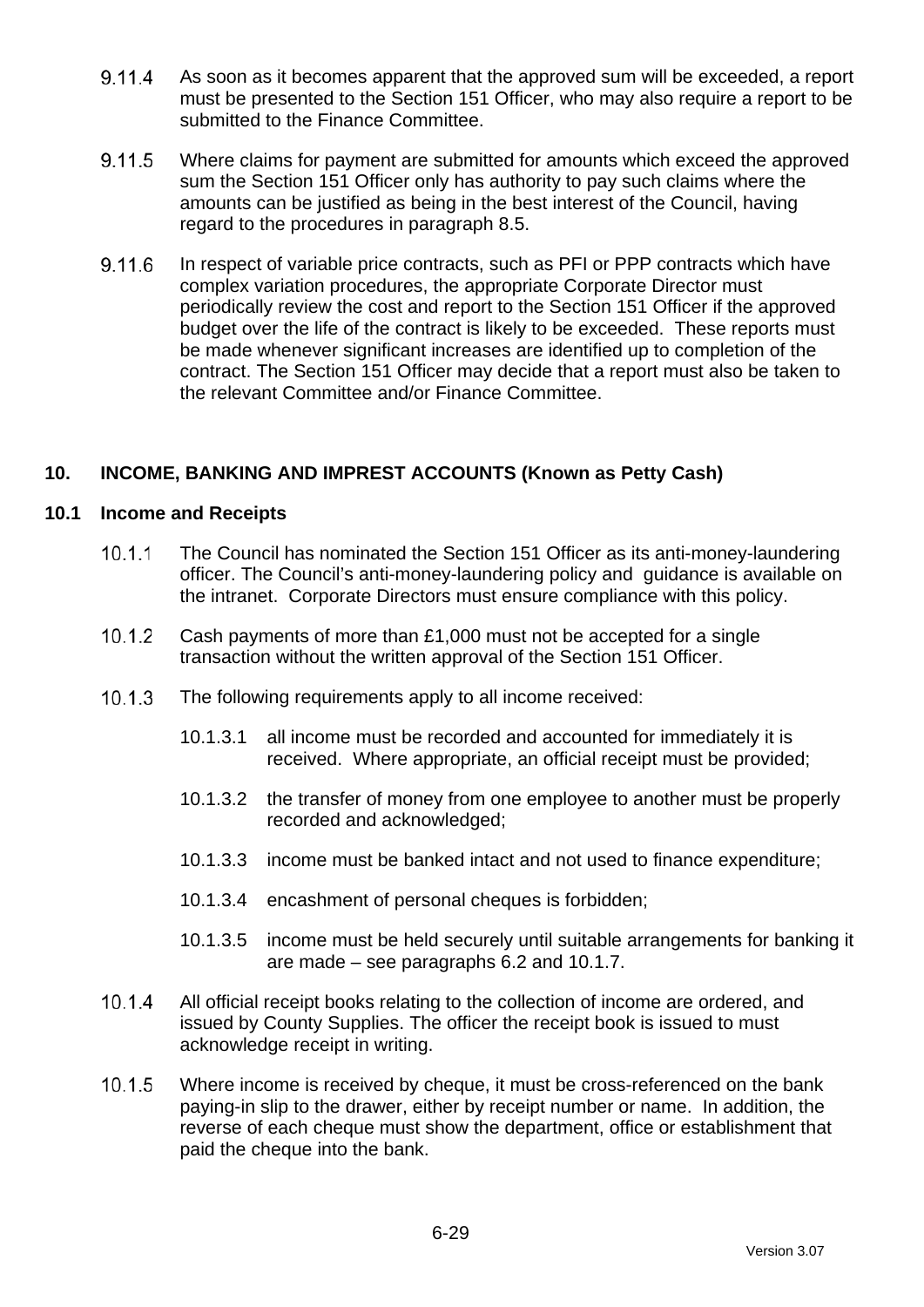- $10.1.6$ For establishments with access to the BMS cash receipting system all income must be recorded by the end of the business day. The income must be recorded before it is banked, and the total shown on the bank paying-in slip must equal the total value entered onto the system.
- $10.1.7$ All monies received must be banked intact, and as promptly as possible and at least weekly.
- $10.1.8$ Where there is a main collection e.g. school meals money, all monies must be banked, or lodged with the approved collector, on the day of the collection.
- $10.1.9$ If an officer fails to comply with the above guidelines and a loss occurs, the Section 151 Officer may, where appropriate, seek restitution from the officer concerned in accordance with the Personnel Handbook, section D36.
- 10.1.10 Money received by officers which is held in trust (i.e. on behalf of someone else) but not being official Council money must be properly recorded in a form agreed by the Section 151 Officer.
- 10.1.11 All arrangements to receive payments by credit card, direct debit, standing order, or other e-payment methods must be first approved by the Section 151 Officer.
- 10.1.12 Prior approval of the Section 151 Officer is required before procuring an epayments on-line solution or electronic point of sale device. The Section 151 Officer will require details of the provider and PCI compliance certificate.

#### **10.2 Accounts Receivable**

- $10.2.1$ The Council will seek to recover all debt owed to it in accordance with the approved payment terms. Corporate Directors must ensure all invoices comply with the Council's corporate invoicing standards, and are raised within 10 working days of the goods and/or services being provided unless otherwise approved by the Section 151 Officer.
- $10.2.2$ Sales invoices should not normally be raised to cover sums due to the County of **LESS THAN £30**. Wherever possible small sums should be collected in advance.
- $10.2.3$ Accounts for sums due to the Council at fixed intervals e.g. rents, wayleaves, etc., must be issued promptly in accordance with the Council's approved systems.

#### **10.3 Write-Offs**

- $10.3.1$ Corporate Directors must seek approval from the Section 151 Officer for the writeoff of any debt. Amounts **over £1,000** may be written-off by the Section 151 Officer after consultation with the Group Manager for Legal Services.
- $10.3.2$ A summary of all write-offs must be included in the Final Accounts report to all relevant Committees.
- $10.3.3$ Where a sales invoice requires cancellation, a credit note must be raised complete with a cross-reference to the original sales invoice. The credit note must be authorised by the relevant budget holder.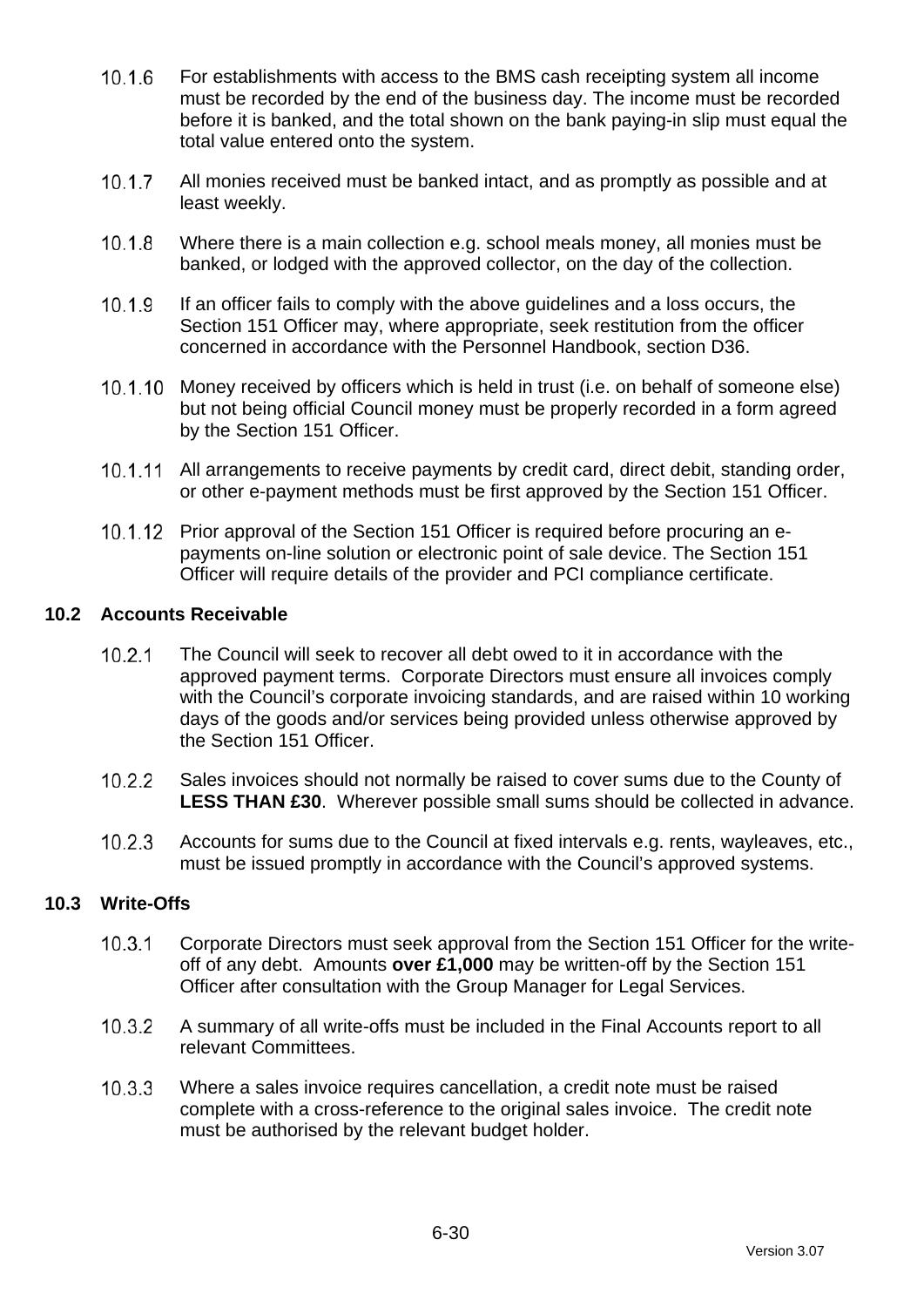## <span id="page-106-0"></span>**10.4 Imprest Accounts (known as Petty Cash)**

- $10.4.1$ Corporate Directors must operate imprest accounts in accordance with the guidance provided and arrangements between their department and the Section 151 Officer.
- $10.4.2$ The Section 151 Officer will control the opening and closing of imprest accounts in line with overall banking arrangements at the request of the appropriate Corporate Director.
- $10.4.3$ The Section 151 Officer will determine the appropriate level of the imprest, based on the average monthly level of petty cash expenditure in the establishment concerned.
- $10.4.4$ The nominated imprest holder must ensure that all transactions are recorded promptly and that monthly statements are submitted to the Section 151 Officer.
- 10.4.5 The nominated imprest holder must ensure that the imprest account is not overdrawn.
- $1046$ Income received on behalf of the Council must not be paid into an imprest account.
- $10.4.7$ Payments from an imprest account should normally be limited to minor or urgent items of expenditure, or payments via charge cards. Each payment must be supported by a receipt which should be appended to the subsequent reimbursement claim.
- 10.4.8 All imprest accounts are subject to Council audit. The nominated officer in charge of the account will be required to give the Section 151 Officer a certificate as to the state of the imprest account on request.
- $10.4.9$ Where a nominated officer responsible for an imprest account leaves the Council, the Corporate Director concerned must notify the Section 151 Officer as soon as possible that the officer is no longer responsible for that account and notify an alternative nominated officer.

#### **10.5 Banking**

- $10.5.1$ The Section 151 Officer must operate banking accounts in accordance with the bank contract approved by the Finance Committee. All bank accounts must have a title which incorporates the Council's name and in no circumstances should a bank account be opened or operated in the name of an individual.
- $10.5.2$ All payments to and from Council bank accounts must be made under the direction of the Section 151 Officer.
- $10.5.3$ All cheques drawn on the Council's main bank accounts must bear the printed signature of the Section 151 Officer. Where required by the Council's bank mandate, cheques must also be countersigned by a second officer who is authorised to do so by the Section 151 Officer. The Section 151 Officer must ensure a register of authorised cheque signatories is maintained.
- 10.5.4 All payments by CHAPS must be authorised by a senior officer nominated by the Section 151 Officer. Request for CHAPS payments and guidance on such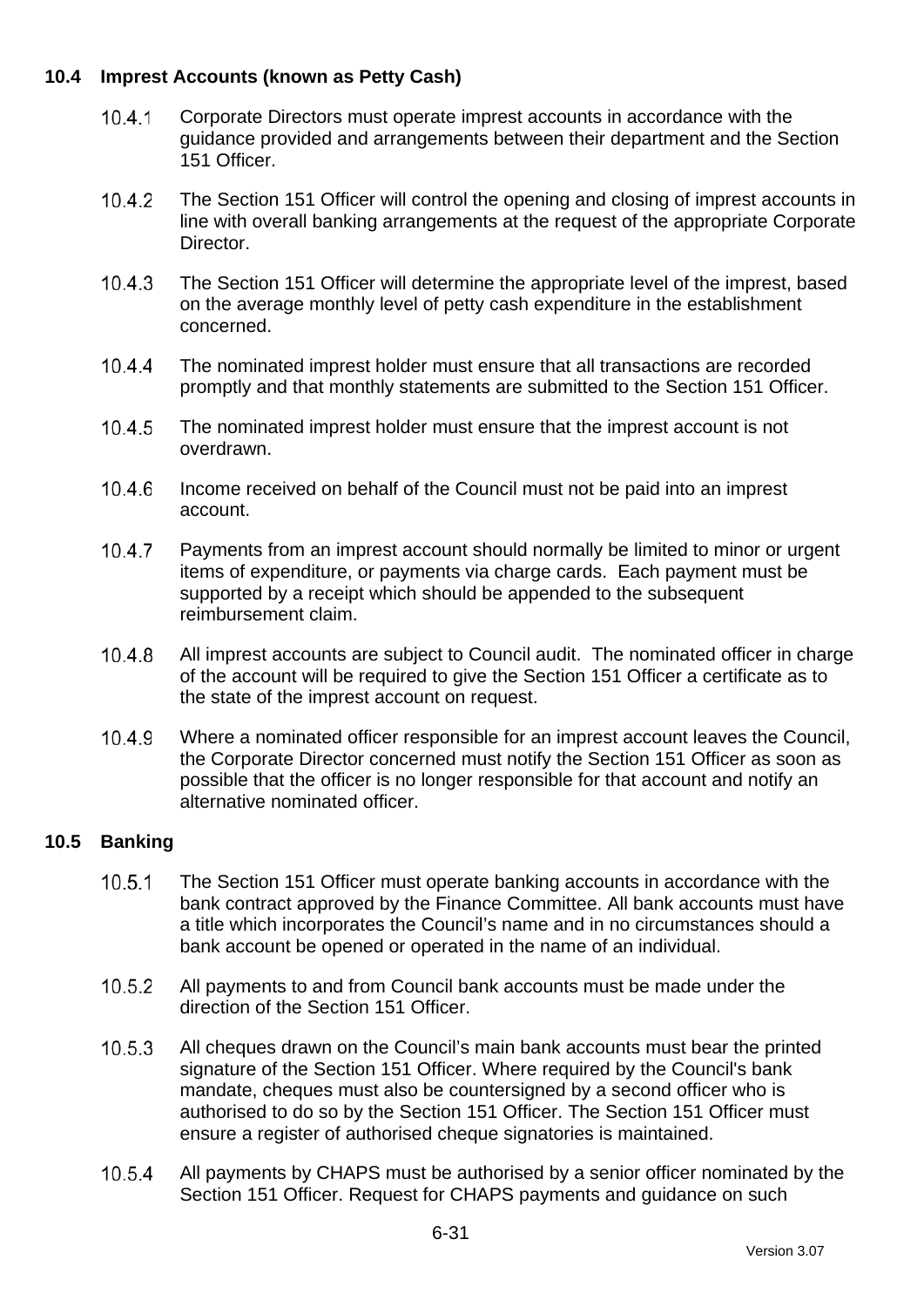payments is obtained from the Group Manager – Financial Strategy & Compliance.

## <span id="page-107-0"></span>**11. RISK MANAGEMENT AND INSURANCE**

- 11.1 The Council's approach to risk management is detailed in its Risk Management Strategy and the Corporate Risk Register contains the key risks facing the Council and how these risks will be managed. Corporate Directors are responsible for ensuring that risk management is applied appropriately within their Department and for notifying the holder of the Corporate Risk Register of all appropriate risks in accordance with the Risk Management Strategy.
- 11.2 The Section 151 Officer is responsible for arranging all necessary insurance cover and for reviewing the adequacy of this cover regularly, in consultation with Corporate Directors. The Section 151 Officer will also keep Corporate Directors informed of claims experience.
- 11.3 Corporate Directors are responsible for notifying the Section 151 Officer of all material changes in insurance risks and must submit insurance claims in accordance with the arrangements made by the Section 151 Officer.
- 11.4 In the event of buildings, contents, motor vehicles etc. being lost, stolen or damaged, contact must be made with the Risk and Insurance Section on the same day, or if the incident is outside of office hours, immediately on the following day.
- 11.5 Where there is death or serious injury to an employee or other person arising from County Council operations (including the use of vehicles), the Risk and Insurance Section must be contacted as soon as possible for appropriate insurance advice.
- 11.6 Liability must not be admitted in connection with accidents involving a third party other than with the authority of the Risk and Insurance Section.
- 11.7 The Risk and Insurance Manager may negotiate and agree settlements on any insured loss / claim up to the individual policy excess. Above this limit, the Risk and Insurance Manager must consult the Section 151 Officer and agree settlements as appropriate, in consultation with the Council's insurers and loss adjusters. Reports related to significant claims settled will be submitted to the Finance Committee.

## <span id="page-107-1"></span>**12. WORK FOR EXTERNAL BODIES (INCLUDING PARTNERSHIP WORKING)**

#### **12.1 General Requirements**

- $12.1.1$ The Council has the power under the Local Authorities (Goods and Services) Act 1970 to undertake and tender for the work of other public bodies. Other powers introduced in the Local Government Act 2003 and the Localism Act 2011 enable the Council to:
	- 12.1.1.1 charge for discretionary services subject to certain rules; and
	- 12.1.1.2 trade for a profit provided that a separate company is set up.
- $12.1.2$ In all cases where a Department wishes to explore the possibility of working for, or trading with, external bodies, Corporate Directors must consult with the Group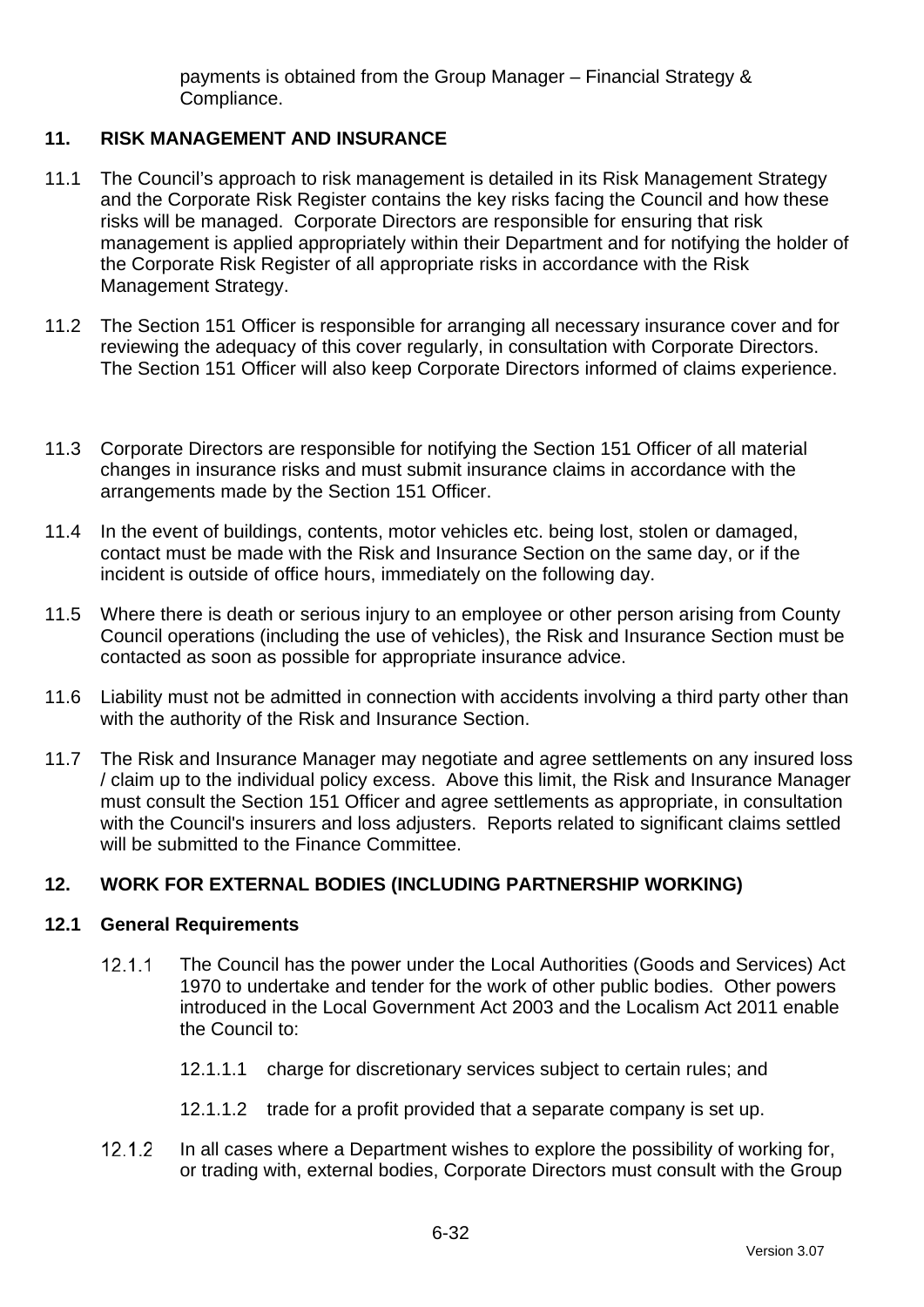Manager for Legal Services and the Section 151 Officer. This applies to new types of sold service or working for bodies not previously subject to consultation.

- $12.1.3$ Where work is carried out for external bodies, officers must seek guidance from the Procurement Centre and Legal Services
- $12.1.4$ Before entering into any contract or agreement to work for, or trade with, external bodies, Corporate Directors must present a report to, and obtain prior approval from the relevant Committee, including consideration of a business case where trading for a profit is proposed. See paragraph 12.3.2 below. This applies to new types of sold service or working for bodies not previously subject to a report.
- $12.1.5$ All new contracts to supply services under the legislation listed in this section must be approved by the Group Manager for Legal Services and Section 151 **Officer**

# **12.2 Charging for Discretionary Services**

- $12.2.1$ The Council is able to charge for services which it has the power to provide, but is not obliged to provide to the public, i.e. discretionary services.
- $12.2.2$ The Council is under a duty to ensure that, taking one year with another, the charges made do not exceed the cost of providing the services. Charges can be set so that different people are charged different amounts, or are not charged for the service at all.
- $12.2.3$ The person receiving the service must have agreed to receive the service and pay for it.
- $12.2.4$ The power does not override any other legislation which expressly prohibits the Council from charging for a discretionary service.
- $12.2.5$ Where charges are made for discretionary services arrangements should be put in place, and fully documented in a form approved by Legal Services, to provide the recipient of the service with:
	- 12.2.5.1 the terms and conditions for the provision of the service;
	- 12.2.5.2 information about charges, including discounts and annual increases;
	- 12.2.5.3 billing and payment arrangements.
- $12.2.6$ Careful consideration must also be given by the relevant department to the following issues :
	- 12.2.6.1 the risks to the Council as a whole of engaging in such activity;
	- 12.2.6.2 the need to ensure appropriate skill and expertise is in place before offering to undertake work;
	- 12.2.6.3 the need to ensure that the proposals are properly costed before agreeing to supply the goods, works or services;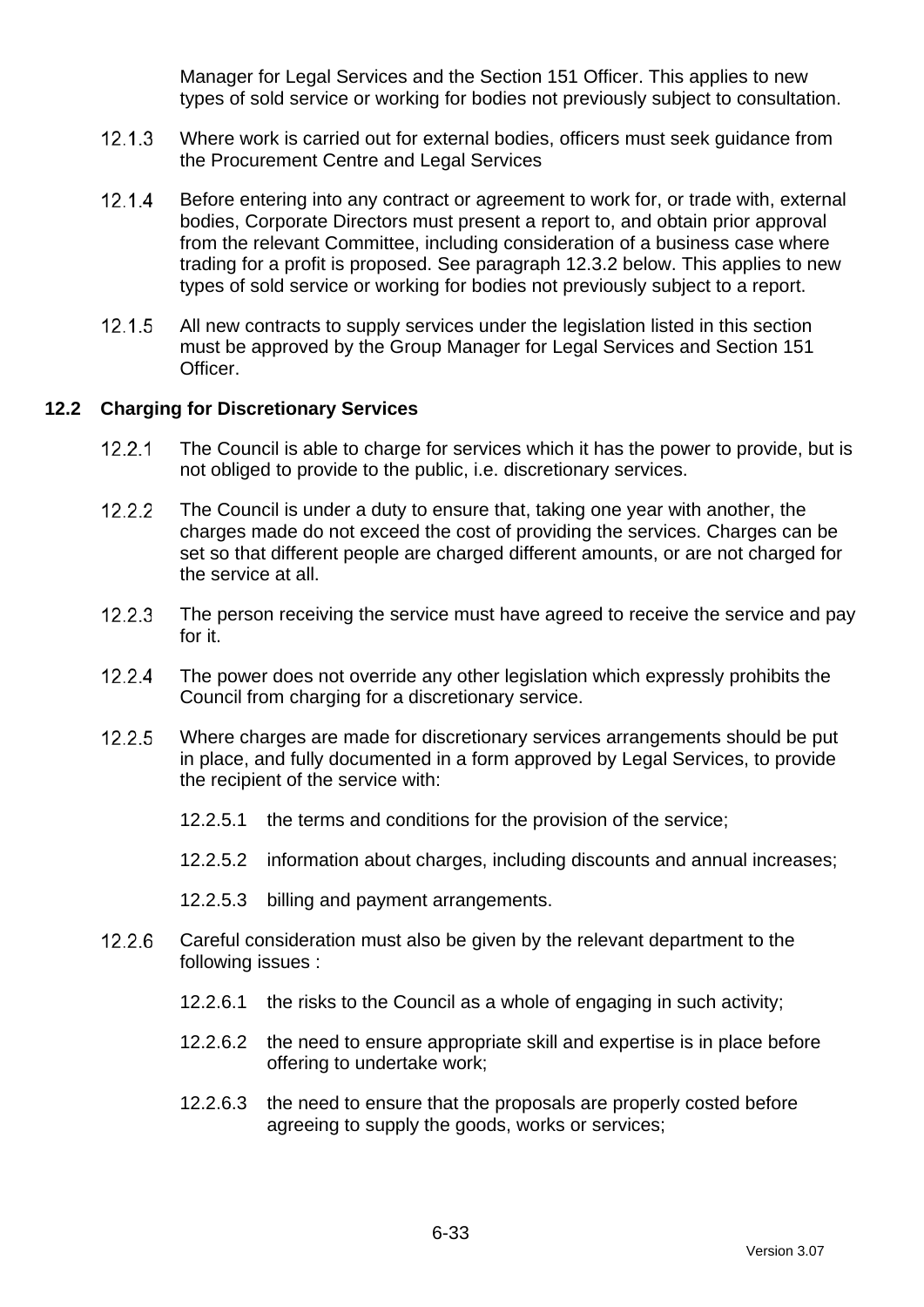- 12.2.6.4 the type of warranties and/or indemnities that may be required from the Council regarding the quality of work/service provided (this is especially likely when tendering for work for other bodies);
- 12.2.6.5 the provision of adequate insurance arrangements to cover the Council for any liability in negligence or contract for the work undertaken;
- 12.2.6.6 due consideration being given to the impact of such arrangements on the Council's core duties, functions and obligations to prevent any adverse impact on them;
- 12.2.6.7 ensuring that the Council is not at risk from bad debts and to seek, where possible, advance payment;
- 12.2.6.8 ensuring that no contracts for external bodies are subsidised by the Council from public funds;
- 12.2.6.9 Any other considerations relevant to the particular activity.

#### **12.3 The power to trade**

- $12.3.1$ This power allows the Council to trade for a commercial purpose (i.e. for profit) through a company.
- $12.3.2$ All work for, or trade with, external bodies for profit must be conducted through a separate incorporated company which has been formally set up for the purpose. It should be noted that when the company has been established it will be a separate legal entity from the Council.
- $12.3.3$ Where it is intended to trade for profit, Corporate Directors must prepare a sound business case for the proposed activity, based on a genuine risk-based approach. The business case must be a robust commercial assessment which explains why trading through a company is desirable and will provide best value for the Council.
- 12.3.4 Consideration within the business case will be required for each of the matters listed in paragraph 12.2.5 and 12.2.6 above plus such issues as:
	- 12.3.4.1 the need to transfer staff and consideration of the Transfer of Undertakings (Protection of Employment) regulations (TUPE);
	- 12.3.4.2 the impact on the trading activities of the service, as it may no longer be possible for the Council to award work directly to the company, instead it may have to bid for it via a competitive tender process;
	- 12.3.4.3 pensions implications;
	- 12.3.4.4 premises requirements;
	- 12.3.4.5 taxation implications.
- $12.3.5$ The approval of Policy Committee will need to be sought to exercise a power to trade and to set up the company.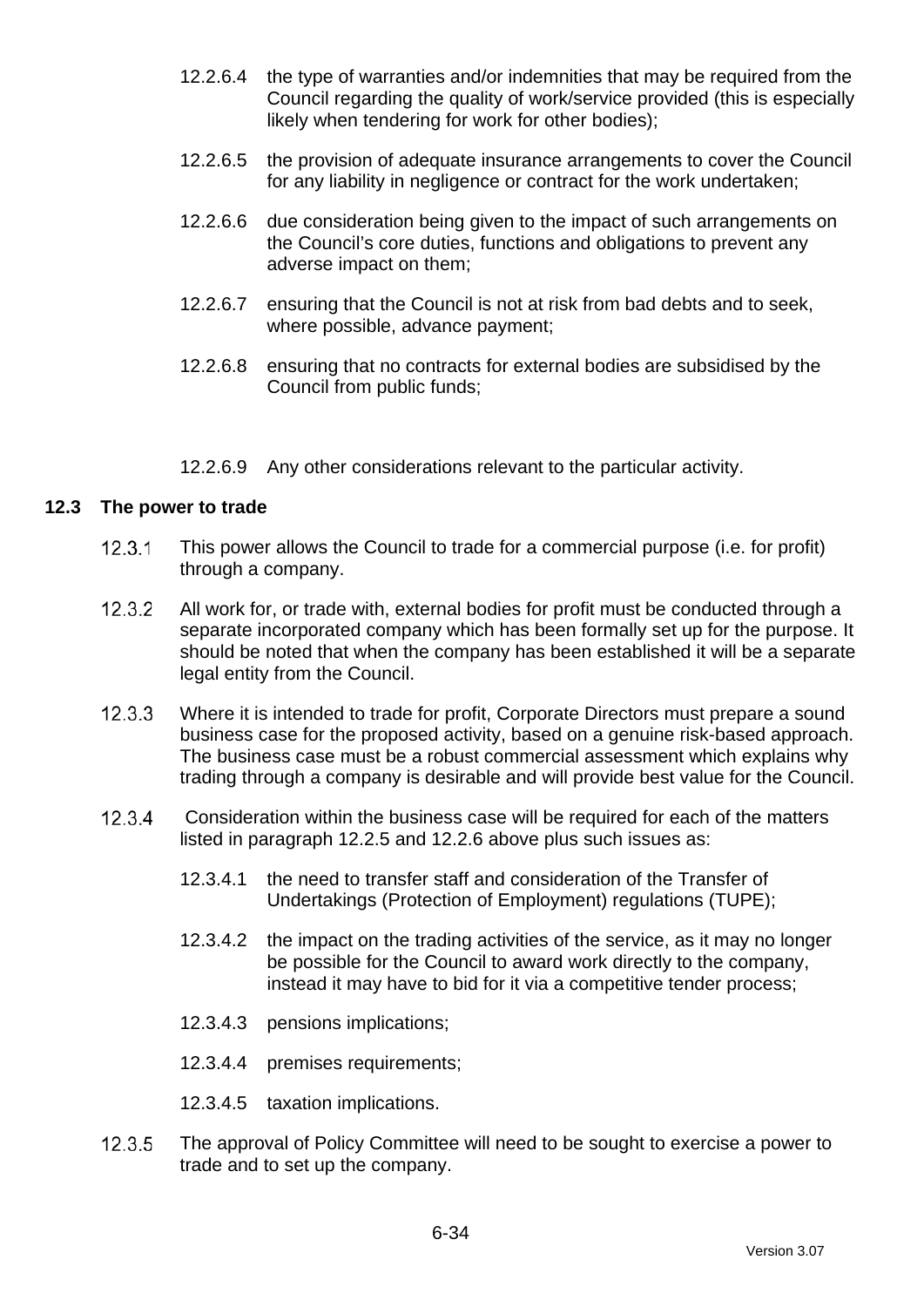# **12.4 Pricing, Charging and Accounting Issues**

- $12.4.1$ As a general principle, the charge for any work performed for an external organisation should cover the estimated full cost of undertaking the work. The full cost would include the direct cost of undertaking the work (e.g. based on the number of days of staff time the work is likely to take, any associated travelling expenses, printing costs etc.) and a contribution towards overheads (e.g. office expenses, management overheads, accommodation costs etc.). Any deviation from this principle must be approved by the Section 151 Officer.
- $12.4.2$ Charging, accounting and monitoring arrangements should be as follows:
	- 12.4.2.1 income should be collected in accordance with these regulations;
	- 12.4.2.2 invoices should be rendered promptly and normally within one month of supply or in accordance with the contractual arrangements;
	- 12.4.2.3 the income arising from the performance of work for external organisations must be identified separately within the relevant service's accounts and it should be possible to determine associated direct expenditure;
	- 12.4.2.4 appropriate arrangements should be devised to monitor resource inputs, e.g. if the contract price is based on person-days, the number of person-days actually taken should be monitored;
	- 12.4.2.5 for External Audit requirements it is important to be able to identify work carried out for external organisations separately in the Council's accounts. Further guidance on accounting and monitoring should be sought from the relevant Senior Finance Business Partner.
- $12.4.3$ Corporate Directors must produce an annual report on the work carried out for external organisations for the relevant Committee.

#### **13. INVESTMENT AND BORROWING**

- 13.1 The Section 151 Officer is responsible for arranging the investment of Council funds and the Pension Fund in accordance with approved Council policies.
- 13.2 Each year Full Council will approve the Treasury Management Strategy and Policy.
- 13.3 The Section 151 Officer is responsible for arranging the borrowing and lending of money on the best available terms taking into account:
	- $13.3.1$ present and anticipated economic conditions;
	- projected flow of funds, and;  $13.3.2$
	- 13.3.3 the approved Treasury Management Strategy and Policy.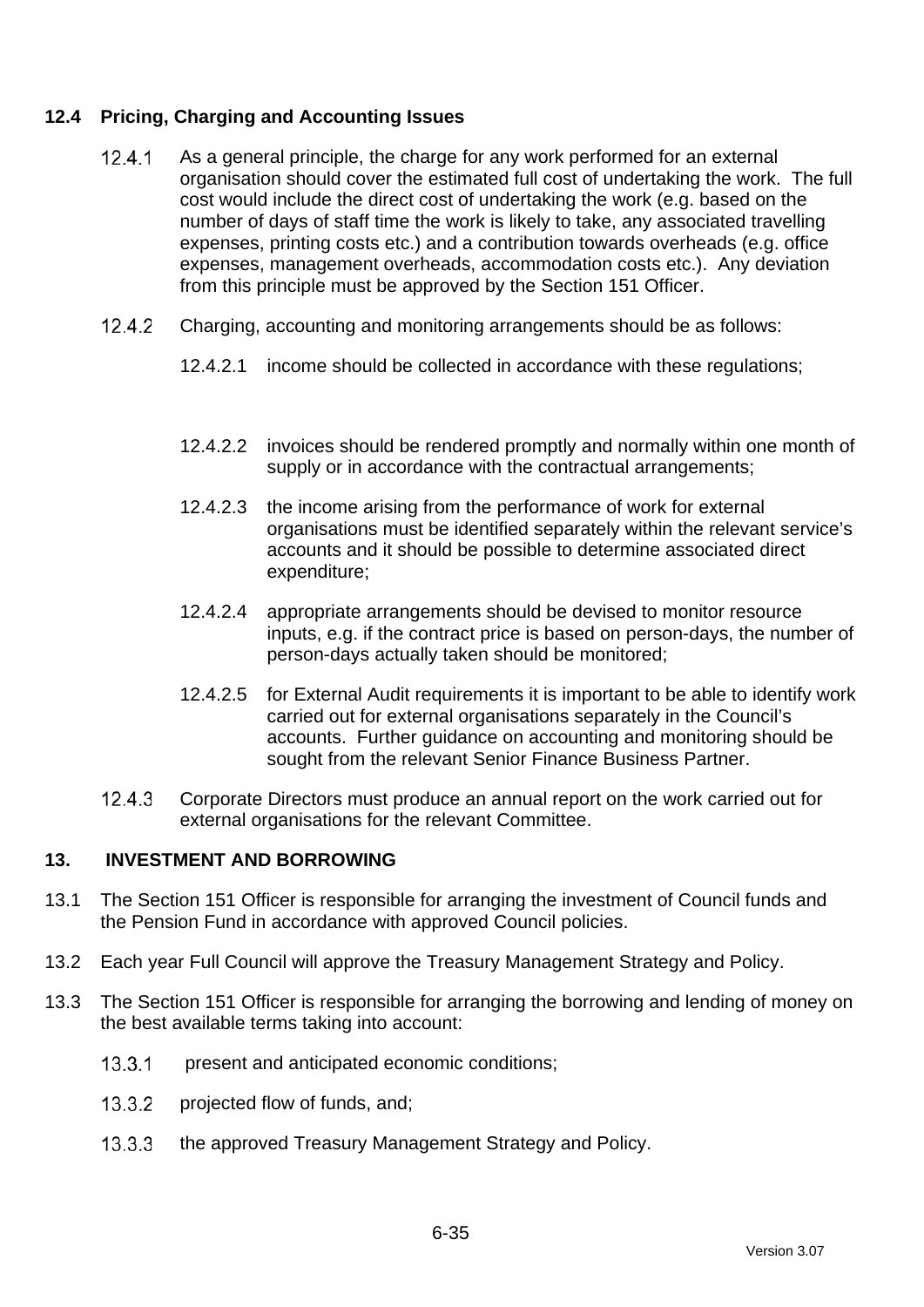13.4 The Council has accepted the CIPFA Prudential Code for Capital Finance, and the Code of Treasury Management. The Section 151 Officer must report any significant variations to the Prudential Indicators, with any necessary explanations to the Finance Committee as soon as practical.

# **14. LEGAL CLAIMS AND SETTLEMENTS**

- 14.1 Corporate Directors must
	- $14.1.1$ Refer all potential legal claims for recovery of sundry debt collection matters to the corporate team responsible for debt recovery.
	- $14.1.2$ Refer all potential or actual legal claims in relation to insured losses to the Risk and Insurance team.
	- $14.1.3$ Seek advice from Legal Services on all other matters where the Council might have a legal claim against a third party and where there is likelihood that the

Council will be sued by an outside body or individual or where legal proceedings are threatened or commenced. In addition, Corporate Directors must inform the Section 151 Officer where the Council's finances might be affected and must cooperate with and provide all information requested by Legal Services.

14.2 Corporate Directors, in consultation with the Group Manager for Legal Services, the head of the corporate team responsible for debt recovery or the head of Risk and Insurance team as appropriate, have the power to settle such claims in order to avoid litigation and/or to achieve best value for the Council subject to the provisions in relation to write-offs set out in paragraph [10.3.1](#page-105-0) and the provisions in relation to insured losses set out in paragraph [11.7.](#page-107-0)

# **15. PROTECTING PUBLIC FUNDS AND ASSETS**

15.1 The Council has a responsibility to protect its public funds and assets and has developed a strategy to deter fraud and corruption together with a strategy for protecting public funds and assets and also has a Whistle Blowing Policy to allow concerns to be raised. These can be found on the Council's website.

# **16. AUDIT**

- 16.1 The Section 151 Officer is responsible for arranging the continuous independent internal audit of the Council. The role of the Internal Audit Service is set out in the Internal Audit Charter in compliance with the Public Sector Internal Audit Standards and the Accounts and Audit Regulations.
- 16.2 Internal Audit focuses on the Council's control environment and independently appraises the internal controls present in financial and other systems. The arrangements made by Corporate Directors for secure, economic, efficient and effective use of resources are also reviewed. Internal Audit reports are produced containing recommendations which must be responded to formally in writing. The results of Internal Audit work contribute to the Council's Annual Governance Statement.
- 16.3 Internal Audit staff have the right of access to such records, assets, premises and personnel, and are entitled to receive such information and explanation, as they think necessary for the proper fulfilment of their duties.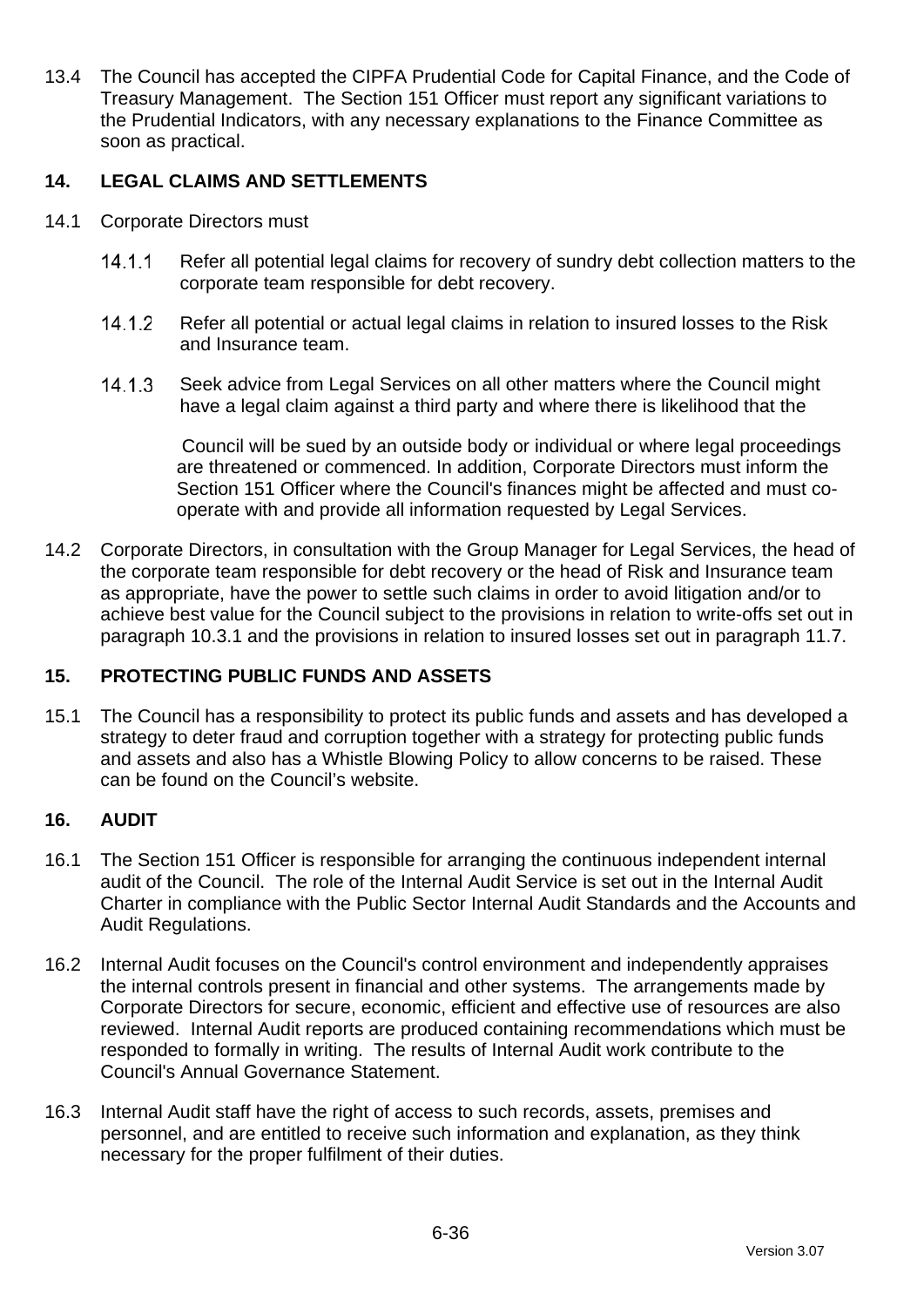- 16.4 If an irregularity occurs or is suspected, which may involve financial loss it must be reported immediately to the Section 151 Officer who may investigate and report to the Monitoring Officer and the relevant Corporate Director. The Section 151 Officer and the Monitoring Officer will jointly determine what further action to take, in consultation with the Corporate Director.
- 16.5 The Internal Audit Service reports on relevant audit issues on a regular basis to the Council's Governance and Ethics Committee. Frequent liaison also occurs between Internal Audit and the Council's external auditors who rely upon the work of Internal Audit when forming their opinion on the Council's key financial and other systems.

# **17. LAND AND BUILDINGS**

#### **17.1 Introduction**

- $17.1.1$ The Policy Committee is responsible for all property related functions including the acquisition and disposal of land and buildings.
- $17.1.2$ The Service Director for Property must maintain a record of all land and buildings owned or occupied by the Council and shall publish prescribed details as required by regulation.
- $17.1.3$ Details of all land and buildings transactions must be notified promptly to the Section 151 Officer in order that the transactions may be properly recorded in the financial records.

#### **17.2 General**

- $17.2.1$ Councillors and officers who have any pecuniary or other private interest in any property transaction relating to any Council land or buildings must ensure that they comply with the appropriate codes of conduct, and shall not be supplied with or given access to any tender documents, contracts or other information without the authority of the Monitoring Officer.
- $17.2.2$ The Service Director for Property will report periodically to the Policy Committee on all operational property transactions, summarising key transactional information, including how value for money was achieved.
- 17.2.3 Policy Committee clarifies annually the operational decision making boundaries for officers for all property transactions.
- $17.2.4$ Policy Committee shall approve an annual Property Statement which includes information on the various appropriate methods of disposal and the most appropriate disposal strategy for different types of property assets.

# **17.3 Acquisition**

 $17.3.1$ Funding for the acquisitions of land or buildings (including entering into leases of property) is dealt with under the rules governing capital expenditure and other major projects (see section [4\)](#page-78-0).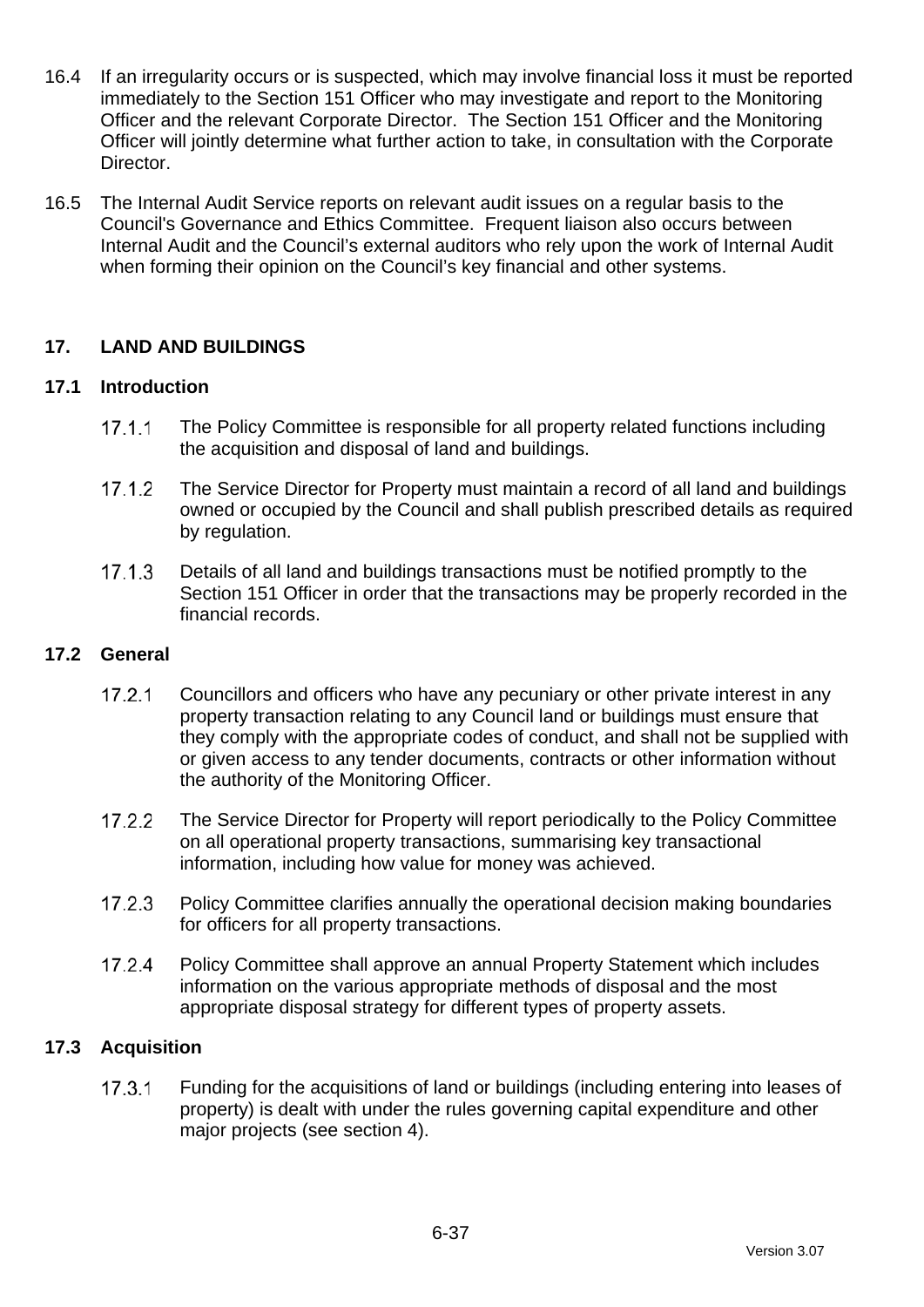# **17.4 Disposal (including granting rights and interests)**

- $17.4.1$ The Council is under a statutory obligation when disposing of land or buildings to obtain the best price reasonable obtainable on the open market. Therefore, consideration must be maximised including, where appropriate, sharing in any increase in value of the land arising from future development ("overage provision"). Value for money is demonstrated by reference to the most current market valuation for the asset being disposed.
- 17.4.2 When selling land the effect on the value and use of the Council's retained land must be considered and appropriate value must be obtained.
- $17.4.3$ When **granting rights or interests** in land the effect on the value and use of the Council's retained land must be considered and appropriate value must be obtained.
- 17.4.4 Subject to Secretary of State approval, Policy Committee approval is required in all cases where the disposal or granting of an interest in land does not meet the current market value (a disposal at an **undervalue**). Such disposals also require the consent of the Secretary of State.

# **17.5 Methods of Disposal**

 $17.5.1$ Disposals must be by one of the methods outlined below:

#### $17.5.2$ **Formal Tender**

- 17.5.2.1 Under the formal tender process the tender documentation forms the contract for sale. Tenders will be paper based and must be submitted in accordance with the procedures set out below unless an electronic system approved by the section 151 Officer and the Group Manager for Legal Services is in operation.
- 17.5.2.2 The form of tender will be settled by the Service Director for Property after consultation with the Group Manager for Legal Services and must be capable of acceptance as a binding contract.
- 17.5.2.3 Every invitation to tender must state that a tender will only be considered if it is submitted in accordance with the instructions provided, and received by the date and time specified in the invitation to tender. The invitation to tender must also state that tenders which do not comply fully may be rejected and that the Council reserves the right not to accept the highest or any tender received.
- 17.5.2.4 At least 28 days before the last date for the receipt of tenders, an initial public notice must be placed in at least one local newspaper and, dependent on the nature of the land or buildings to be sold, in national newspapers and in such other publications as the Service Director for Property considers desirable. The notice must describe the land to be sold, invite requests for tender documents and state the date and time by which tenders are to be returned.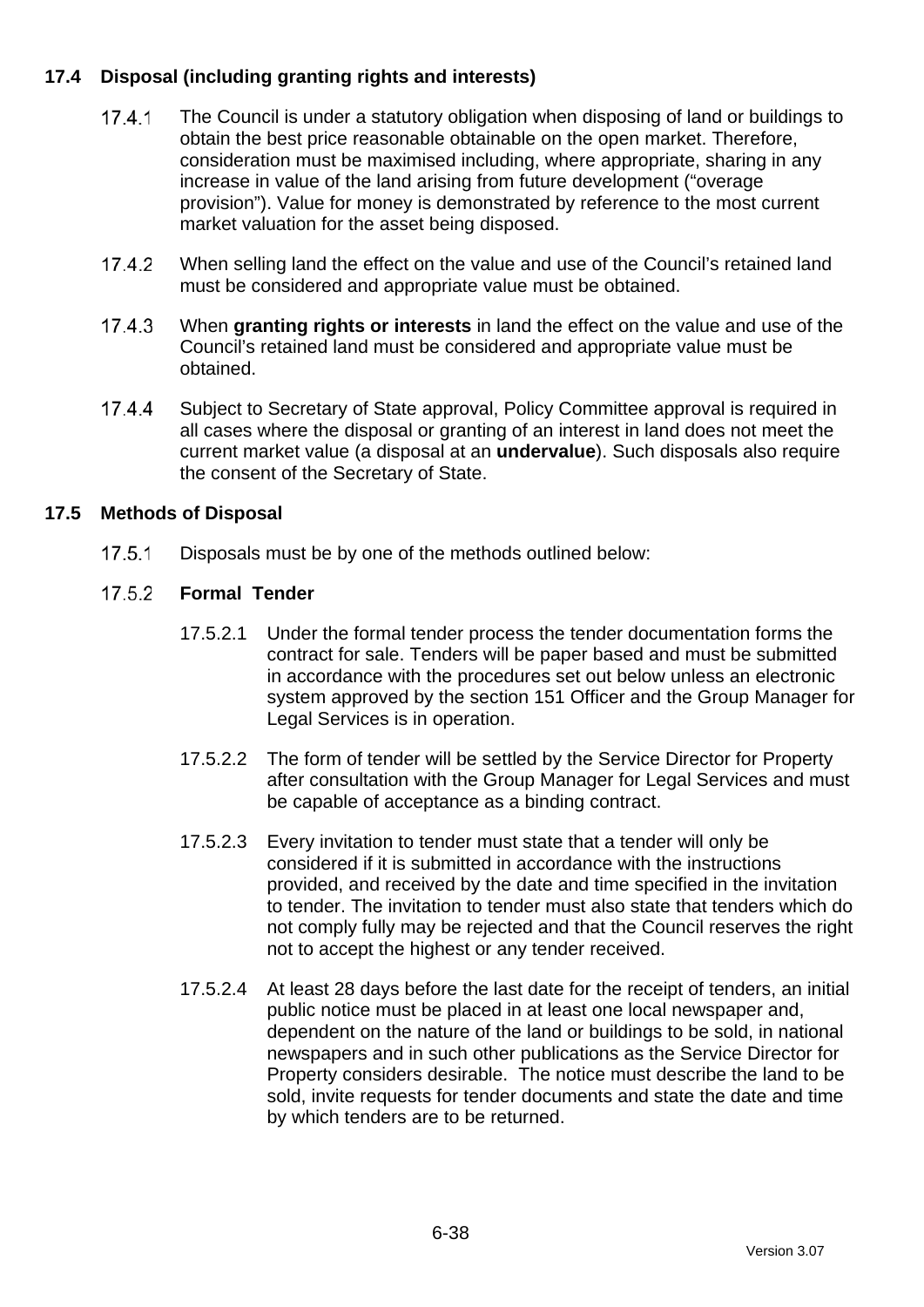- 17.5.2.5 Tenders submitted must arrive in a sealed, plain envelope or package with the word "Tender" and the title of the contract clearly written on each envelope or package.
- 17.5.2.6 Such envelopes and packages must be addressed to the Service Director for Property and upon receipt each envelope must be stamped with the date and time they were received.
- 17.5.2.7 Until such time specified for opening tenders, tender envelopes or packages received must remain securely held in the custody of the Service Director for Property or their authorised nominee.
- 17.5.2.8 The opening of tenders must comply with the following requirements:

**Total estimated cost less than £100,000** - tenders must be opened recorded at one time in the presence of:

- an officer from the Council's Property team; and
- a supervising officer, with suitable seniority, training and experience in the role and responsibilities of a supervising officer, who must not have any direct involvement in the disposal.

**The estimated cost £100,000 or more** - tenders must be opened and recorded at one time in the presence of:

- an officer from the Council's Property team; and
- a supervising officer, with suitable seniority, training and experience in the role and responsibilities of a supervising officer, provided by the Group Manager for Legal Services or the Section 151 Officer.
- 17.5.2.9 A formal record of all tenders received for each contract must be retained and include:
	- I. description of the land being disposed;
	- II. the date and time tenders were opened;
	- III. the supervising officer and other officers present;

And for each tender:

- IV. the tenderer's name;
- V. the date received;
- VI. the tendered value;
- VII. details of any noteworthy events (e.g. tender excluded with reasons, late tenders, complications etc.).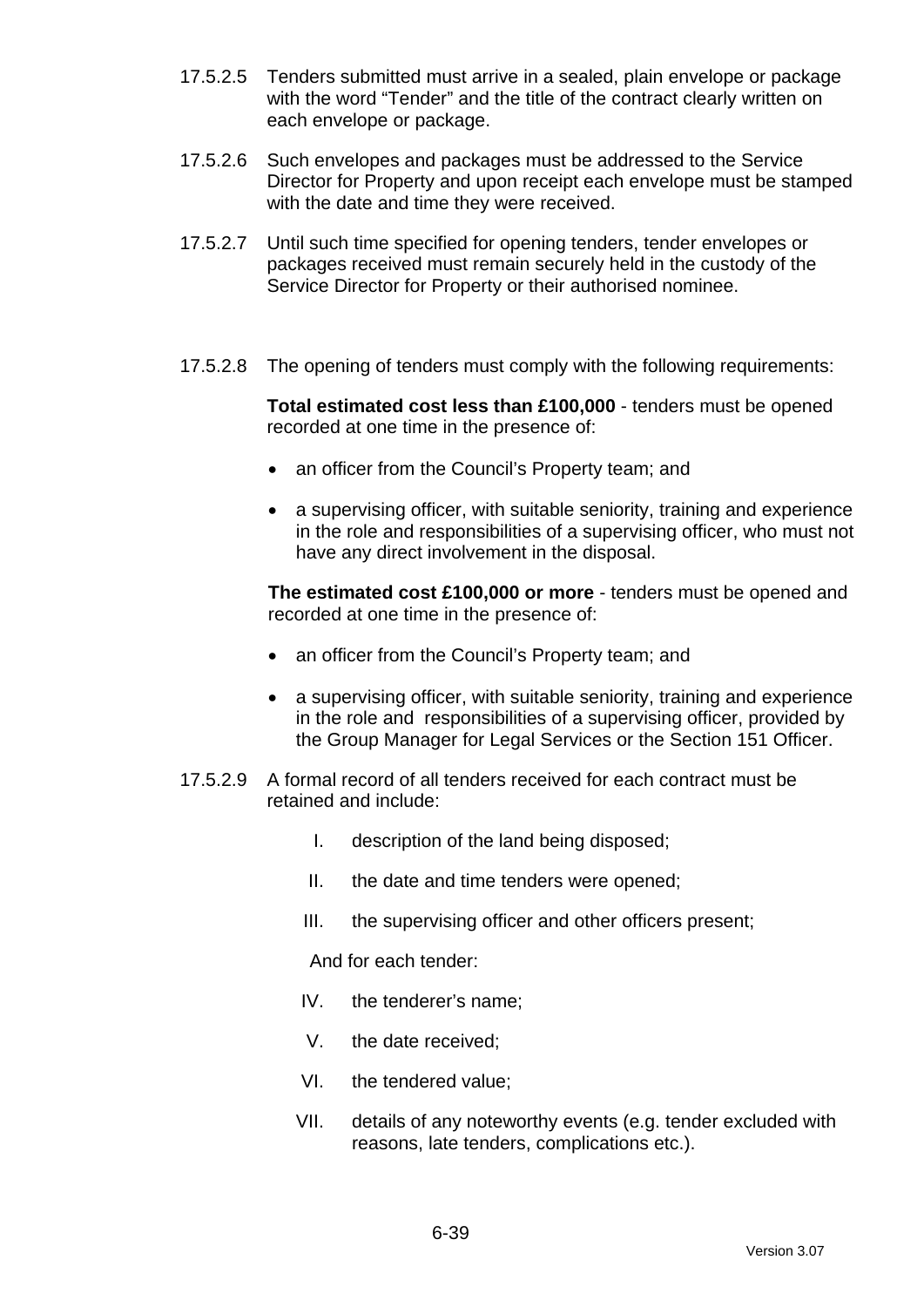- 17.5.2.10 The procedures to be followed when opening tenders will be determined by the Group Manager for Legal Services and the Section 151 Officer. These procedures must include provision for dealing with late tenders and other complications that may arise.
- 17.5.2.11 All parties submitting unsuccessful tenders must be notified of the outcome of their offer.

#### $17.5.3$ **Informal Tender**

17.5.3.1 Under the informal tender process the contract only confirms heads of terms and is not binding on all parties, however, the process to be followed is as the formal tender process.

#### 17.5.4 **Public Auction**

- 17.5.4.1 The auctioneer should be briefed at an early stage, and fully involved in preparing conditions of sale and fixing the reserve price. Sale by auction requires preparation of all contractual details beforehand in order that a binding contract may be effected immediately a bid is accepted.
- 17.5.4.2 The following criteria must be taken into account when selecting an auctioneer: cost, quality and the nature of the asset, having regard to location and value of the asset to be sold. Any reserve price will be agreed by the Service Director for Property, in consultation with the Chairman of Policy Committee and with the chosen auctioneers.

#### $17.5.5$ **Private Treaty Disposal to One Party / Special Purchase**

- 17.5.5.1 After a reasonable period marketing the property, confidential negotiations are carried out with prospective buyers (or their agents), before contracts are exchanged.
- 17.5.5.2 Where the nature of the property or other special circumstances have identified that there is only likely to be one potential purchaser and prior to detailed negotiations, the Service Director for Property shall consult with, the Group Manager for Legal Services and the Section 151 Officer regarding the circumstances of the disposal as to whether it is appropriate to proceed with the sale.

#### $17.5.6$ **Collaboration Agreements**

- 17.5.6.1 Where the Council is considering entering into a collaborative partnership which may ultimately result in the disposal of land advice must be sought from the Group Manager for Legal Services and the Section 151 Officer prior to entering into detailed negotiations.
- 17.5.6.2 Approval must be sought from Policy Committee before entering into a collaborative partnership or land development agreement.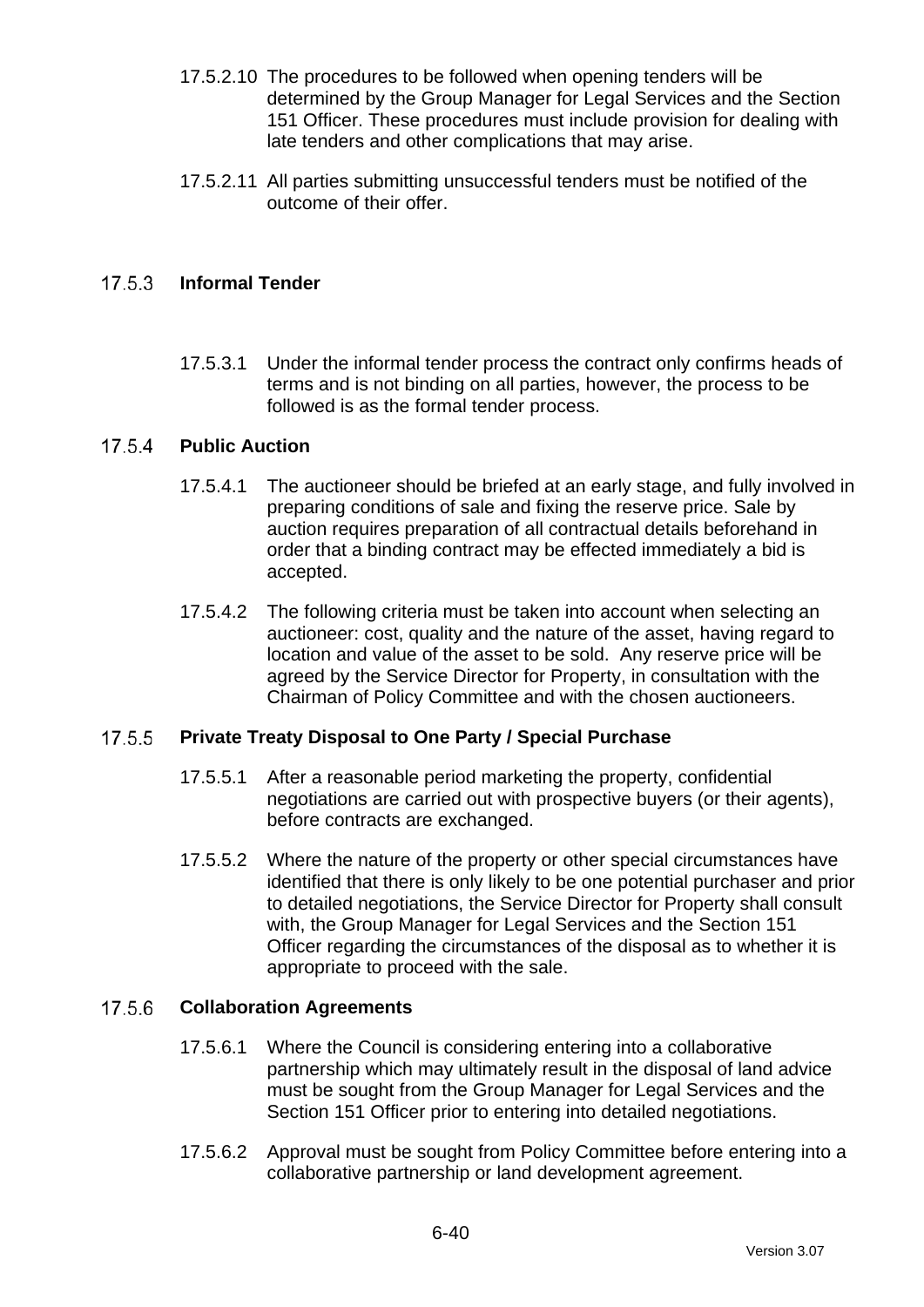# **17.6 Completion of Sale**

17.6.1 Once a sale has been agreed a reasonable period (not exceeding six months) will be allowed for completion of the transaction, except where a longer period is agreed at the time the transaction is approved. If completion has not taken place by the end of the agreed period the Service Director for Property will undertake a fresh valuation of the asset/interest being disposed of and if the value has increased shall report to the appropriate decision maker recommending that either

the period for completion be extended, further negotiations take place or that sale proceedings be started afresh.

 $1762$ The Group Manager for Legal Services must be advised of all decisions to extend the completion date or to begin the sale proceedings afresh, so that they can inform all interested parties of the decision.

# **17.7 Cancellation**

 $17.7.1$ Every contract for the disposal of land or property must include a clause to allow the Council to cancel the contract and to recover from the purchaser the amount of any loss resulting from the cancellation if there is evidence of bribery, fraud, contravention of the Bribery Act 2010, or other misfeasance.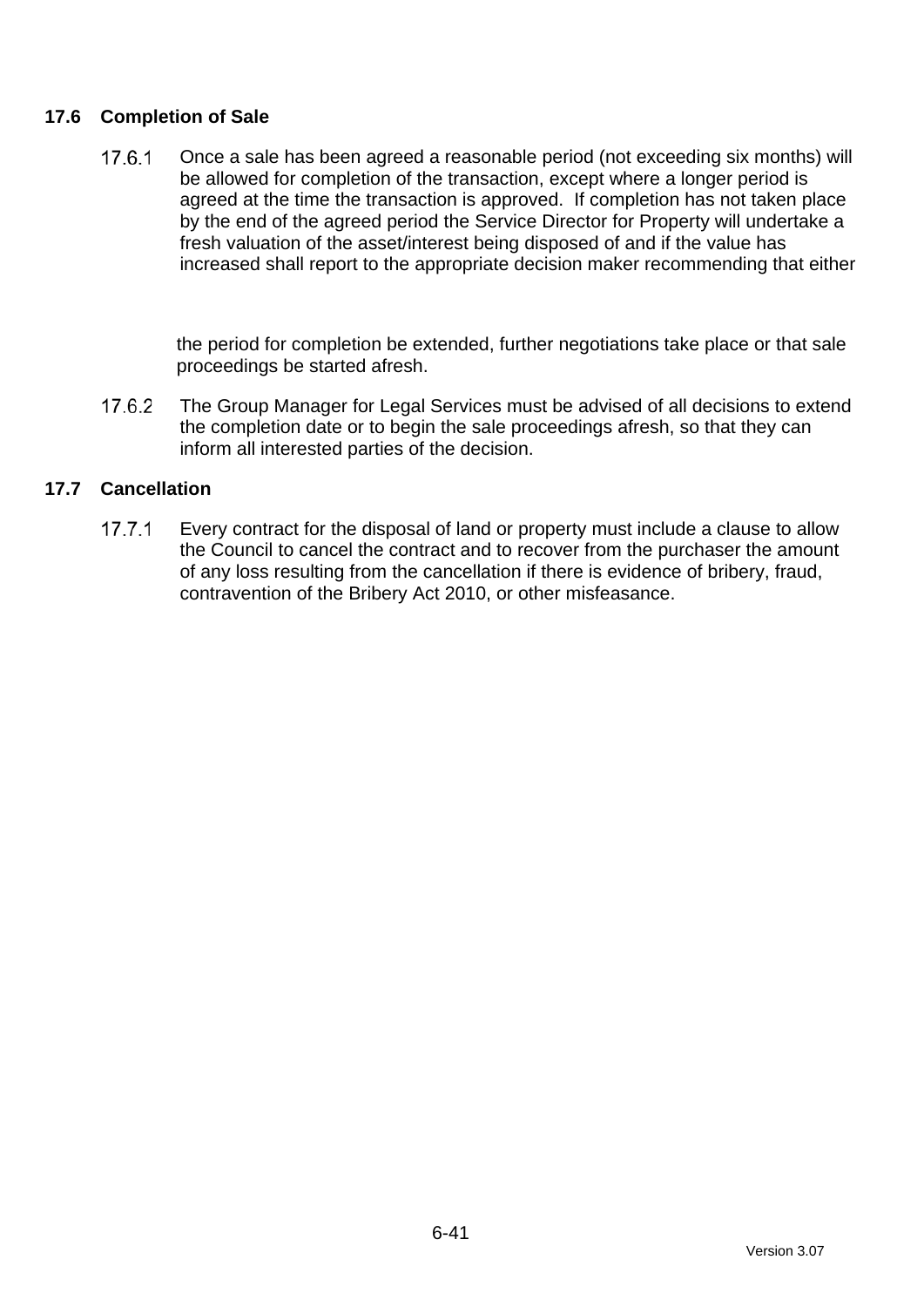4.2.1 DECISION TREE - HOW TO GET A SCHEME INTO THE CAPITAL PROGRAMME

**Glossary**

All capital expenditives approval by the relevant approval body. All County Council projects requiring Council funds should be appraised and prioritised by the Corporate Asset Management<br>Group (CAMG). Proposed expenditive

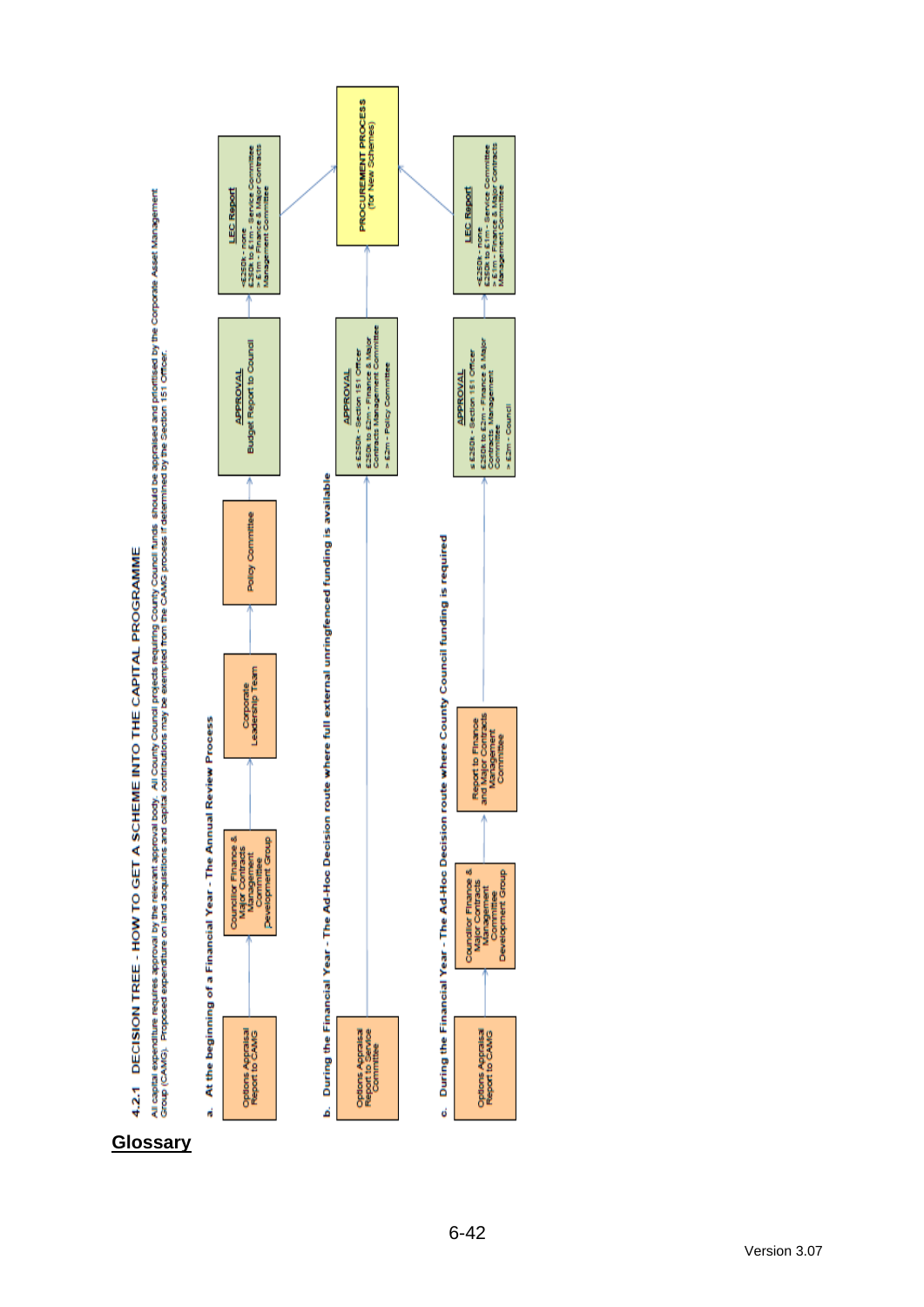| <b>Corporate Asset Management Group</b><br>(CAMG)           | A group of senior officers tasked with<br>ensuring that the County Council has a<br>clear and cohesive strategy for<br>managing its physical assets (including<br>property, highway assets, IT assets and<br>vehicles) and to oversee the<br>development and delivery of the County<br>Council's Capital Programme in support<br>of that strategy |
|-------------------------------------------------------------|---------------------------------------------------------------------------------------------------------------------------------------------------------------------------------------------------------------------------------------------------------------------------------------------------------------------------------------------------|
| <b>General Contingency</b>                                  | A centrally-held budget provided to cover<br>redundancy costs, delays in efficiency<br>savings, changes in legislation and other<br>eventualities                                                                                                                                                                                                 |
| <b>Group Manager for Legal Services</b>                     | The person with responsibility for the<br>Council's legal practice                                                                                                                                                                                                                                                                                |
| Section 151 Officer                                         | Chief Finance Officer as set out in the<br><b>Local Government Finance Act 1972</b>                                                                                                                                                                                                                                                               |
| <b>Treasury Management Strategy &amp; Policy</b><br>(TMS&P) | Approved annually by Full Council these<br>documents are prepared in accordance<br>with relevant regulations, guidance and<br>codes of practice to support the<br><b>Council's MTFS</b>                                                                                                                                                           |
| <b>Corporate Risk Register</b>                              | The Council has a procedure for<br>managing corporate risks. The<br>procedure is intended to identify, record,<br>and communicate risks in terms of their<br>comparative importance to the Council.<br>The risk register helps the Council to:<br>understand the nature of the risks<br>the it faces;                                             |
|                                                             | be aware of the extent of those<br>$\bullet$<br>risks;                                                                                                                                                                                                                                                                                            |
|                                                             | identify the level of risk that that it<br>is willing to accept;                                                                                                                                                                                                                                                                                  |
|                                                             | recognize its ability to control and<br>reduce risk.                                                                                                                                                                                                                                                                                              |
| <b>PCI</b>                                                  | <b>Payment Card Industry</b>                                                                                                                                                                                                                                                                                                                      |
| <b>Prudential Indicators for Capital Finance</b>            | The Prudential Code for Capital Finance,<br>developed by the Chartered Institute of<br>Public Finance & Accountancy (CIPFA),<br>sets out a number of prudential<br>indicators that indicate how capital<br>expenditure will be financed by<br>borrowing in an affordable, prudent and<br>sustainable way                                          |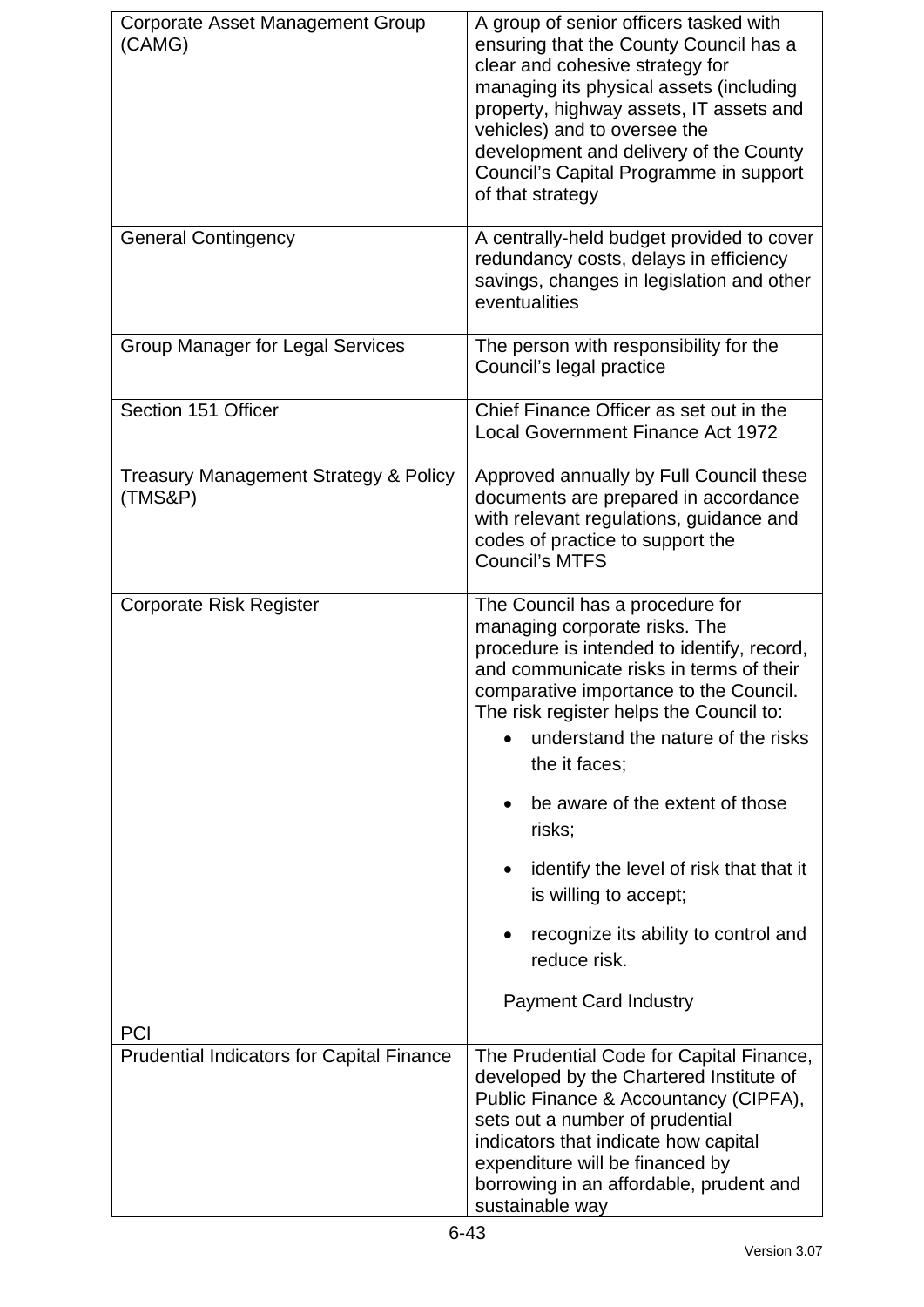| <b>MTFS</b>        | <b>Medium Term Financial Strategy</b>                                           |
|--------------------|---------------------------------------------------------------------------------|
| relevant Committee | Unless the context otherwise requires,<br>the relevant budget-holding Committee |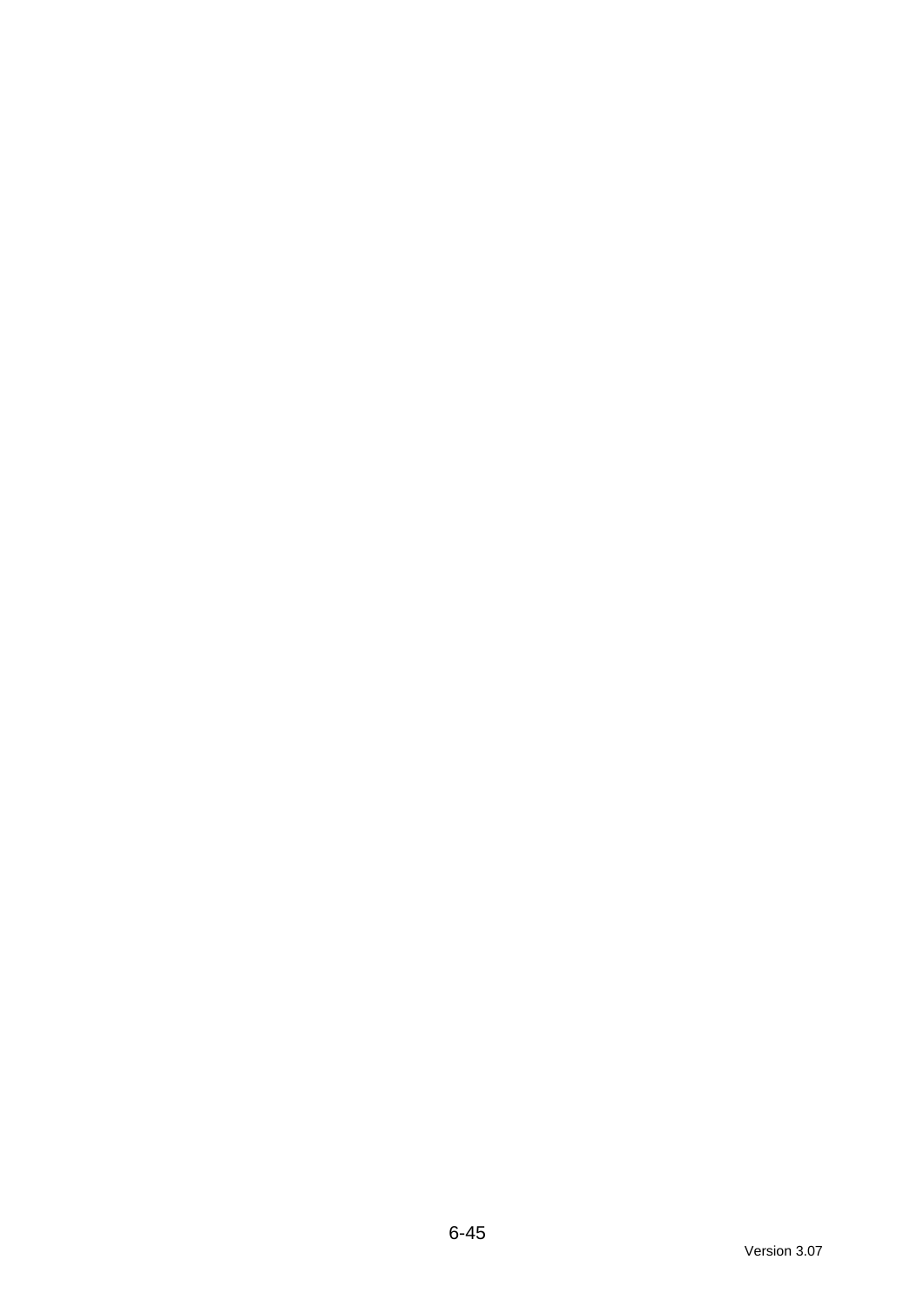# **COUNCILLORS' ALLOWANCES SCHEME**

- 1. This scheme, which may be cited as the **Nottinghamshire County Council Members' Allowances Scheme**, was approved by Nottinghamshire County Council on 22 July 2021, in exercise of the powers conferred by the Local Authorities (Members' Allowances) (England) Regulations 2003 ("the Regulations").
- 2. This Scheme replaces all previous Members' Allowances Schemes.
- 3. The Allowances mentioned in this scheme:

be implemented with effect from 10 May 2021 (with the exception of the allowance for Chairman and Vice-Chairman of the County Council which shall be implemented with effect from 27 May 2021);

be uprated in line with the headline pay award for Local Authority staff.

- 4. Any other amendments to the scheme will be determined solely by the County Council (following receipt of recommendations from the Independent Remuneration Panel unless the amendments are broadly within the spirit and overall cost envelope of the existing scheme).
- 5. In this scheme:

"councillor" means a Member of Nottinghamshire County Council who is a councillor;

"Independent Person" means a person appointed by the Council to provide their views regarding complaints under the Code of Conduct for Councillors and Coopted Members;

"statutory Co-optee means a person (other than a councillor) who is statutorily appointed to membership of a Council committee (other than the Health and Wellbeing Board) or an independent member of the Nottinghamshire Police and Crime Panel;

"year" means the 12 months ending with 31 March.

# **PART A – ALLOWANCES FOR COUNCILLORS**

# **BASIC ALLOWANCE**

6. Subject to paragraphs 12, 13 and 18, for each year a Basic Allowance of £15,277.76 shall be paid to each councillor.

# **SPECIAL RESPONSIBILITY ALLOWANCES**

7. Subject to paragraphs 12, 13 and 18, for each year a Special Responsibility Allowance shall be paid to those councillors who have been appointed or

recognised by the Council or have been notified to the Chief Executive by their Group as holding the special responsibilities in relation to the authority that are specified in Schedule 1 to this scheme.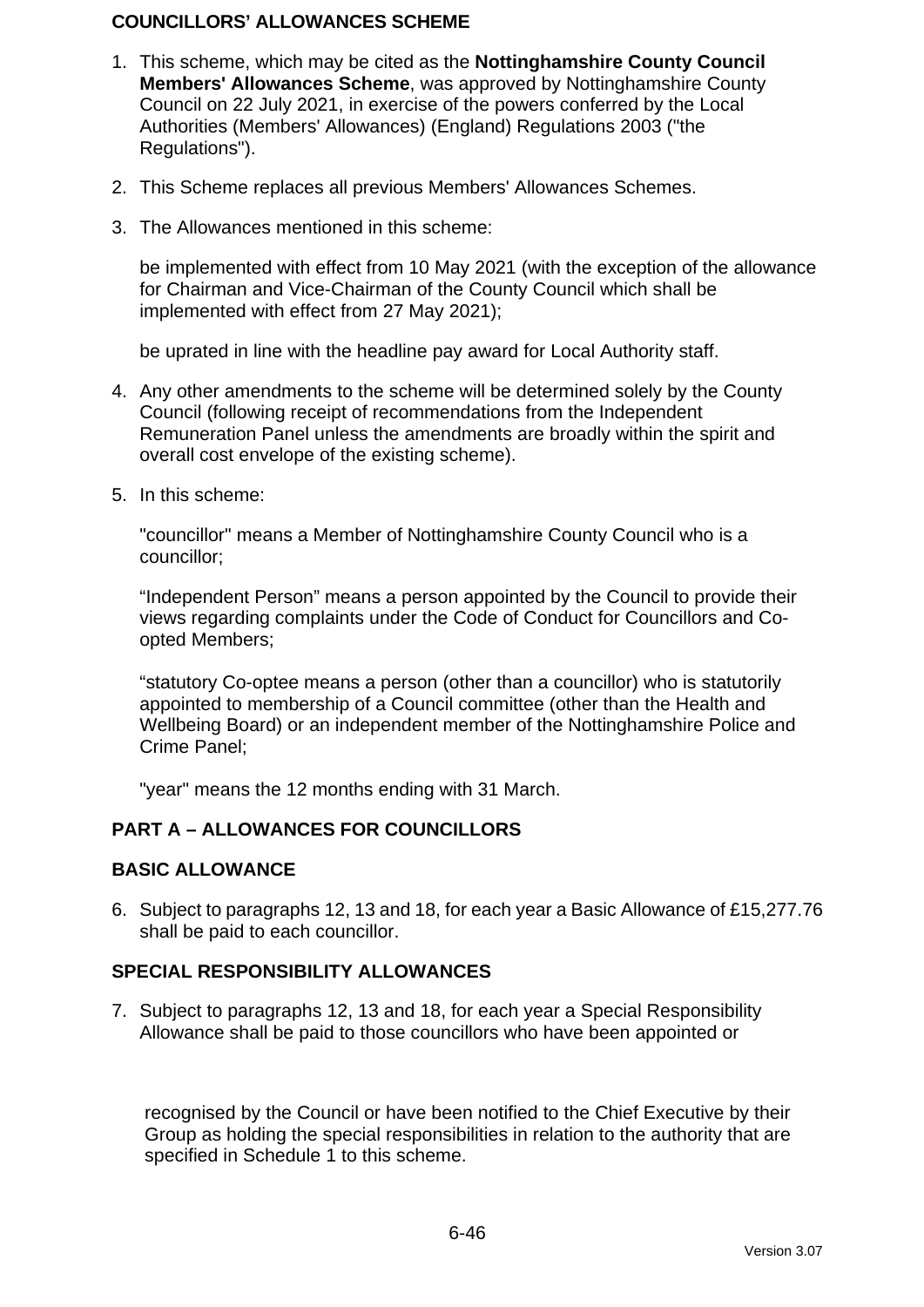- 8. Subject to paragraphs 12, 13 and 18, the amount of each such allowance shall be the amount specified against that special responsibility in Schedule 1.
- 9. No councillor may receive more than one Special Responsibility Allowance. In the event that a councillor holds more than one position for which a Special Responsibility Allowance is payable then s/he shall receive whichever of the applicable Allowances which s/he selects.

# **ATTENDANCE ALLOWANCE**

10.No attendance allowance shall be payable under this scheme, either for Council duties per se, or in respect of appointments to outside bodies.

# **RENUNCIATION**

11.A councillor may by notice in writing given to the Chief Executive elect to forego any part of his/her entitlement to an allowance under this scheme.

# **PART-YEAR ENTITLEMENTS**

- 12.In accordance with the requirements of the Regulations, pro-rata payments of Basic Allowance or Special Responsibility Allowances shall be payable to eligible councillors in any of the following circumstances:
	- a. if an amendment to this scheme changes the amount to which a councillor is entitled by way of a Basic Allowance or a Special Responsibility Allowance;
	- b. where the term of office of a councillor or their appointment to a role eligible for Special Responsibility Allowance begins or ends otherwise than at the beginning or end of a year.

# **LONG-TERM SICKNESS**

- 13.Nothing in this section overrides the provisions of the Local Government Act 1972 relating to vacation of office by failure to attend meetings throughout a period of six months.
- 14.In the event of long-term sickness absence full Special Responsibility Allowance shall be payable to eligible councillors, reducing to 50% after six months and ceasing after 12 months. The Council's Governance and Ethics Committee may vary this in exceptional circumstances.
- 15.If a councillor is appointed to deputise for a councillor on long-term sickness the Governance and Ethics Committee may create a deputising allowance payable after the first three months.

# **MATERNITY / SHARED PARENTAL LEAVE AND ADOPTION LEAVE**

16.In the event of absence for maternity/shared parental leave or adoption full Special Responsibility Allowance shall be payable to eligible councillors for a period of up to six months.

# **PAYMENT**

17.Payment of Basic and Special Responsibility Allowances shall be made in equal instalments. The frequency of those instalments shall be monthly.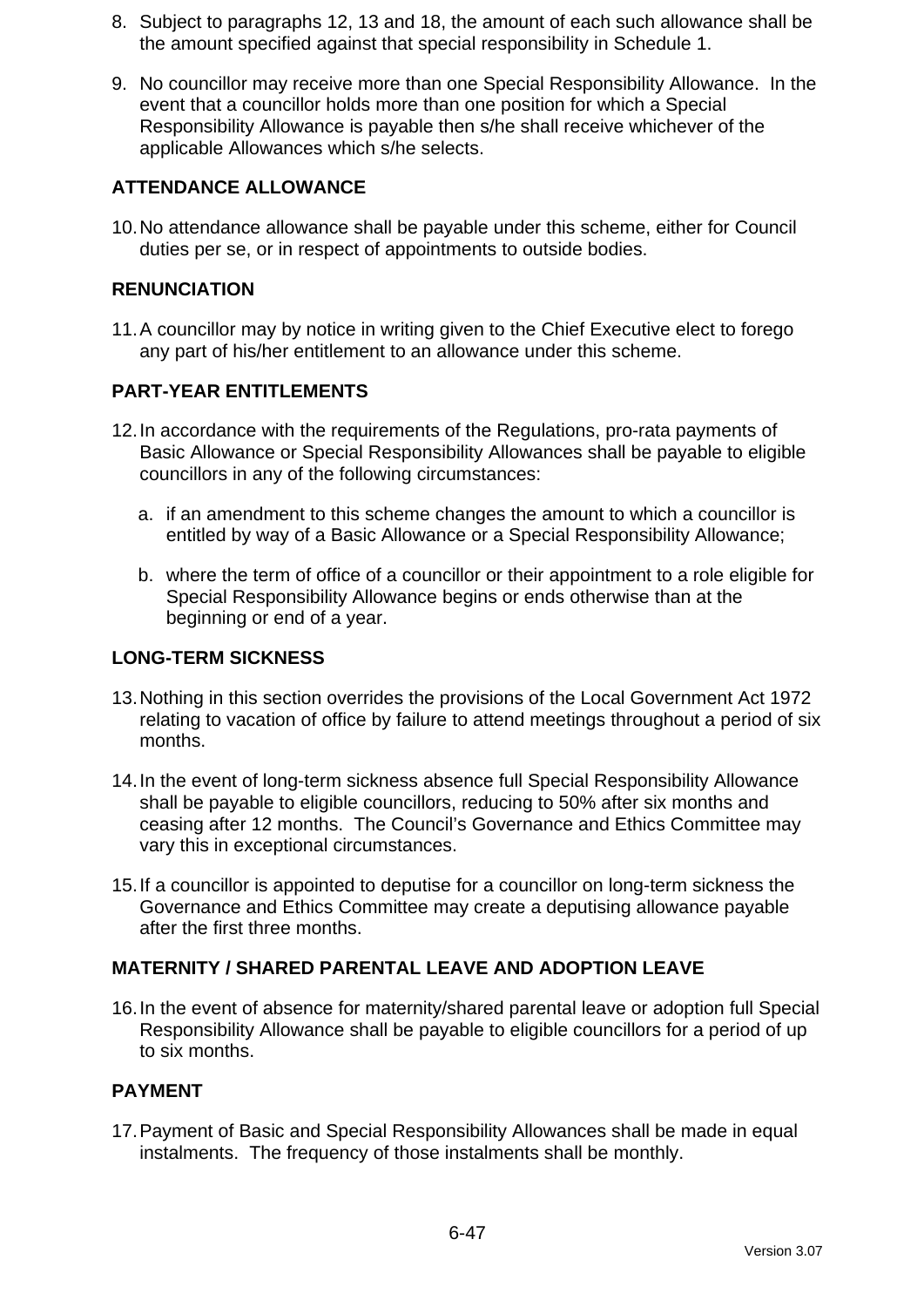# **TRAVEL AND SUBSISTENCE ALLOWANCES**

18.Travel and in some circumstances subsistence allowances may be claimed by councillors. The arrangements for these allowances are included in Part D of this scheme.

# **DEPENDANTS' CARERS' ALLOWANCES**

- 19.Councillors may claim up to £7.50 per hour per child for child care and up to £18.76 per hour per dependant (subject to the provision of receipts) (to be uprated further by the Monitoring Officer, in consultation with the Chairman of Governance and Ethics Committee, where evidenced this is appropriate) for other dependants in respect of expenses for the care of their children or other dependants when attending meetings of the Council, its subordinate bodies or other approved duty as described in Schedule 2 to this scheme.
- 20.Only one payment of Dependants' Carers' Allowance may be claimed in respect of the household of each councillor.
- 21.Payments, which will not be payable to a member of the claimant's own household, will be made only when supported by a receipt.
- 22.In circumstances of particular difficulty the Monitoring Officer, in consultation with the Chairman of Governance and Ethics Committee, is authorised to increase the allowance payable.

# **PART B – ALLOWANCES FOR STATUTORY CO-OPTEES, OTHER CO-OPTED MEMBERS AND INDEPENDENT PERSONS**

23.That all statutory Co-optees, other Co-opted Members and Independent Persons be entitled to receive an allowance of £639.

# **Attendance Allowance**

24.No attendance allowance shall be payable under this scheme, either for Council duties per se, or in respect of appointments to outside bodies.

# **Renunciation**

25.A Statutory Co-optee, other Co-opted Member or Independent Person may by notice in writing given to the Chief Executive elect to forego any part of their entitlement to an allowance under this scheme.

# **Part-Year entitlements**

- 26.Pro-rata payments of the above allowance shall be paid in any of the following circumstances:
	- a. if an amendment to this scheme changes the amount applicable;
	- b. where the term of office begins or ends otherwise than at the beginning or end of a year.

# **Payment**

27.Payment of the above allowance shall be made in equal instalments. The frequency of those instalments shall be monthly in arrears.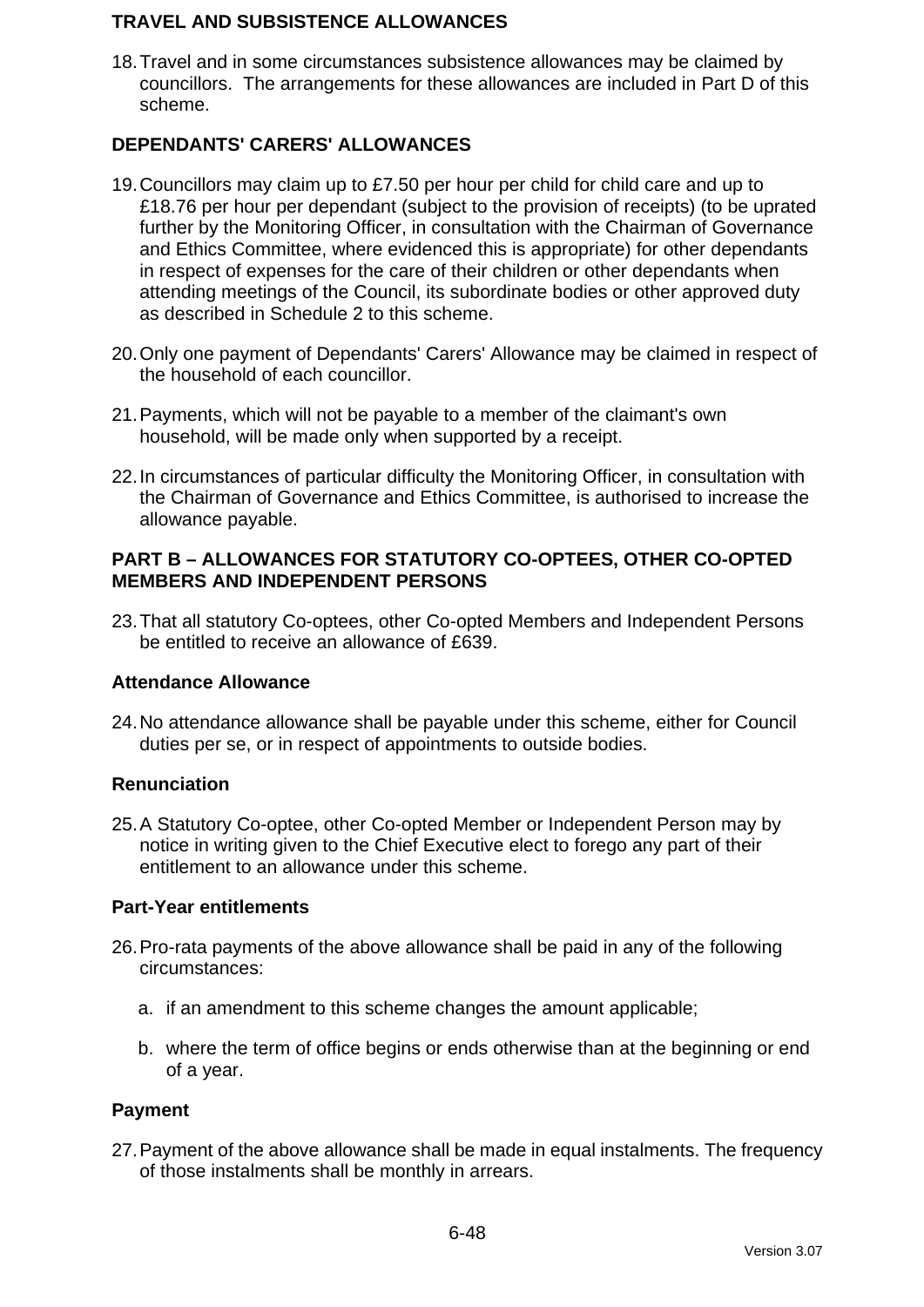#### **Travel and subsistence allowances**

28.Travel and in some circumstances subsistence allowances may be claimed. The arrangements for those allowances are included in Part D of this Scheme and a description of the duties for which they may be claimed is shown at Schedule 2 to this scheme.

## **PART C – ALLOWANCES FOR EDUCATION APPEAL PANEL MEMBERS**

- 29.For the purposes of the payment of financial loss allowance under Section 173(4) of the Local Government Act 1972, Members of Education Appeal Panels are to be treated as Members of the authority.
- 30.Subject to providing sufficient documentary evidence identifying actual financial loss, allowances up to a maximum of £229.00 per day may be claimed by Panel Members for attendance at Panel meetings.
- 31.Travel allowances may be claimed by Panel Members. The arrangements for those allowances are included at Part D of this scheme. Lunch will be provided by the Council at no charge for Panel meetings.
- 32.Panel Members may routinely claim £30 each financial year towards the costs of printing hearing paperwork (receipts are not required). Where the volume of hearings and printing by individual Panel Members results in additional costs then the Team Manager, Democratic Services may authorise one further payment of £30 in any financial year.

# **PART D – TRAVELLING AND SUBSISTENCE**

33.The provisions contained in this part are aligned with the terms and conditions for County Council employees and any future changes to employee terms and conditions will also be reflected by changes to this part.

#### **TRAVELLING ALLOWANCE**

- 34.This part is in accordance with Sections 174-175 and Regulations made under the Local Government Act 1972. It applies to Councillors, Statutory Co-optees, Members of Education Appeals Panels, Independent Persons and other Co-opted Members.
- 35.Travelling allowances may be claimed in respect of each occasion on which one of the persons described above carries out a duty as described in Schedule 2 to this Scheme.
- 36.All travel arrangements must be in accordance with the County Council's TRAVEL AND ACCOMMODATION POLICY, which is appended to this scheme.
- 37.If a claimant uses their own motor car or one belonging to a member of his/her family, or otherwise provided for their use and subject to the claimant having the appropriate insurance, the rate for travel, which is the same as for officers using their own vehicles on a casual basis, shall be as follows:

| up to 10,000 over 10,000 |                   |
|--------------------------|-------------------|
| miles                    | miles             |
| 45.0p                    | 25.0 <sub>p</sub> |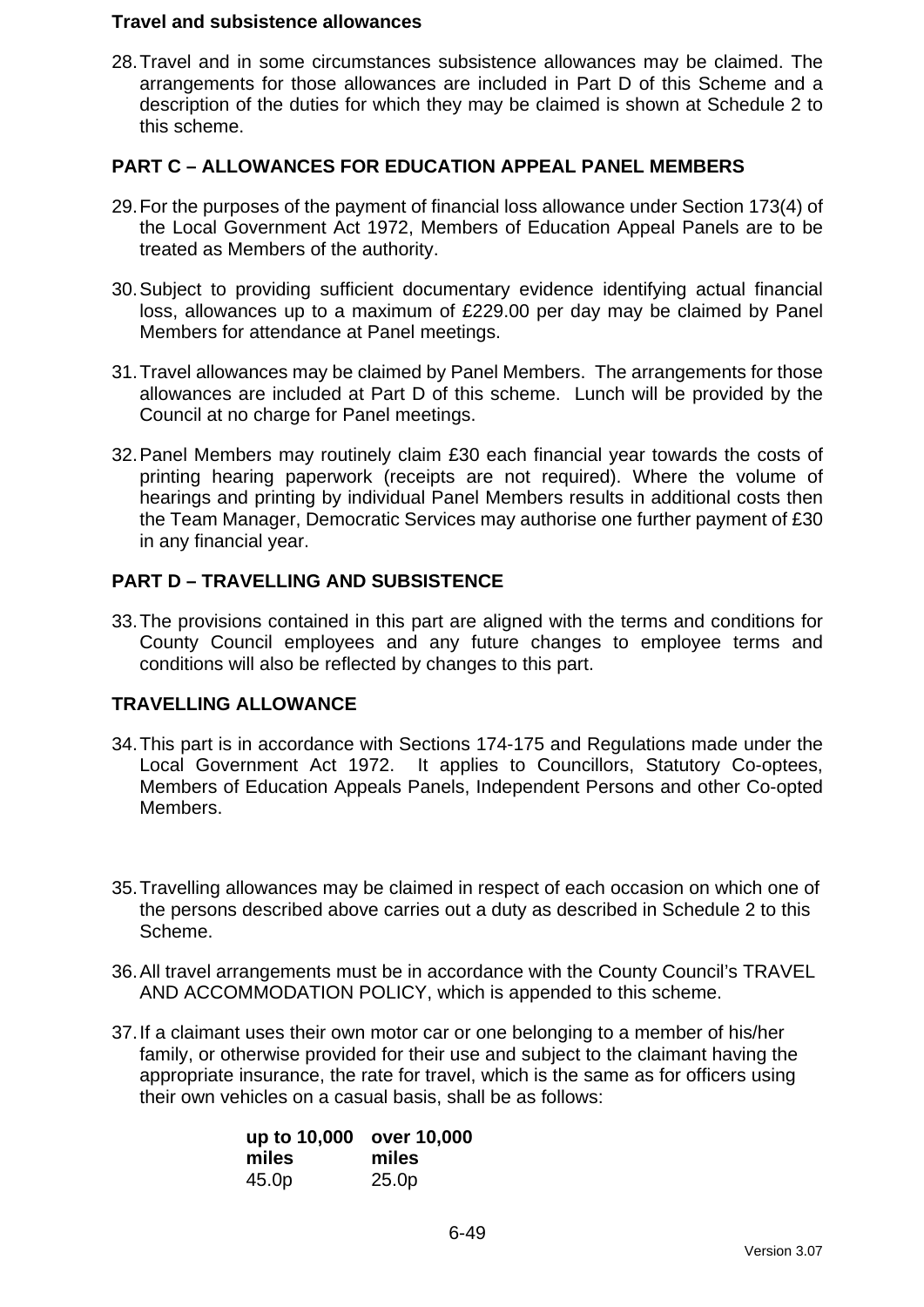| Motor Cycles                 | 24.0 <sub>p</sub> |
|------------------------------|-------------------|
| Cycles                       | 20.0 <sub>p</sub> |
| <b>Public Transport Rate</b> | 22.6p             |

- 38.The distance claimed for mileage should be the shortest most reasonable journey by road from the point of departure to the point at which the duty is performed, and similarly from the duty point to the place of return.
- 39.If a claimant travels by taxi, the claim must not exceed:
	- a. in cases of urgency or where no public transport is reasonably available, the amount of the actual fare and any reasonable gratuity actually paid;
	- b. in any other case, the amount of the fare for travel by appropriate public transport.
	- c. Any claims by Members for travel costs where the Council has provided shared transport will only be payable in exceptional circumstance and subject to the agreement of the Team Manager (Democratic Services).

# **SUBSISTENCE ALLOWANCES**

- 40.This part is in accordance with Sections 174-175 and Regulations made under the Local Government Act 1972. It applies to Councillors, Statutory Co-optees, other Co-opted Members and Independent Persons.
- 41.Subsistence allowances may be claimed only in exceptional circumstances such as overnight stays on occasions on which a person described above carries out a duty as specified in Schedule 2 to this scheme.
- 42.When carrying out approved duties within the UK and subsistence is payable due to exceptional circumstances, the amounts shown below may be claimed.
	- a. Breakfast where leave home before  $7.00$  am  $-54.48$
	- b. Lunch where away from base for whole of lunch period (12.00 and 2.00 pm) - £6.17 c. Tea – if work continues after  $6.30 \text{ pm}$  - £2.43 d. Evening meal – if work continues after 8.30 pm  $\sim$  £7.64
	- e. Tea and evening meal allowances are not normally payable on same day.
	- f. Out of pocket expenses  $-$  single night  $-$  £3.63
		- $-$  weekly rate  $-$  £14.55
- 43.Councillors, Statutory and other Co-optees and Indepndent Persons may aggregate daily subsistence allowances.
- 44.Where a Councillor, Statutory and other Co-optee or Independent Person attends a UK conference or other event which involves an overnight stay, hotel accommodation will be booked and paid for by Travel and Transport Services in accordance with the TRAVEL AND ACCOMMODATION POLICY. In exceptional circumstances where this has not been possible, the County Council will reimburse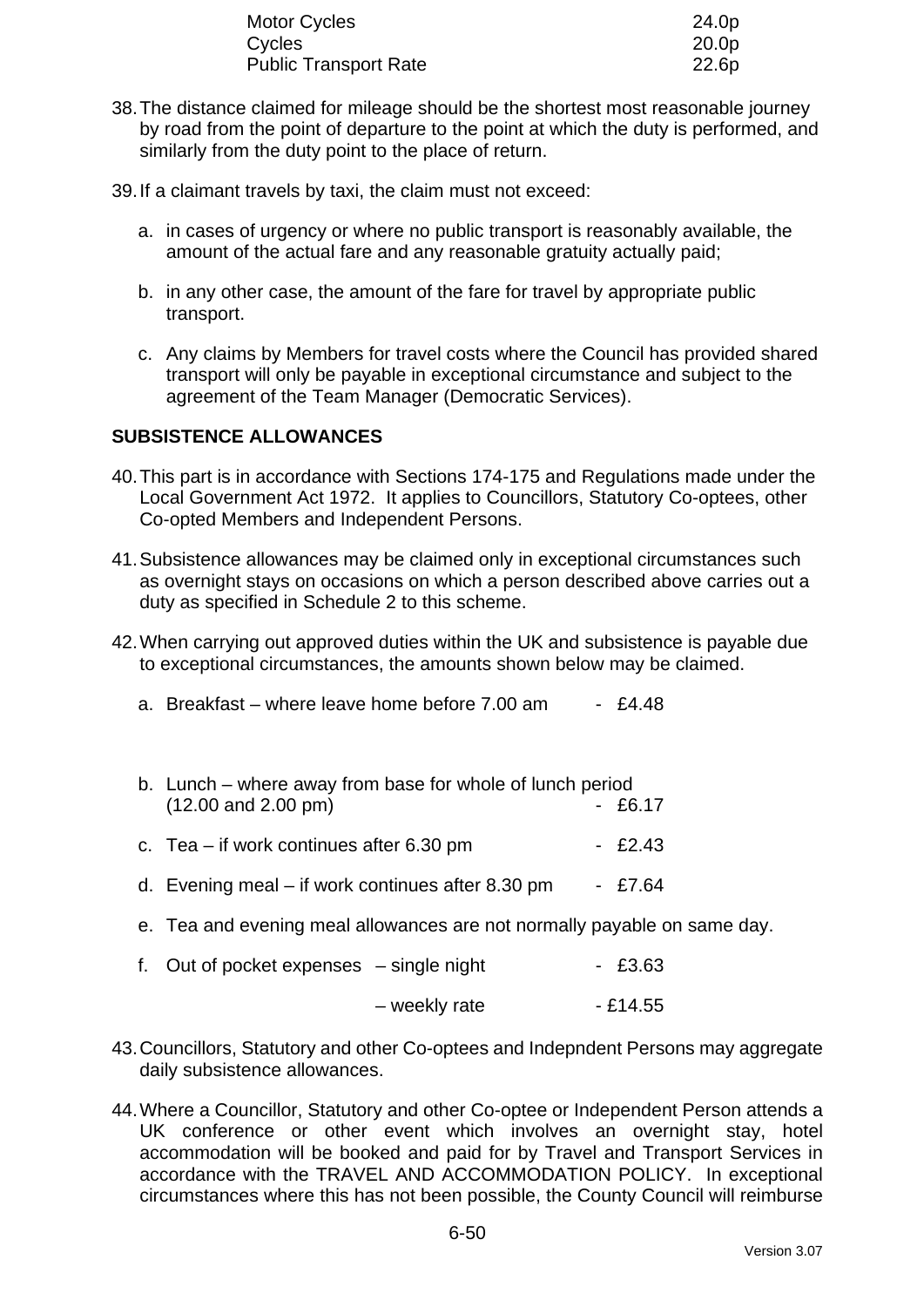reasonable expenses, provided they are supported by receipts and subject to a maximum overnight expenditure on accommodation of £115.00 (including VAT).

45.Where a claimant attends a conference or other event which is held outside the UK, s/he may claim the amounts shown in the Council's TRAVEL AND ACCOMMODATION POLICY.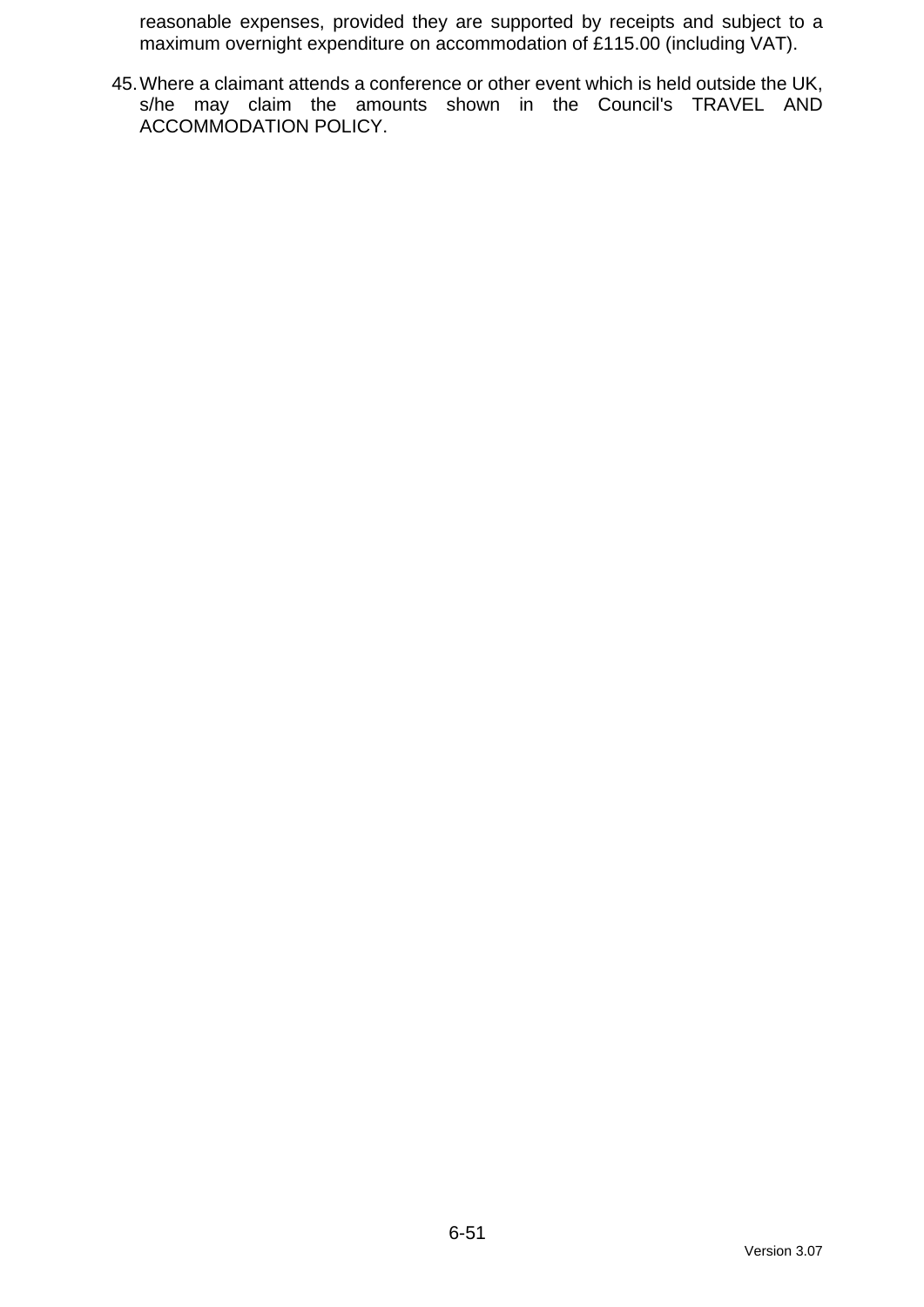# **SCHEDULE 1**

| <b>Band</b>    | $%$ of<br>Leader's<br><b>SRA</b> | <b>Amount of</b><br><b>Allowance</b><br>(pa) | <b>Current role</b>                                                                                                                                                                                                                                                                                                                                                                                                   |
|----------------|----------------------------------|----------------------------------------------|-----------------------------------------------------------------------------------------------------------------------------------------------------------------------------------------------------------------------------------------------------------------------------------------------------------------------------------------------------------------------------------------------------------------------|
| 1              | 100                              | £35,827.19                                   | Leader of the Council<br>$\bullet$                                                                                                                                                                                                                                                                                                                                                                                    |
| $\overline{2}$ | 70                               | £25,079.03                                   | Deputy Leader of the Council<br>$\bullet$                                                                                                                                                                                                                                                                                                                                                                             |
| $\overline{3}$ | 66                               | £23,882.40                                   | <b>Chairmen of Committees</b><br>$\bullet$<br><b>Business Manager of Majority Group</b><br>$\bullet$<br>Leader of the main Minority Group<br>$\bullet$                                                                                                                                                                                                                                                                |
| 4              | 50                               | £17,913.60                                   | Chairman of County Council*<br>$\bullet$                                                                                                                                                                                                                                                                                                                                                                              |
| 5              | 33                               | £11,941.20                                   | Vice-Chairmen of Committees<br>$\bullet$<br>Leader of smaller Minority Groups on the<br>Council (provided the group has 5 or more<br>Members)                                                                                                                                                                                                                                                                         |
| 6              | 24                               | £8,598.53                                    | Vice-Chairman of the County Council*<br>$\bullet$<br>Deputy Leader of the main Minority Group<br>$\bullet$<br>Business Manager of the main Minority<br>$\bullet$<br>Group                                                                                                                                                                                                                                             |
| $\overline{7}$ | 22                               | £7,881.98                                    | Main Minority Group Spokesmen on<br>$\bullet$<br>Committees**                                                                                                                                                                                                                                                                                                                                                         |
| 8              | 12                               | £4,299.26                                    | Chairman of the Nottinghamshire Police and<br>$\bullet$<br>Crime Panel (where that person is a County<br>Councillor or an Independent Co-opted<br>Member)<br>Deputy Leader of smaller Minority Groups on<br>$\bullet$<br>the Council (provided the group has 5 or<br>more Members)<br><b>Business Manager of smaller Minority Groups</b><br>$\bullet$<br>on the Council (provided the group has 5 or<br>more Members) |
| 9              | 11                               | £3,940.99                                    | Minority Group Opposition Spokespersons***<br>$\bullet$                                                                                                                                                                                                                                                                                                                                                               |

# **Note**

- These SRAs include an element for clothing. Sections 3(5) and 5(4) (as appropriate) of Part 1 of the Local Government Act 1972, enables the County Council to make a reasonable payment to the Chairman and Vice-Chairman to enable them to meet the expenses of their office.
- \*\* The number of main Minority Group Spokespersons must not exceed more than 50% of the number of committees for which a Chairman's SRA is payable (this figure will be rounded down to the nearest Spokesperson role – e.g. 13 Committees = 6 Spokespersons). The main Minority Group will decide which committees it wishes to appoint these roles for.
- \*\*\* The number of Minority Group Spokespersons must not exceed more than 20% of the number of committees for which a Chairman's SRA is payable (this figure will be rounded down to the nearest Spokesperson role  $-$  e.g. 13 Committees  $=$ 2 Spokespersons). The Minority Group will decide which committees it wishes to appoint these roles for.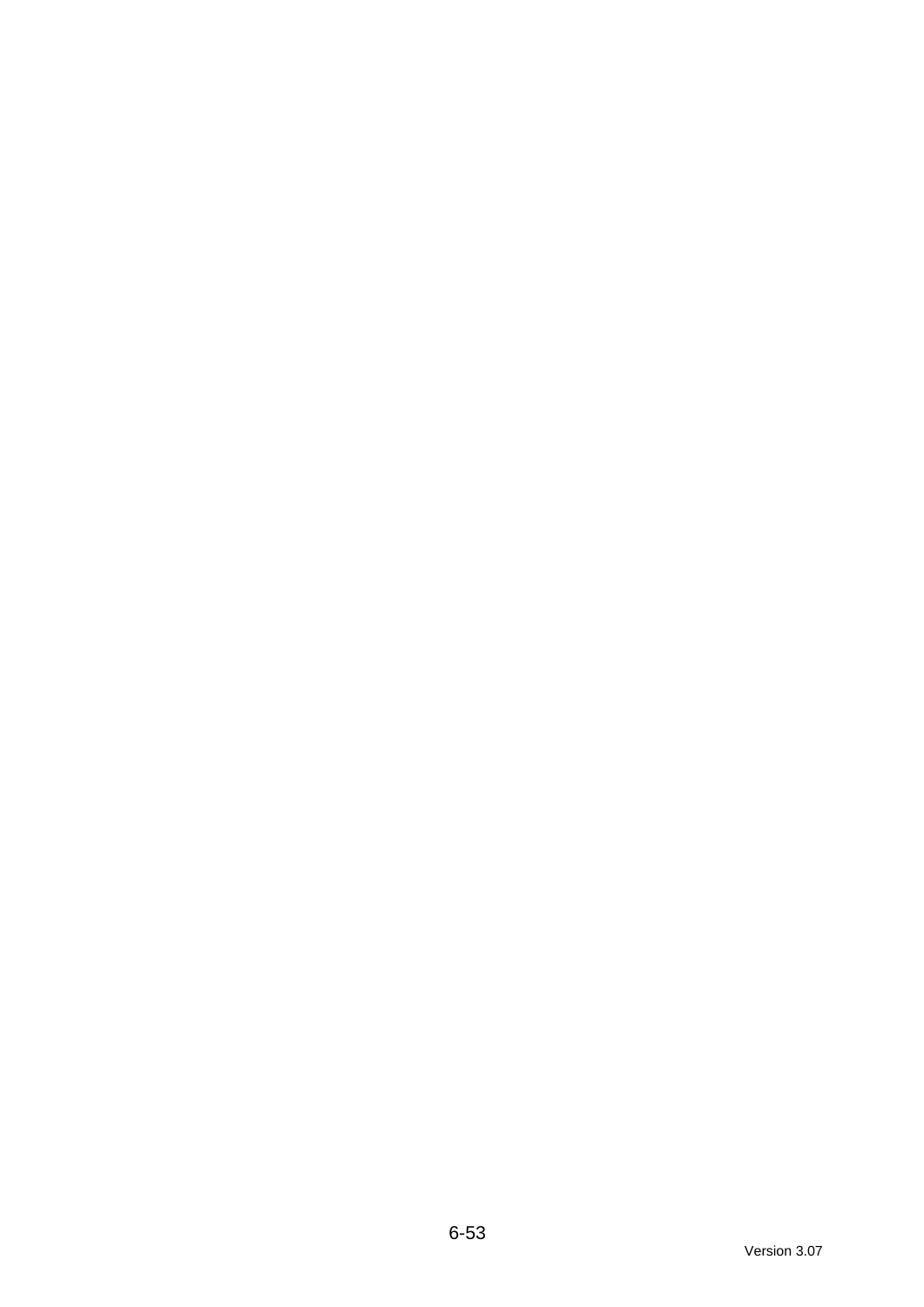# **SCHEDULE 2**

# **APPROVED DUTIES (TRAVELLING AND SUBSISTENCE ALLOWANCES)**

# **FOR COUNCILLORS**

# **Approved Duties (Travelling and Subsistence Allowances) For Councillors**

Travel Expenses will be paid to Members when they are undertaking their duties as a County Councillor.

Duties covered include:-

- 1. Attendance at Council meetings or Joint Committees and attendance at Council offices or establishments.
- 2. Attendance at conference, seminars or other training or learning events, in connection with the functions of the County Council and related to your role as an elected representative, where no fee is payable. (N.B. Travel Claim Form must clearly state the title of the event).
- 3. Anywhere within the County area, in connection with the functions of the County Council and related to your role as an elected representative (N.B. Travel Claim Form must clearly state the purpose of the visit).
- 4. Attendance at any meeting or events of Outside Bodies or organisation to which you have been appointed by the Council unless a fee or allowance is paid by that body to you to cover such expenses. If such a body has its own travel scheme, claims should be made to that body.
- 5. Meetings of Political Groups are not covered unless they have been arranged solely for the purpose of discussing County Council business or are requested by the Chief Executive to discuss a particular issue.
- 6. Travel outside of the County Council administrative boundaries is also claimable where it can be evidenced that this is essential for County Council related business or conference, seminar or training or learning event where no fee is payable.
- 7. Travel expenses may be payable for events not covered above but this will be with approval of the Monitoring Officer in consultation with the Chair of the Governance and Ethics Committee.

# **FOR STATUTORY CO-OPTEES, OTHER CO-OPTED MEMEBERS AND INDEPENDENT PERSONS**

Travel expenses will be paid to Statutory Co-optees, other Co-opted Members and Independent Persons when they are:-

- 1. Attending any meeting of the Council at which they are a properly appointed member.
- 2. Attending an event in connection with their role.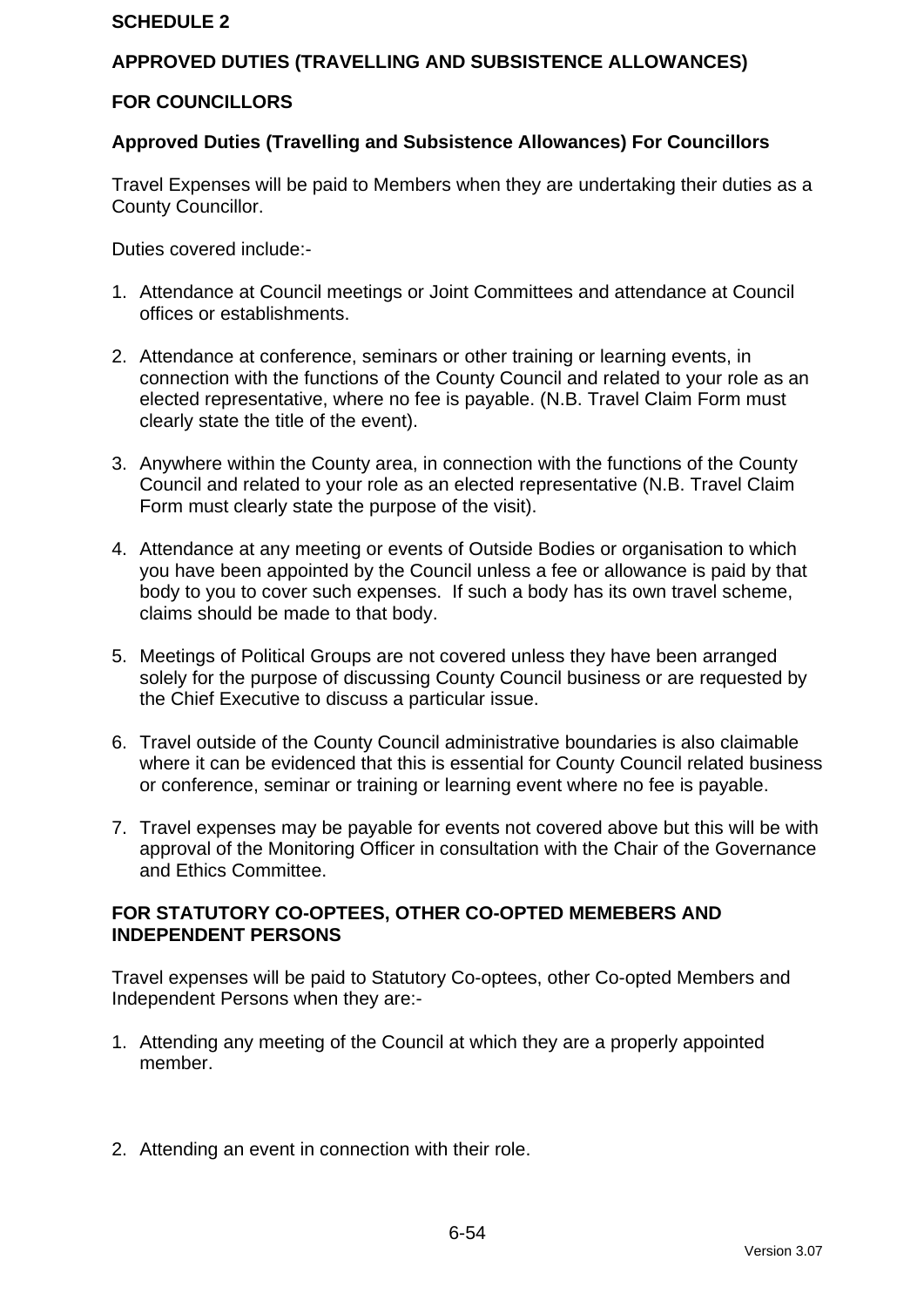3. In the case of Independent Co-opted Members of the Nottinghamshire Police and Crime Panel, such costs will be recoupable through the Home Office grant received by the County Council as host authority to the Panel.

# **MEMBERS OF EDUCATION APPEALS**

May claim travel allowance in respect of meetings and training events in connection with their role as Panel Members.

#### **FOREIGN TRAVEL**

No member, Co-optee or Independent Person can travel abroad on County Council business without prior approval in accordance with the Travel and Accommodation Policy.

## **SUBSISTENCE**

Subsistence is only claimable in exceptional circumstances and will only be paid on receipt of actual expenses incurred and detail of meals provided. This will only apply to stays of under 72 hours. Subsistence will not be paid for any stay in excess of this without prior approval of the Monitoring Officer in consultation with the Chair of Governance and Ethics Committee.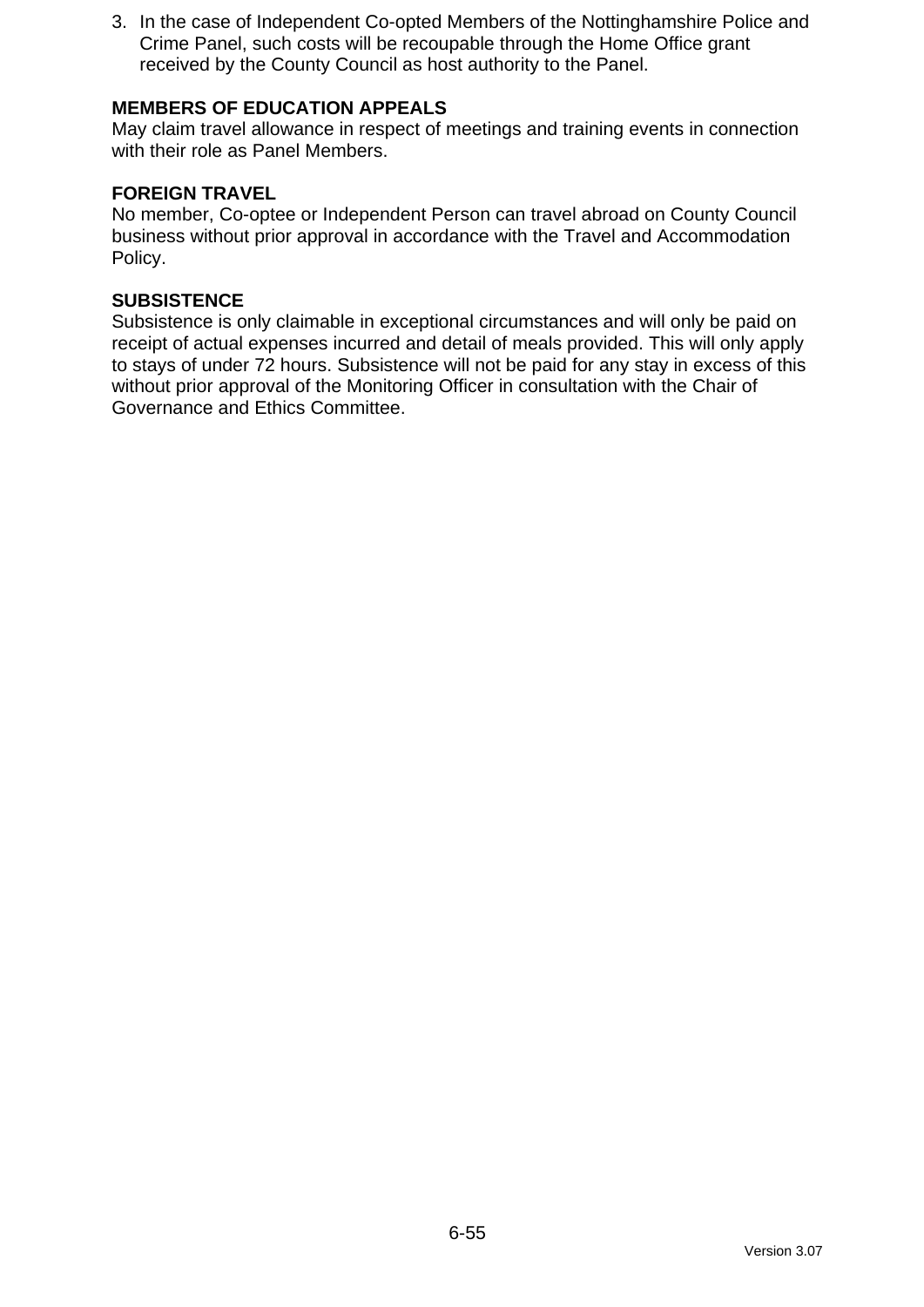# **APPENDIX**

# **ADMINISTRATIVE MATTERS**

## **SUBMISSION OF CLAIMS**

- 1. Claims are processed through Democratic Services and paid through the payroll system.
- 2. The following deductions will be applied to late claims:
	- a. 6-12 months' delay 10% reduction
	- b. more than 12 months' delay 20% reduction
	- c. more than 2 years' delay referral to Governance & Ethics Committee for consideration.

## **INCOME TAX**

- 3. Tax will be deducted from payments of Basic Allowance and Special Responsibility Allowances. This will be at the standard rate of tax unless a Member makes arrangements with his Tax Inspector for a tax code to be allotted and notified to the County Council.
- 4. The County Council deals with:

HM Inspector of Taxes (Nottingham 1) Castle Meadow Castle Meadow Road **Nottingham** NG2 1AB

- 5. A return of tax deducted from allowances is made to the Inland Revenue at the end of each financial year and a P60 is provided to each councillor.
- 6. Arrangements have been made with the Inspector of Taxes (Nottingham 1) whereby Councillors on application can obtain, where appropriate, tax relief on their expenses of office. Further guidance is available from the Chief Finance Officer.

# **SOCIAL SECURITY**

- 7. Contributions
	- a. National insurance contributions are payable on any payment of Basic Allowance and Special Responsibility Allowances provided the gross amount reaches a lower earnings limit in a certain period, unless a certificate of nonliability is produced (supplied by the Contributions Agency). The Chief Finance Officer will advise on the detailed operation of the scheme.
- 8. Benefits
	- a. The receipt of Basic and Special Responsibility Allowances affects benefits. Councillors should notify the Benefits Agency of amounts received.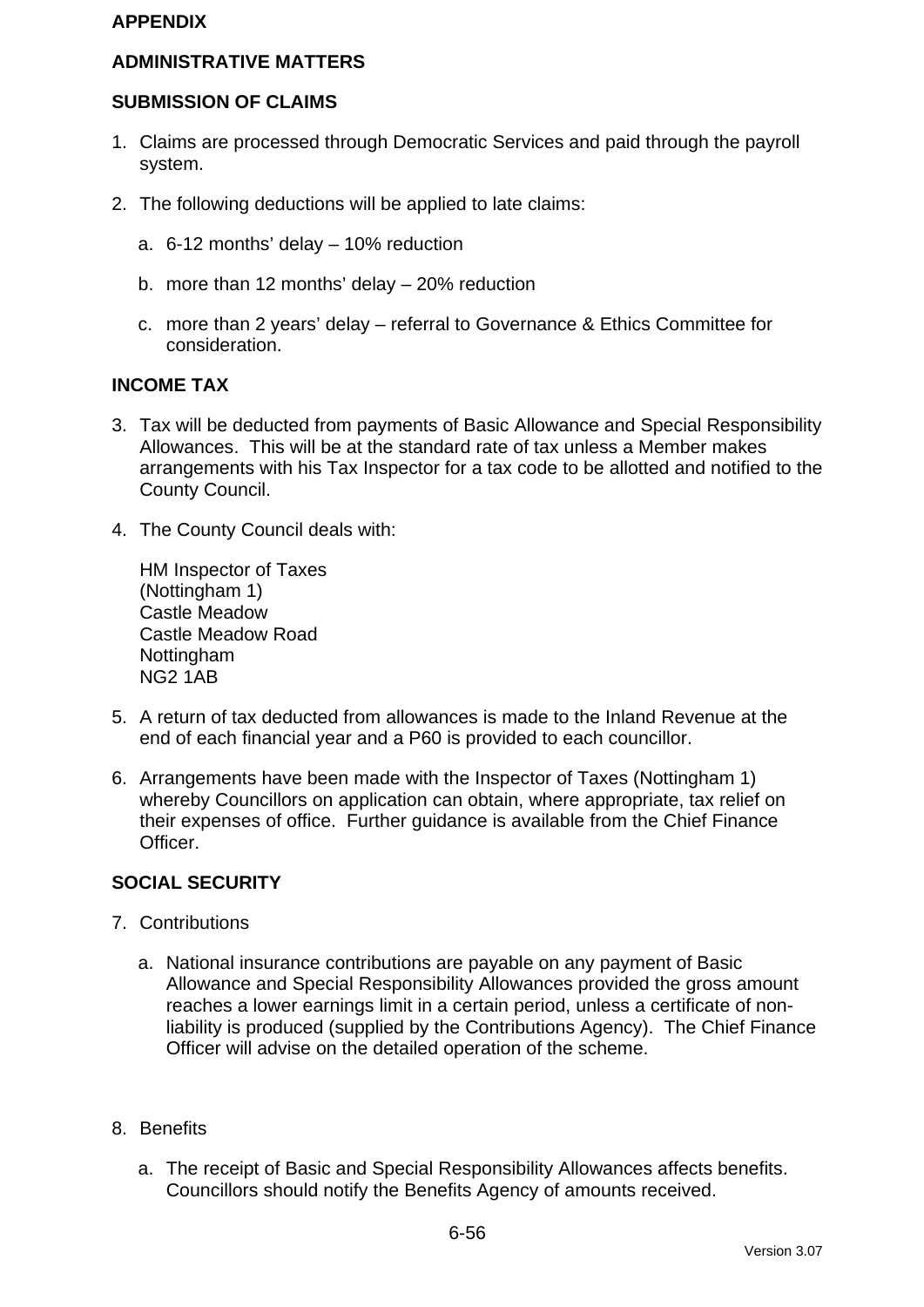b. The contribution paid by Councillors counts toward the full range of contributory benefits.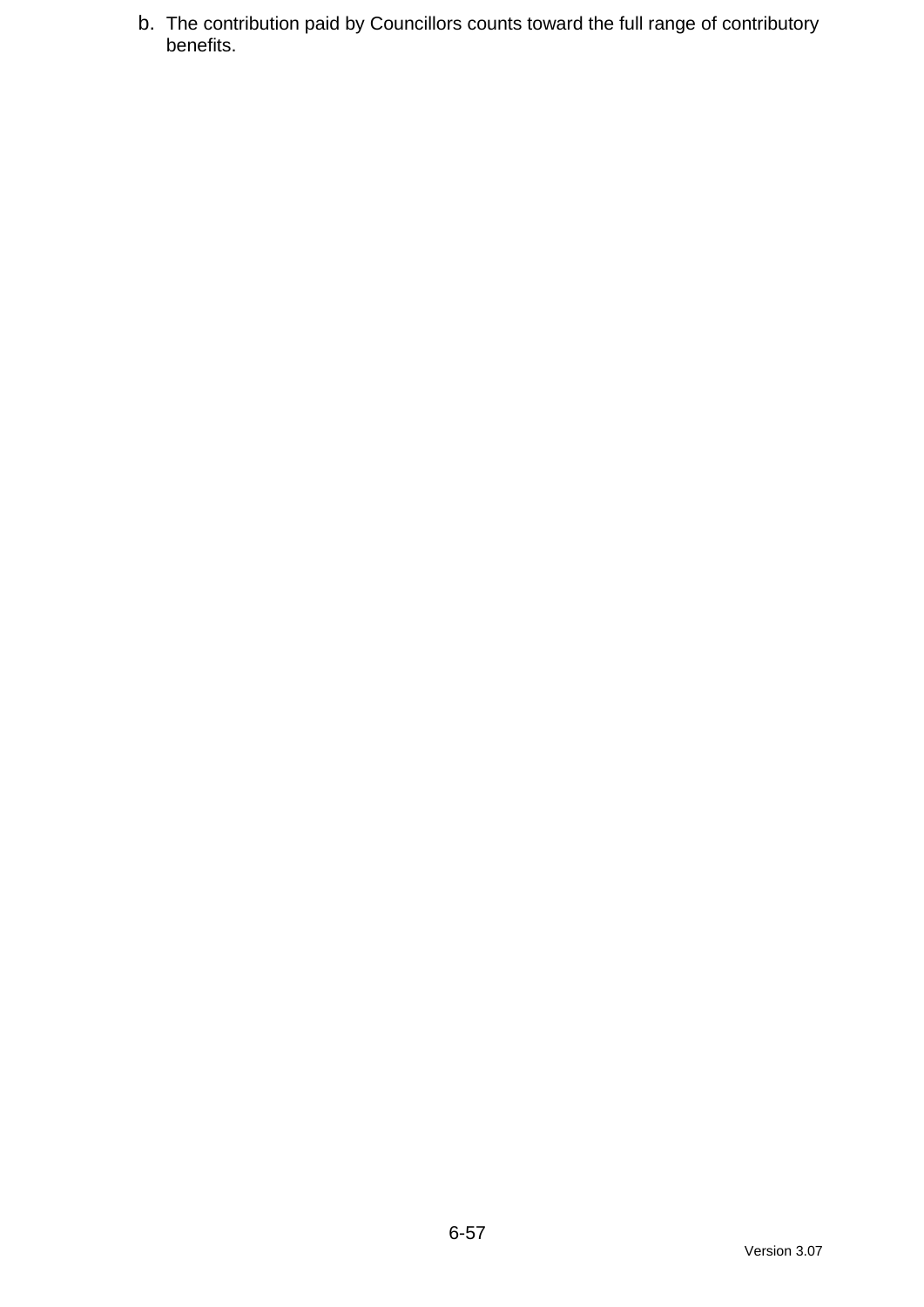# **TRAVEL AND ACCOMMODATION POLICY**

- 1. This policy (the Nottinghamshire County Council Travel Policy) covers the approval and booking arrangements for travel and accommodation required in connection with the Council's business. It does not apply to travel and accommodation required in connection with direct service delivery e.g. school, trips, service users' outings, where the relevant Departments will have their own procedures.
- 2. This policy replaces all previous policies, decisions and/or precedents relating to travel undertaken in connection with the business of the Council.
- 3. The power to amend this policy is reserved to the full Council.
- 4. The practices in this policy shall, as far as possible, reflect the contents of the County Council's Members' Allowances Scheme and the Terms and Conditions of Service for Employees (see paragraph 9 of the Financial Regulations and D7 and D10 of the Personnel Handbook).
- 5. In the event that a conflict arises between this Policy and the Members' Allowances Scheme the Monitoring Officer and the Chief Executive will mediate and determine the matter following consultation with the Leader.

# **GENERAL PRINCIPLES**

- 6. The policy is based on the following principles:
	- a. the proper conduct of business, and the overall efficiency of the Council;
	- b. transparency and accountability;
	- c. achieving Best Value in the use of the Council's resources, benefiting the community, the Council and councillors;
	- d. meeting the needs of those with disabilities and/or health problems.

# **APPROVAL PROCESSES**

- 7. The following travel may be undertaken without prior approval:
	- a. day to day travel within Nottinghamshire in connection with Nottinghamshire County Council business;
	- b. travel in connection with training and development events within the East Midlands which have been authorised in accordance with relevant policies.
- 8. All other travel must be approved in advance in accordance with the following:

| Participant            | <b>Description</b>                                | Approval required from |
|------------------------|---------------------------------------------------|------------------------|
| Councillors, Statutory | (a) All travel within mainland   Policy Committee |                        |
| and other co-opted     | UK not described in                               |                        |
| members                | Schedule 2 of the                                 |                        |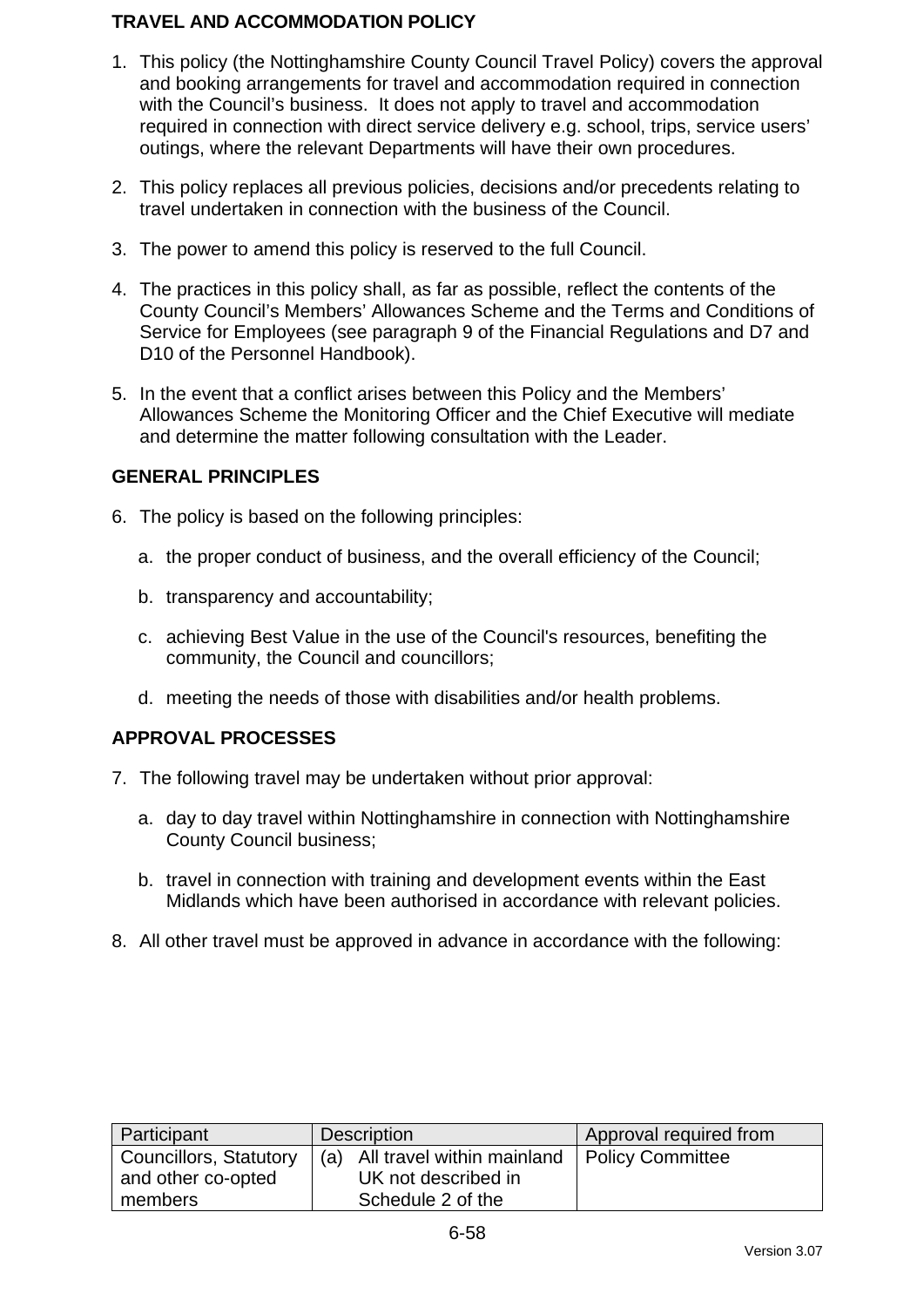|                 |     | <b>Members' Allowances</b><br>Scheme. |                                                                                               |
|-----------------|-----|---------------------------------------|-----------------------------------------------------------------------------------------------|
|                 | b.  | Outside the UK                        | <b>Policy Committee</b>                                                                       |
| <b>Officers</b> | (a) | Within the UK                         | Relevant chief or other<br>officer in accordance with<br>departmental procedures              |
|                 | (b) | Outside the UK                        | <b>Relevant Corporate</b><br>Director with a quarterly<br>report to the relevant<br>committee |

9. The County Council recognises that, in cases of genuine urgency, it may not be possible to obtain formal approval from the relevant committee prior to the expected date of travel. In these cases, the Urgency Procedure (Part Five of the Constitution) should be used.

# **BOOKING ARRANGEMENTS**

- 10.With the exception of travel by private car in connection with the day to day business of the Council, all arrangements and/or bookings for travel and accommodation approved under this policy must be made by Transport and Travel Services in the Place Department.
- 11.Provisional bookings will not be made unless approval has been given in accordance with paragraph 7b of this policy.

# **METHOD OF TRAVEL**

<span id="page-134-0"></span>12.At all times, the chosen method of travel must be the most cost-effective method, taking into account the value of time saved, anticipated subsistence and other expenses and any other relevant matters.

# **TRAVEL WITHIN THE UK (MAINLAND)**

- 13.Public transport should normally be used, unless the use of private/self-drive hire/civic cars is proved to be the most cost effective option, taking into account mileage charges, anticipated subsistence, other expenses and any other relevant consideration including but not limited to those at paragraph [59](#page-134-0)
- 14.The use of private cars to attend events out of the County area must be determined in relation to the following criteria:
	- a. cost in comparison to other options;
	- b. availability of public transport;
	- c. business requirements;
	- d. disability or health considerations.
- 15.Other options which must be considered prior to approving the use of private cars are: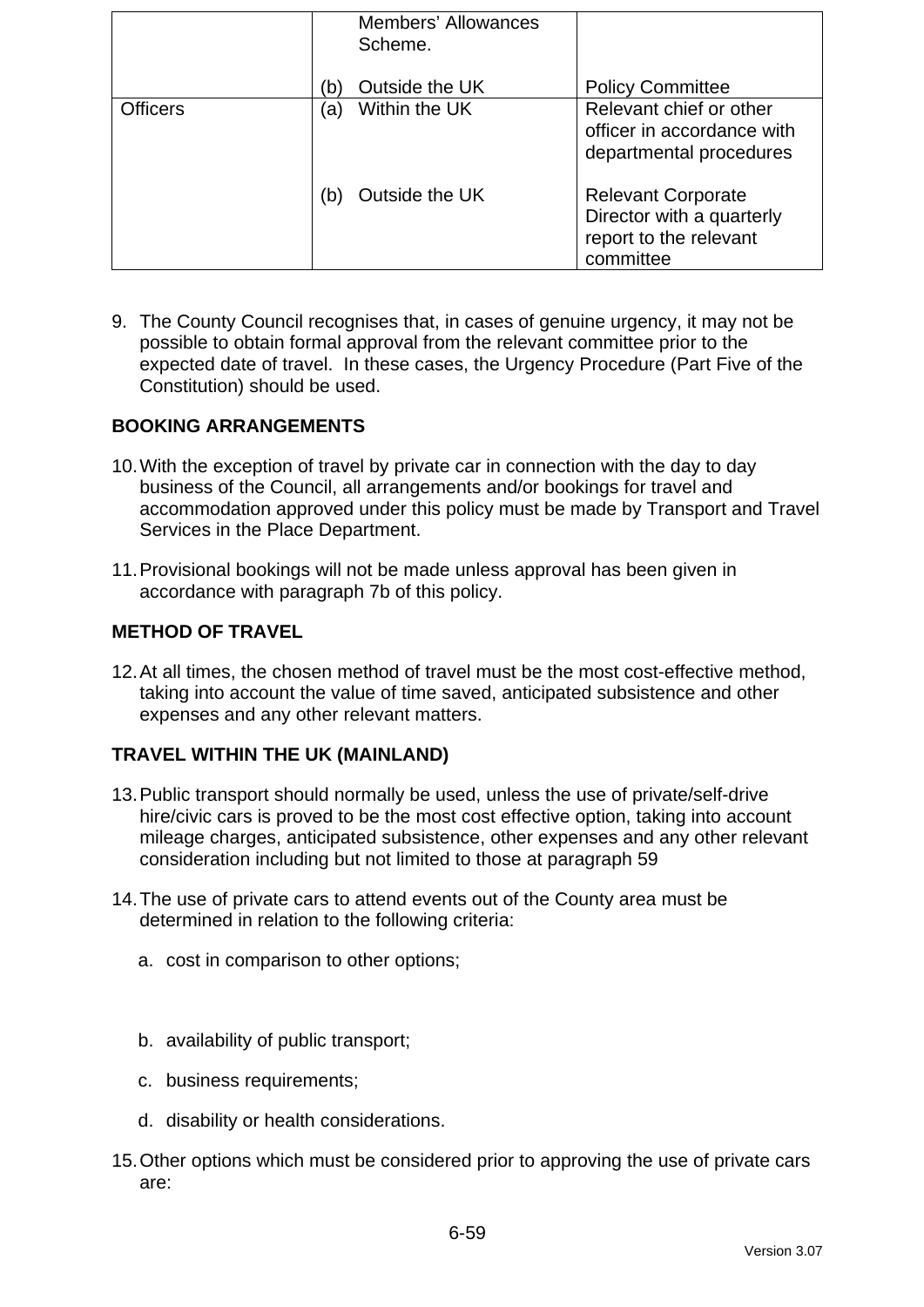- a. car sharing;
- b. use of hire cars/pool cars;
- c. use of civic cars.
- 16.Any travel by train within mainland UK will usually be standard class fare unless travel by other classes of ticket is cheaper overall.
- 17.Any councillor or officer requesting first class rail travel must give reasons which shall be recorded in the register referred to the section below.
- 18.Councillors are encouraged to purchase appropriate railcards if eligible, in which case the Council will reimburse two-thirds of the cost. Councillors should advise Transport and Travel Services that they have a railcard at the time of booking, to ensure that a reduced price ticket is obtained.
- 19.Air travel within mainland UK will be permitted only where the cost/convenience brings benefits to the Council.

# **TRAVEL TO NORTHERN IRELAND/REPUBLIC OF IRELAND/OUTSIDE THE UK**

- 20.Where available, and subject as follows, economy class should be used for all air, sea or land (i.e. rail) travel where this the most cost effective.
- 21.The County Council recognises that there will be occasions where it is not appropriate to use economy class i.e. where there are health or disability issues to be considered. In these cases, a higher class of travel may be permitted, wherever possible, subject to prior approval being by Policy Committee.

# **ACCOMMODATION**

- 22.Mid-range hotels of good standard with appropriate business facilities will be chosen within safe and reasonable access to where the business of the visit is to take place.
- 23.For conferences, the added value of all-inclusive packages will be evaluated against making separate hotel arrangements.

# **SUBSISTENCE AND OTHER EXPENSES**

# **WITHIN THE UK (INCLUDING NORTHERN IRELAND)**

- 24.All costs of the approved method of travel will be paid by the County Council.
- 25.Subsistence allowances may be claimed in exceptional circumstances. They will be the same for councillors, Statutory Co-optees, other co-opted Members and officers. Details of the amounts which may be claimed are in the Members' Allowances Scheme.
- 26.Claims should be made on the forms provided as follows:
	- a. officers from their Department;
	- b. councillors and others covered by the Members' Allowances Scheme from Democratic Services.
- 27.Receipts should be obtained for all expenditure incurred.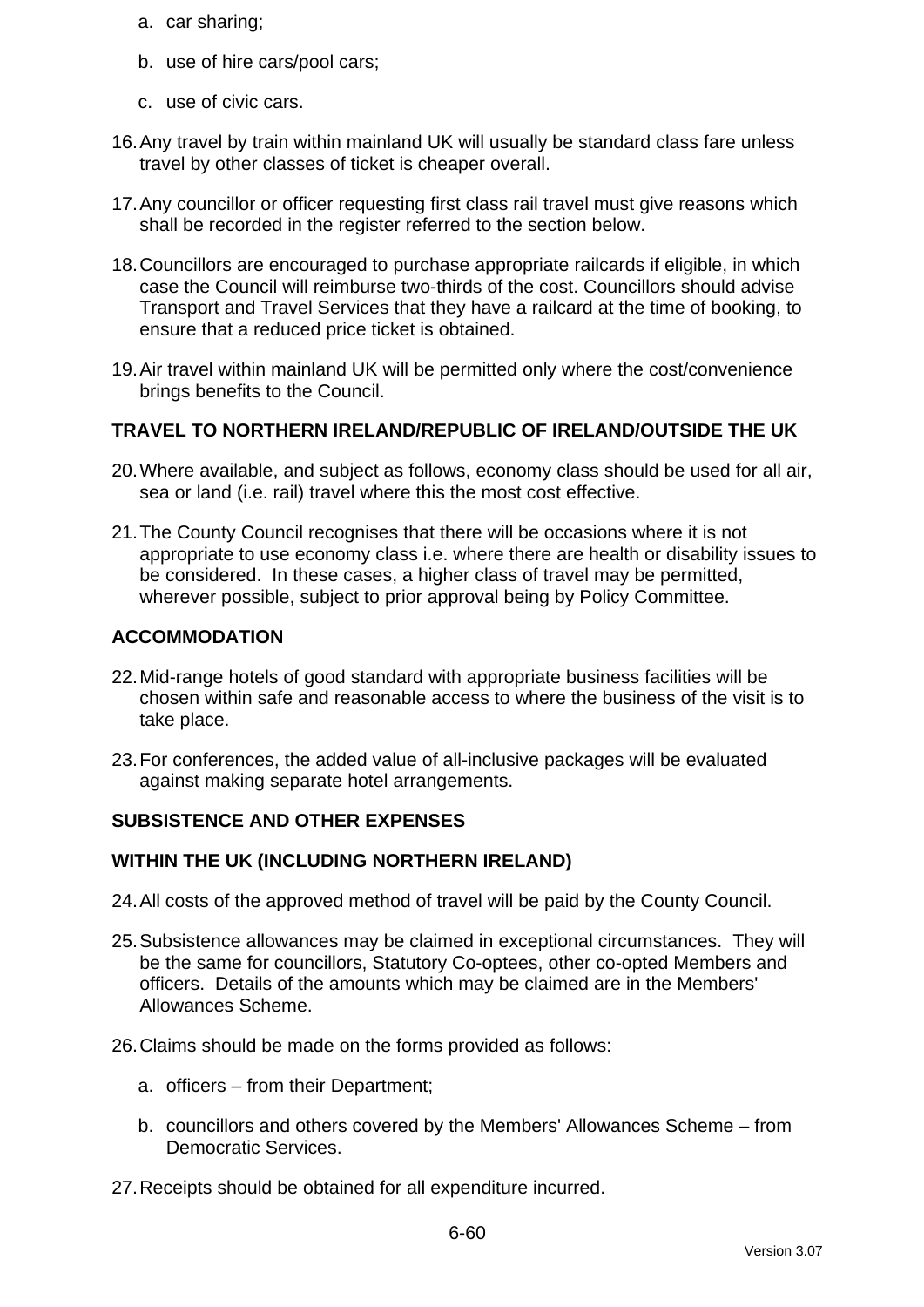## **OUTSIDE THE UK**

- 28.Accommodation will be booked and paid for by Transport and Travel Services in the Place Department on behalf of the County Council.
- 29.Subsistence allowance may be claimed for actual reasonable expenses incurred on meals, beverages, transport within the foreign country, laundry, 'phone calls etc.
	- a. The current maximum amount for subsistence per 24 hours for countries within the European Union is £75.00 (plus £10 per day for unreceipted out of pocket expenses).
	- b. For travel to other destinations, Transport and Travel Services will calculate a maximum amount for subsistence per 24 hours. That amount will be notified to relevant committee when approval is sought for the travel to be undertaken.
- 30.The above rates assume that all meals (excluding breakfast) will have to be paid for from the subsistence allowance. If meals are provided as part of the visit and at no personal cost to the Council's representative(s) the daily allowance will be reduced by 20% for each meal provided.
- 31.Receipts must be obtained wherever practicable for all claimable expenditure. Where this is not possible, a written statement will be required from the person claiming allowances.

# **ADMINISTRATION OF THE POLICY**

- 32.All travel tickets and/or accommodation required under this policy must be booked through Transport and Travel Services in the Place Department.
- 33.Before any bookings are made, Transport and Travel Services will require written confirmation of approval. Where the cost is to be met by a Department, the appropriate budget code(s) for the expenditure will also be required.
- 34.Subject to normal formalities, Transport and Travel Services can arrange advances of cash, foreign currency and travellers' cheques. Any unspent

cash/currency or travellers cheques must be returned to Transport and Travel Services within one month of return from the visit.

- 35. All claim forms, together with receipts and details of expenses incurred must be submitted within one month of return from the visit.
- 36. County Council credit cards must only be used for claimable expenses incurred in carrying out the County Council's business and all receipts/vouchers in respect of any expenditure met in this way must be passed to Financial Services within one month of return from the visit.
- 37. Where the Council's representative wishes, for personal reasons, to extend their stay at the destination to which they have travelled, this is permitted on the strict understanding that no additional cost falls to be met by the Council and that all expenses in connection with the extension of stay are reimbursed before the date of outward travel.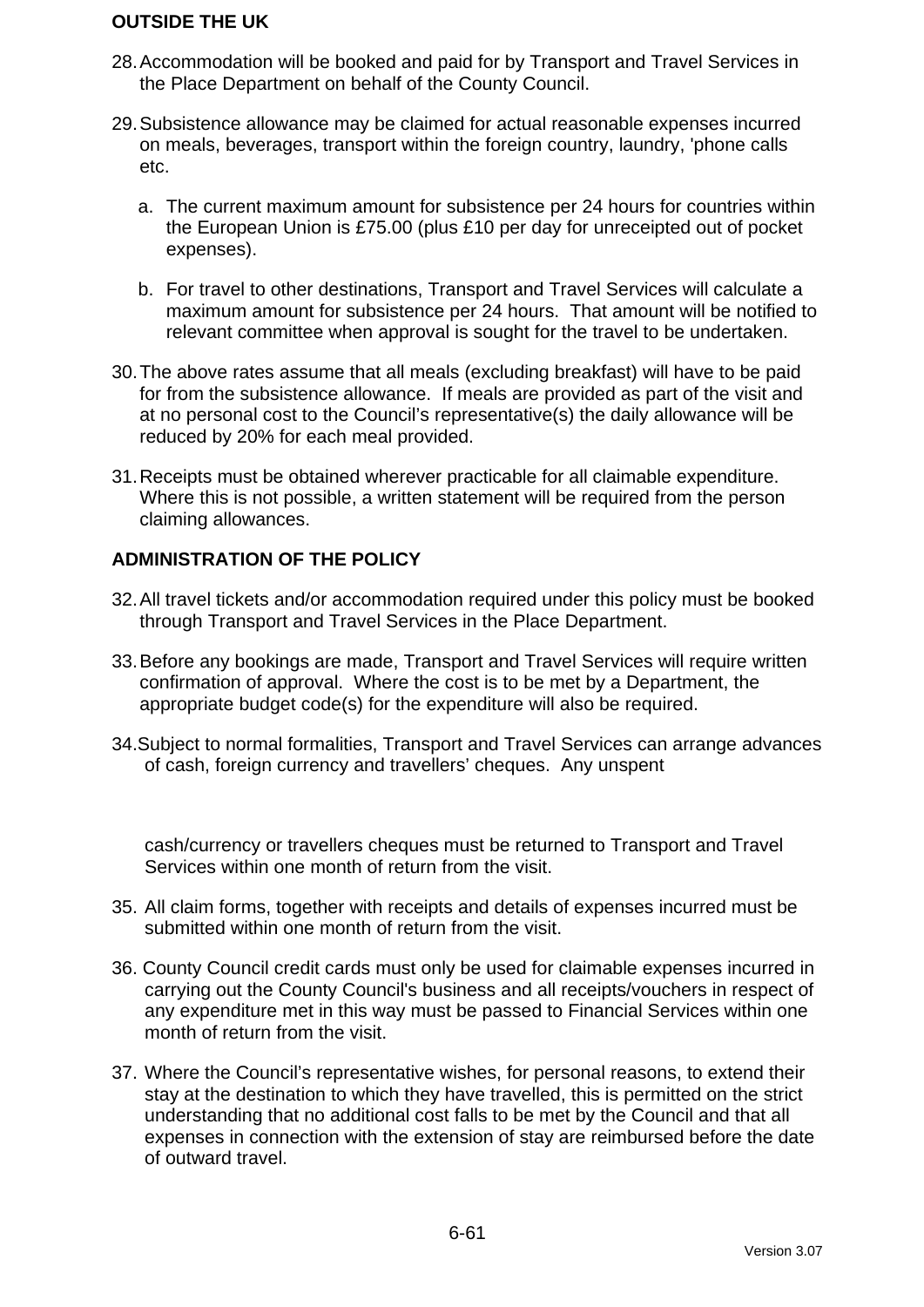38. Where the Council's representative is accompanied by a partner, the Council must be reimbursed for all expenses to be incurred in respect of travel arrangements made by Transport and Travel Services in respect of the partner before the date of outward travel.

# **RECORD KEEPING**

- 39. Transport and Travel Services will maintain a public register of the following information in respect of each item or travel undertaken under this policy:
	- a. name of traveller/participant;
	- b. purpose of travel/visit;
	- c. dates of travel;
	- d. destination;
	- e. method/class/cost of travel and/or accommodation;
	- f. cost of insurance;
	- g. amount(s) of allowances paid;
	- h. details of the date approval was given and the identity of the decision maker (including details of specific additional approvals from time given in respect of, for instance, travel by other than standard class);
	- i. the date on which the Council's representative(s) submitted a report on the outcome/value of the visit, where appropriate.
- 40.The register shall be available for public inspection and shall be published on the Council's website.
- 41.Annual reports shall be made which shall give:
	- a. details of the totality of travel undertaken under this policy;
	- b. information as to occasions upon which other than standard/economy class travel or its equivalent has been used.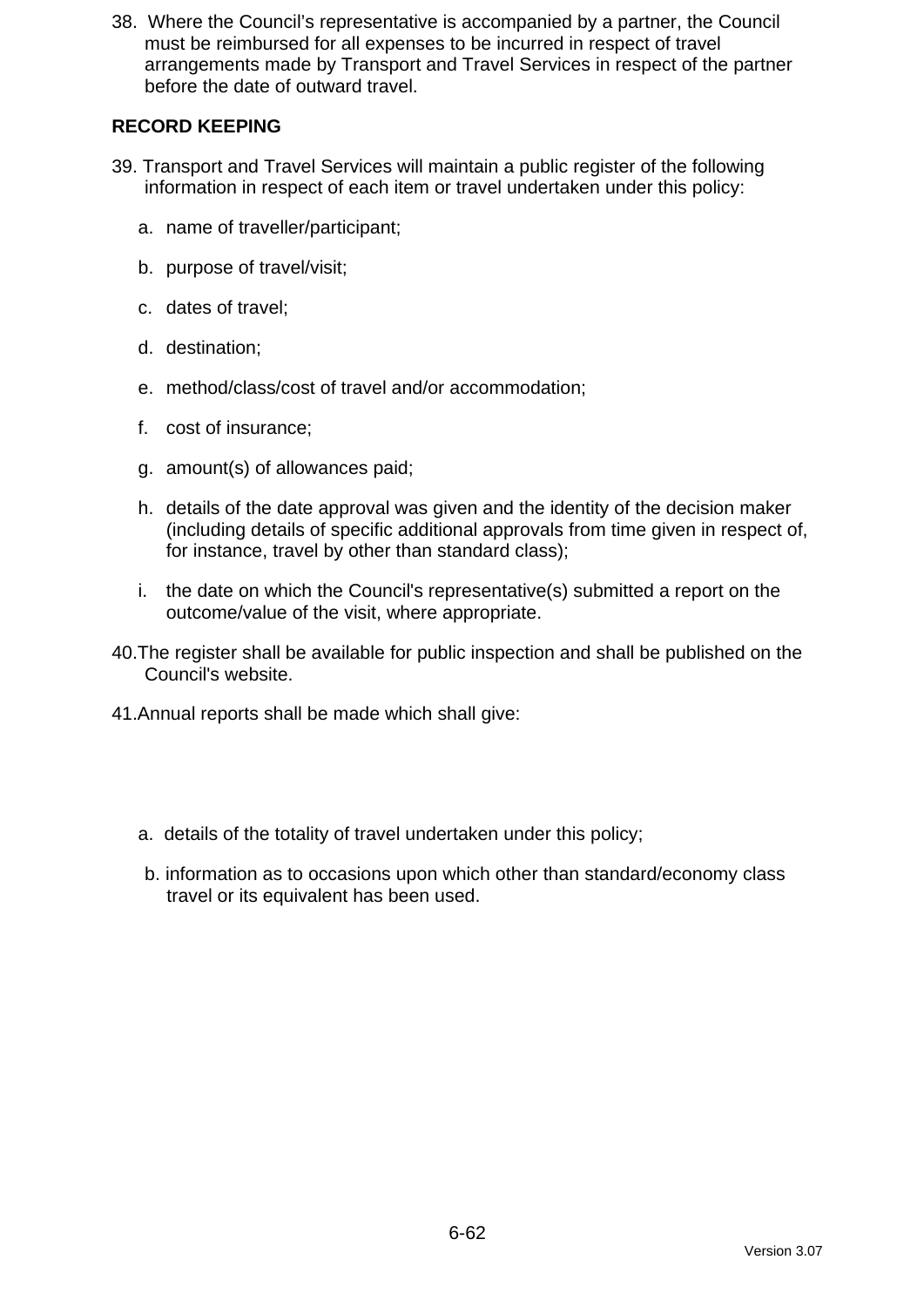# **PART B – CODES OF CONDUCT AND GUIDANCE FOR COUNCILLORS AND OFFICERS**

# **CODE OF CONDUCT FOR COUNCILLORS AND CO-OPTED MEMBERS**

## **INTRODUCTION**

- 1. The public is entitled to expect the highest standards of conduct from all Councillors and co-opted members of the County Council.
- 2. The Code sets out the standards of service that are expected from Councillors and co-opted members of the Council. In particular, Councillors and co-opted members should act in an open and transparent manner and should not do anything which would prejudice the reputation of the Council.
- 3. It is important Councillors and co-opted members understand their position as regards standards of conduct, and if in any doubt should seek guidance. This is because in some circumstances a breach of the Code could be a criminal offence and because any person could make a complaint to the Council if they believe a Councillor or co-opted member has breached the Code.
- 4. This Code is adopted in accordance with Section 27(2) of the Localism Act 2011. This Code is accompanied by a Councillors' Interests Protocol and a Procedure for Dealing with Conduct Allegations.

#### **UNDERLYING PRINCIPLES**

- 5. As a Councillor or co-opted member of the Council you must have regard to the following principles – selflessness, integrity, objectivity, accountability, openness, honesty and leadership – the seven 'Nolan Principles' of public life.
- 6. This Code applies when you are acting in your capacity as a Councillor or coopted member. This includes attendance at formal committee meetings, acting as a formal representative of the Council, discharging your electoral division functions, meetings with County Council officers and site visits. Also all telephone calls, emails, letters and social media posts where it could be perceived that you are acting in your capacity as a Councillor or co-opted member.
- 7. It may sometimes be difficult to distinguish between whether you are acting in a public or private capacity, for example on social media and when attending public events. You are an ambassador for the County Council whenever you are in public, whether on social media or in person. You should bear in mind at all times and in all situations the obligations you have under this Code.

# **GENERAL CONDUCT**

- 8. Accordingly, when acting in your capacity as a Councillor or co-opted member:
	- a) You must act solely in the public interest and should never improperly confer an advantage or disadvantage on any person or act to gain financial or other material benefits for yourself, your family, a friend or close associate;
	- b) You must not place yourself under a financial or other obligation to outside individuals or organisations that might seek to influence you in the performance of your official duties;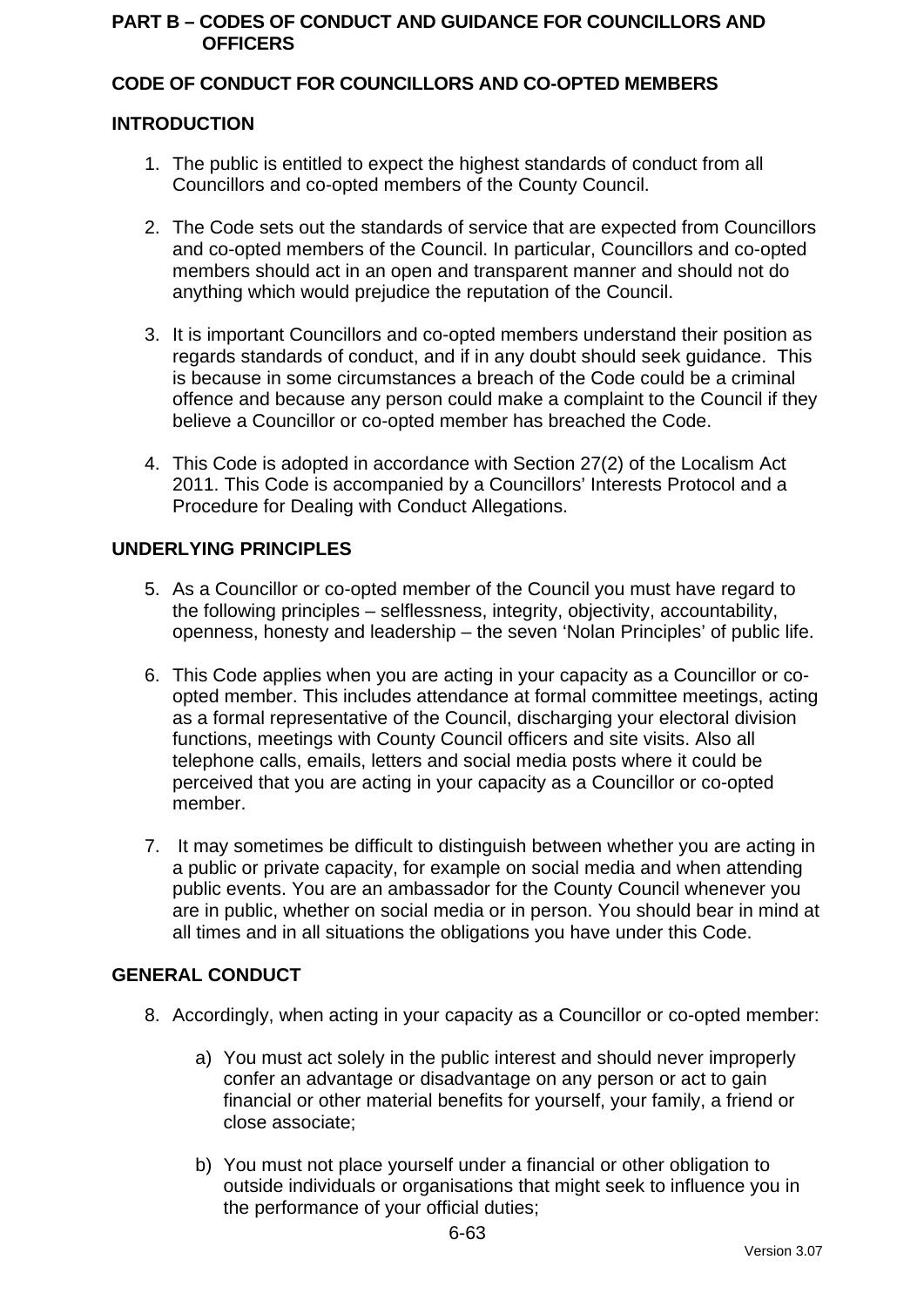- c) When carrying out your public duties you must make all choices, such as making public appointments, awarding contracts or recommending individuals for rewards or benefits, on merit;
- d) You are accountable for your decisions to the public and you must cooperate fully with whatever scrutiny is appropriate to your office;
- e) You must be as open as possible about your decisions and actions and the decisions and actions of the Council and should be prepared to give reasons for those decisions and actions;
- f) You must declare any private interests, both pecuniary and nonpecuniary, that relate to your public duties and must take steps to resolve any conflicts arising in a way that protects the public interest, including registering and declaring interests in a manner conforming with the procedures set out in the box below;
- g) You must, when using or authorising the use by others of the resources of the Council, ensure that such resources are not used improperly for political purposes (including party political purposes) and you must have regard to any applicable Local Authority Code of Publicity made under the Local Government Act 1986;
- h) You must promote and support high standards of conduct when serving in your public post, in particular as characterised by the above requirements, by leadership and example, by respecting others and not bullying, intimidating or harassing any person, or behaving in an improper or offensive manner (including by using offensive language or making personal remarks abouts individuals), by respecting the confidentiality of information you receive, and by not conducting yourself in a manner which is likely to bring the authority into disrepute.

# **POLICIES, PROTOCOLS AND PROCEDURES**

- 9. You must comply with the Council's adopted policies, protocols and procedures including:
	- a. Policies
		- i. Councillor Divisional Fund Policy and Guidance
		- ii. Equality and Diversity Policy
		- iii. ICT policies and Councillor's ICT Acceptable Use Guidance
		- iv. Information Management policies
		- v. Travel and Accomodation Policy
	- b. Protocols
		- i. Councillor Interests Protocol
		- ii. Councillor Gifts and Hospitality Protocol
		- iii. Councillor Use of Resources Protocol
		- iv. Councillors' Social Media Protocol
		- v. Protocol for Councillor and Officer relationships
		- vi. Protocol for involvement in outside bodies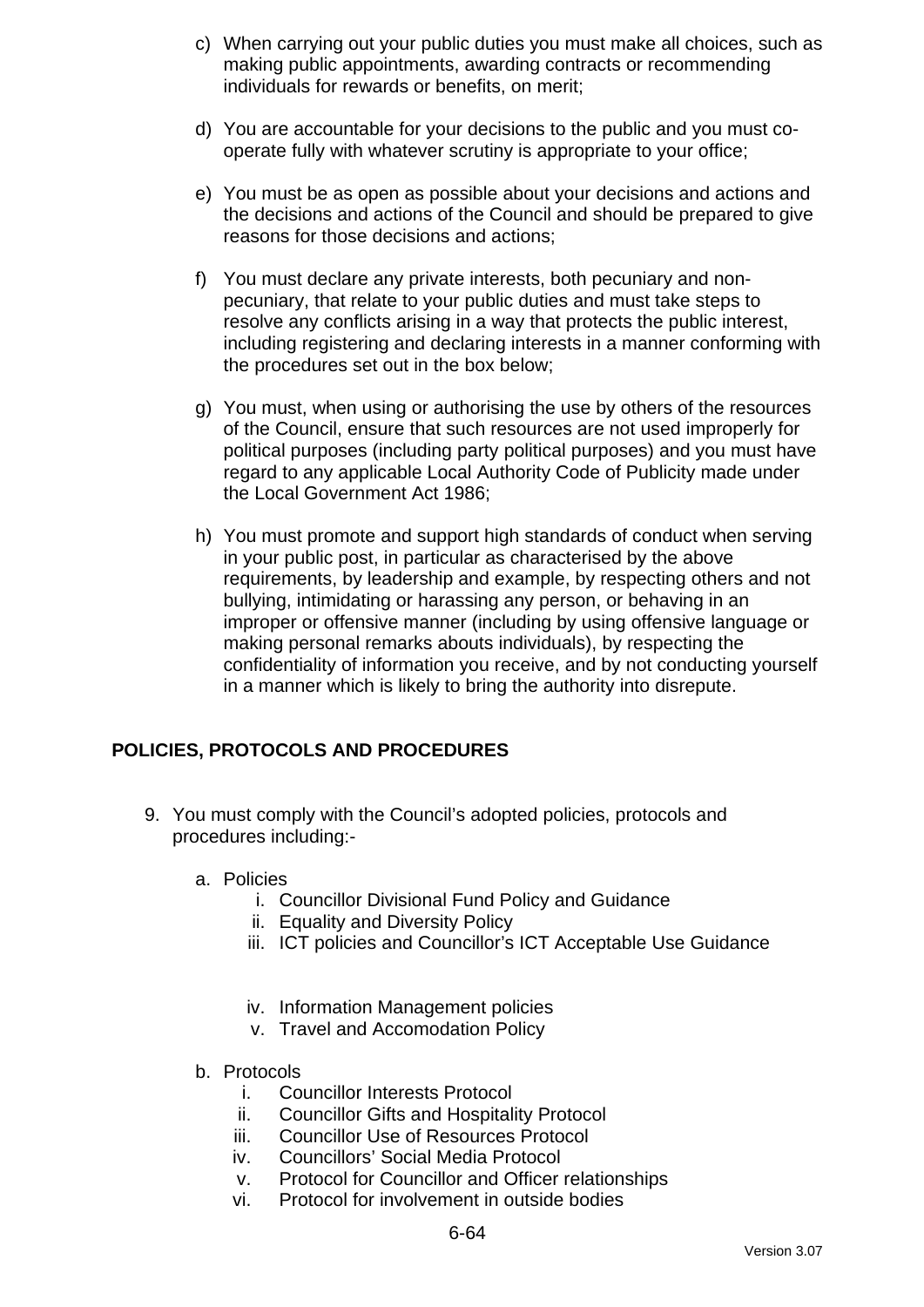- c. Procedures/Schemes
	- i. Councillors' Allowances Scheme
	- ii. Disclosure and Barring Scheme checks procedure
	- iii. Procedure rules for meetings of Full Council and Committees

# **REGISTERING AND DECLARING PECUNIARY AND NON-PECUNIARY INTERESTS**

- 10.You must, within 28 days of taking office as a Councillor or co-opted member, notify the Council's Monitoring Officer of any Disclosable Pecuniary Interest (we have set out the definition of a Disclosable Pecuniary Interest in the Councillor Interests Protocol which accompanies this Code), where the pecuniary interest is yours, or that of your spouse, civil partner, or a person you are cohabiting with. **Failure to do so is a criminal offence.** On reelection you much check, within 28 days, whether any amendment is needed to the information you provided previously. Again, **failure to do so is a criminal offence.**
- 11.You must declare any Disclosable Pecuniary Interests to any meeting of the Council at which you are present and have an interest in any matter being considered. **Failure to do so is a criminal offence.**
- 12.Following any disclosure at a meeting of a Disclosable Pecuniary Interest not already on the Council's register, you must notify the Monitoring Officer of the interest within 28 days of the date of disclosure. **Failure to do so is a criminal offence.**
- 13.Unless dispensation has been granted, you may not participate in any discussion of, vote on, or discharge any function in relation to any business in which you have a Disclosable Precunirary Interest. **Failure to do so is a crimincal offence**. Additionally, you are required to leave the room in which the meeting is being held whilst the matter is under consideration in accordance with the Council and Committee procedure rules.
- 14. In addition you must declare any Private Interests, both pecuniary and nonpecuniary, to any meeting of the Council at which you are present and have an interest in any matter being considered. You may still participate in the item

under discussion and vote, although depending on the circumstances you may decide it would be more appropriate not to.

- 15.A Privare Interest is where a decision in relation to that interest might reasonably be regarded as affecting the wellbeing or financial standing of you or a member of your family or a person you have a close association with, more than it would other people in your electoral division or the County Council's area. It may also include other positions held where relevant, for example membership of a board or association or being a school governor. In short, anything you think the public would expect to know about if, as a Councillor or co-opted member, you were involved in a matter relating to it.
- 16.Where you are concerned that the disclosure of an interest would lead to you or a person connected with you being subject to violence or intimidation, you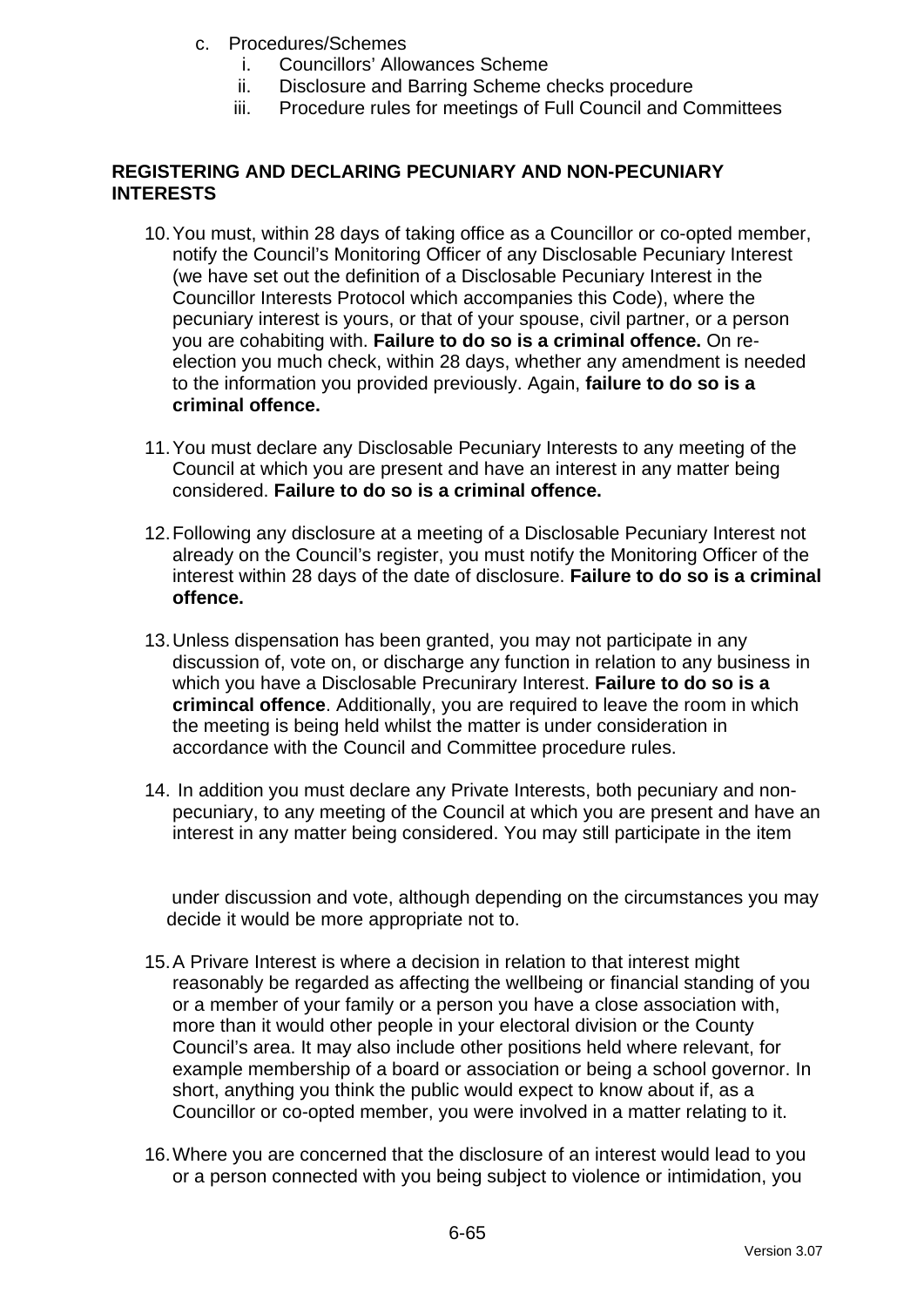may request the Monitoring Officer to agree that the interest is a "sensitive interest".

- 17.If the Monitoring Officer agrees, then at a meeting you merely have to disclose the existence of the sensitive interest rather than the detail of it. Where it is a Disclosable Pecuiary Interest, the Monitoring Officer will also exclude the detail of the sensitive interest from the Council's publicly available version of the register. If circumstances change, you should notify the Monitoring Officer so that the public register can be amended accordingly.
- 18.The Council has adopted a Councillor Interests Protocol to accompany this Code of Conduct; Councillors and co-opted members should refer to it for further information and guidance.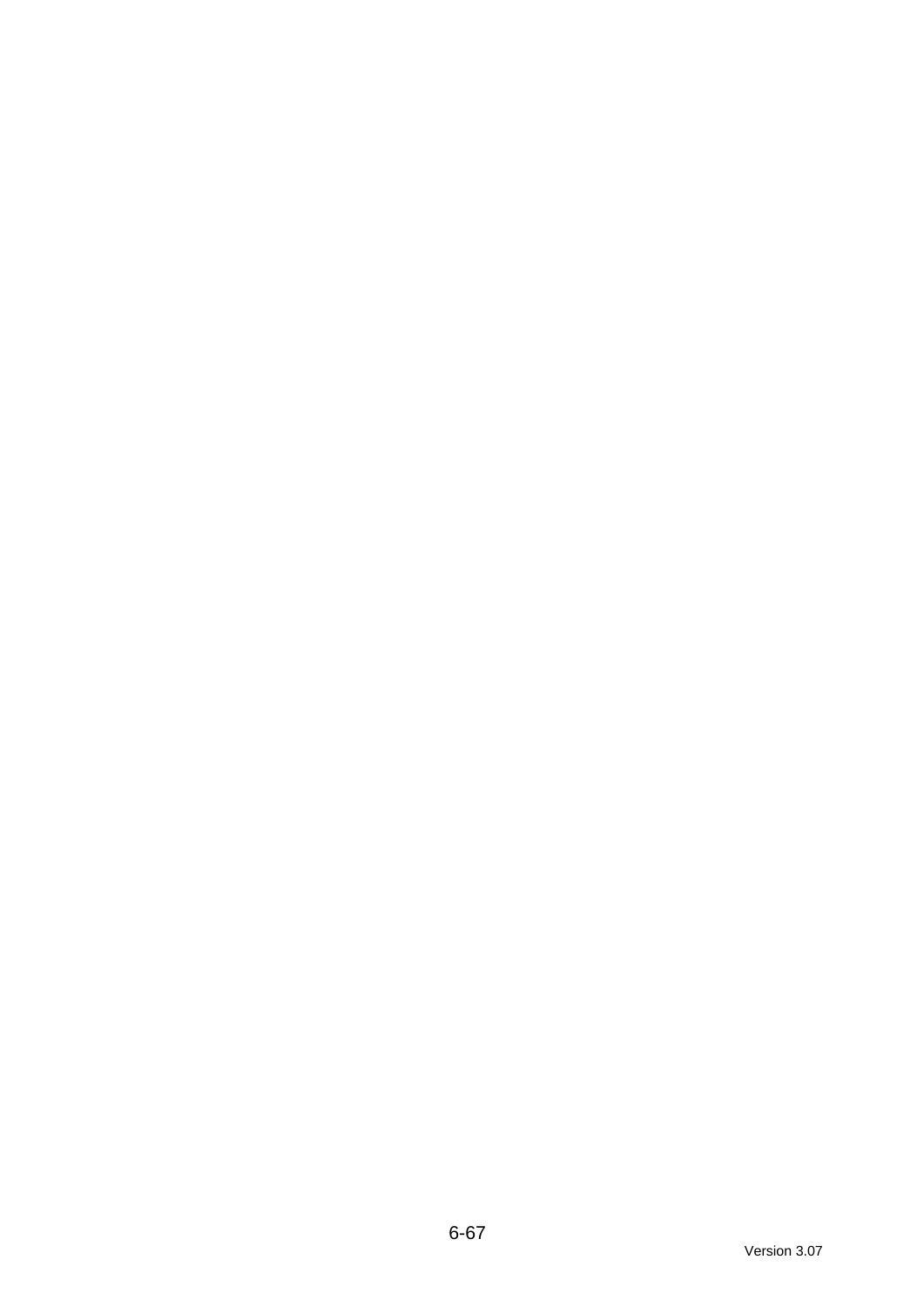# **OFFICER CODE OF CONDUCT**

# **INTRODUCTION**

- 1. The public is entitled to expect the highest standards of conduct from all officers of the County Council.
- 2. The Code sets out the standards of service that are expected from officers of the Council. In particular, officers should act in an open and transparent manner and should not do anything which would prejudice the reputation of the Council.
- 3. The Code should be read and operated in conjunction with the Council's Constitution and the Personnel Handbook. It is important officers understand their position as regards standards of conduct, and if in any doubt should seek guidance.

# **UNDERLYING PRINCIPLES**

- 4. All officers of the Council must at all times observe this Code. Failure to comply with the Code and the standards of service expected could result in disciplinary action.
- 5. All officers must act within the law whilst undertaking their official duties. Where an officer is a member of a professional body, the officer must also comply with any standards of conduct which are set by that body.
- 6. Officers are expected to:
	- a. Provide the highest possible standard of service to the public. Where officers are aware of any contraventions of this Code, illegality, misconduct or breach of procedure they should notify their line manager;
	- b. Provide appropriate advice to Councillors and other officers with impartiality.
- 7. Officers must consult the Monitoring Officer and the Chief Finance Officer if they have doubts about the legality of a decision, or suspect maladministration or financial impropriety.
- 8. The Code does not seek to address every possible circumstance, and simply because a particular action may not be addressed within the Code, this does not condone that action by omission.

# **PERSONAL INTERESTS**

- 9. Officers must declare to their Corporate Director any financial interests or non-financial interests which could or could be perceived to conflict with their role with the Council.
- 10.A record of any such interests will be maintained by the relevant Corporate Director.
- 11.Officers who have a direct or indirect financial interest in any contract must ensure that their Corporate Director is aware and should have no involvement with the award of or management of that contract.
- 12.If an officer is not sure about whether they have an interest, they should seek advice from the Monitoring Officer.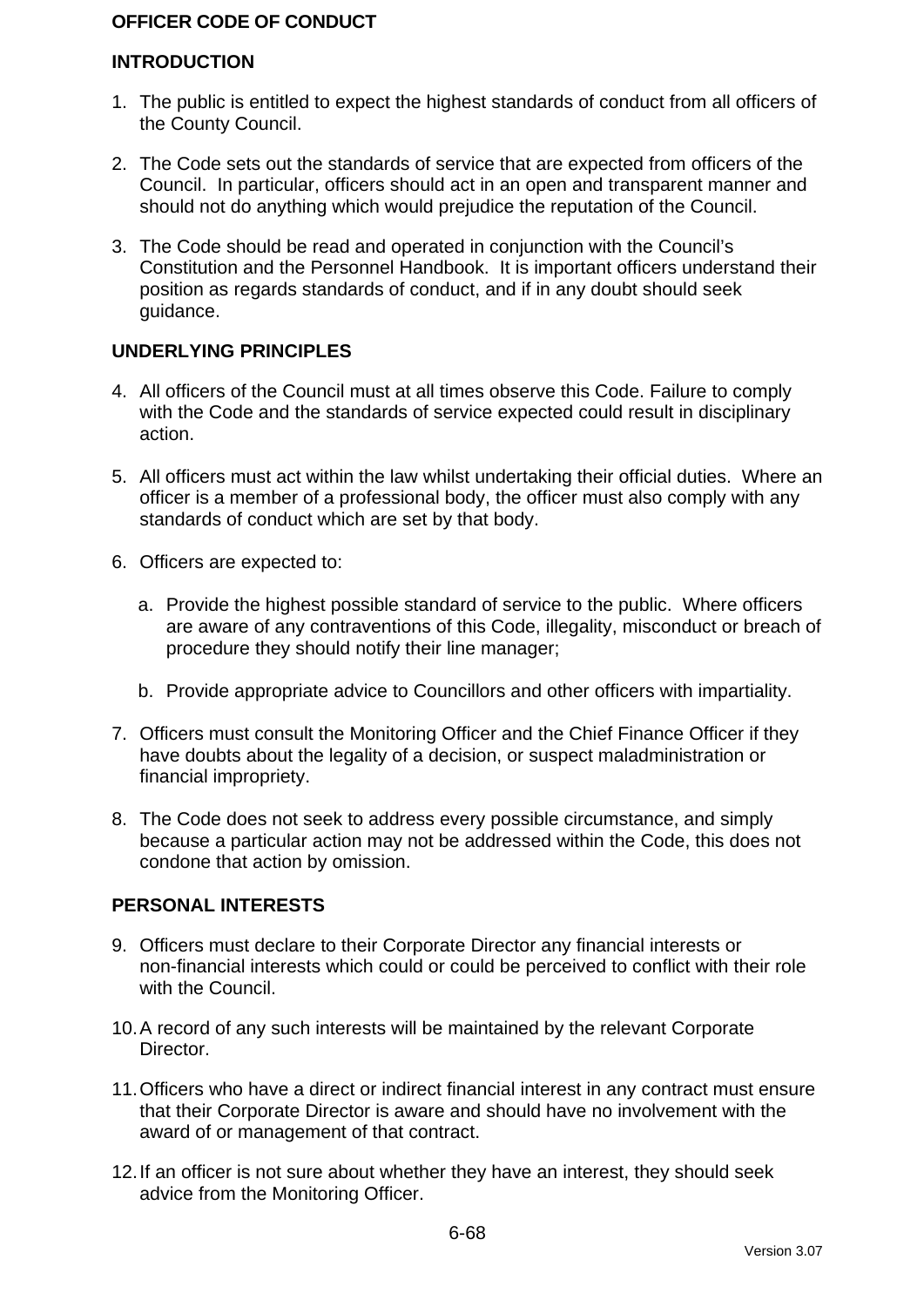### **BRIBERY AND CORRUPTION**

- 13.Officers must be aware that it is a serious criminal offence for them to receive or give any gift, loan, fee, reward or advantage for doing or not doing anything or showing favour or disfavour to any person in their official capacity as a result of any such gift, etc.
- 14.It should be stressed that this covers all aspects of an officer's responsibilities. For example, showing favouritism to a client in the provision of a service in return for a favour or gift would be corrupt. As would awarding a contract to a contractor as a direct result of receiving a gift.
- 15.In particular:
	- a. Officers should not accept a gift or hospitality from a contractor or other person outside the Council if they know or suspect that it is offered or provided with the expectation that a commercial or contractual advantage will be provided in return;
	- b. Officers should not accept a payment from a contractor or other person outside the Council if they know or suspect that it is offered or provided with the expectation that they will obtain a commercial or contractual advantage in return;
	- c. Officers should not give, promise to give, or offer a payment, gift or hospitality with the expectation or hope that a commercial or contractual advantage will be received, or to reward a commercial or contractual advantage already given.

# **WHAT TO DO IF YOU ARE OFFERED A GIFT**

- 16.It is reasonable to accept a modest gift of a promotional character given to a wide range of people, and not uniquely to the officer, such as calendars, diaries, pens and other articles of use in the office or job. Modest gifts at the conclusion of any courtesy visit to a factory or firm of the sort normally given by that firm may also be accepted.
- 17.From time to time, officers may be offered other higher value or personal gifts. You need to consider why you have been offered the gift. If you are in doubt as to the motive behind the gift, you should seek advice from your Corporate Director as to whether it is appropriate to accept it. No gift worth over £25 should be accepted under any circumstances. Any gift offered, whether accepted or refused, should be recorded in the departmental gift and hospitality register.

# **WHAT TO DO IF YOU ARE OFFERED HOSPITALITY**

- 18.Officers of the Council should only accept offers of hospitality if they are invited in their role as a Council representative. Offers to attend purely social or sporting functions should be accepted only when these are significant for Nottinghamshire, or where the Council should be seen to be represented. Acceptance of such invitations should be cleared in advance with the relevant Corporate Director, and should be recorded in the departmental gift and hospitality register.
- 19.When hospitality has to be declined, the third party offering the hospitality should be courteously but firmly informed of the procedures and standards operating within the Council. When receiving hospitality, officers should be particularly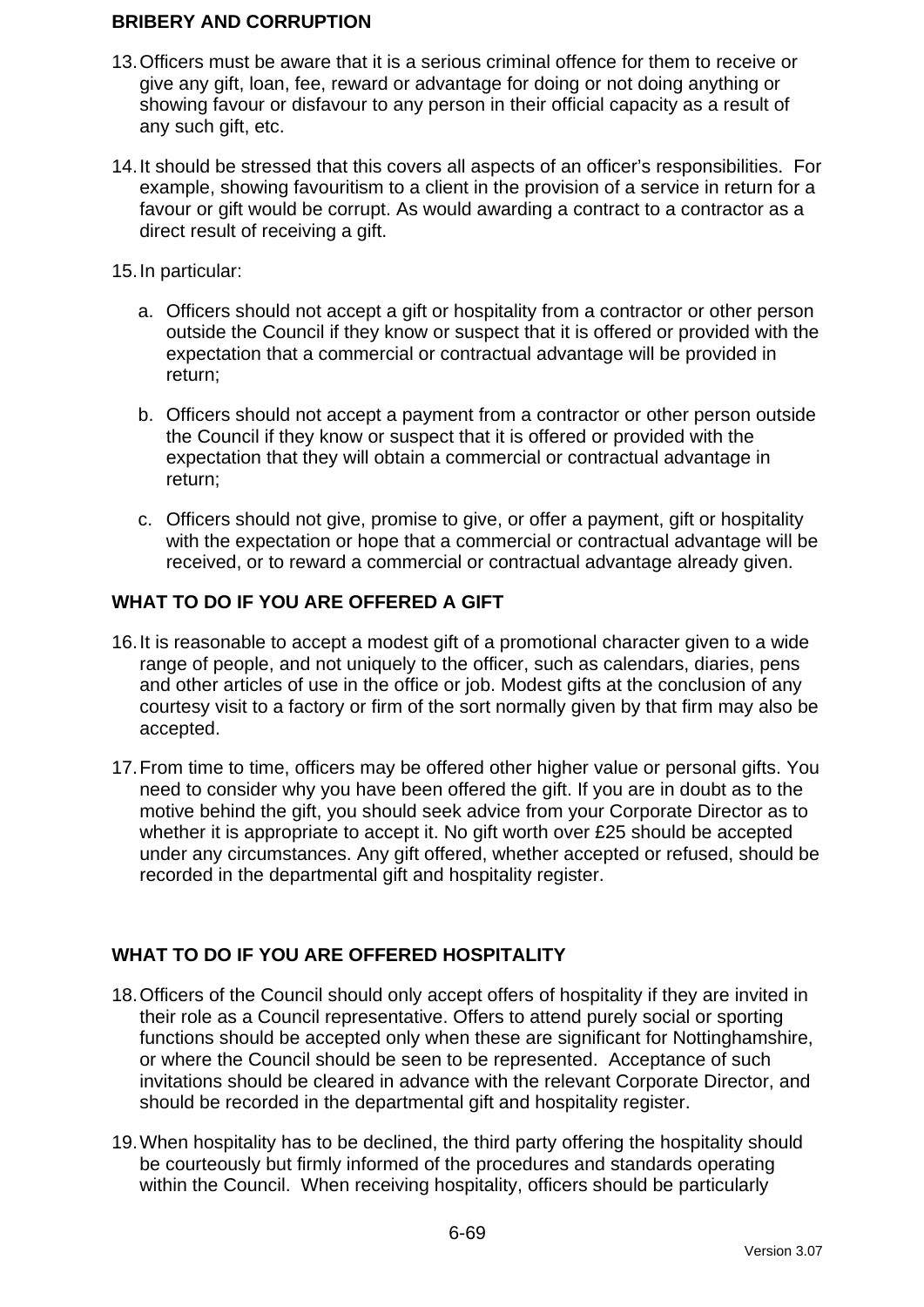sensitive as to its timing in relation to decisions which the Council may be taking affecting those providing the hospitality.

20.There may be circumstances where it will not always be possible, or even desirable, to reject offers of hospitality on a modest scale. Acceptable examples would include official hospitality at a function organised by a public authority; refreshments following a site visit; or a working lunch of a modest standard to enable the parties to continue to discuss business. The decision whether to accept or not must depend on the circumstances in each case. These circumstances will also determine whether the hospitality needs to be entered in the register of officers' interests. If in doubt officers should err on the side of caution and enter the appropriate details in the departmental register of officers' interests.

# **RECEIVING SPONSORSHIP OR GRANT AID**

21.Officers must provide details to their Corporate Director of any benefit they (or their partner, spouse or relative) may be likely to receive as a result of any proposed Council sponsorship or grant aid.

## **USE OF PUBLIC FUNDS**

22.Officers must ensure that they use public funds entrusted to them in a responsible and lawful manner. They should strive to ensure value for money to the local community and to avoid legal challenge to the Council.

# **POLITICAL NEUTRALITY**

- 23.Officers serve the Council as a whole. It follows they must serve all Councillors and not just those of the majority group, and must ensure that the individual rights of all Councillors are respected.
- 24.Officers may be required to advise political groups. They must do so in ways which do not compromise their political neutrality.
- 25.Officers must follow Council policies and must not allow their own personal or political opinions to interfere with their work.

# **EQUALITY ISSUES**

- 26.The Council believes in equality and will not tolerate any harassment, intimidation, unfair discrimination or victimisation, by officers.
- 27.The Council has a statutory duty to promote equality. Officers should not by their manner or speech be discriminatory with regards to a person's age, disability, gender reassignment, marriage and civil partnership, pregnancy and maternity, race, religion or belief, sex or sexual orientation.
- 28.Each officer has a duty to ensure that the appropriate standards of conduct are upheld both by themselves and by colleagues at all times.

### **THE RELATIONSHIP BETWEEN OFFICERS AND COUNCILLORS**

29.Officers should refer to the Protocol for Councillor/Officer Working Relations in Part Six of this Constitution.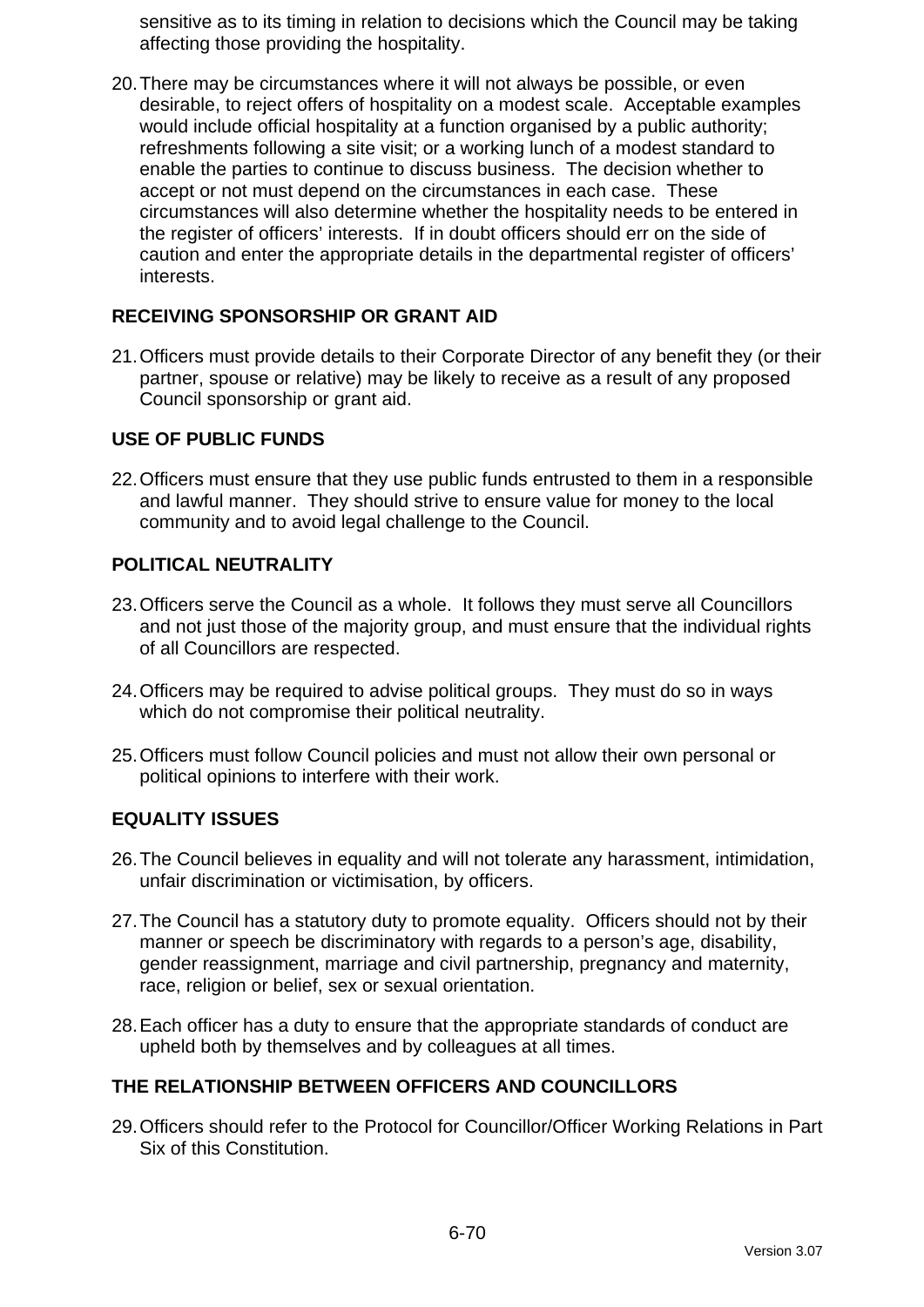## **THE RELATIONSHIP BETWEEN OFFICERS AND THE PUBLIC**

- 30.Officers should always remember their responsibilities to the community of Nottinghamshire and ensure courteous, efficient and impartial service delivery to all groups and individuals they have dealings with.
- 31.Officers should be cautious when blogging or using social networking sites outside of work and avoid publishing, or allowing to be published, any material, including comments or images, which could damage their professional reputation and/or bring the Council into disrepute.

# **THE RELATIONSHIP BETWEEN OFFICERS AND CONTRACTORS**

- 32.All relationships of a business or private nature with external contractors, or potential contractors, should be made known to an appropriate senior manager.
- 33.Officers must exercise fairness and impartiality when dealing with all customers, suppliers, other contractors and sub-contractors.
- 34.Officers who are privy to confidential information on tenders or costs for either internal or external contractors should not disclose that information to any unauthorised party or organisation.
- 35.Further guidance on the procedures to follow during the tendering process is contained in the Financial Regulations in Part Six of this Constitution.

## **APPOINTMENT AND OTHER EMPLOYMENT MATTERS**

- 36.Officers involved in appointments should ensure that these are made on the basis of merit.
- 37.In order to avoid any possible accusation of bias, officers wherever possible should not be involved in an appointment where they are related to an applicant, or have a

close personal relationship outside work with him or her. If they must be involved, then the relationship must be disclosed to all the parties.

38.Similarly, officers should not be involved in decisions relating to discipline, promotion or pay adjustments for any officer who is a relative, partner etc.

# **WORKING FOR OUTSIDE ORGANISATIONS**

39.Officers working for outside organisations should refer to the Protocol for Involvement in Outside Bodies.

### **USE OF COUNCIL PREMISES OR FACILITIES FOR WORK NOT CONNECTED WITH THE COUNCIL**

40.Officers must not use the Council's premises or facilities for activities which are not connected with their employment with the Council, for instance the use of email, telephones, computers, photocopiers, typists, etc. A small amount of personal use may be acceptable.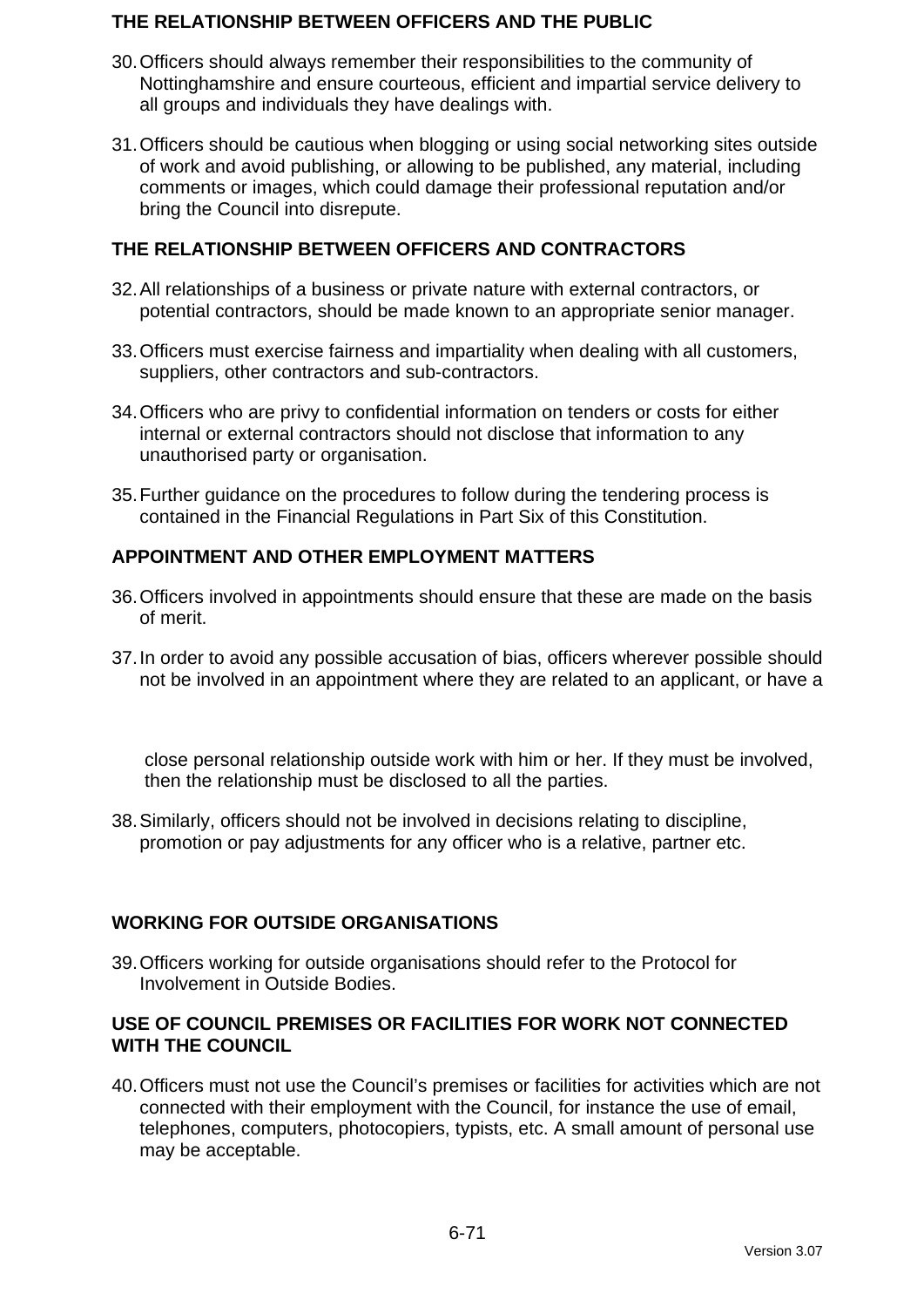### **PUBLIC SPEAKING**

- 41.Where officers are invited to address public meetings, undertake radio or television interviews etc, they will be acting as the representative of the Council, and as such should communicate the policies and procedures of the County Council in a factual and unbiased way. Officers must not express personal views in such situations.
- 42.If in a private capacity an officer is invited to comment publicly on Council policies, they should reflect upon the impact of this on the County Council's reputation and consider whether it is appropriate to comment.

## **OFFICERS FACING CRIMINAL CHARGES**

43.Any officer facing criminal charges must inform their line manager without delay.

### **HEALTH AND SAFETY**

44.It is the responsibility of all officers to take reasonable care for the health and safety of themselves and others.

### **DISCLOSURE OF INFORMATION**

- 45.Officers must not disclose information given to them in confidence without consent, unless the circumstances are exceptional. In this situation, advice should be sought from their line manager.
- 46.Officers disclosing personal information must comply with the Data Protection Act.
- 47. Officers should not use confidential information obtained in the course of their employment with the Council for personal use, nor should they pass it on to others who might use it for unauthorised purposes.
- 48. Guidance about the information which Councillors and the public are entitled to is contained in Part Three of this Constitution.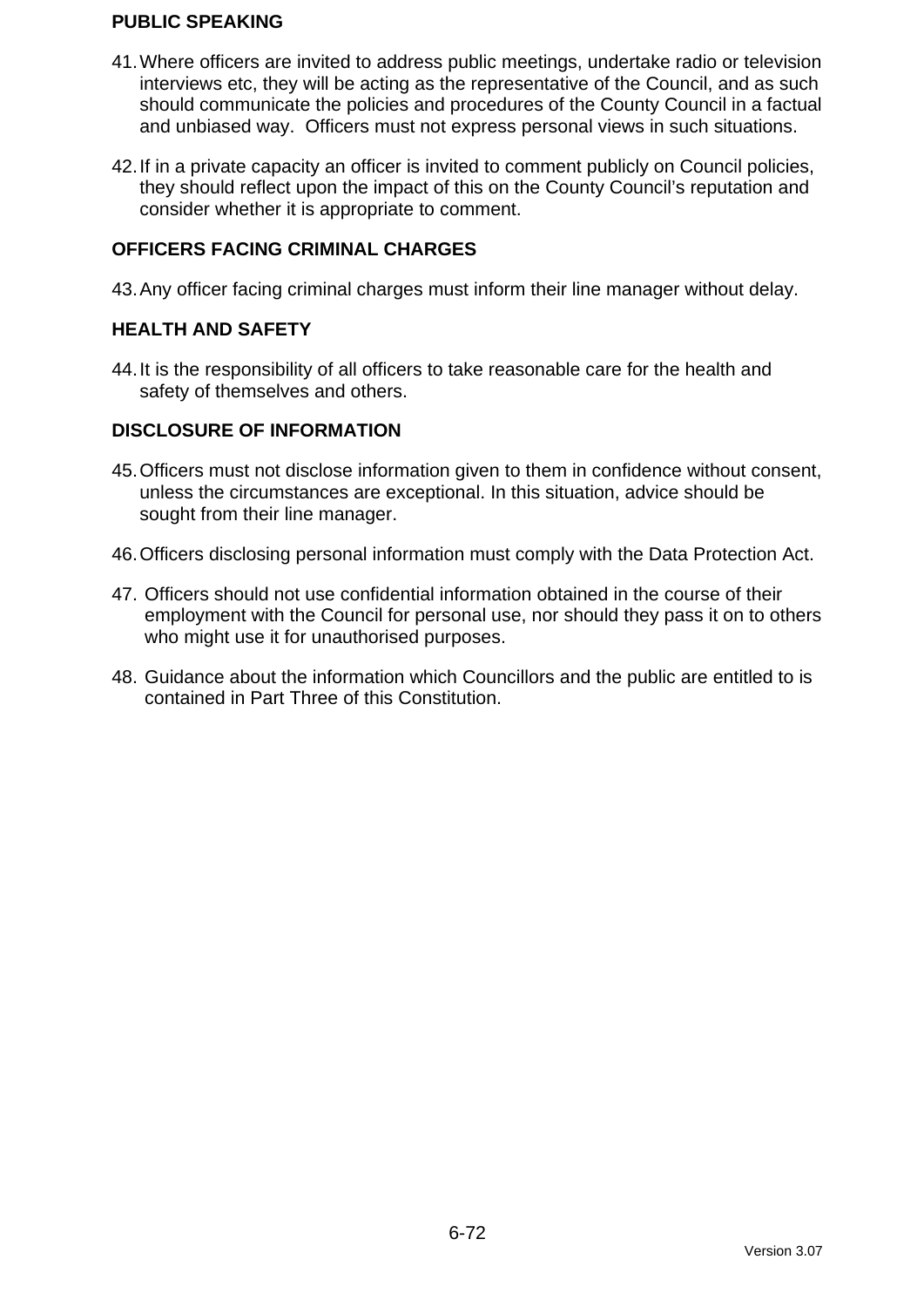## **PROTOCOL FOR COUNCILLOR AND OFFICER RELATIONSHIPS**

### **INTRODUCTION**

- 1. Mutual trust and respect between Councillors and employees is at the heart of good governance for councils. They are essential elements of the partnership necessary for the effective running of a local authority.
- 2. This protocol is a written guide to the basic elements of the relationships between Councillors and employees and seeks to:
	- a. promote trust, openness, fairness and honesty;
	- b. define roles to clarify responsibilities, avoid conflict, prevent duplication and secure compliance with the law and codes of conduct;
	- c. maintain and enhance the integrity of local government which demands the highest standards of personal conduct.
- 3. This protocol should be read and operated in conjunction with the Council's constitution, codes of conduct relating to Councillors and employees and relevant legislative requirements.
- 4. Unless the context otherwise requires, reference to a Councillor will include reference to a co-opted member.

### **UNDERLYING PRINCIPLES**

- 5. Councillors and employees must at all times observe this protocol.
- 6. Councillors and employees must always respect the roles and duties of each other as set out below.

### **THE ROLE OF MEMBERS**

- 7. It is the role of Councillors:
	- a. To represent the people within their communities and bring their views into the Council's decision making process through working individually or in partnership
	- b. To promote the interests of the people of Nottinghamshire when acting collectively as the Council's decision-makers
	- c. To promote the social, economic and environmental wellbeing of the community.
	- d. Collectively to agree the policy of the County Council
	- e. To deal with individual casework and act as an advocate for constituents in resolving concerns or complaints.
	- f. To balance different interests within their electoral division and represent the division as a whole.
	- g. To represent the Council on external bodies as required.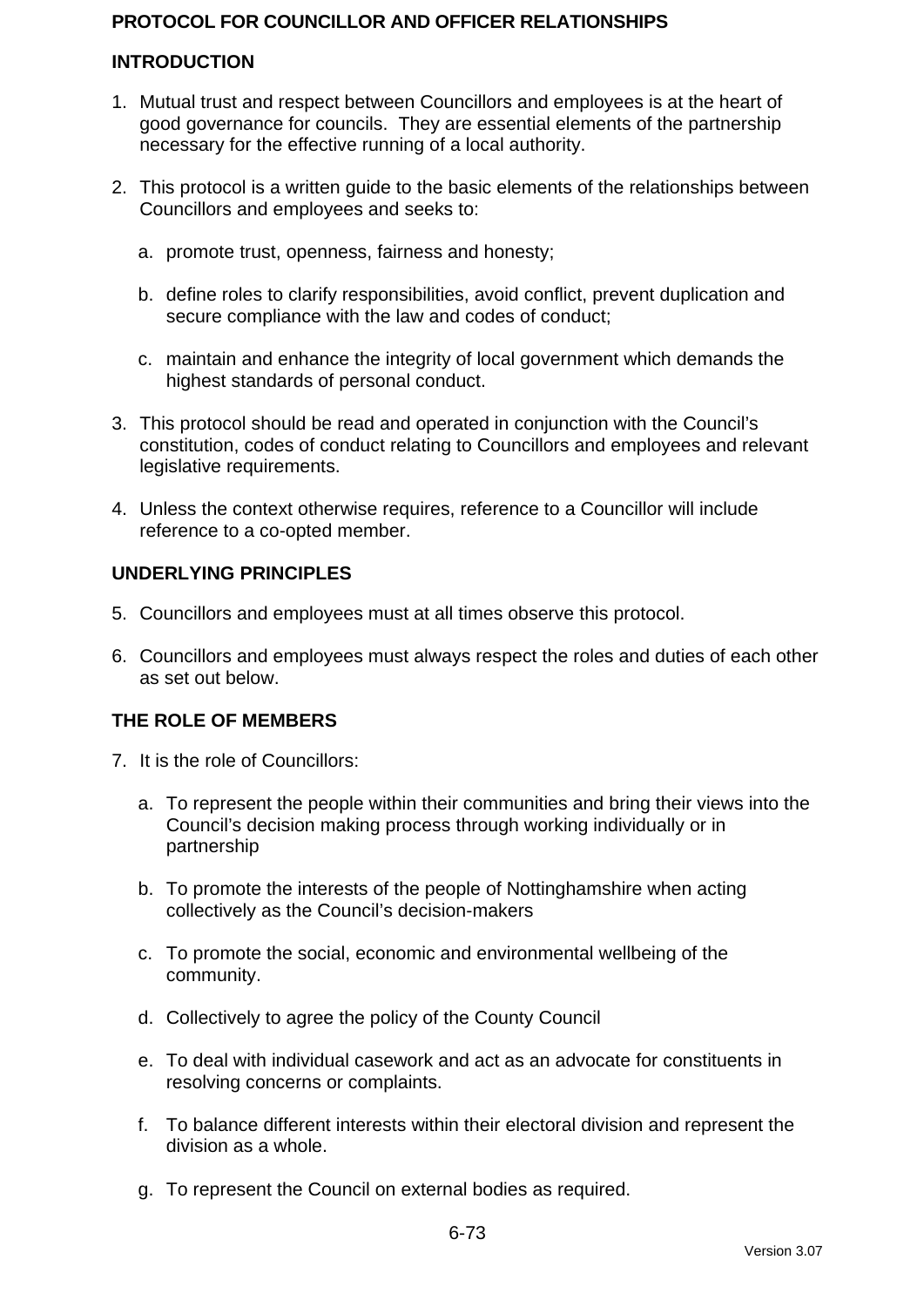h. To promote the highest standards of conduct and ethics.

# **THE ROLE OF OFFICERS**

- 8. It is the role of officers:
	- a. To serve the community of Nottinghamshire and to deliver the highest standards of service in the most cost effective, efficient and professional manner.
	- b. To implement the policies and decisions made by Councillors.
	- c. To provide professional and technical advice.
	- d. To carry out the functions delegated to them, including the management of staff.
	- e. To provide help, support and advice to Councillors in respect of their duties and responsibilities
	- f. To report to Government departments, as required.
	- g. To represent the Council on external bodies as required.

# **THE RELATIONSHIP BETWEEN EMPLOYEES AND COUNCILLORS**

- 9. The relationship between employees and Councillors should be characterised by mutual respect and courtesy and recognition of each other's roles and responsibilities.
- 10.Collaborative working between Councillors and employees is essential but close personal familiarity can lead to damaging assumptions by others. Councillors and employees should inform the Monitoring Officer of any relationship either personal or family, or business connection which might be seen as unduly influencing their work in their respective roles. The Monitoring Officer will consider what action, if any, should be taken.
- 11.With the exception of staff specially appointed to support political groups, employees work to the instructions of their managers not individual Councillors.
- 12.Councillors must not require employees to change their professional advice or take any action which the employee considers unlawful or illegal or which would amount to maladministration or breach of a statutory duty.
- 13.Councillors should not raise matters relating to the conduct or capability of a Council employee or of employees collectively at meetings held in public or in the press. Any concerns should be raised using the procedure set out at paragraph 25 below.
- 14.The advice provided and actions taken by employees should be sensitive to the political nature of the organisation, but their advice should always be independent and unbiased.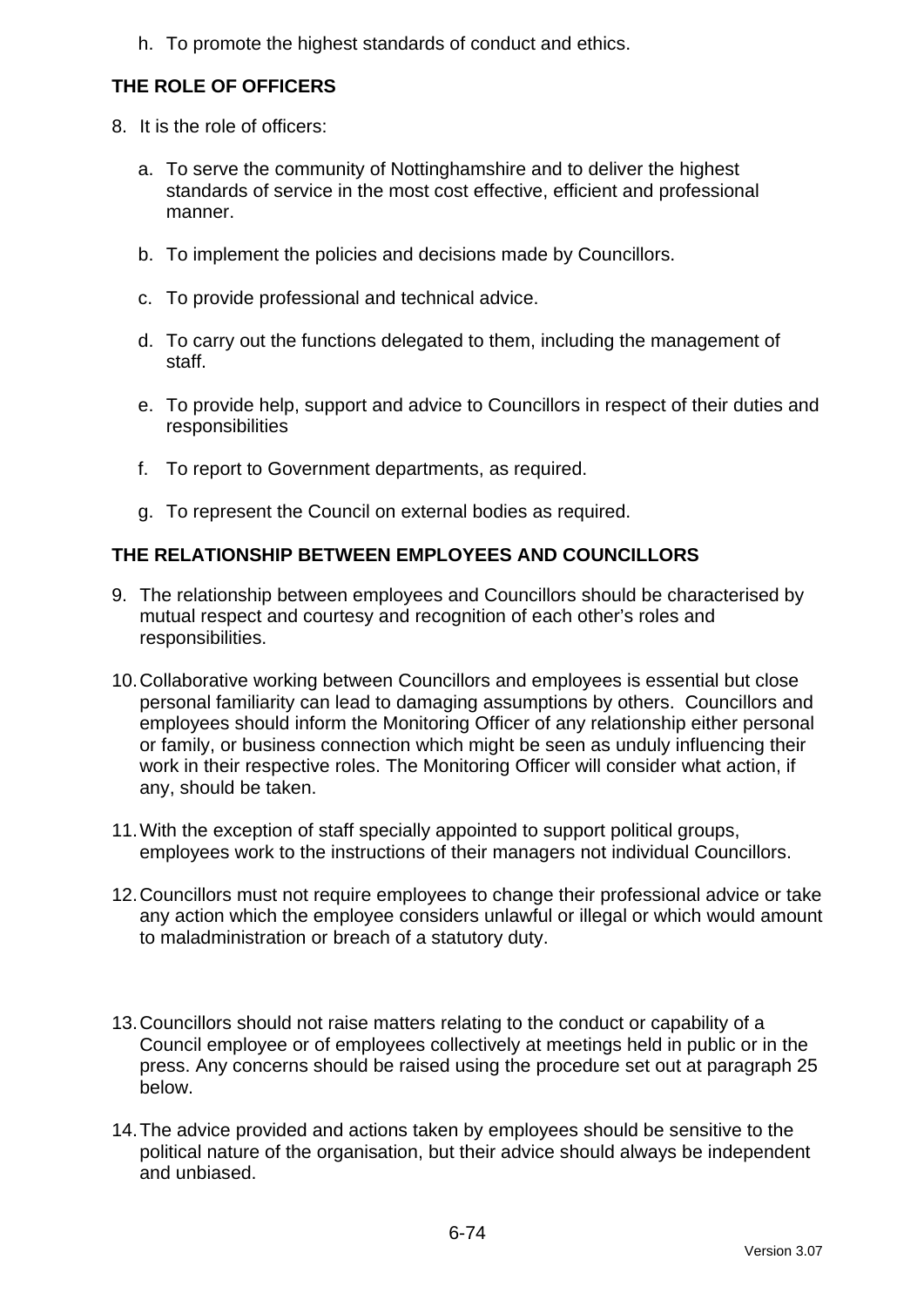- 15.Members must consult with the Monitoring Officer and the Chief Finance Officer about legality, maladministration and financial impropriety and if they have doubts as to whether a particular decision is or is likely to be contrary to the policy framework or budget.
- 16.The Council has a statutory duty to positively promote equality. Councillors and employees should not by their manner, speech, or in any written communication, be discriminatory with regards to a person's age, disability, gender reassignment, marriage and civil partnership, pregnancy and maternity, race, religion or belief, sex or sexual orientation.

## **OFFICER RELATIONSHIPS WITH PARTY GROUPS**

- 17.It must be recognised by all employees and Councillors that in discharging their duties employees serve the Council as a whole and not exclusively any political group, combination of groups or individual Councillors.
- 18.Employees may properly be called upon to provide advice and information to political groups but must at all times maintain political neutrality. All employees must, in their dealings with political groups and individual Councillors, treat them in a fair and even handed manner.
- 19.Employees must respect the confidentiality of any party group discussions at which they are present and unless they are requested to do so by that party group, must not relay the content of such discussions to another party group or to any other **Councillor**
- 20.The only basis on which the Council can lawfully provide support services (eg stationery, typing, printing, photocopying) to Councillors is to assist them in discharging their role in their official capacity as Councillor. Such support services must therefore only be used for Council business. They must never be used for party political or campaigning activity or for private purposes.

# **EMPLOYEES TO KEEP COUNCILLORS INFORMED ABOUT LOCAL ISSUES**

- 21.To enable them to carry out their divisional role effectively, Councillors need to be fully informed about matters affecting their division. Corporate Directors must ensure that their staff are aware of the requirement to keep local Councillors informed.
- 22.Whenever a public meeting is organised by the Council to consider a local issue it is recommended that all Councillors representing the divisions affected should be invited to attend the meeting.

# **MEDIA RELATIONS**

- 23.All relations with the media must be conducted in accordance with the Council's agreed procedures and the law on Local Authority publicity.
- 24.Employees will make every effort to keep Councillors informed of media interest in Council activities relevant to their responsibilities and the electoral divisions they represent, especially regarding strategic or contentious matters.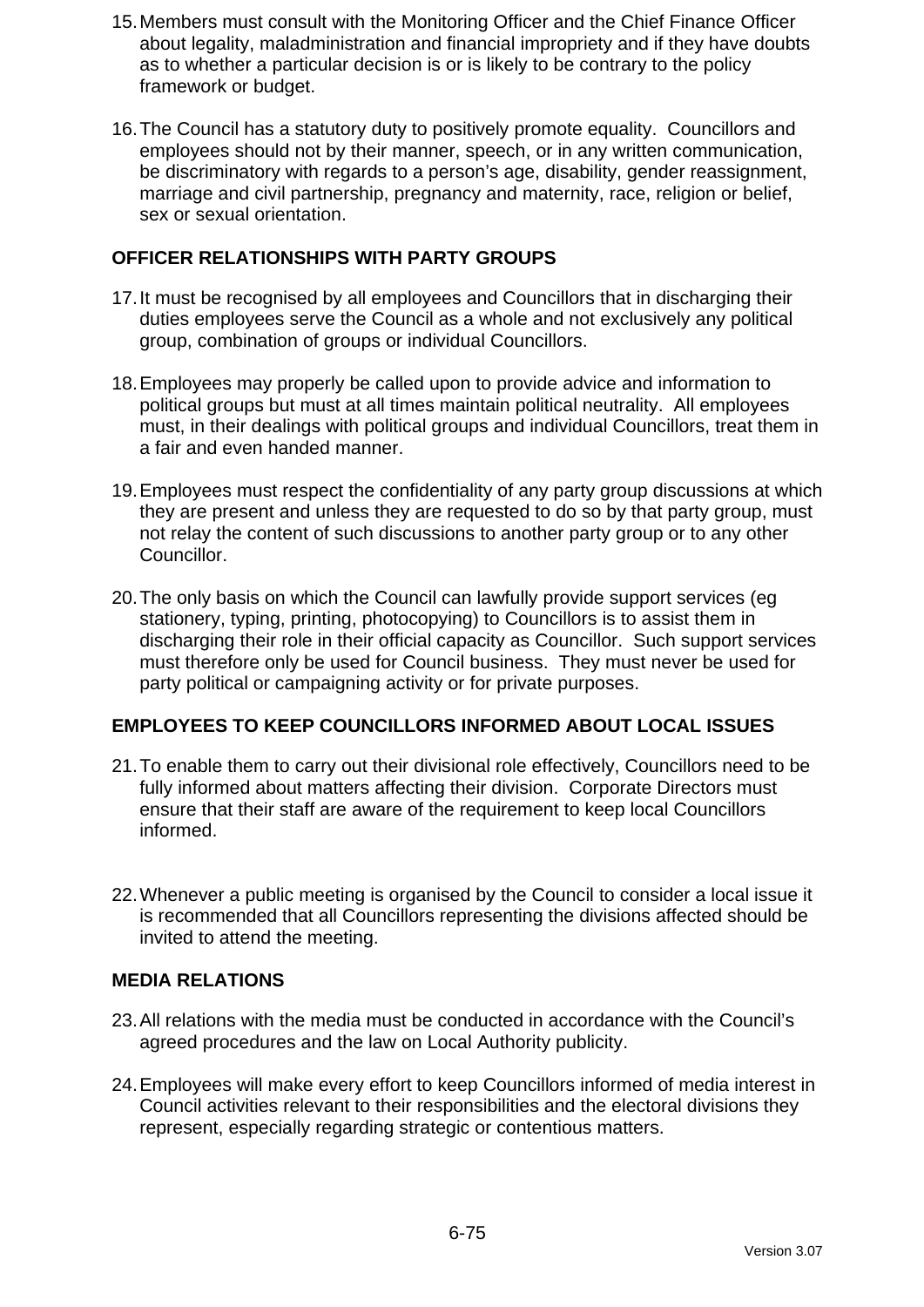### **COMPLAINTS/CONCERNS**

# **PROCEDURE FOR COUNCILLORS**

25.If a Councillor is dissatisfied with the conduct, behaviour or performance of an officer they should raise the matter privately with the relevant Corporate Director. If their concerns relate to a Corporate Director the concern should be raised with the Chief Executive. If the concerns relates to the Chief Executive then the concern should be raised with the Monitoring Officer and Service Director responsible for Human Resources.

### **PROCEDURE FOR EMPLOYEES**

- 26.If an employee is unhappy with the conduct or behaviour of a Councillor they should seek to resolve the matter by appropriate discussion and involvement of their Corporate Director.
- 27.In the event that matters remain unresolved they should inform the Monitoring Officer who will consider what action should be taken.

## **SUMMARY**

28.Councillors and employees can expect the following from each other:

- a. Respect and courtesy
- b. The highest standards of integrity
- c. A working partnership
- d. An understanding of and support for respective roles, work loads and pressures
- e. Confidentiality
- f. A commitment to the Council as a whole
- 29.In addition Councillors can expect from employees:
	- a. Timely responses to enquiries
	- b. Professional advice
	- c. Regular up to date information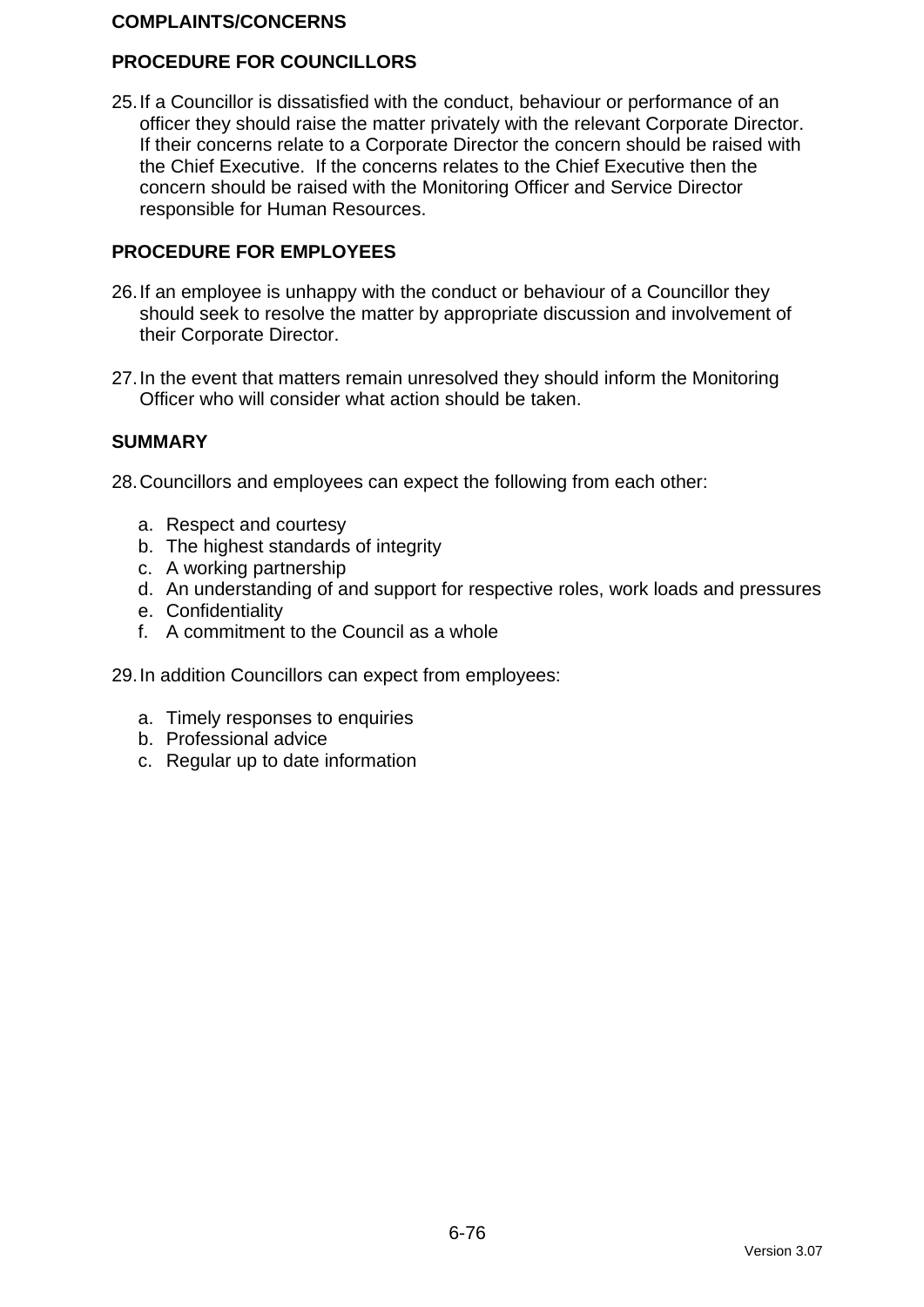### **PROTOCOL FOR INVOLVEMENT IN OUTSIDE BODIES**

1. The Council is committed to working with other local authorities, the private, voluntary and community sectors to deliver services in the most effective way. As a result Councillors and officers are often required to act as representatives on outside bodies. This document provides guidance for those acting as representatives.

# **APPOINTMENTS TO OUTSIDE BODIES**

2. The Council's Policy Committee is responsible for deciding which organisation are included on the list of Outside Bodies and each committee will determine which outside bodies it should receive regular updates from.

## **SUPPORT FOR REPRESENTATIVES ON OUTSIDE BODIES**

- 3. The Council will provide indemnity insurance in appropriate circumstances.
- 4. The Council will make every effort to maintain a fact sheet on each outside body, stating the purpose of representation, the responsibilities of Council representatives on those bodies, and the insurance position.
- 5. The Council has produced guidance regarding representatives' specific responsibilities when sitting on different types of bodies, such as limited and local authority companies, statutory bodies and charities. Further support is available from Democratic Services.

#### **RESPONSIBILITIES OF COUNTY COUNCIL REPRESENTATIVES ON OUTSIDE BODIES**

- 6. Representatives must ensure they understand the capacity in which they are appointed to the outside body. This is important for two reasons:
	- a. The terms of appointment could mean that the individual takes on formal responsibilities, such as those of a company director or charitable trustee, and in some cases, personal liability. Representatives need to understand the extent of their role and be satisfied that appropriate indemnity insurance cover is provided either by the Council or the outside body.
	- b. In some instances the primary purpose is to represent the interests of the County Council, and in some the main duty is to the outside body. This may affect the considerations that are taken into account when contributing to the outside body's decision-making. Also, it is possible that a conflict of interest will arise between the Council and the outside body, for example where there is a disagreement over a funding issue. In the event this happens the representative must be clear in whose interests they are acting. If a conflict does arise the representative must seek advice from the Council's Monitoring Officer.
- 7. Representatives must follow the Council's Code of Conduct for Councillors and Coopted Members or the Code of Conduct for Officers when they are acting in that capacity, including where they are representing the Council on an outside body. They must also ensure they follow any separate code of conduct that applies to the outside body. In the unlikely event there is a conflict they must seek advice from the Council's Monitoring Officer.
- 8. Representatives should always consider their duty of confidentiality to the Council, and where appropriate, to the outside body.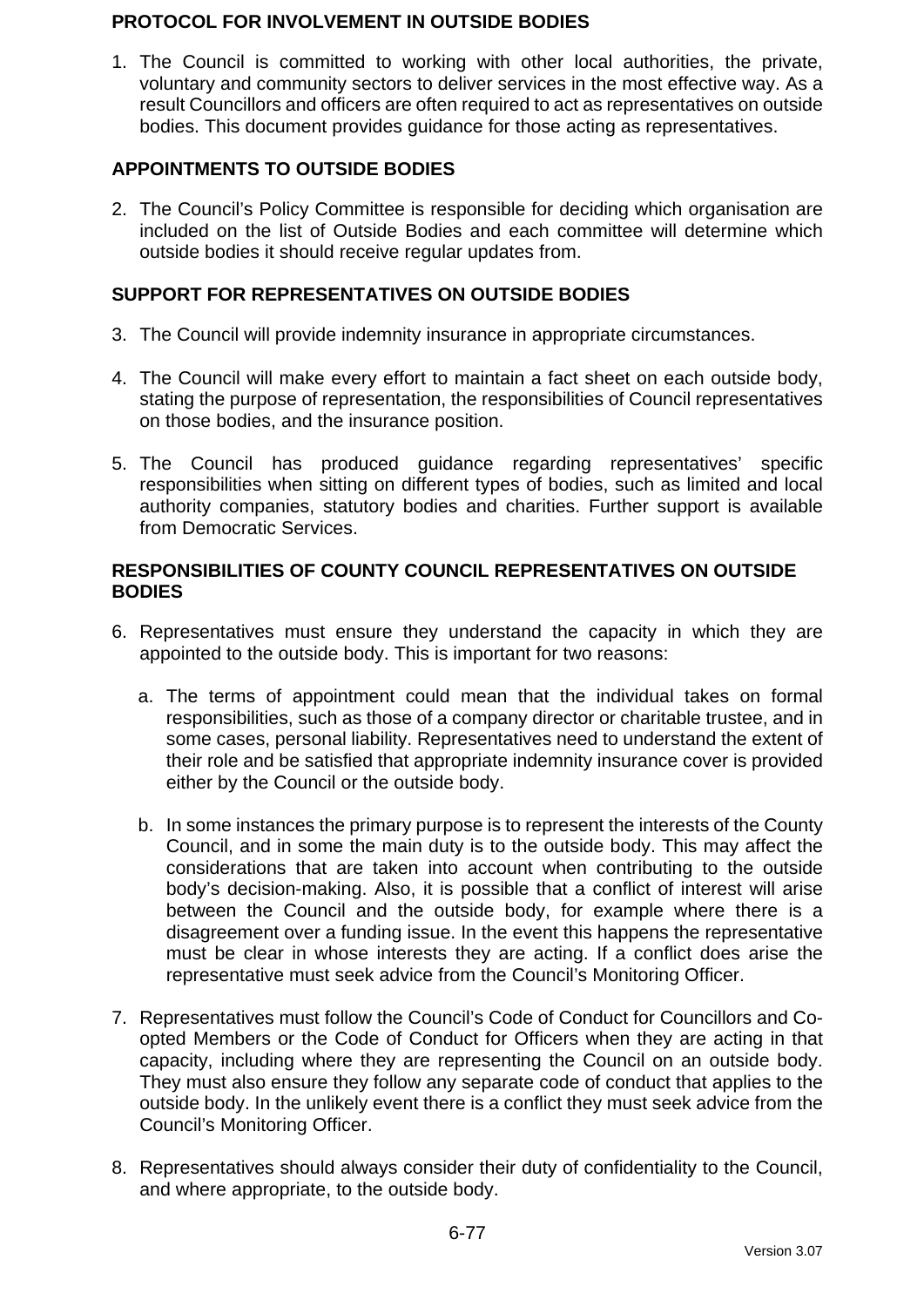- 9. Representatives must report back to the relevant County Council committee as required.
- 10.It is good practice to check when first appointed whether expenses for travel and/or subsistence should be claimed from the County Council or the outside body.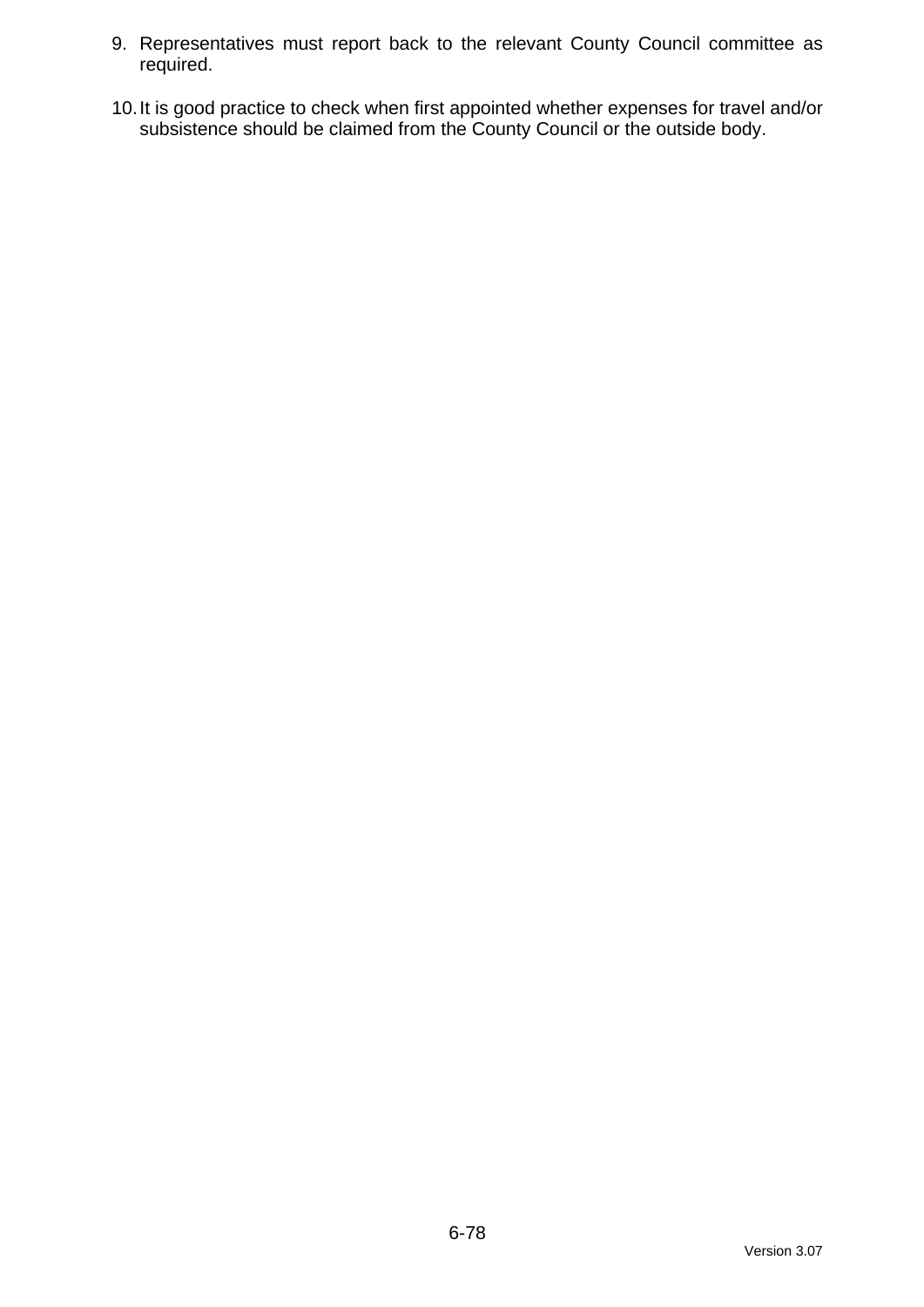### **PART C – EMPLOYMENT PROCEDURE RULES**

# **INTRODUCTION**

- 1. The Council has developed these regulations in order to outline the process to be followed when appointing or dismissing employees or taking disciplinary action against employees.
- 2. These regulations also deal with who has responsibility for changes to staffing structures. Staffing structures specify the number and types of posts that exist in each department.

### **APPOINTMENT AND DISMISSAL - SENIOR EMPLOYEES**

- 3. The Senior Staffing Sub-Committee is responsible for the appointment and dismissal of, and the taking of disciplinary action against, the following employees (who will be known as "Senior Employees" for the purposes of these regulations):
	- a. Chief Executive;
	- b. Corporate Directors;
	- c. Service Directors;
	- d. where the statutory role of the Head of Paid Service, Chief Finance Officer or Monitoring Officer is held by another post holder, that post holder.
- 4. The Senior Staffing Sub-Committee will meet as and when required.
- 5. The appropriate committee Chairman for the post being considered will always be present as a member of the Senior Staffing Sub-Committee. Where the issue being considered relates to the Chief Executive or a Corporate Director, the Senior Staffing Sub-Committee will have a membership of nine; otherwise the Senior Staffing Sub-Committee will have a membership of five.
- 6. The Senior Staffing Sub-Committee will be required to follow the Council's Recruitment and Selection Policy.

### **APPOINTMENTS**

- 7. The Council may choose to appoint any of the Senior Employees from an internal pool of candidates or by externally advertising.
- 8. The Council will draw up a job description and person specification which will be sent to any person on request.
- 9. The Senior Staffing Sub-Committee will draw up a shortlist of candidates for interview and assessment and will interview all short-listed candidates in accordance with:
	- a. the Recruitment and Selection Policy; and
	- b. the advice of an appropriate HR advisor.
- 10.The preferred candidate will be offered the post subject to satisfactory references and pre-employment checks.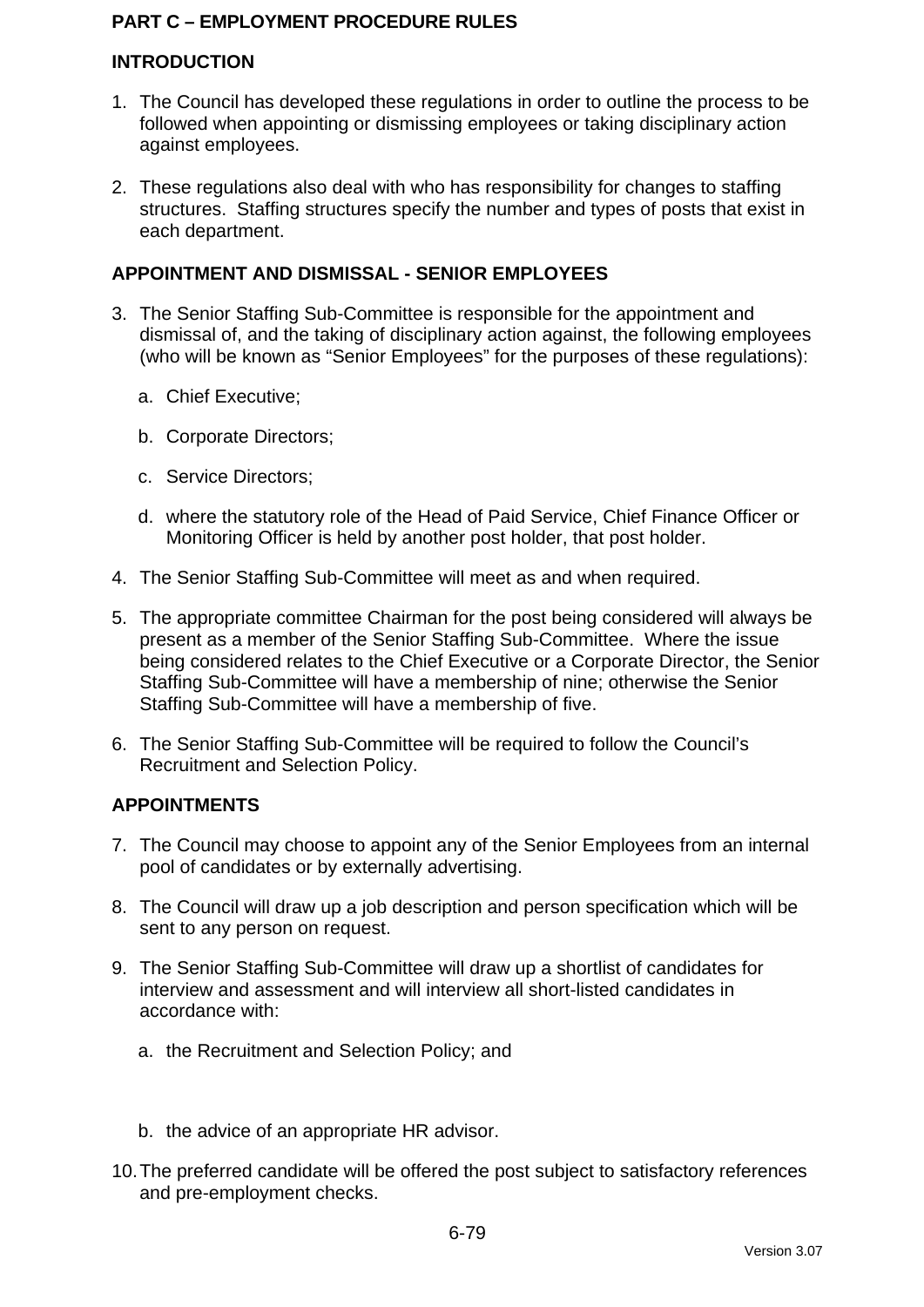- 11.A final decision in respect of the appointment of the Head of Paid Service, Chief Finance Officer and Monitoring Officer rests with Full Council.
- 12.Where a reorganisation affects the structure/numbers of Senior Employee posts, posts in the new structure will be filled in line with the enabling process agreed at the time. Any competitive interviews will be carried out by the Senior Staffing Sub-Committee in accordance with the enabling process.

## **DISMISSALS AND DISCIPLINARY ACTION**

- 13.In the case of dismissals, the Senior Staffing Sub-Committee will hear the case against the Senior Employee concerned and the hearing will be conducted in accordance with the Council's Disciplinary Procedure.
- 14.A final decision in respect of the dismissal of the Head of Paid Service, the Chief Finance Officer and the Monitoring Officer rests with full Council. Full Council will approve such dismissal before the notice of dismissal is issued.
- 15.The Senior Employee (unless the employee is the Head of Paid Service, the Chief Finance Officer or the Monitoring Officer) will have a right of appeal in accordance with the appeals process set out in the Personnel Handbook.
- 16.In the case of the Head of Paid Service, the Chief Finance Officer and the Monitoring Officer, no disciplinary action may be taken until the advice, views or recommendations of an independent panel are considered. The neutral act of suspension for the purpose of investigating the alleged misconduct can be made by:
	- a. the Monitoring Officer in relation to the Head of Paid Service; or
	- b. the Head of Paid Service in relation to the Chief Finance Officer or the Monitoring Officer,

in consultation with the Council Leader and Chairman of the Personnel Committee and any suspension will be on full pay and for a period of no longer than two months.

# **APPOINTMENT OF ASSISTANTS TO POLITICAL GROUPS**

17.The appointment of any person as a political assistant must be done in accordance with legislative requirements.

### **APPOINTMENT, DISMISSAL AND MANAGEMENT OF ALL OTHER EMPLOYEES**

18.The appointment, dismissal and management of employees (except Senior Employees) including disciplinary action will be carried out by properly authorised officers of the Council in line with the Recruitment and Selection Policy, other

employment policy and procedures agreed by the Council and in compliance with statutory obligations.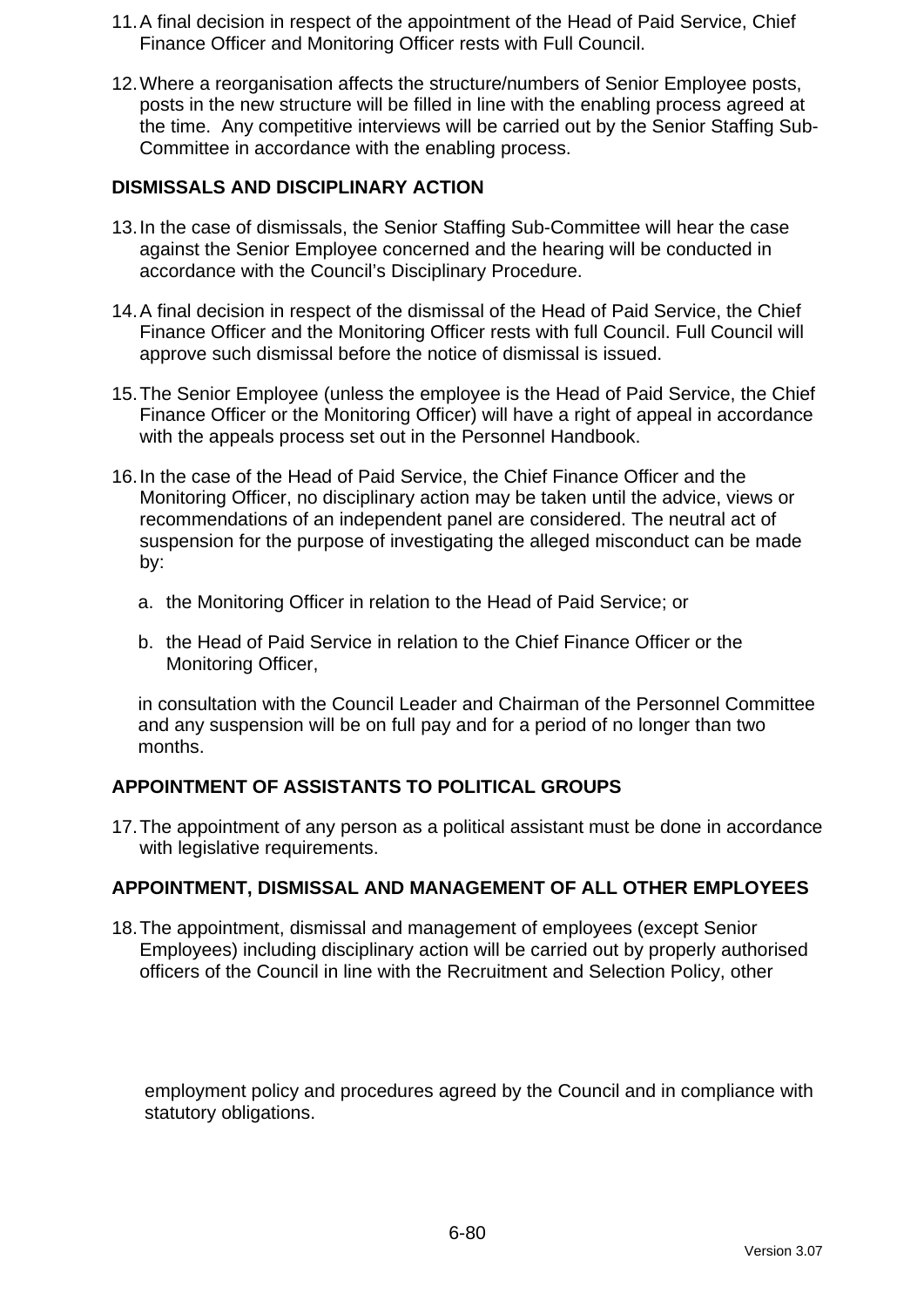# **EMPLOYMENT POLICIES AND PROCEDURES**

- 19.The Council recognises national collective bargaining and acknowledges the role of national negotiating bodies in agreeing a framework of terms and conditions for local government employees.
- 20.Regular information will be provided to committees as and when required and requested regarding staffing.
- 21.The Council will develop and amend employment policies as required.
- 22.Proposals for new initiatives, for changes to existing employment policies and the development of management guidance will be developed by Personnel Committee.
- 23.Proposals for new employment policies or changes to existing policies will be subject to consultation and negotiation with the recognised trade unions through the agreed mechanisms as set out in the Employment Relations Agreement as amended from time to time. Following consultation changes to existing employment policies and new policy matters will be considered by Personnel Committee and recommended to Policy Committee for approval.
- 24.Details of approved employment policies and procedures and any changes will be set out in the Personnel Handbook, policy documents or guidelines as appropriate.
- 25.The Council will recommend that community schools adopt the Council's approved employment policies and procedures; however the adoption or otherwise of such policies will be a matter for the school governing body, if such responsibility rests with them.

## **CHANGES TO STAFFING STRUCTURES**

- 26.Changes to staffing structures must be made by the relevant committees unless the post is temporary for less than 3 months. In such cases, the relevant Corporate Director can authorise the appointment (provided that, if the requirement for the temporary appointment continues after this time, the relevant committee's approval will be required).
- 27.A formal report will need to be presented to the relevant committee and will include the required advice and HR comments.
- 28.The recognised trade unions will be consulted on all proposed changes to staffing structures and any views given should be fully considered prior to a decision being made.

### **CHANGES TO STAFFING AND STRUCTURE RECORDS**

29.The Business Services Centre (BSC) will maintain staffing and structure records. The Chief Executive and his/her nominees must ensure that any changes to the staffing structures within their departments are notified to the BSC immediately after authorisation via the established procedures.

### **PAY AND GRADINGS**

30.Full Council will approve the Council's annual Pay Policy Statement.